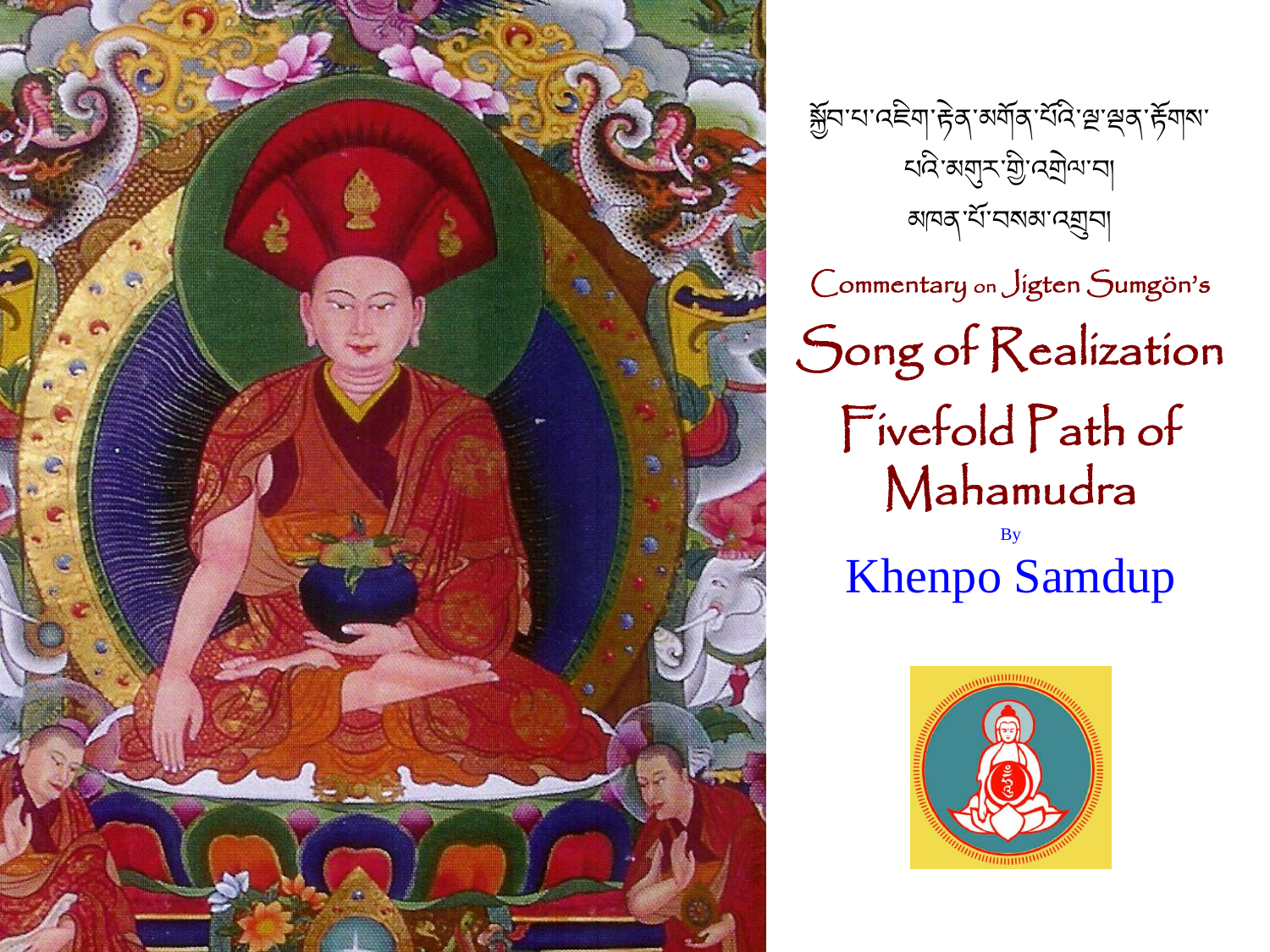### **The Fivefold Path Mahamudra of Jigten Sumgön**

**When we embark on The Fivefold Path of Mahamudra, there are the key points of the physical posture, and the key points of the mind to be considered.**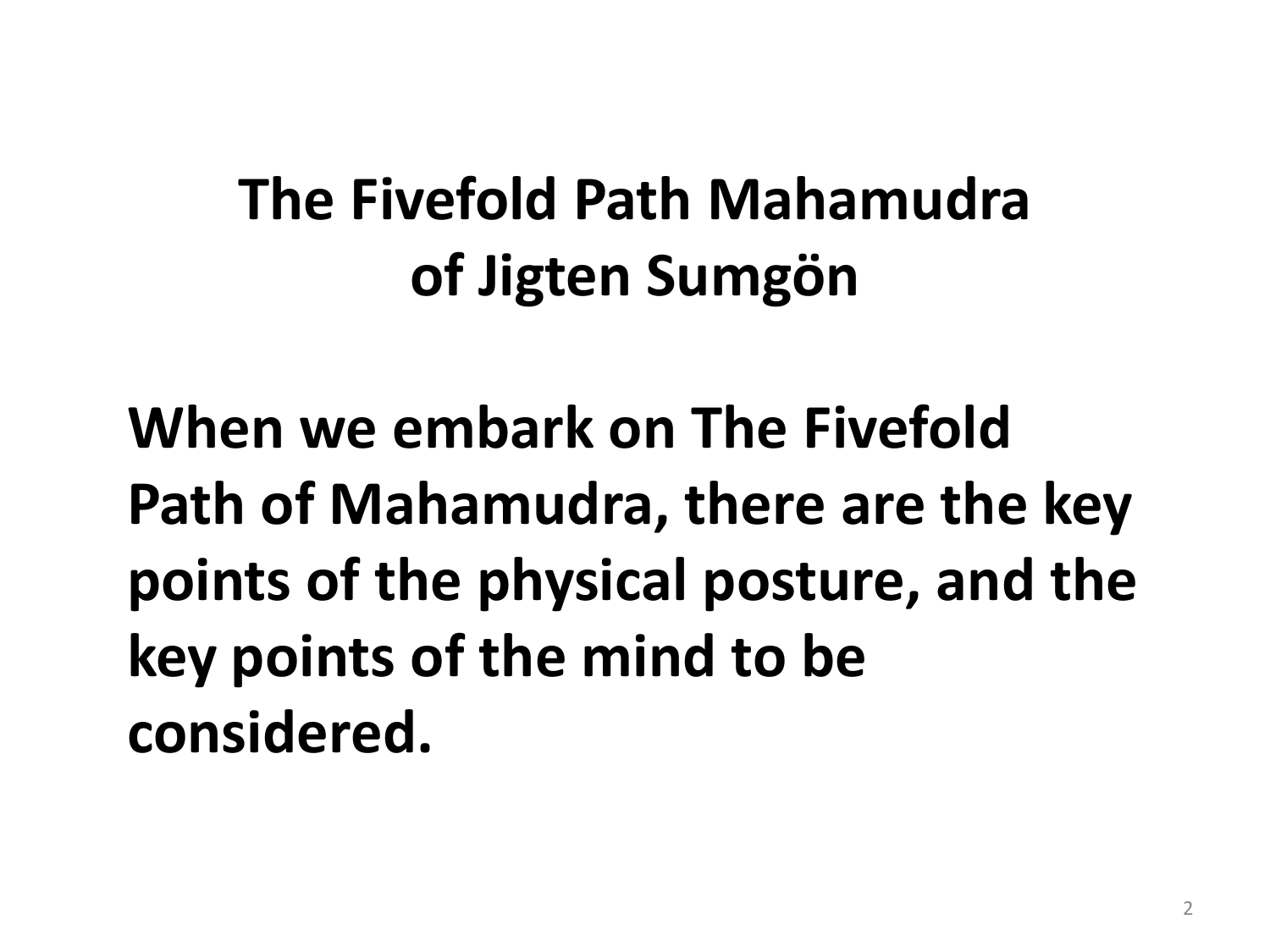**First, in attending to the physical aspect, we train in The Seven-point Posture of Vairocana by working to assume the seven points of this meditation posture.**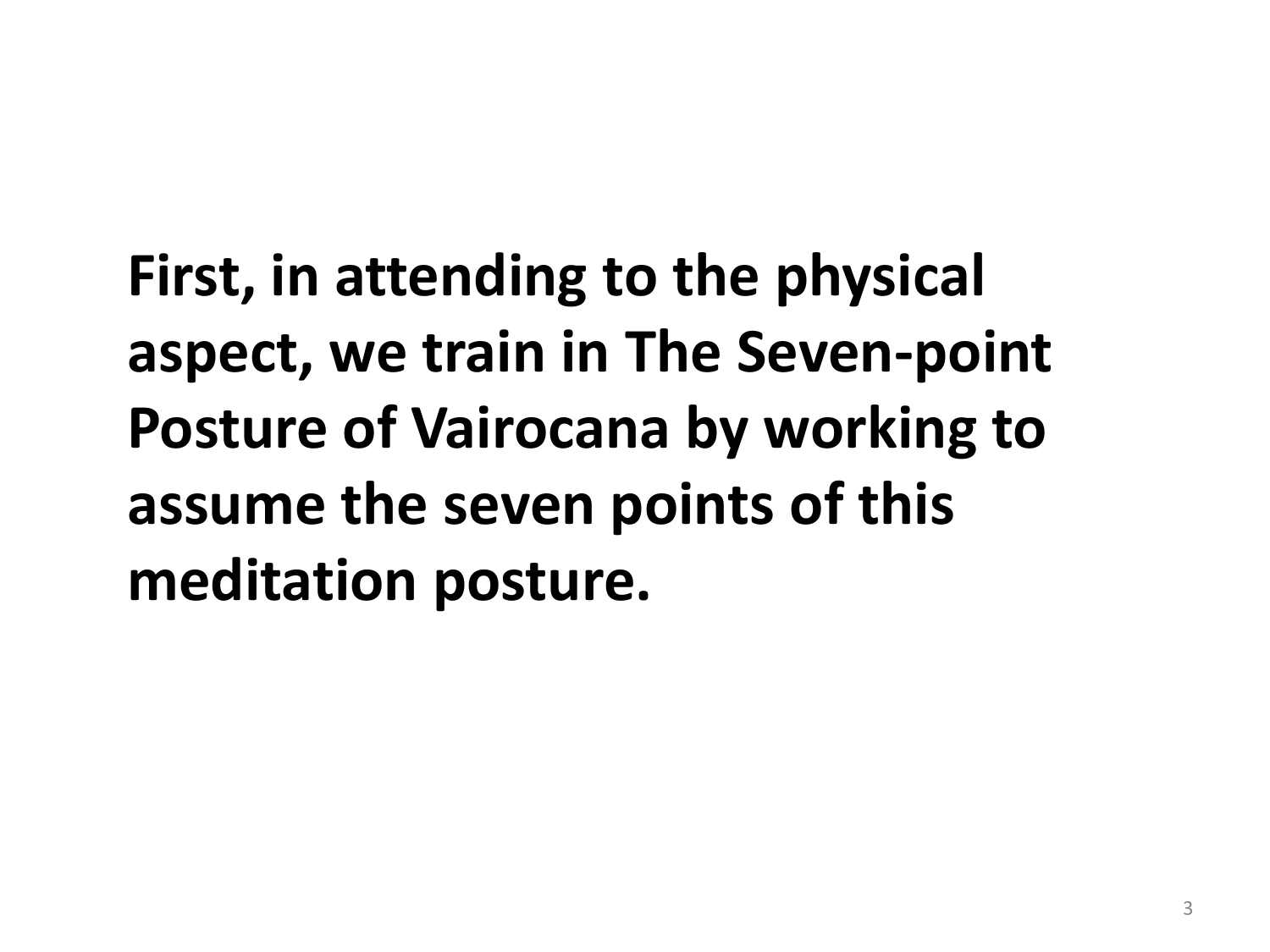**To do this,** 

- **1. we sit in a quiet place with legs folded in lotus (vajra) posture,**
- **2. the spine straight and firm,**
- **3. the shoulders open and broadened,**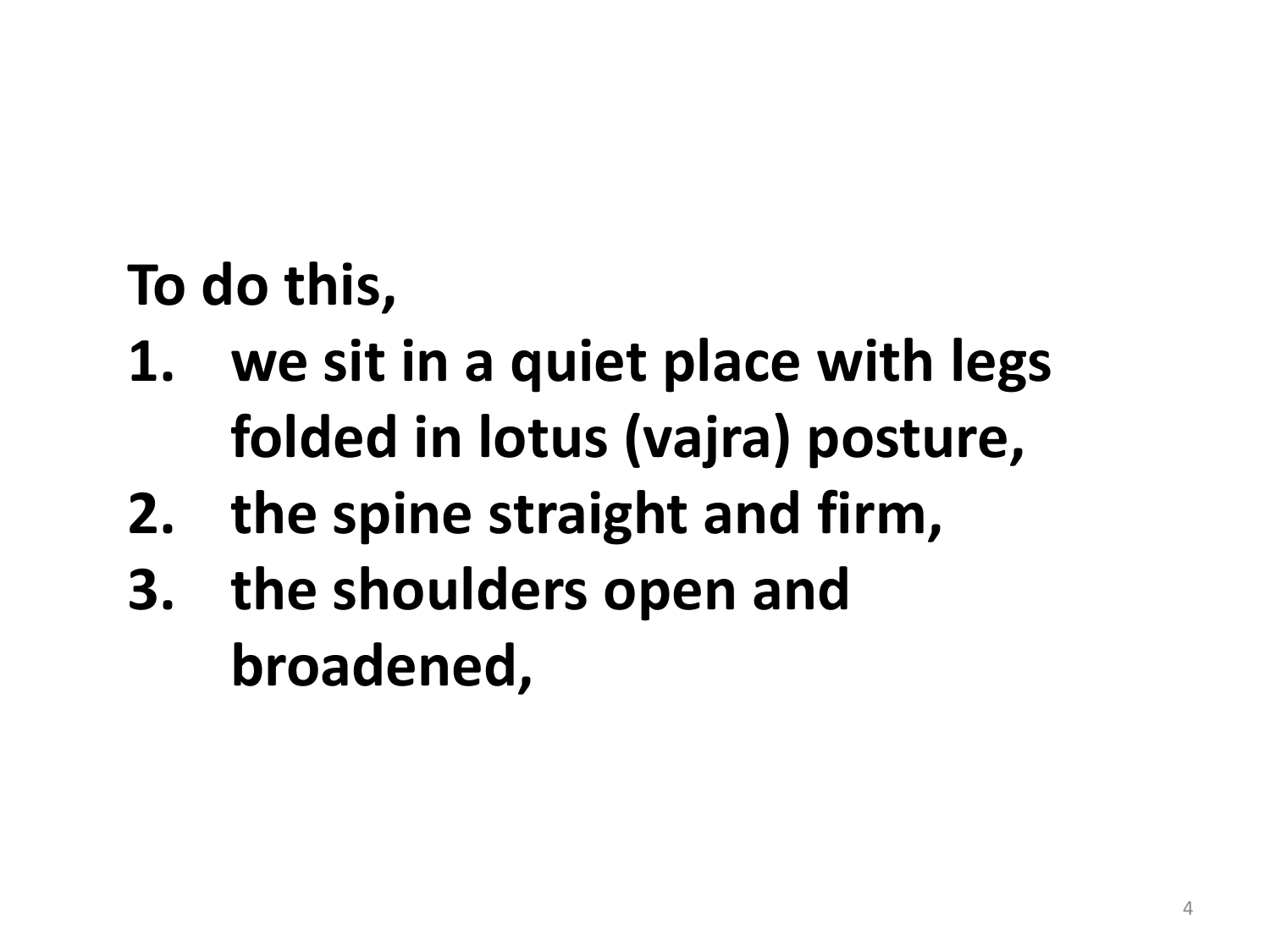- **4. the chin tucked slightly in,**
- **5. the hands resting in equipoise posture,**
- **6. the tongue resting on the upper palate,**
	- **7. and the gaze gently lowered towards the tip of the nose.**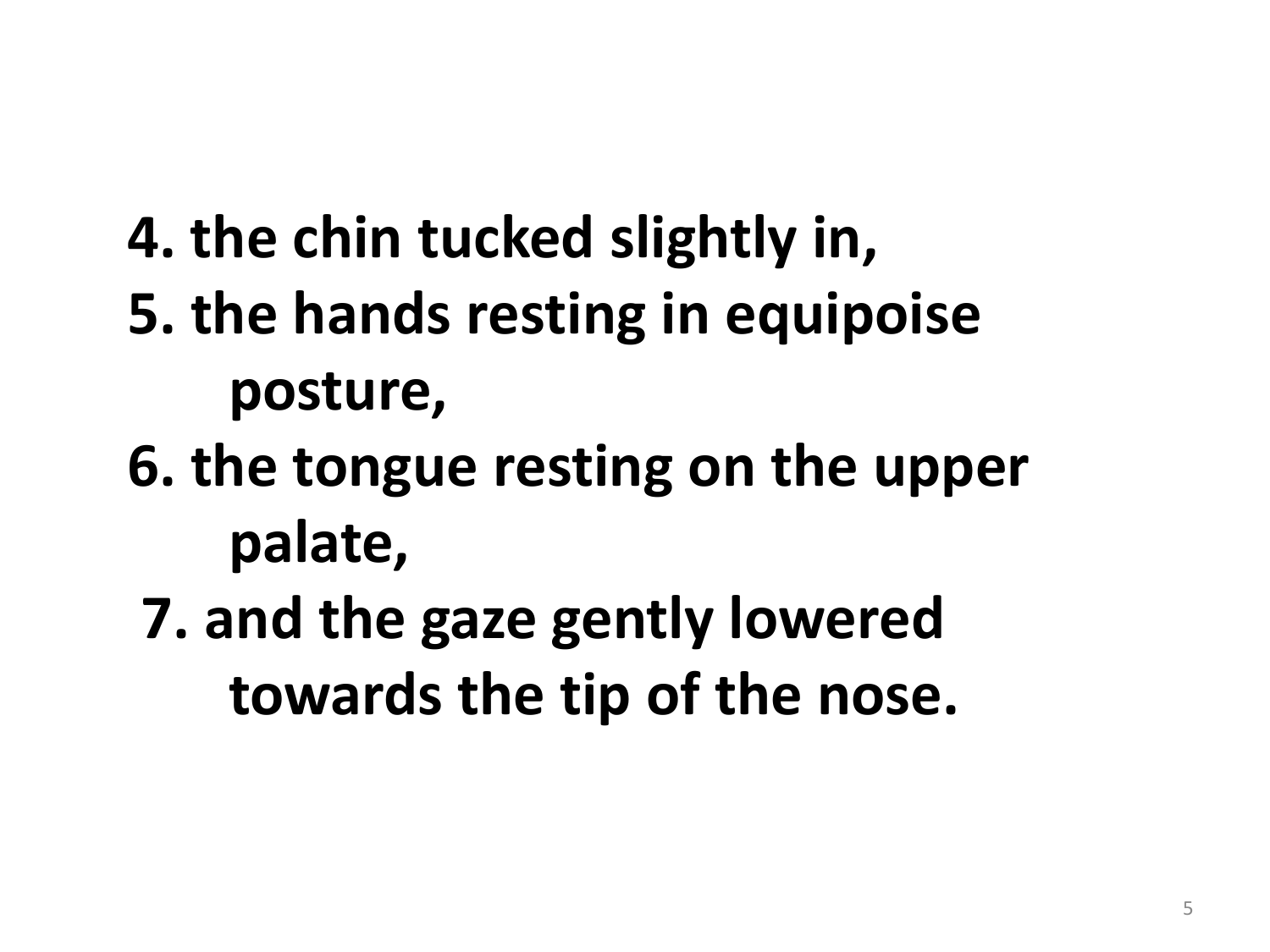**Secondly, we turn to training in the essential key points of concern with relation to the mind in the preparatory, main, and concluding phase practices.**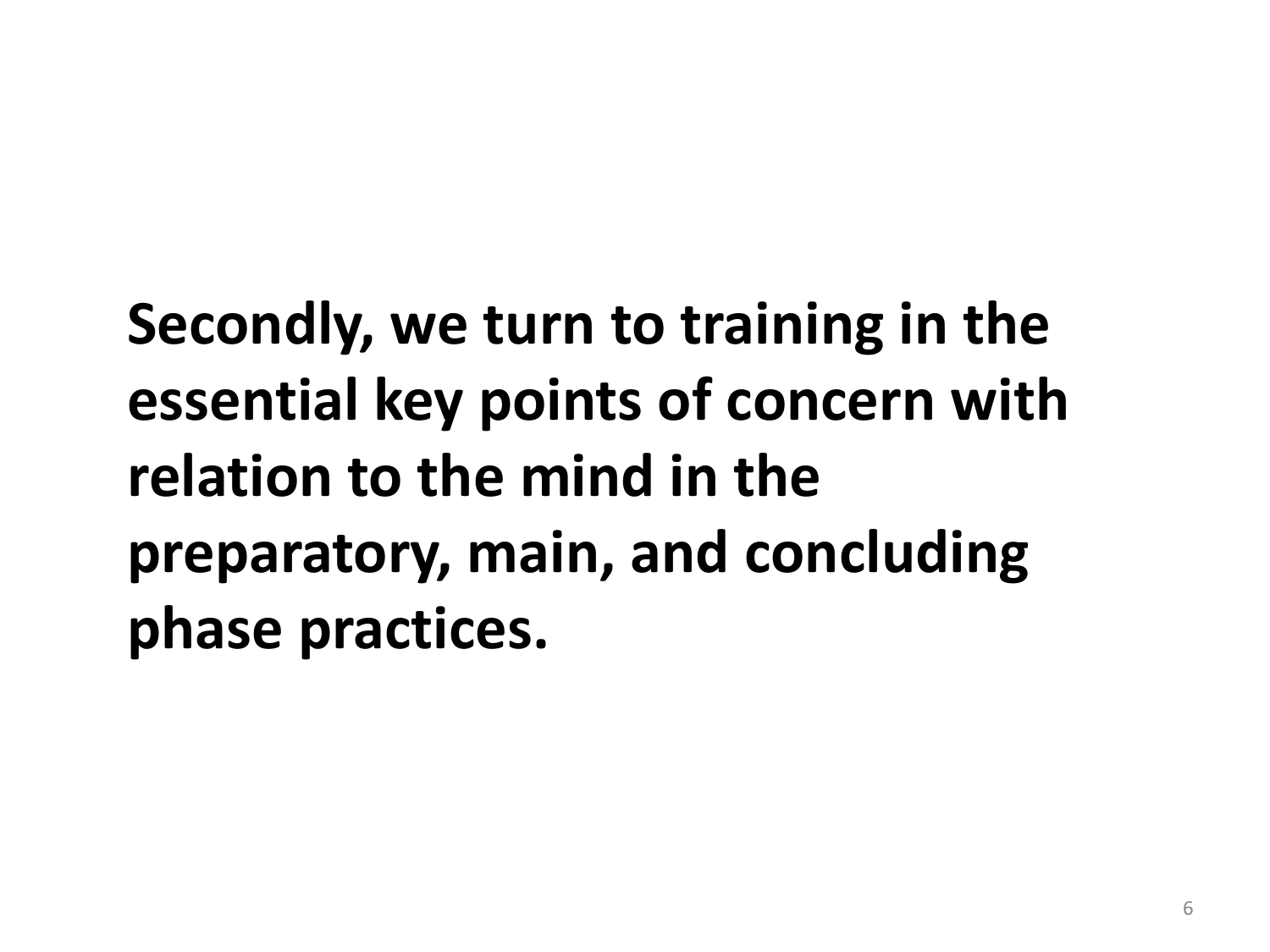## **In order to turn our minds to virtue, we meditate on the four thoughts that turn the mind.**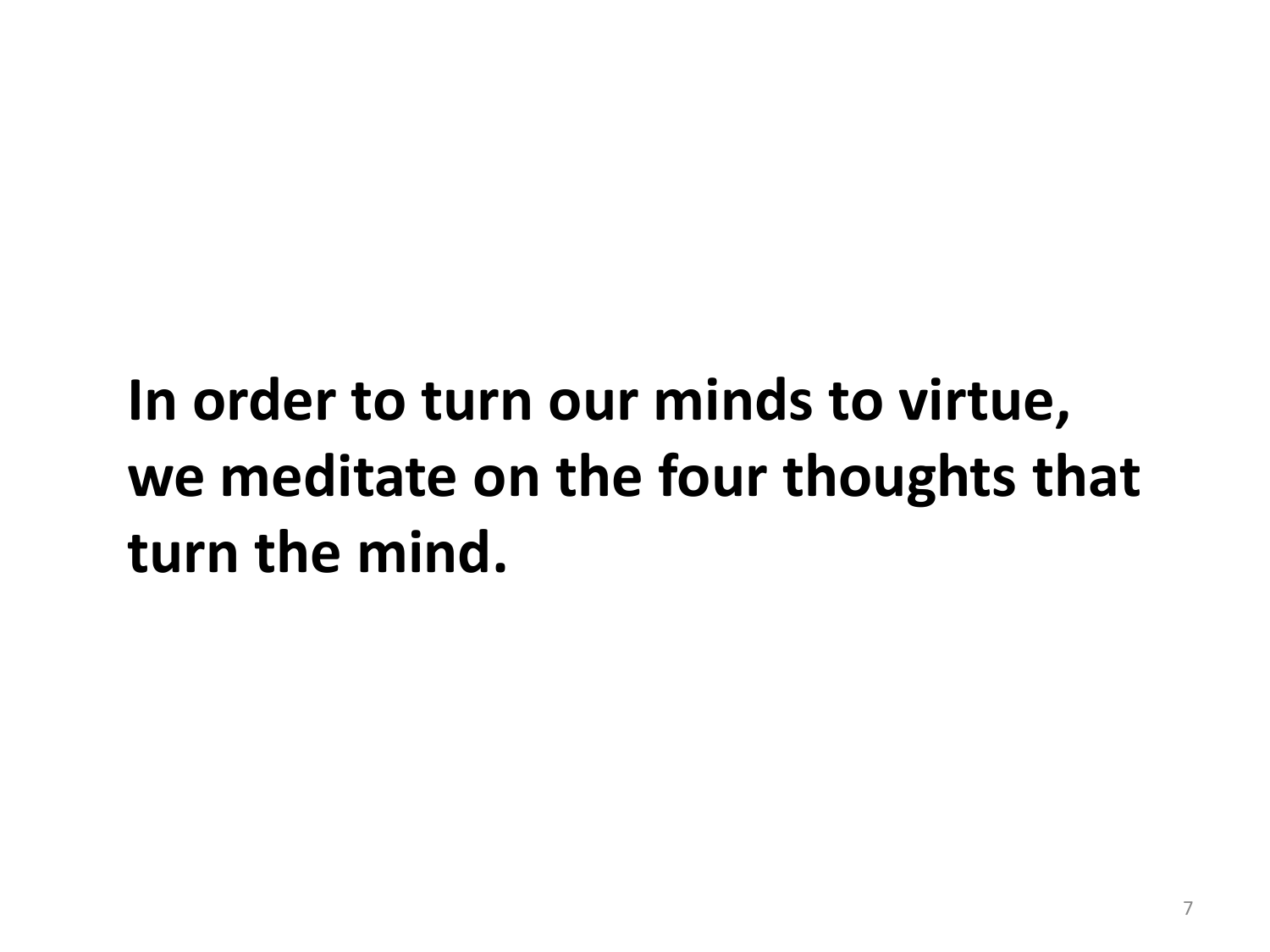**To counteract our attachment and clinging to the present life, we meditate on the difficulty of finding the precious human body of freedoms and endowments.**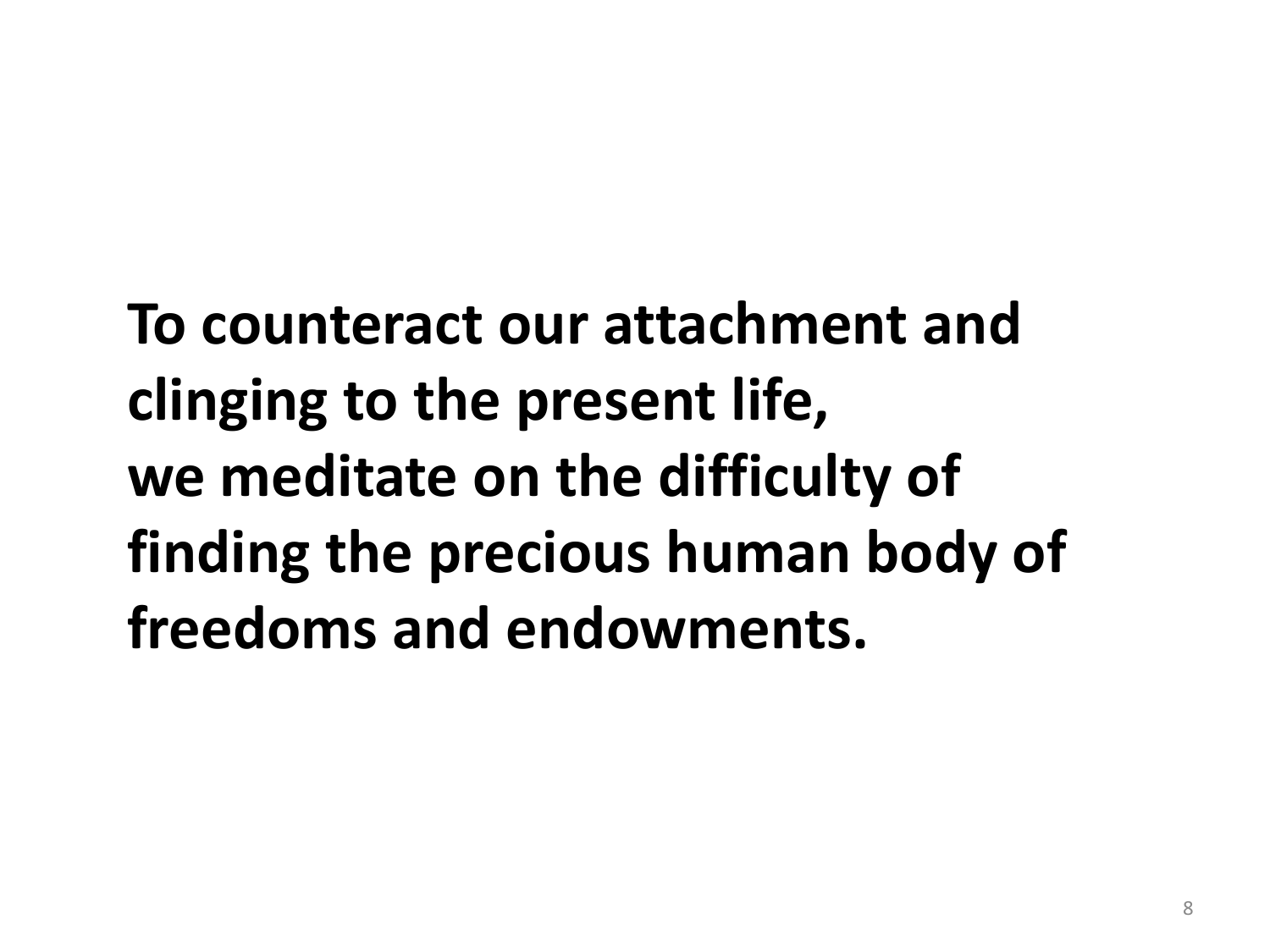## **Even though we have obtained this body of freedoms and endowments, it will soon disintegrate.**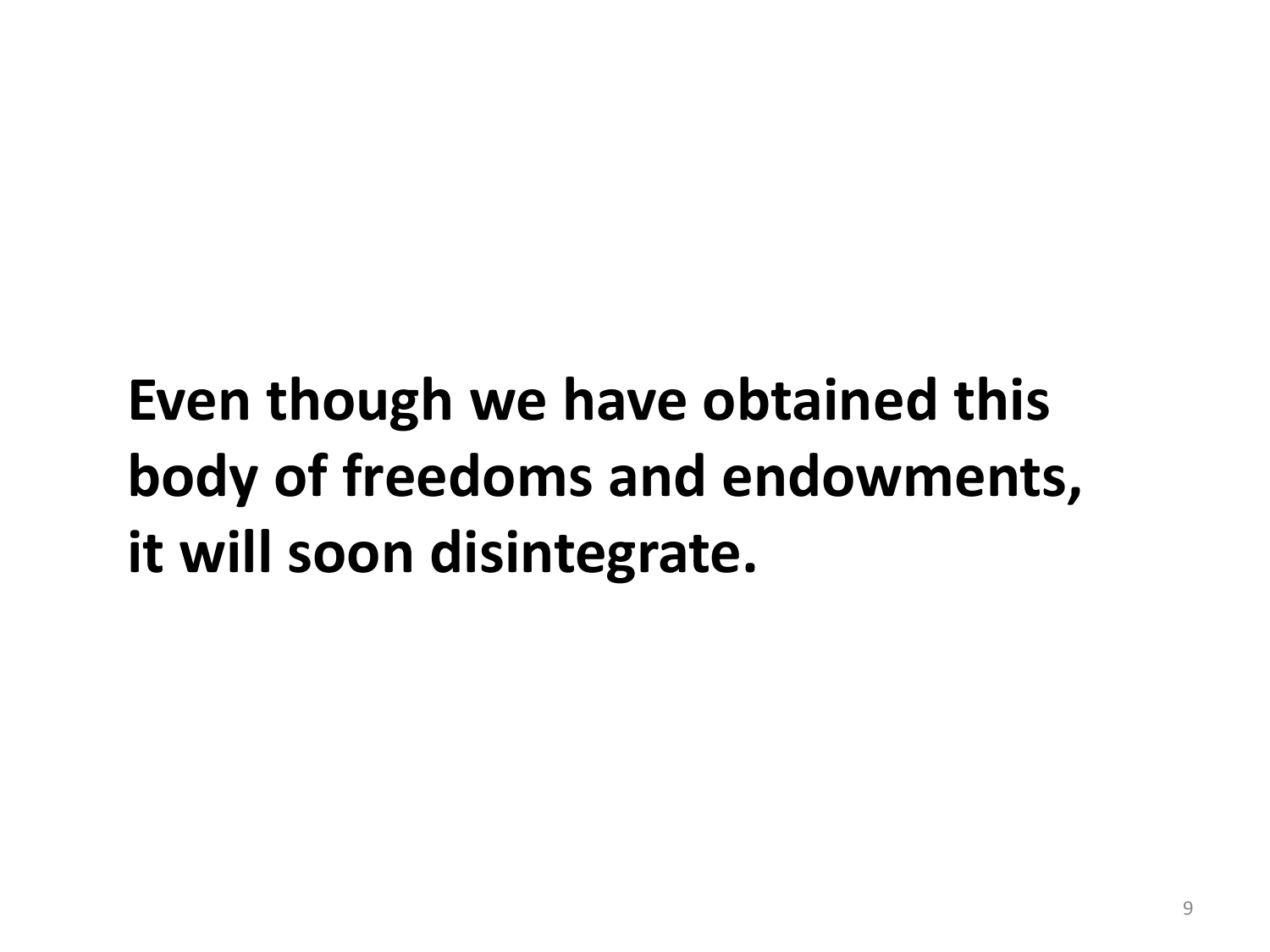## **As an antidote to idleness, laziness, and the attachment to the activities of this life,**

**we meditate on impermanence.**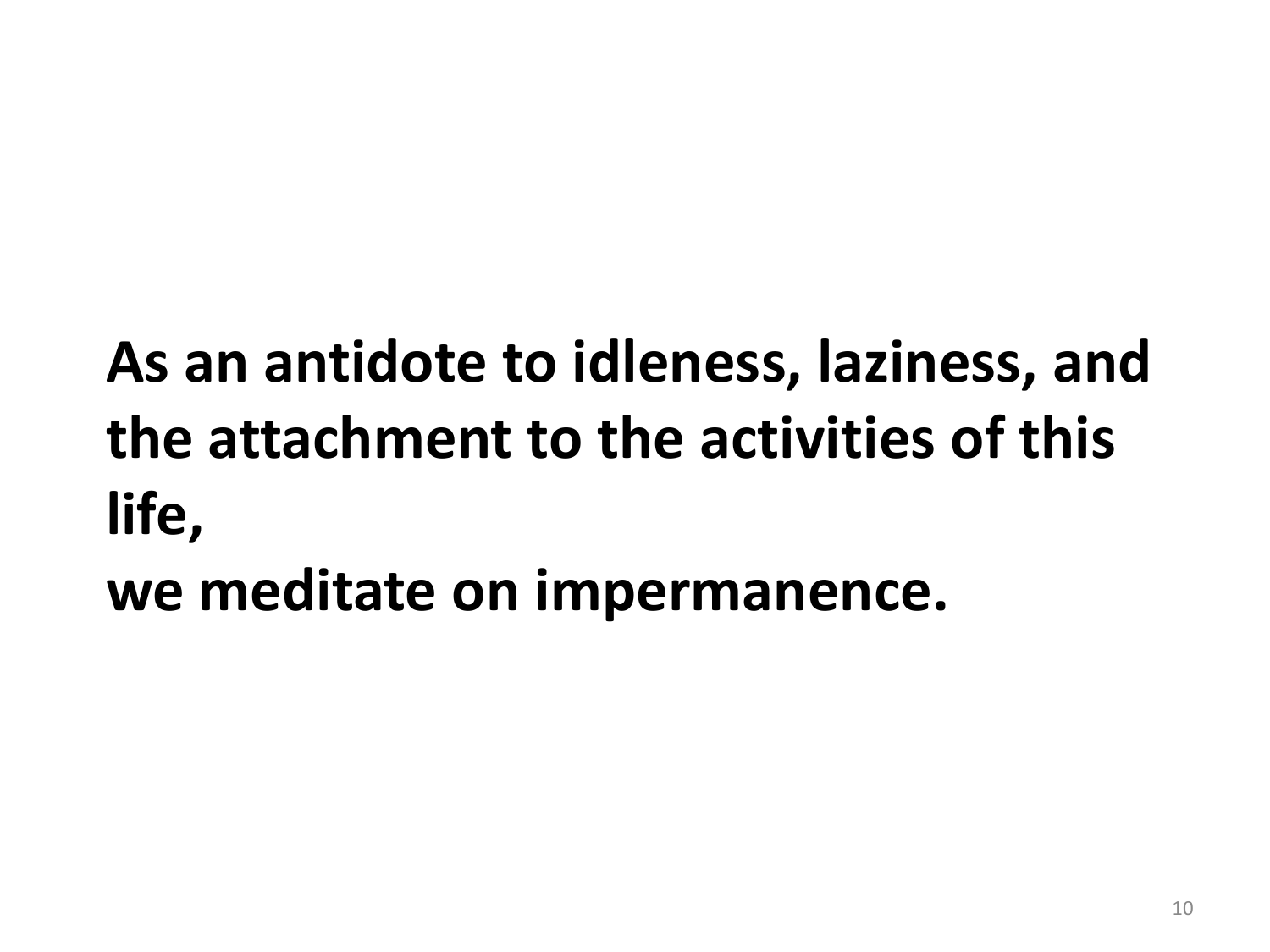## **To make meaningful use of our freedoms and endowments,**

## **we should meditate on karma – the law of cause and effect.**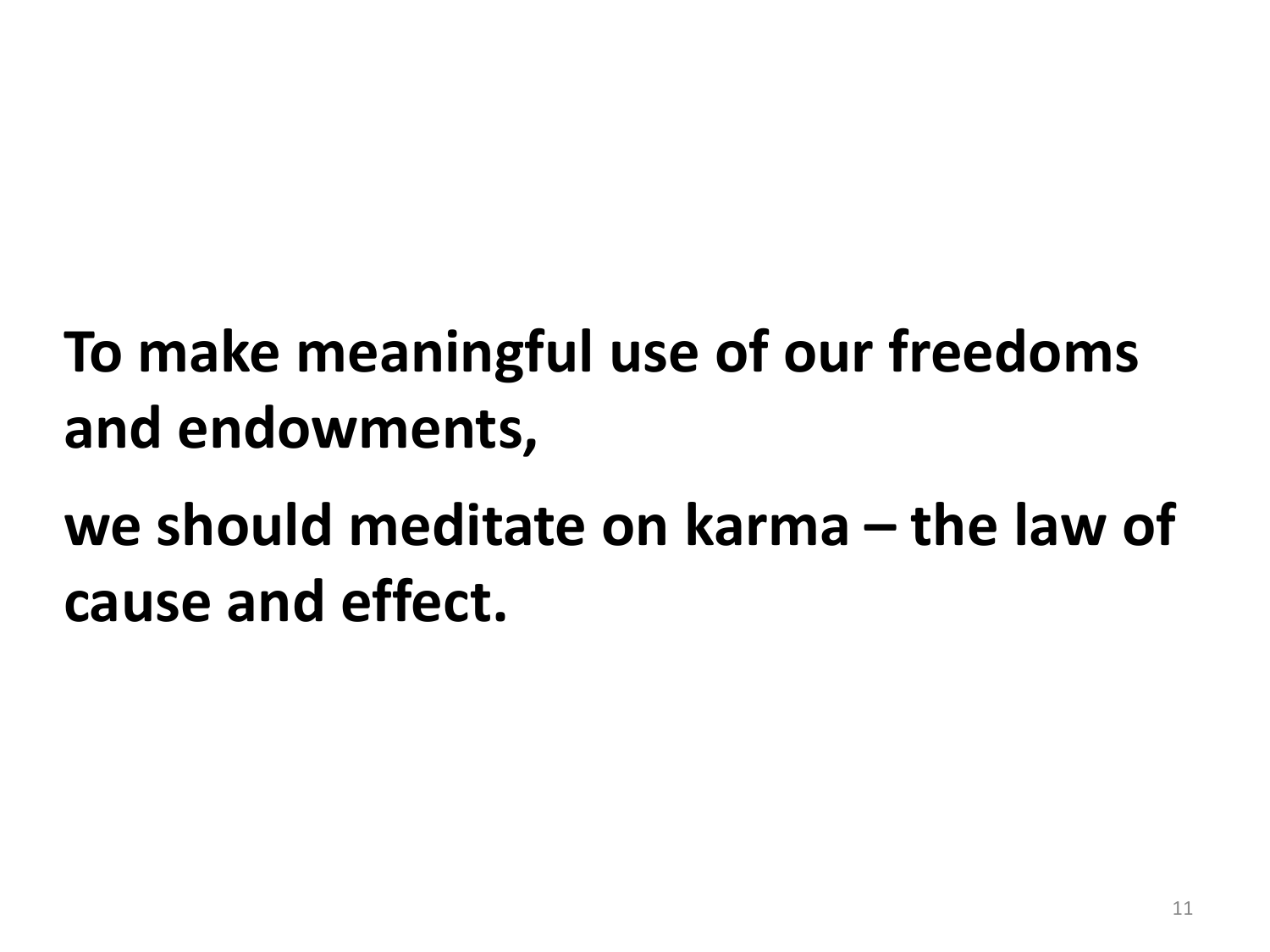# **As an antidote to grasping at samsaric pleasures as happiness,**

**we meditate on the defects of samsara.**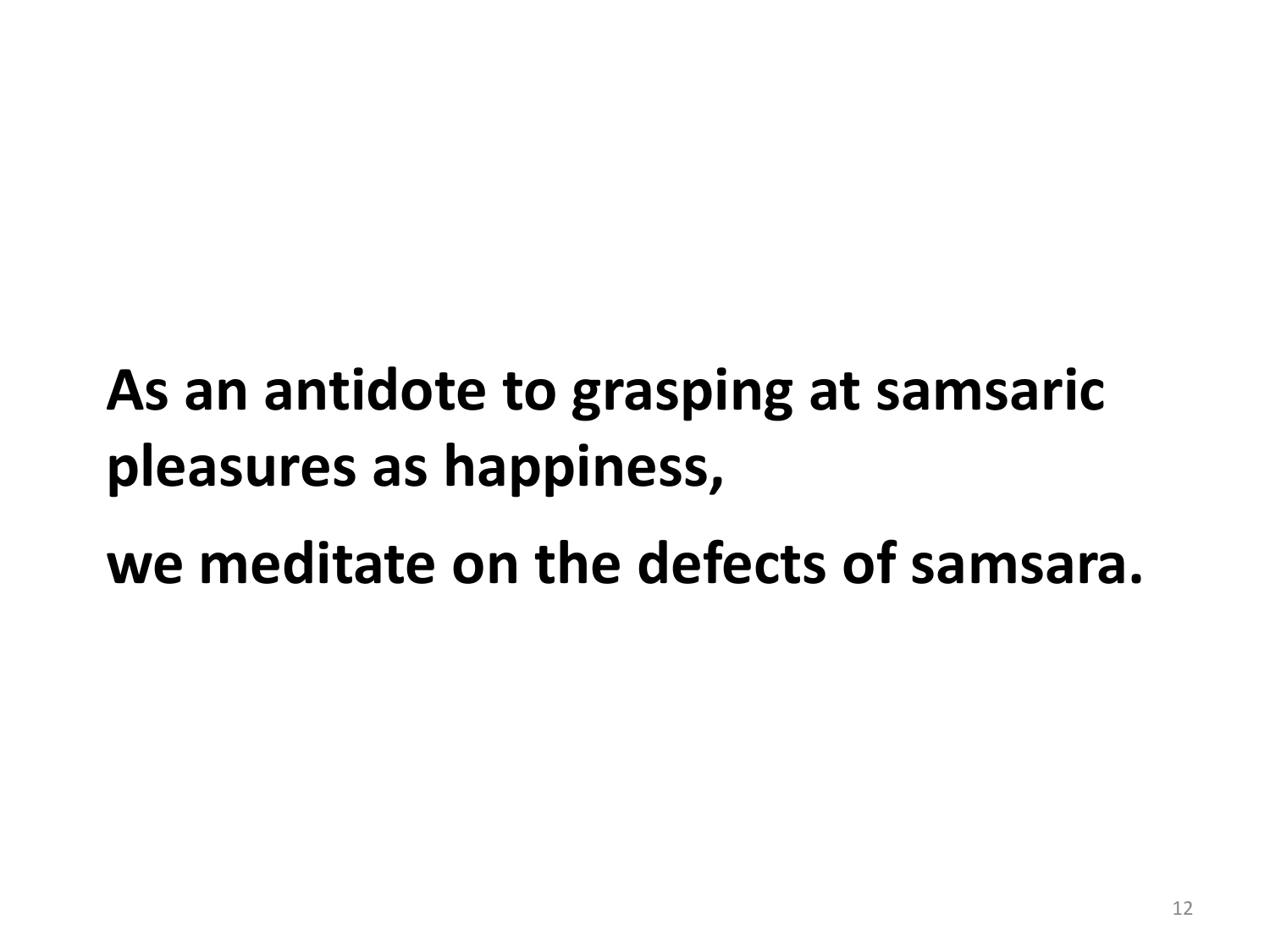**The Common Preliminaries of the four thoughts that turn the mind, like the foundation of a house, are the very roots of Dharma, and are of prime importance.**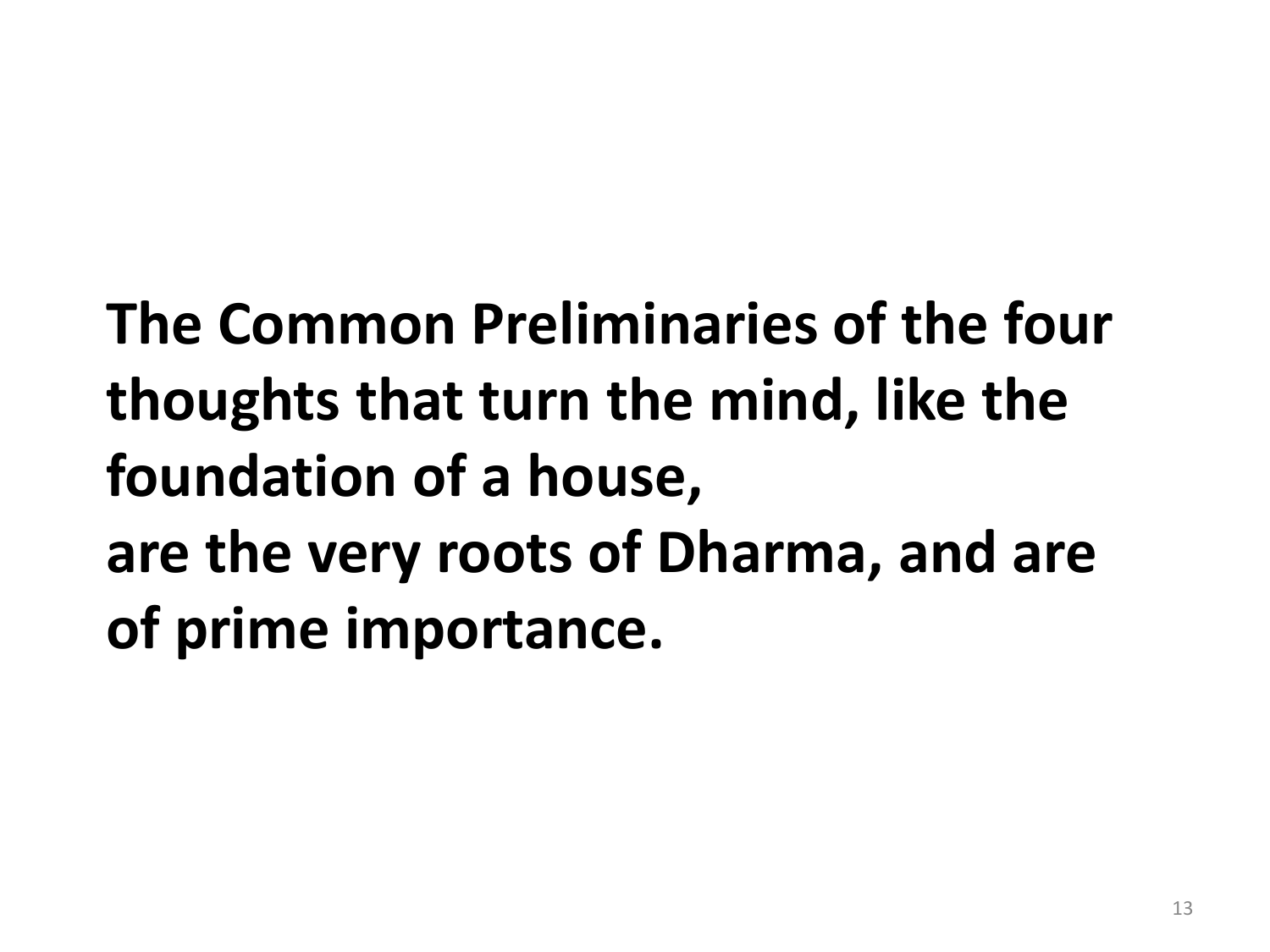**When we are working with the trainings of the Uncommon Preliminary practices,** 

**1. we have the practice of Refuge, which establishes one as a perfect vessel;**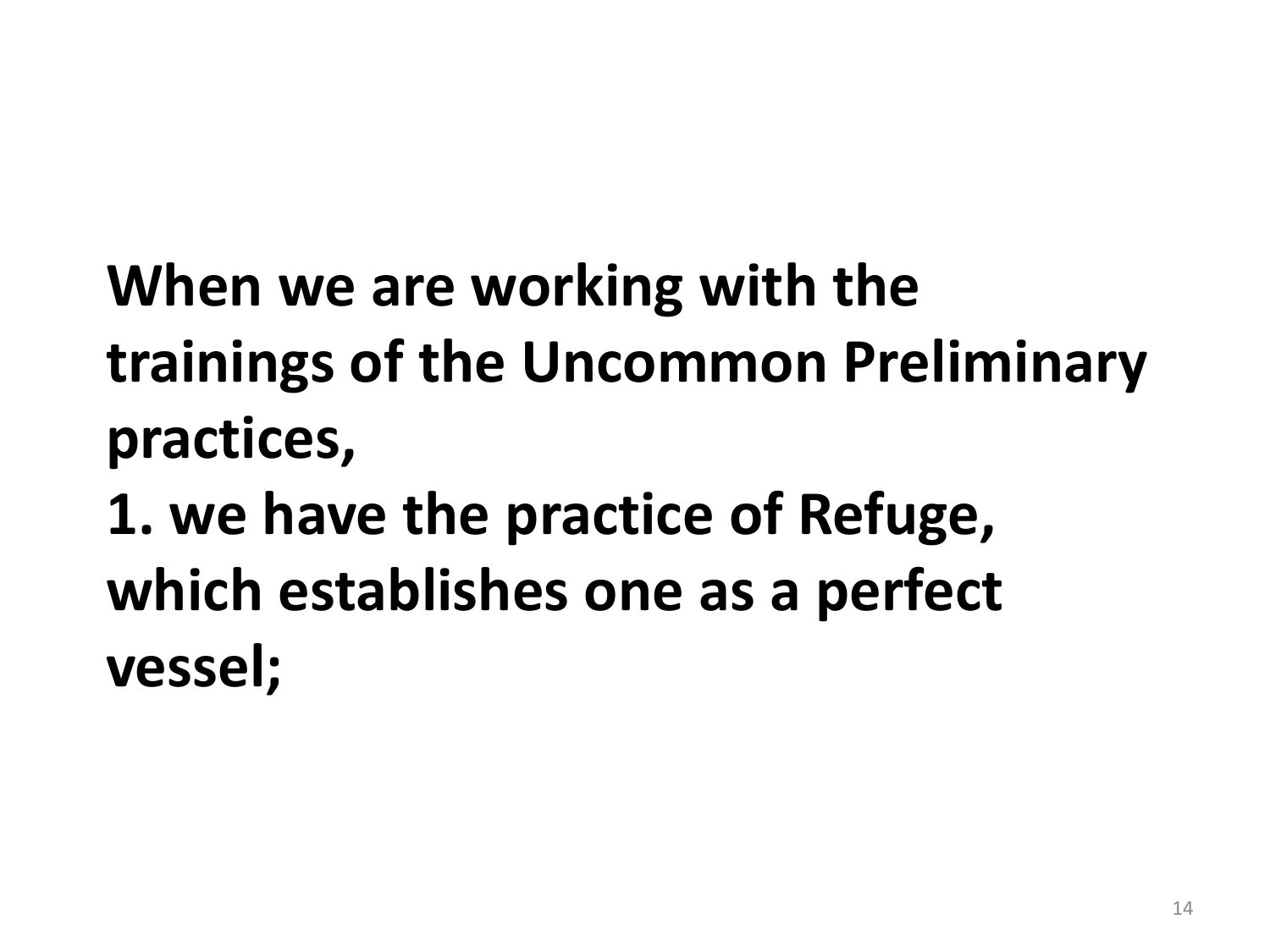#### **2. meditation and recitation on Vajrasattva, that purifies negativities.**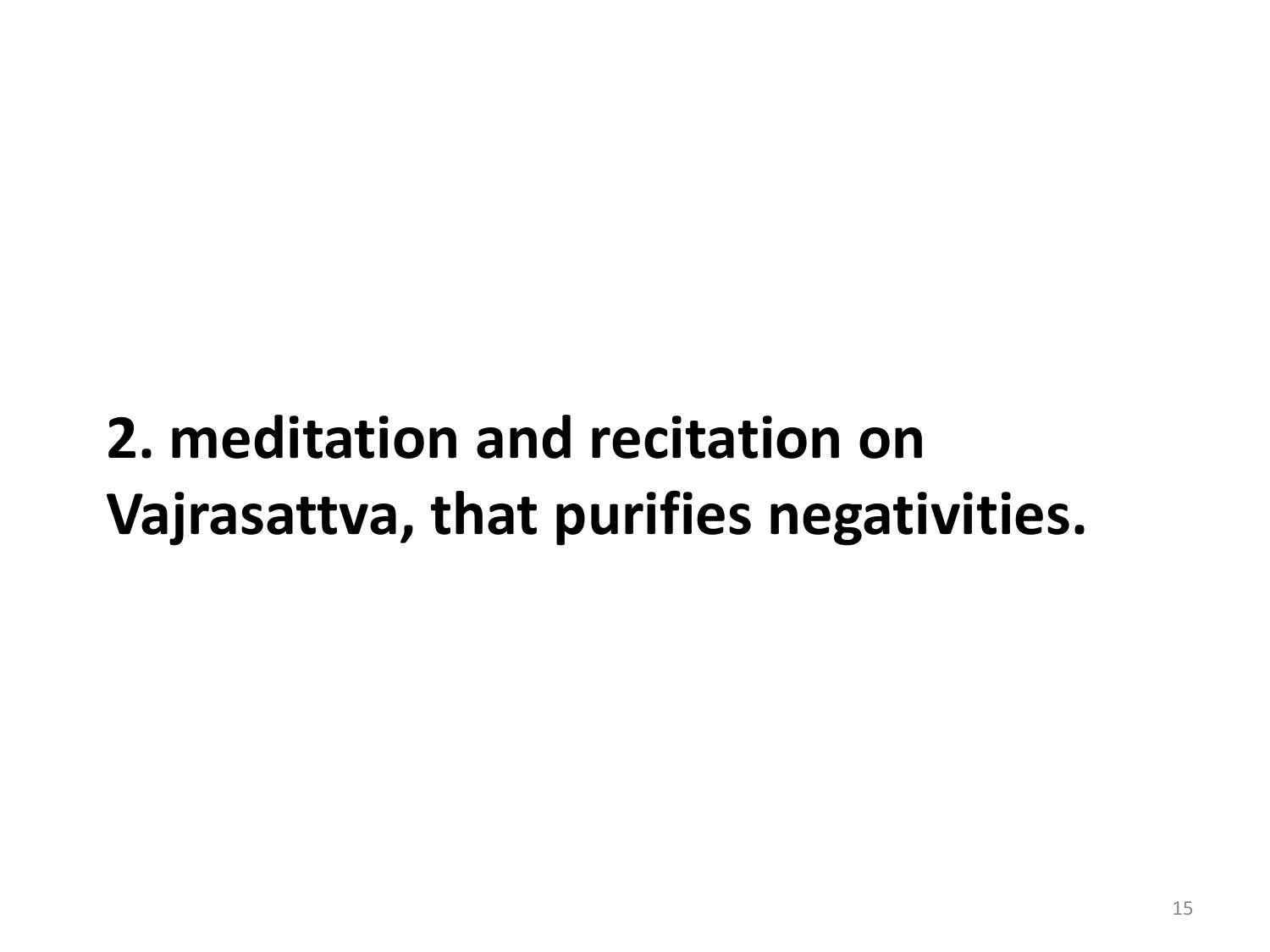## **3. Offering the Mandala, which perfects the two accumulations,**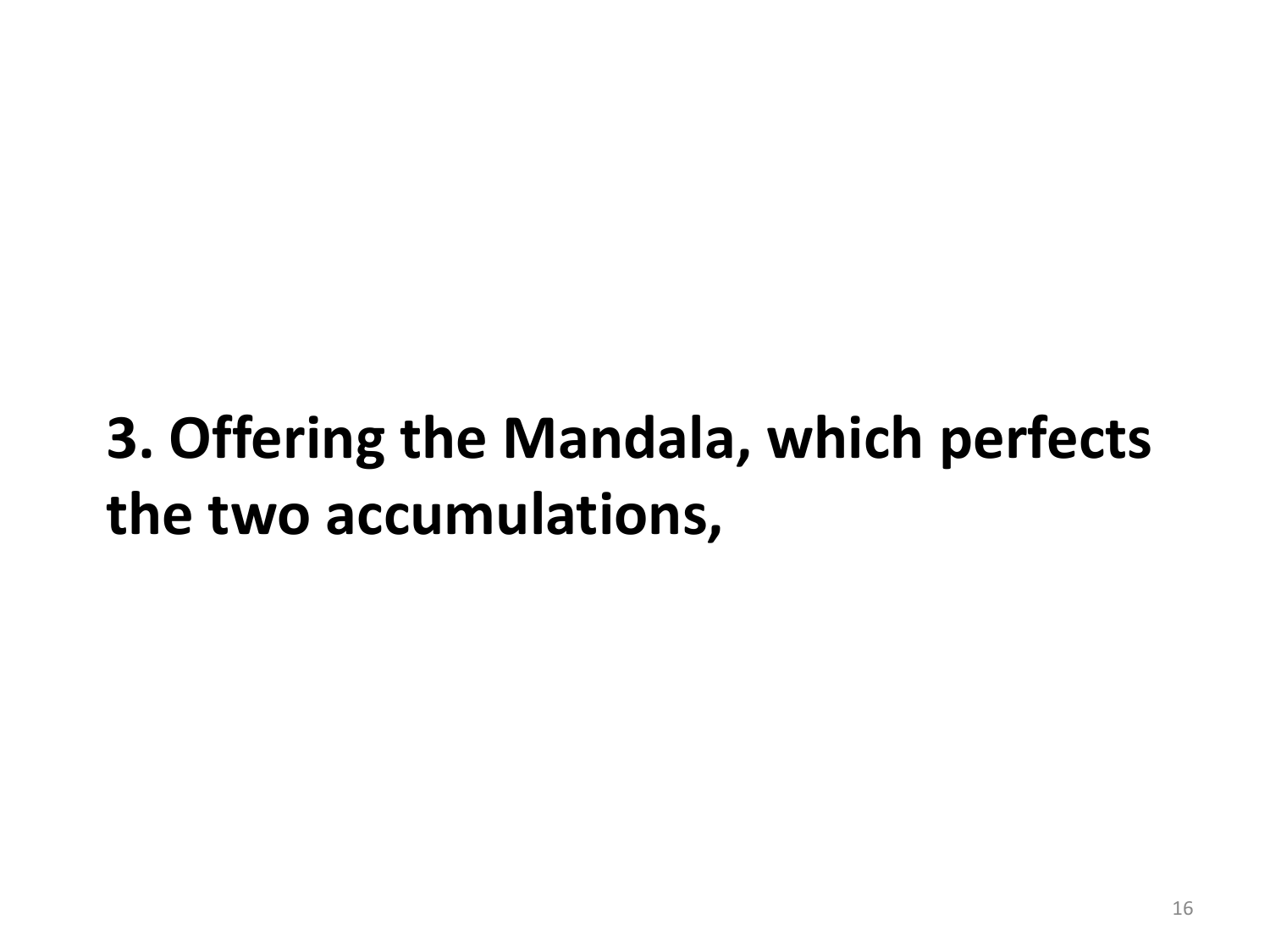**and 4. the practice of Guru Yoga, that which enables one to receive blessings.** 

**We should strive, and put forth good effort, in these four trainings of the foundational preliminary practices!**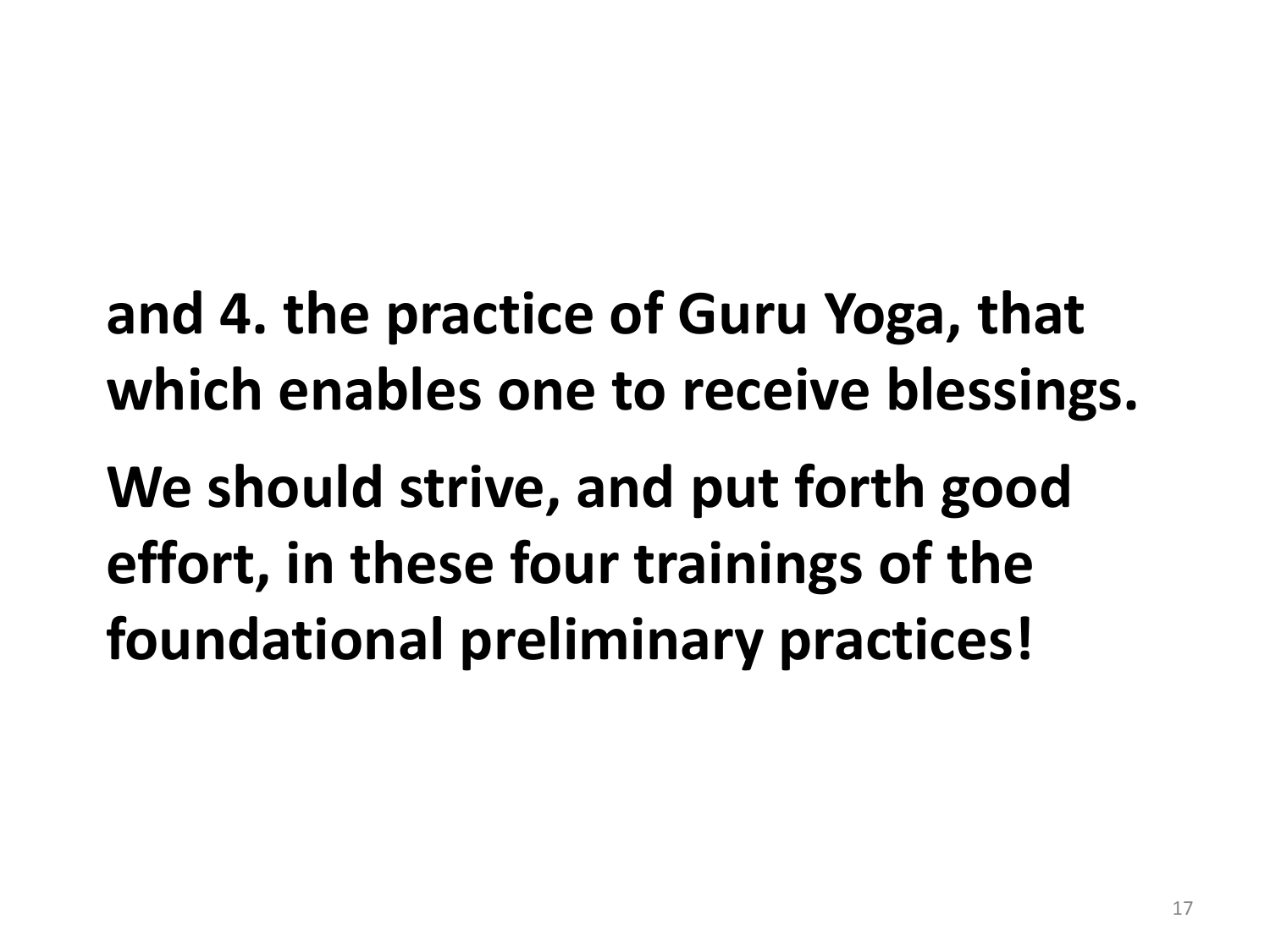**In the third of the Preparation Phase is the Special Preliminaries,** 

**and within that are the practices of meditating on loving-kindness, meditating on compassion, and the cultivation of bodhicitta.**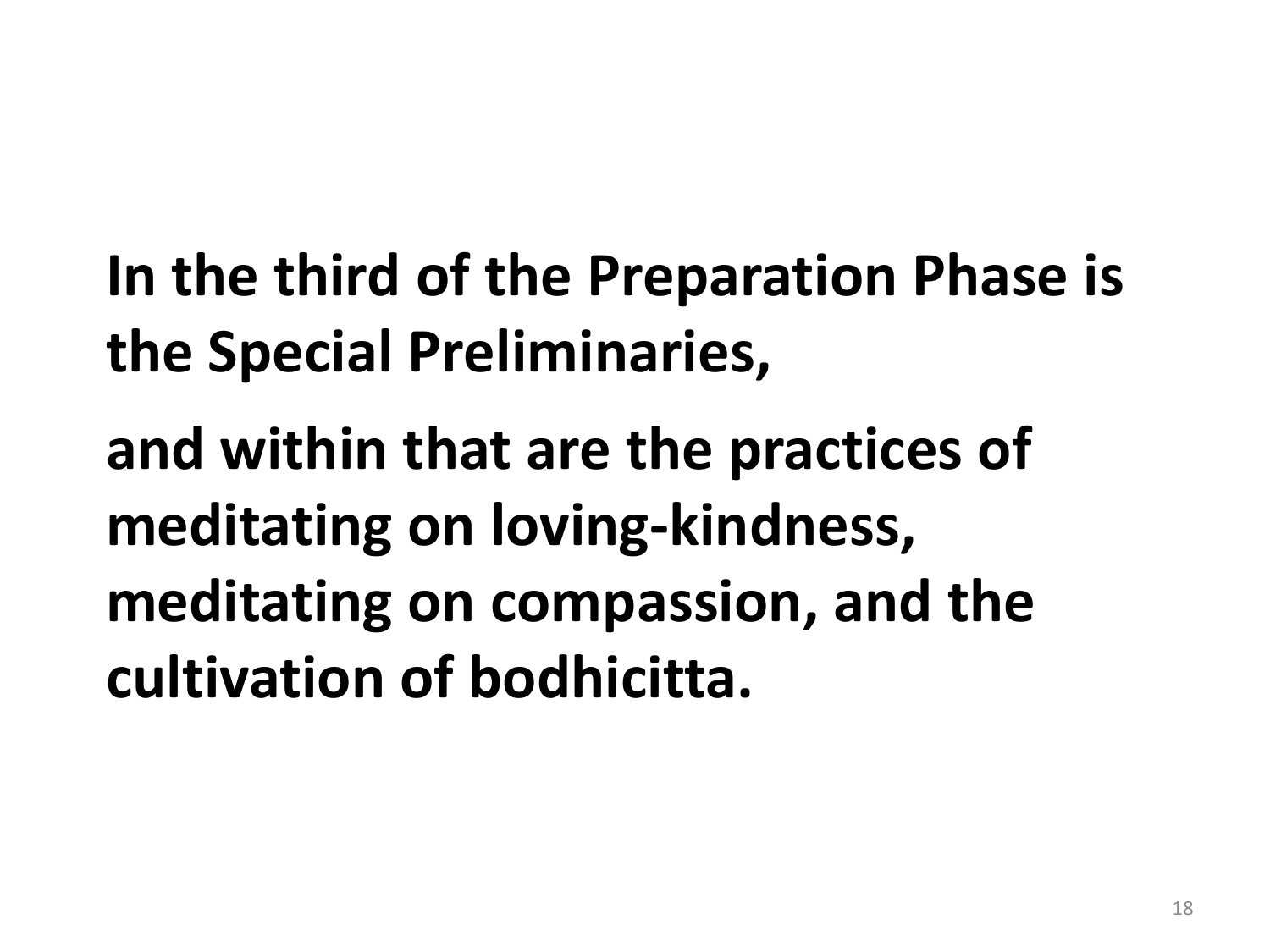#### **As it is said,**

*If the steed of love and compassion Does not run for the benefit of others, It will not be rewarded in the assembly of gods and men. Attend, therefore to the preliminaries, And embody this steed of compassion!*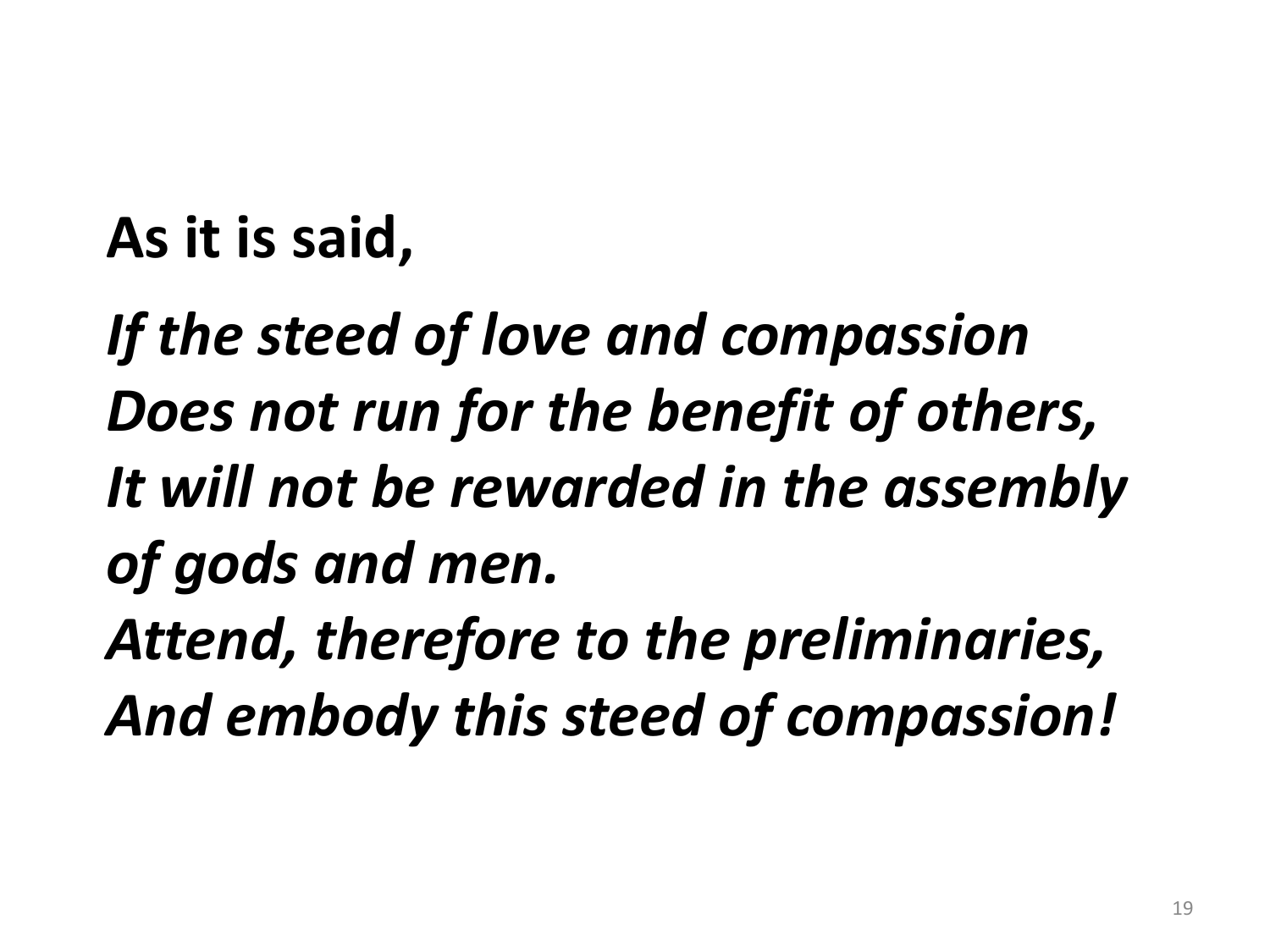**With this very "stallion"- the precious and supreme steed-like love and compassion that journeys the Path to Liberation,** 

**one will trot along the course of the grounds and paths.**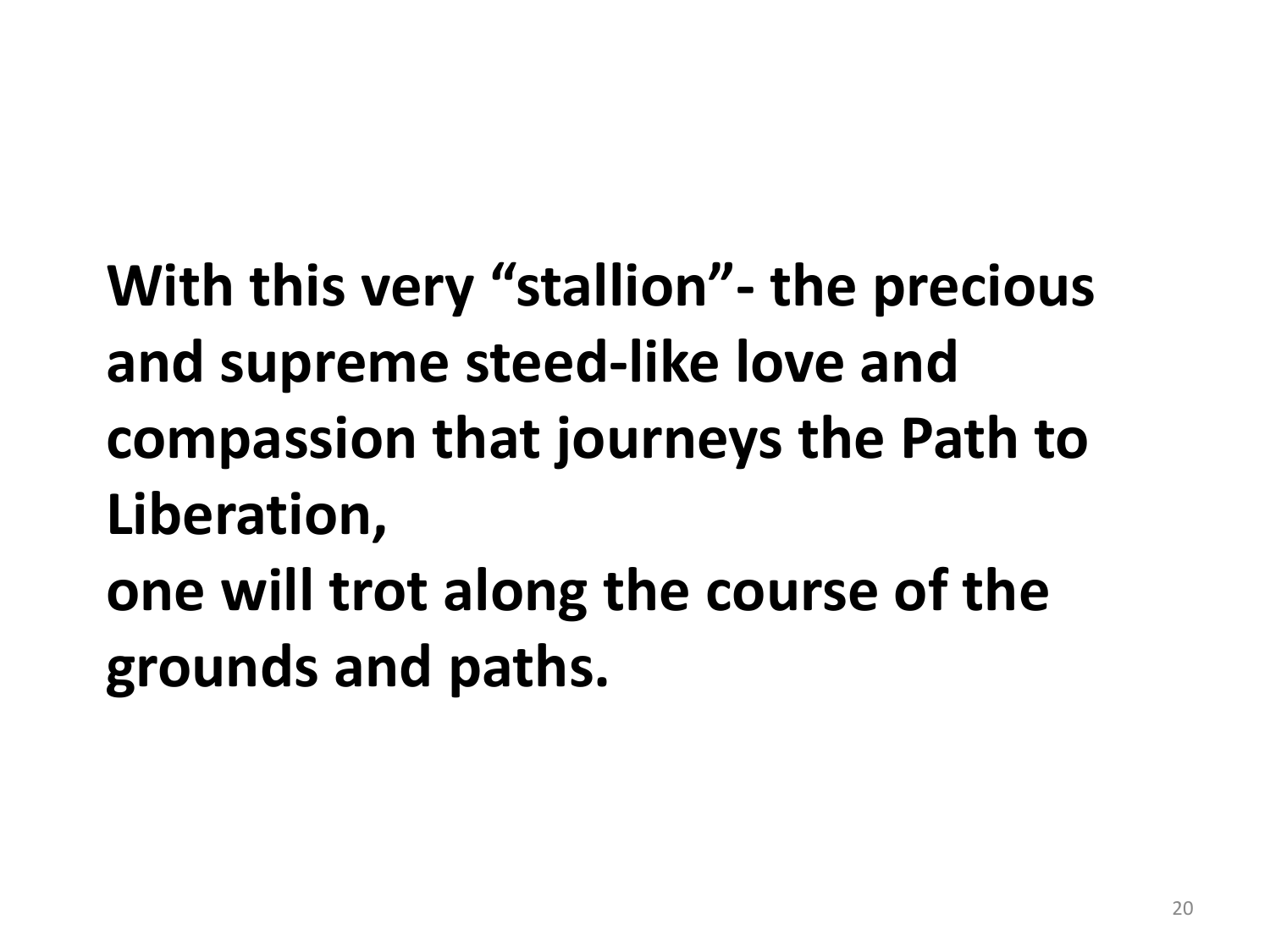## **Through the cultivating of this bodhicitta, one will swiftly gallop forth onward progressing to established attainment.**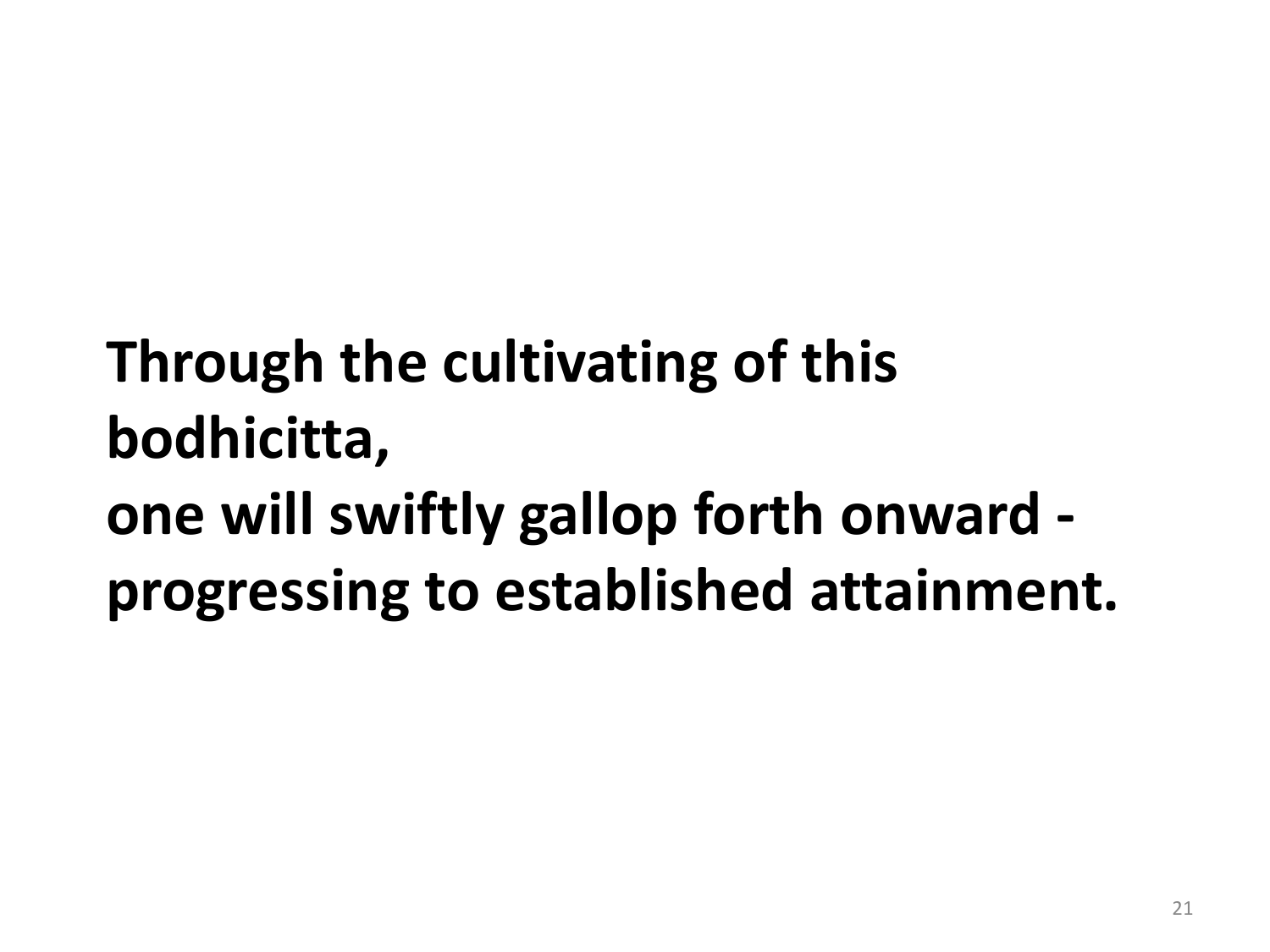## **Just as the swift horse urged on, will set to run the course and take to the lead quickly,**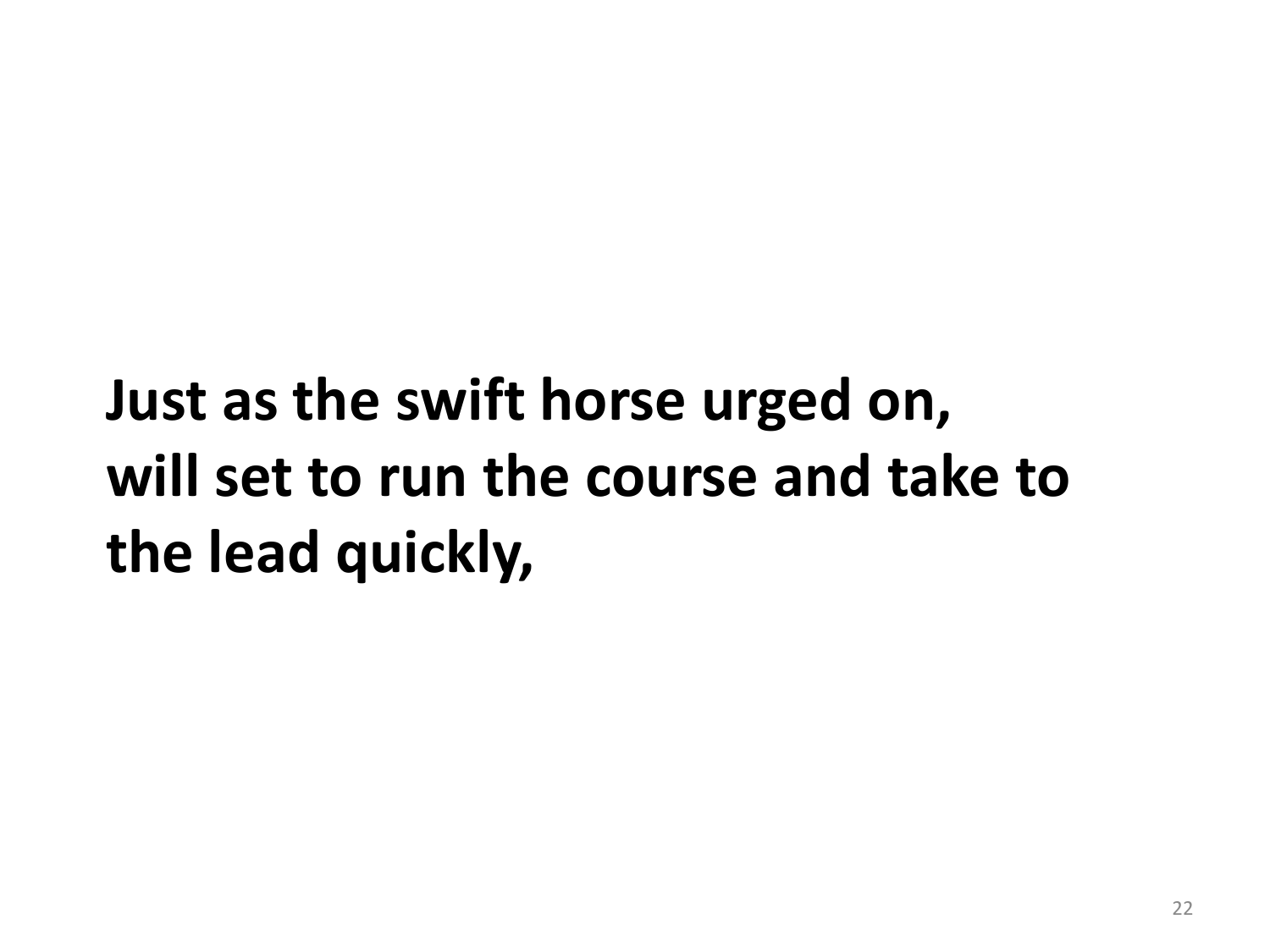**we ourselves need to take to the course of training our minds in the cultivation of the enlightened mind of bodhicitta –**

**the mind set on the altruistic intention of benefiting others.**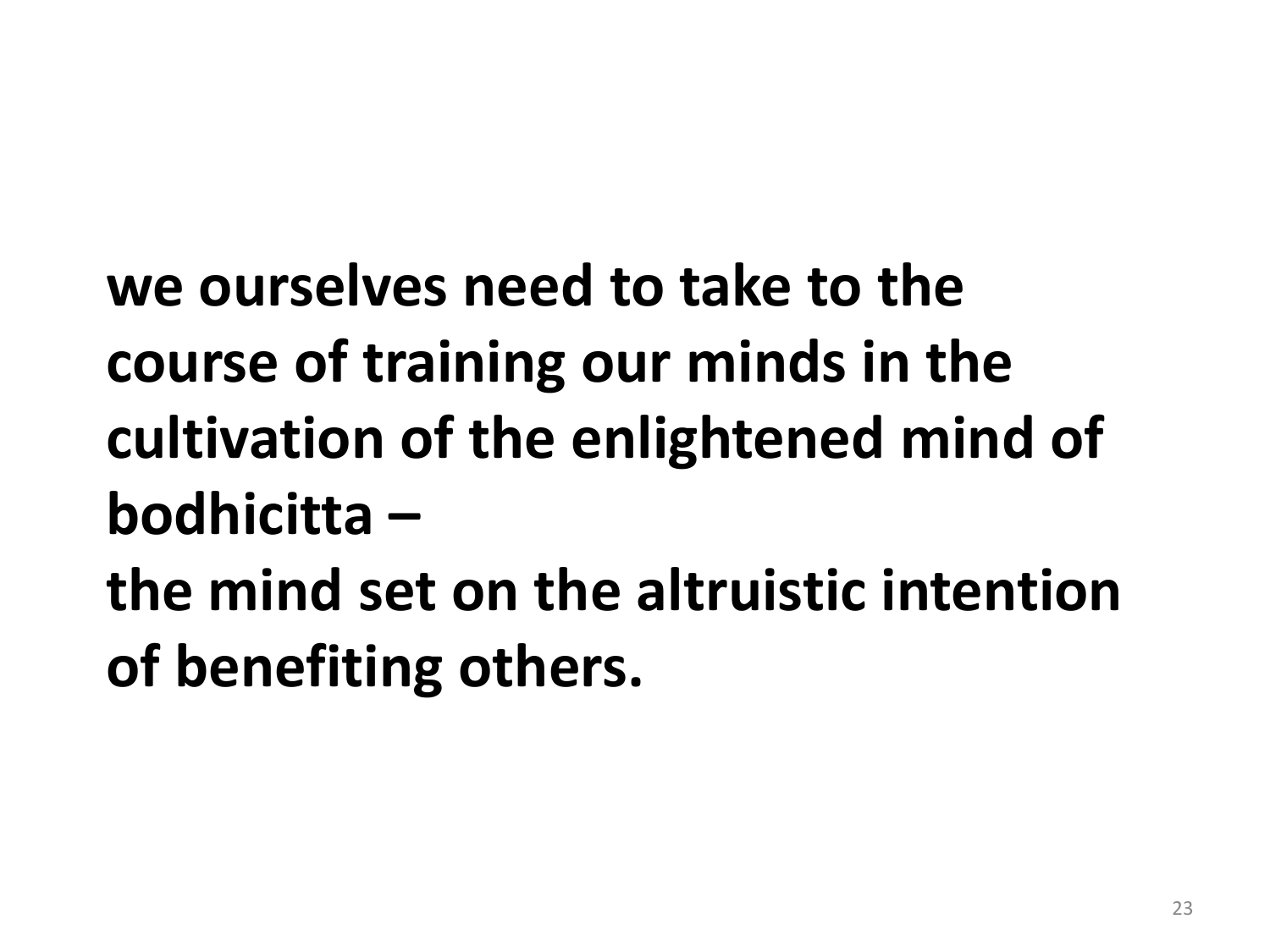**It is said that when this mind of bodhicitta, which is the wellspring of accomplishing the purpose of both others' and oneself, arises in one's mind,** 

**gods and humans will issue forth, prostrate, and sing one's praises.**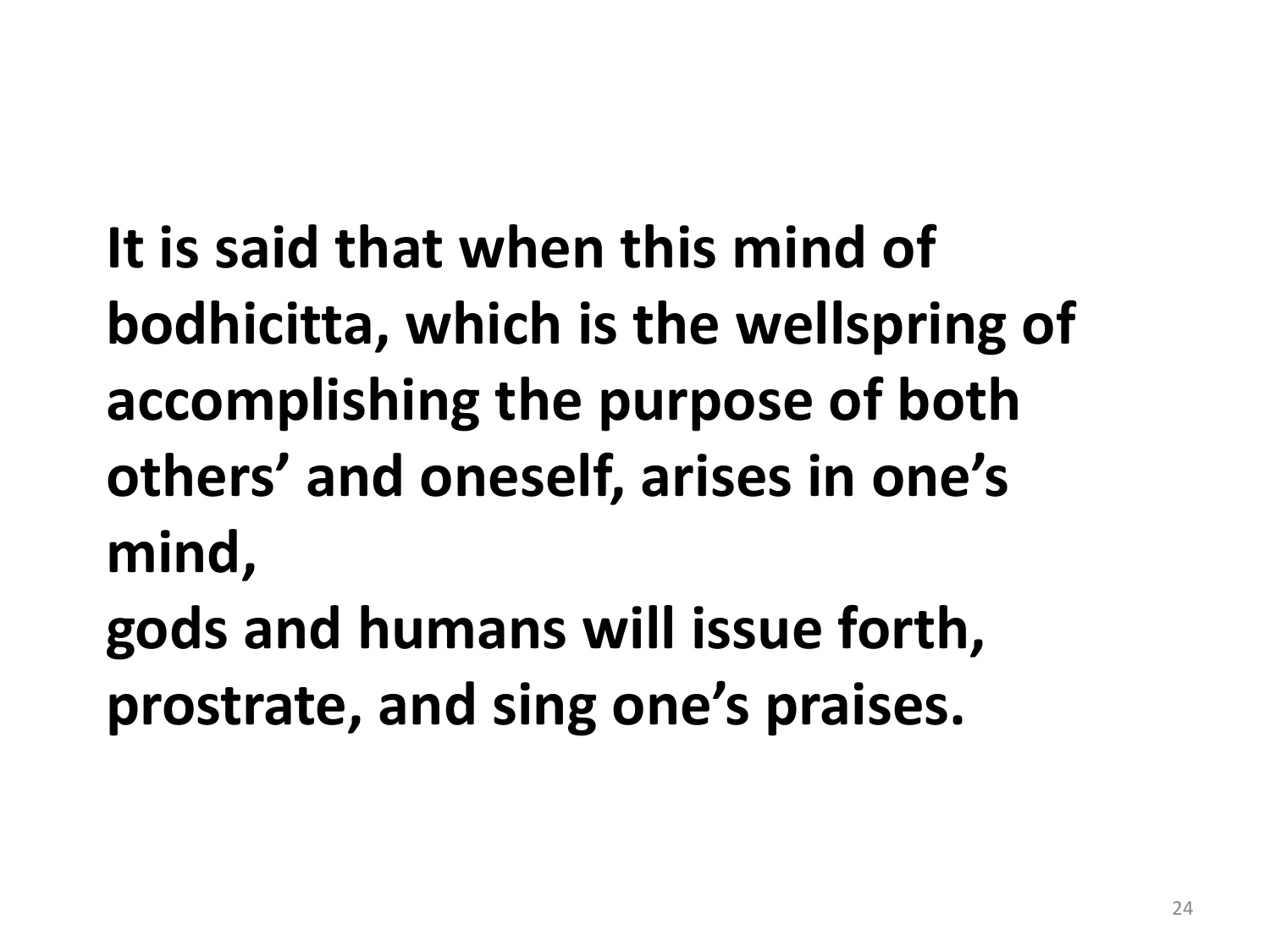**Upon ones' arousal of bodhicitta, the exalted and ordinary beings alike will bestow accolades such as, "Well done!" "Very good!" Excellent!"**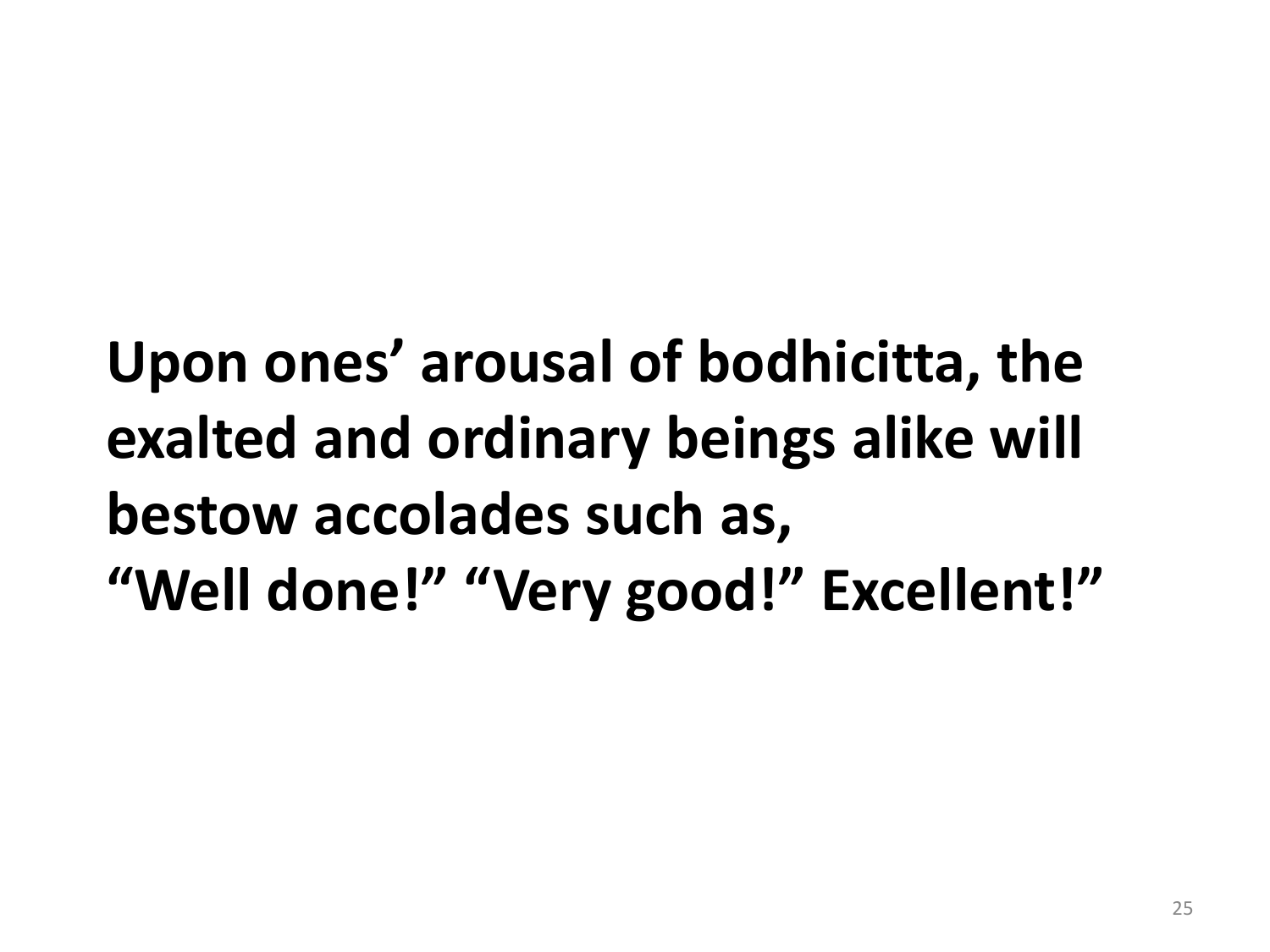**Within the mind - that which conceives and contains all kinds of thoughts and perceptions, there are, thoughts of good and bad,** 

**as well as both positive and negative mind-states.**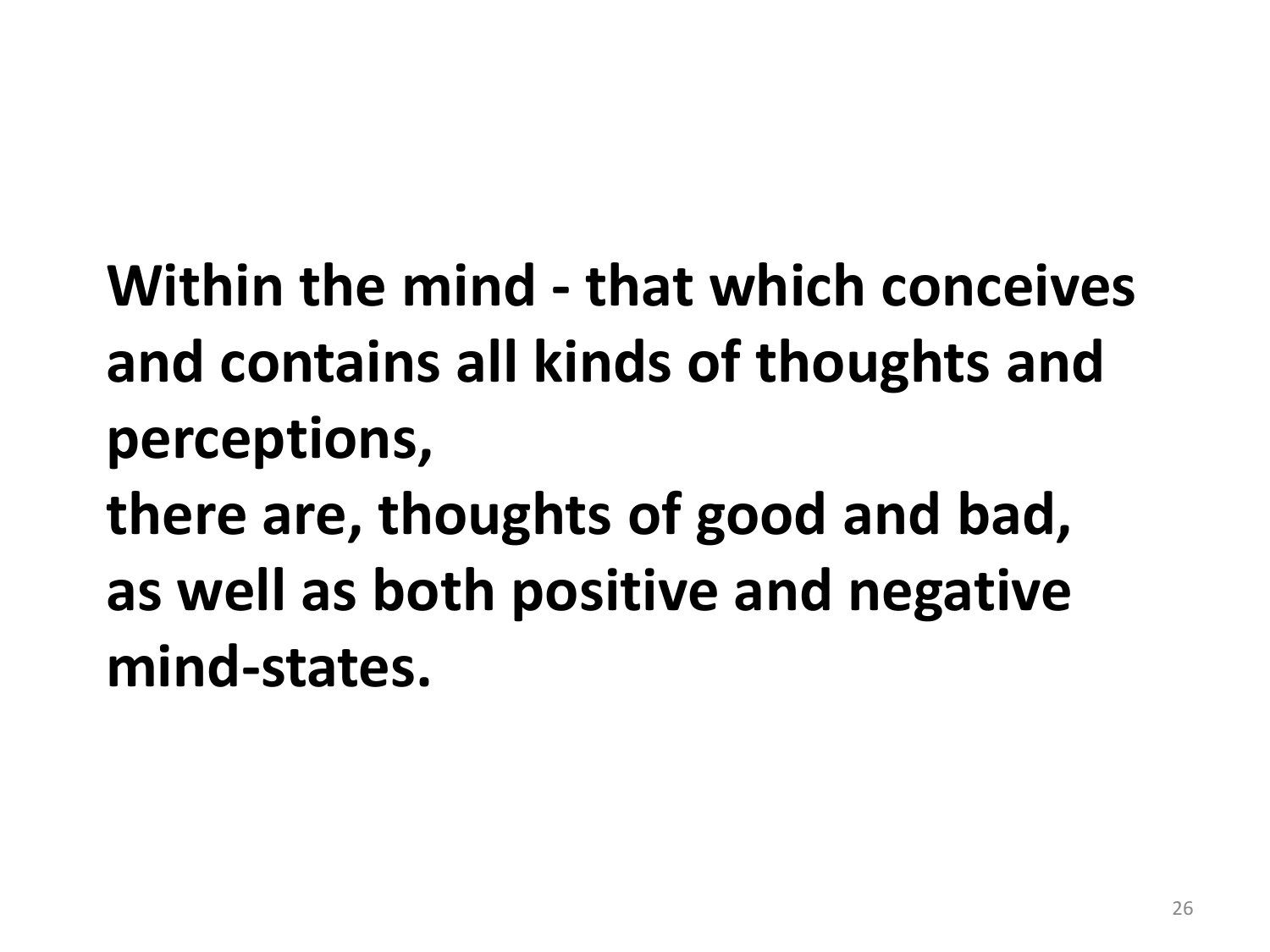**For practitioners on the path, taking on the 'Great Adornment' of this Enlightened, superior mind-state of bodhicitta is a true necessity, and**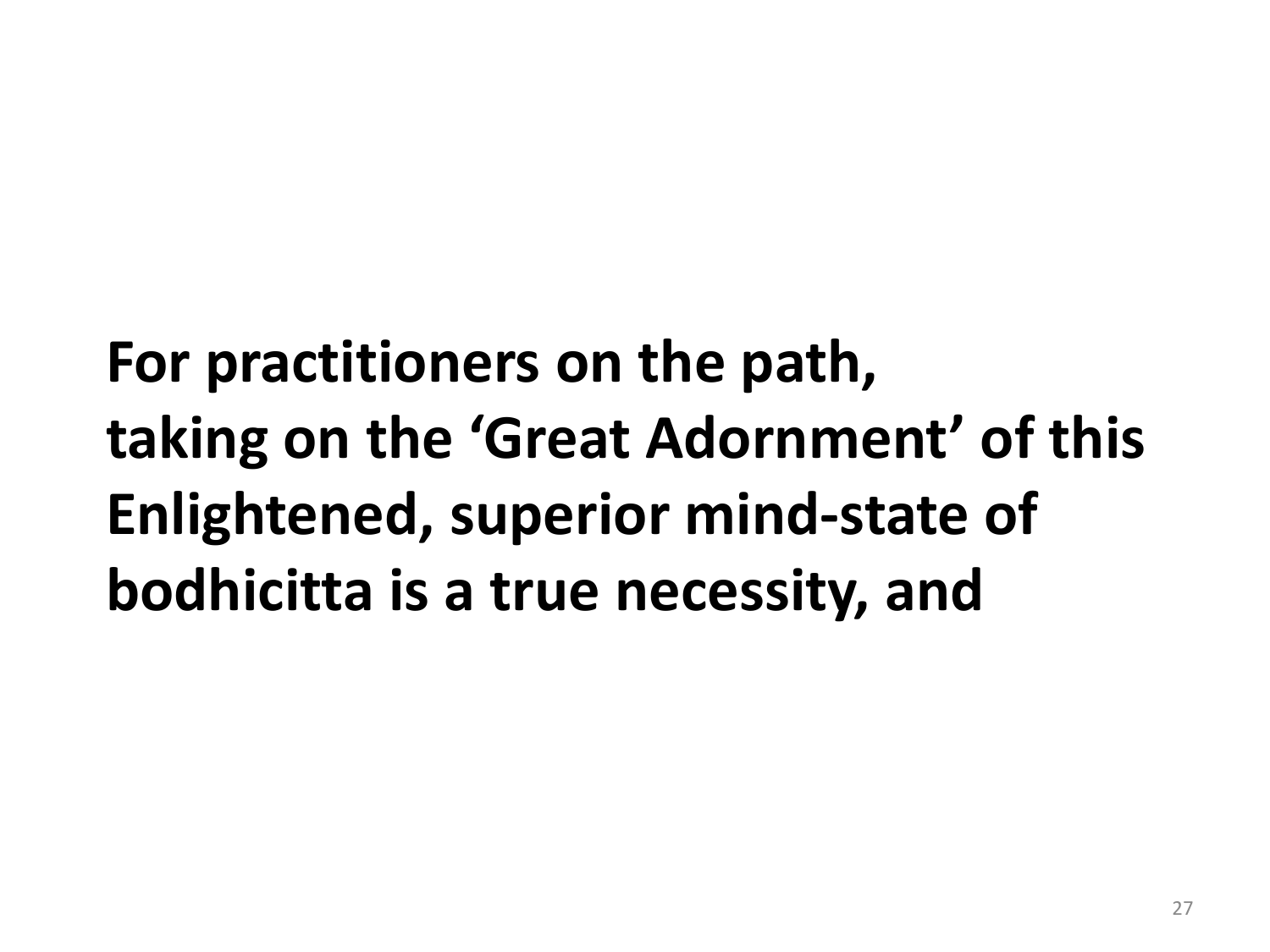**something that must be established before entering the actual practice of formal Mahamudra meditation.**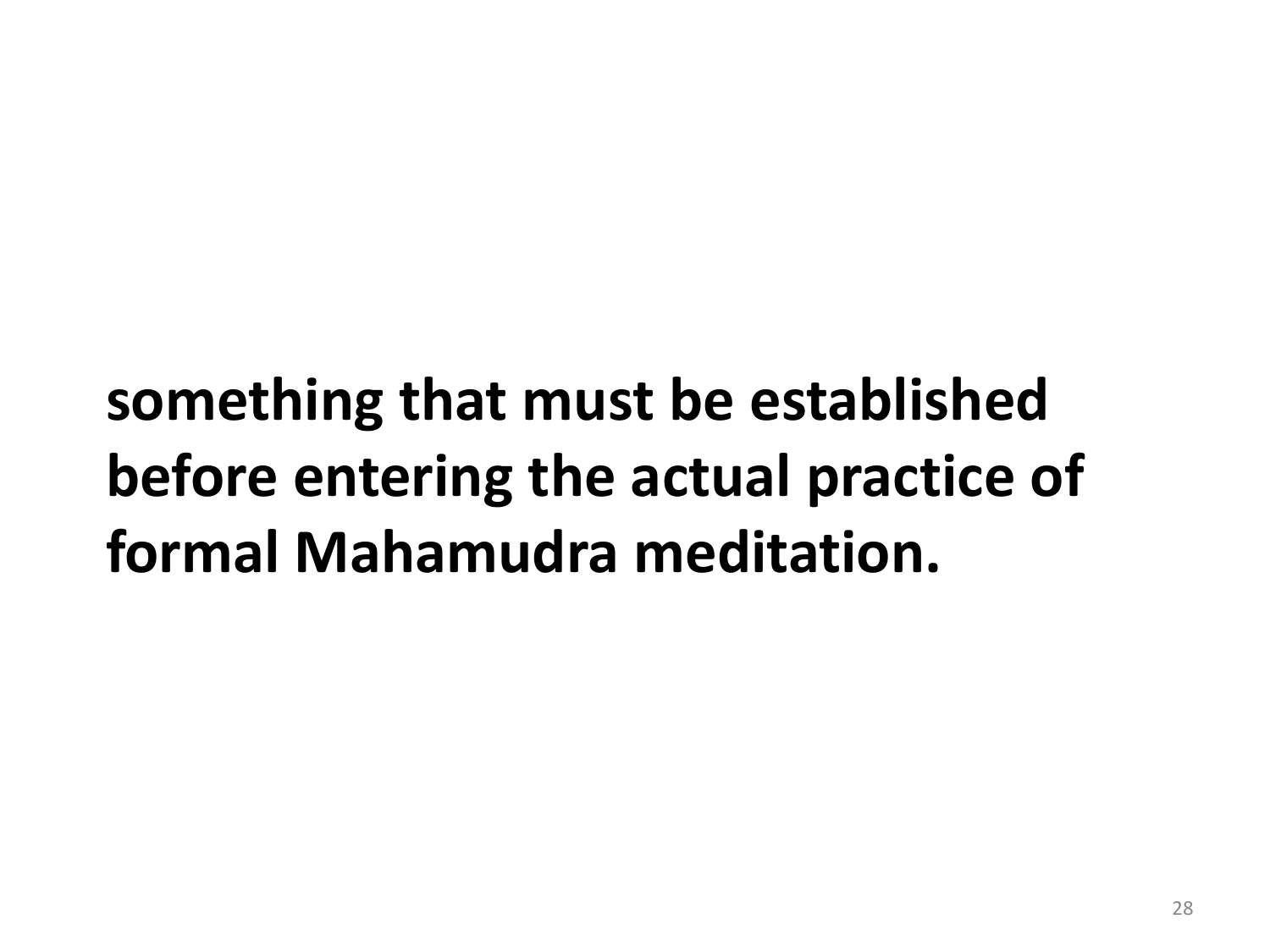**As this is the case, cultivating this enlightened intent - the mind of bodhicitta, must be attended to when training in the preliminary stages of the Fivefold Path.**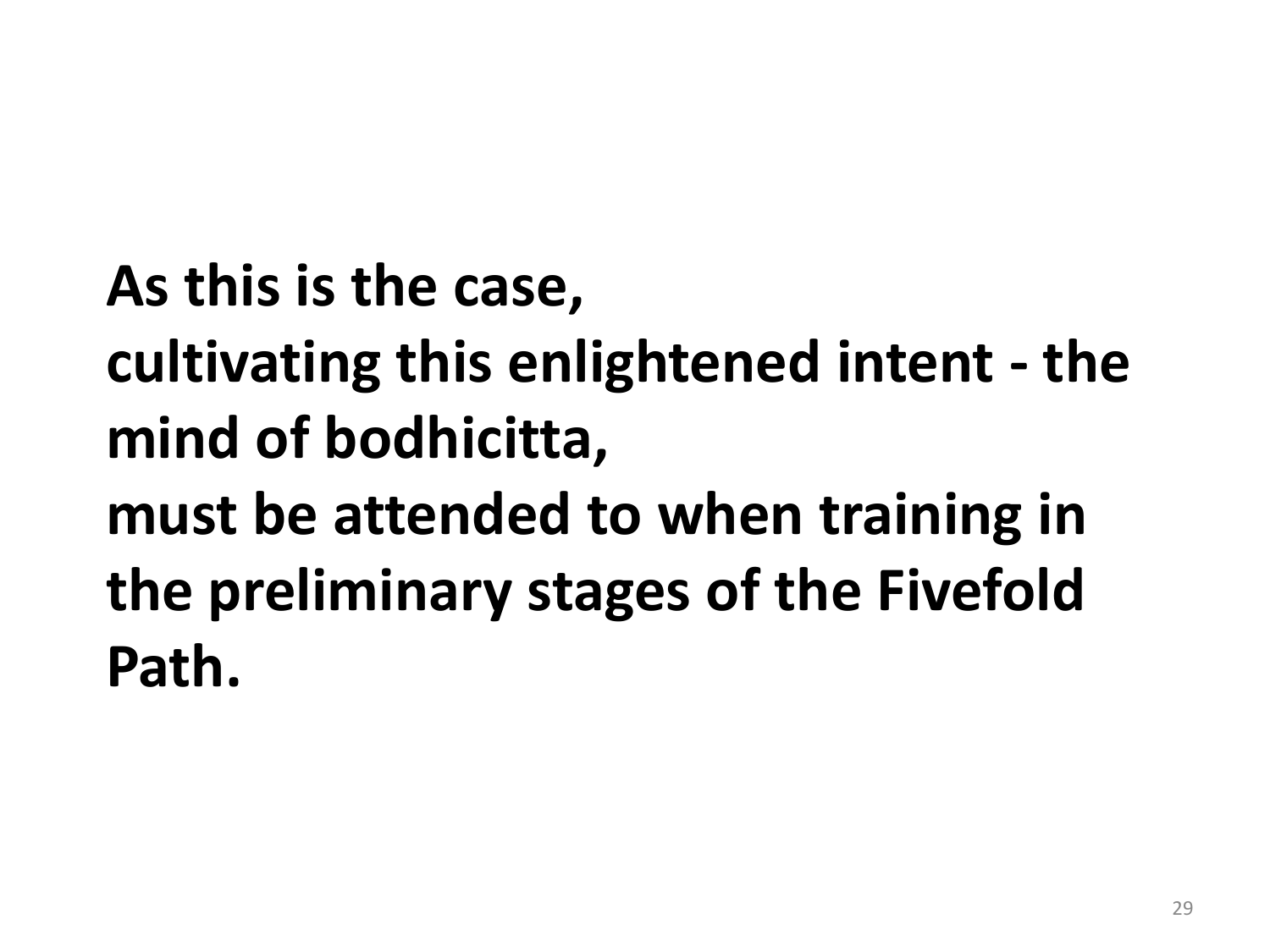#### **How to Meditate on Love**

**Buddhahood is attained because of bodhicitta, which is brought forth out of compassion. Compassion is brought forth out of love.**

**Therefore, we first meditate on cultivating love.**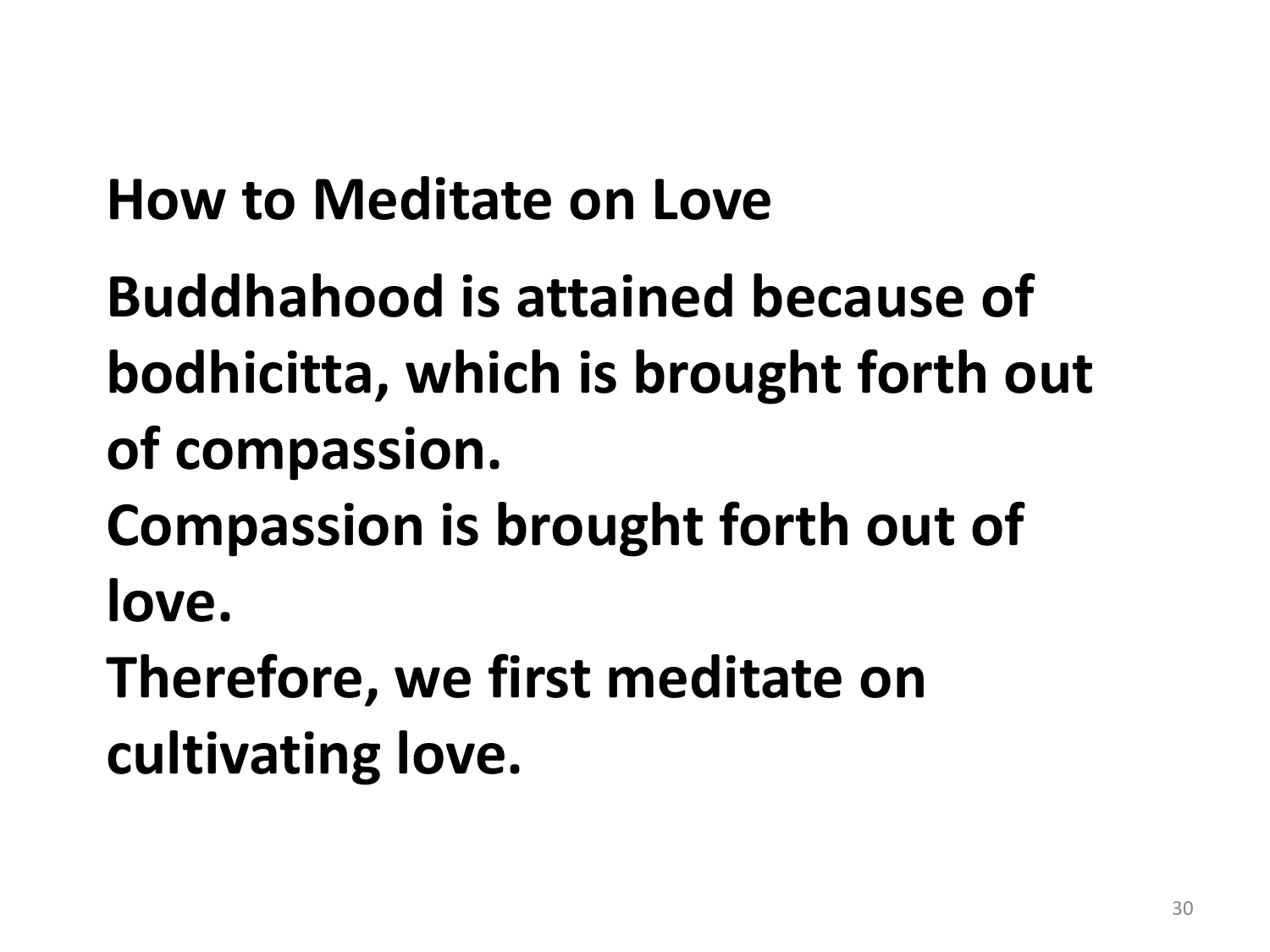**To counteract the tendency for attachment to the bliss of nirvana we meditate on extraordinary love and compassion. When love and compassion are awakened in our mind stream, confused projections on the path will be dispelled**.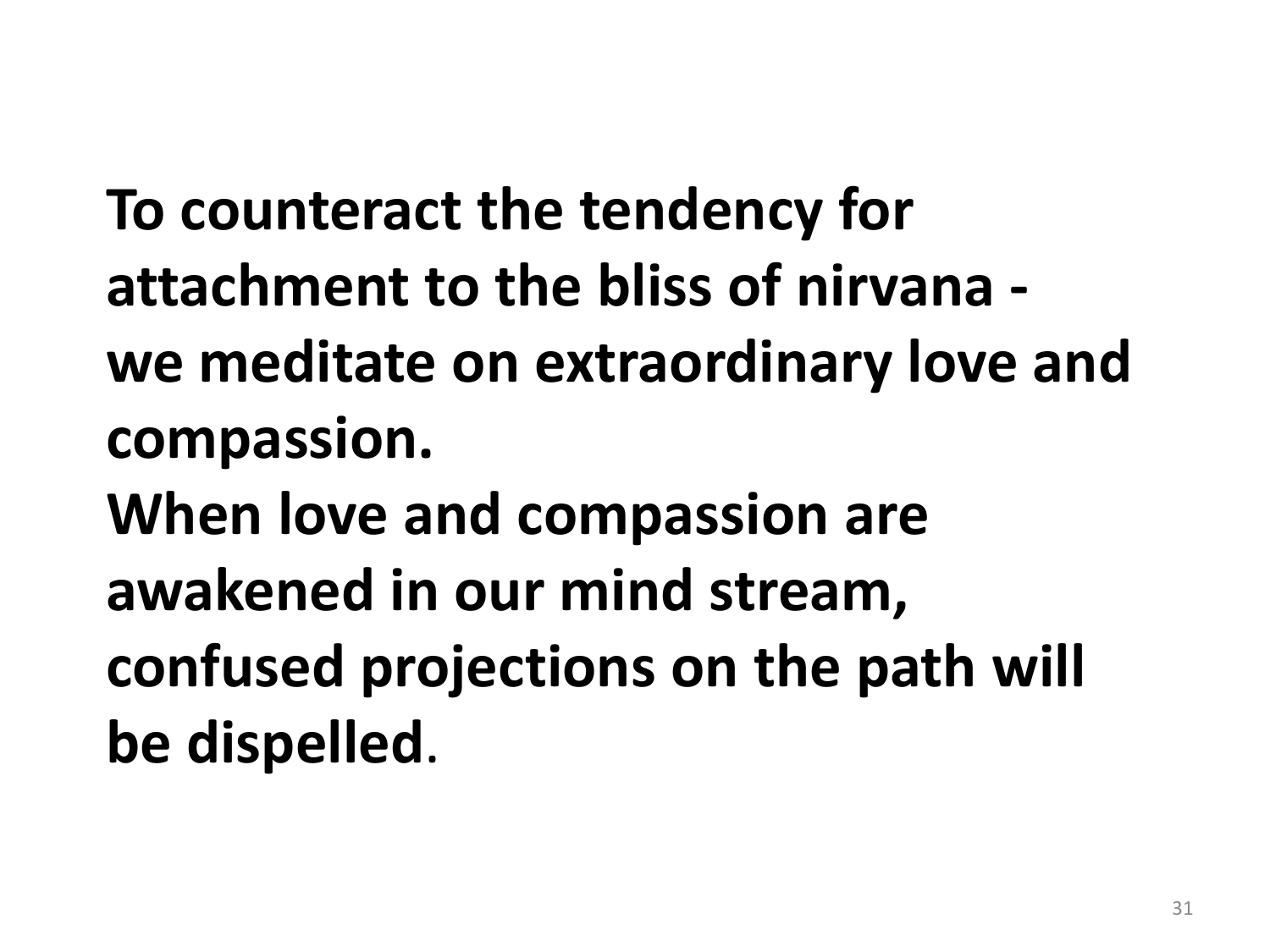**The essence of love is basic kindness. This means longing for all sentient beings to have happiness and the causes of happiness.**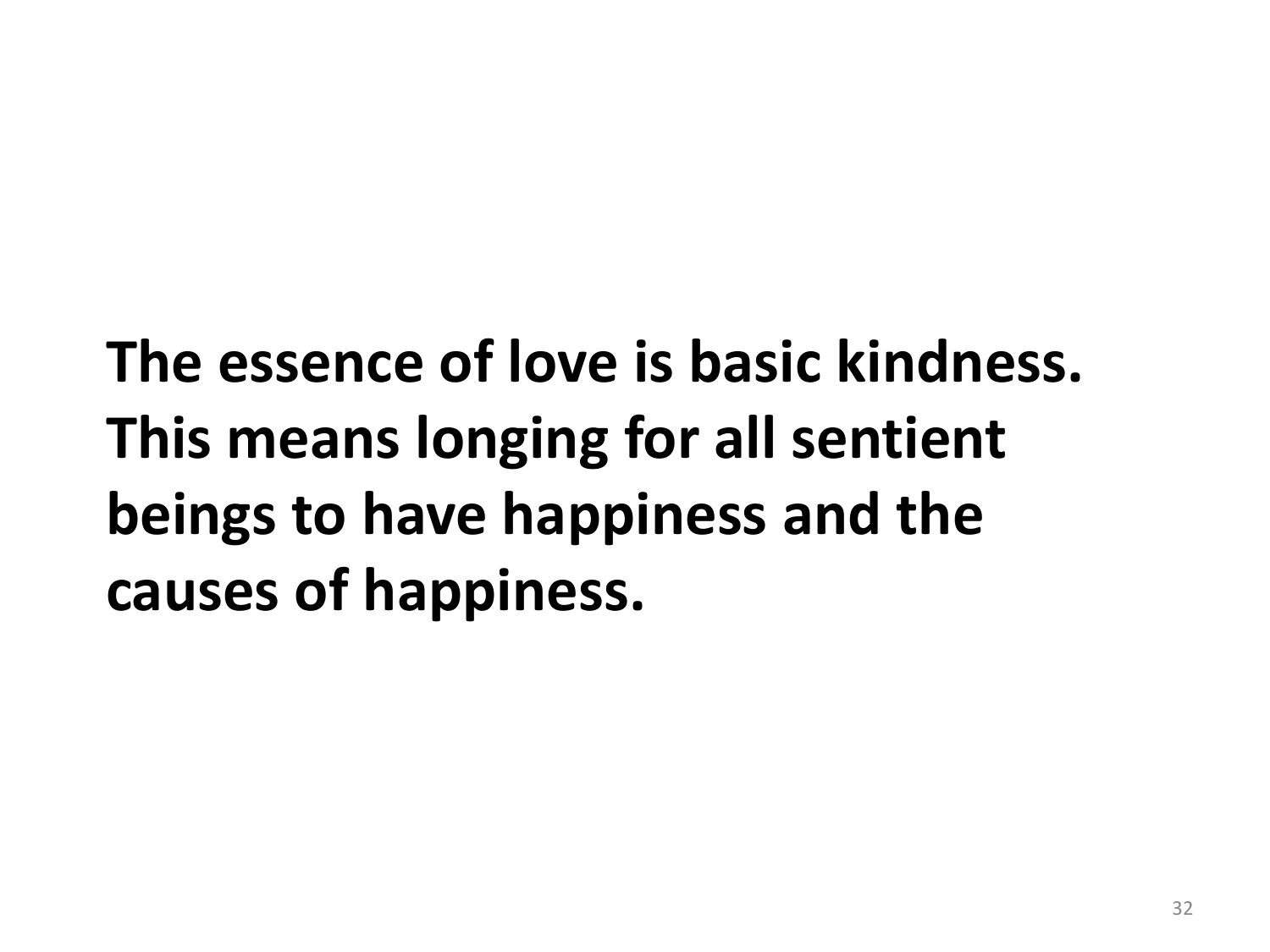**This intention should be cultivated along with equanimity, starting with one's present mother and expanding out to embrace all beings equally.**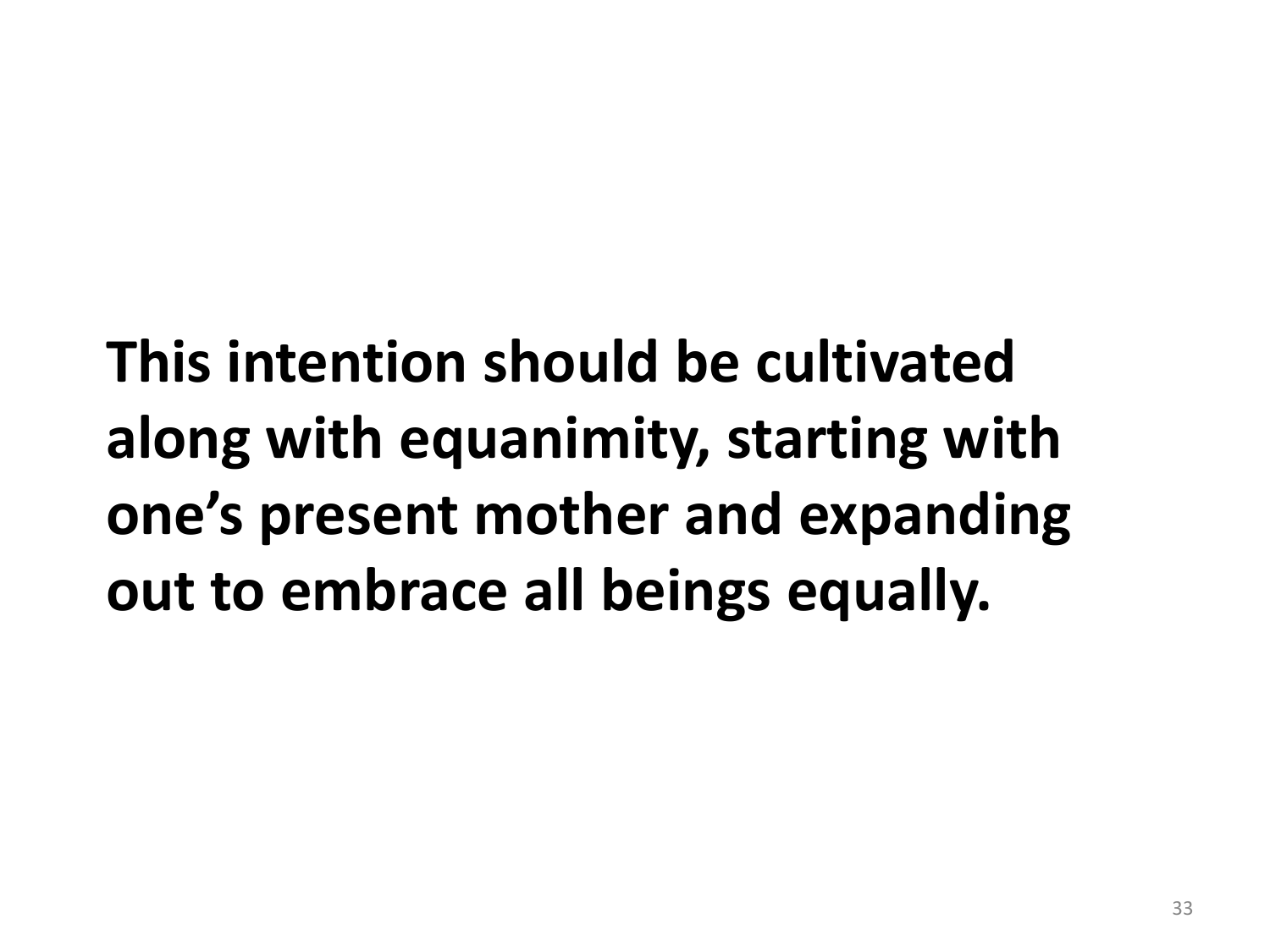- **There are some individuals who find it difficult to feel love for their kind parents,**
- **but you can cultivate love even for those who have not benefited you much.**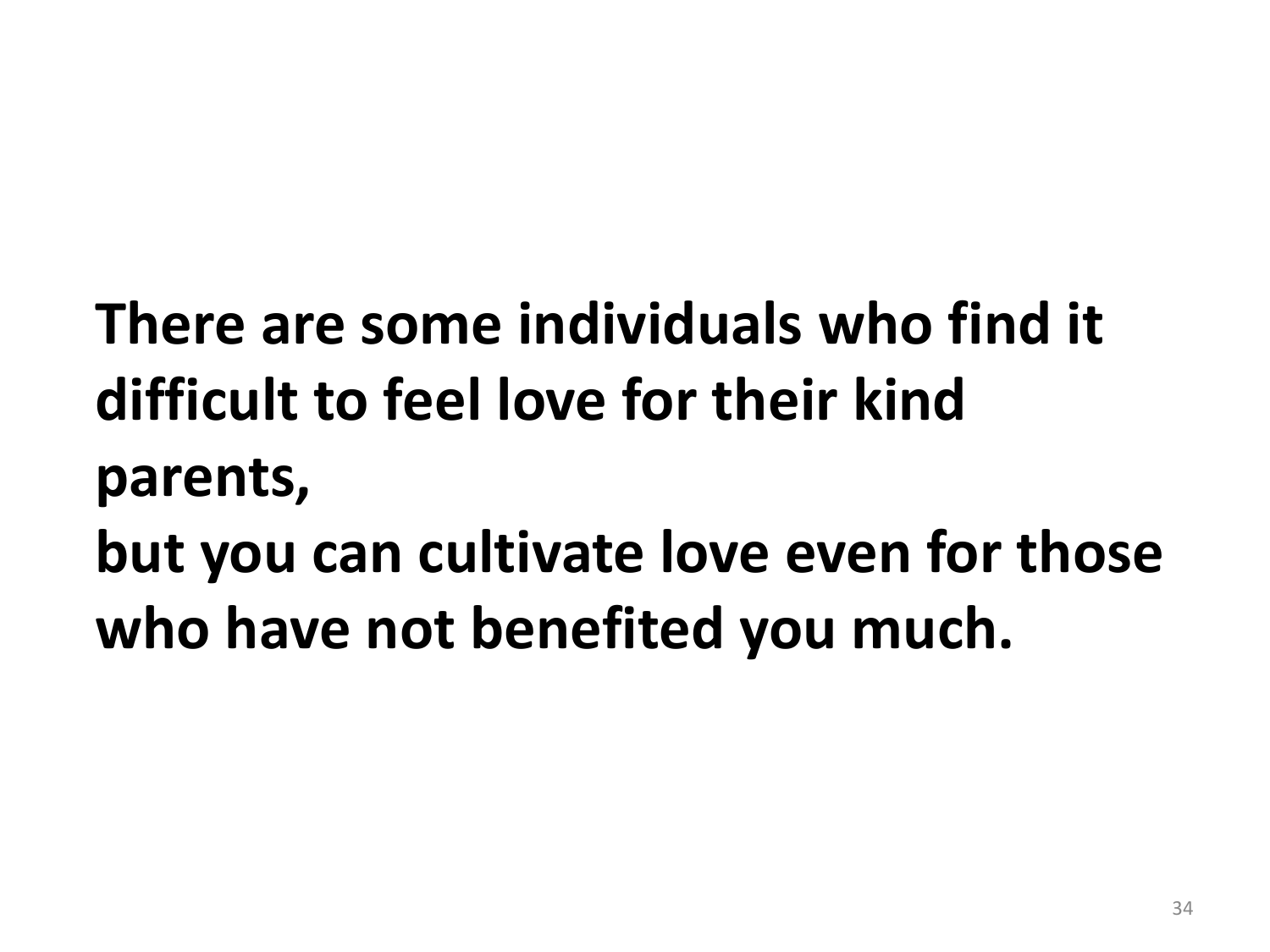**You can think of your lover or your child that you love and cherish from your heart.**

**You can meditate on them as the essence of love and in that way single-pointedly cultivate and grow your love.**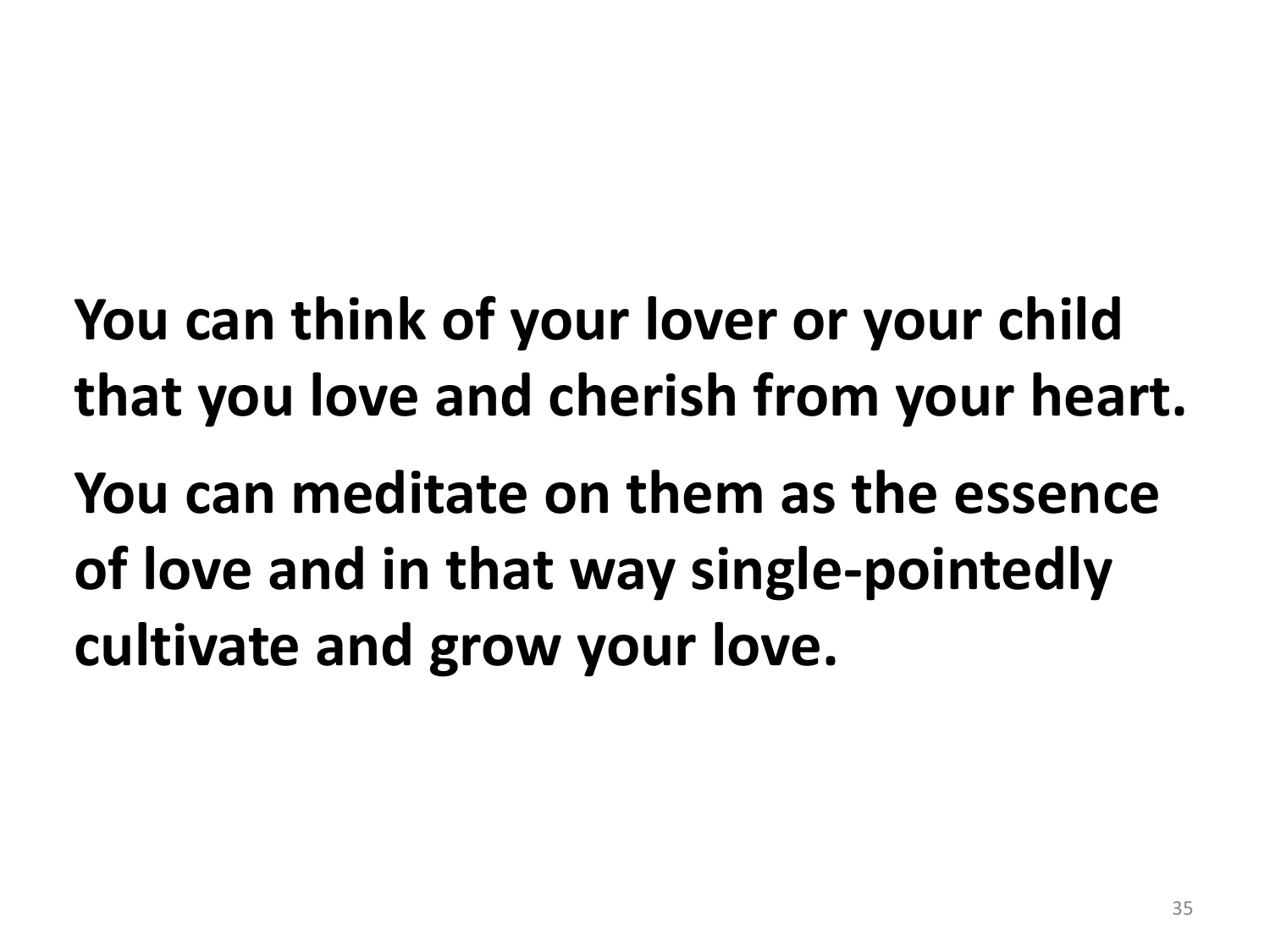## **Gradually, you can expand it out to include all sentient beings.**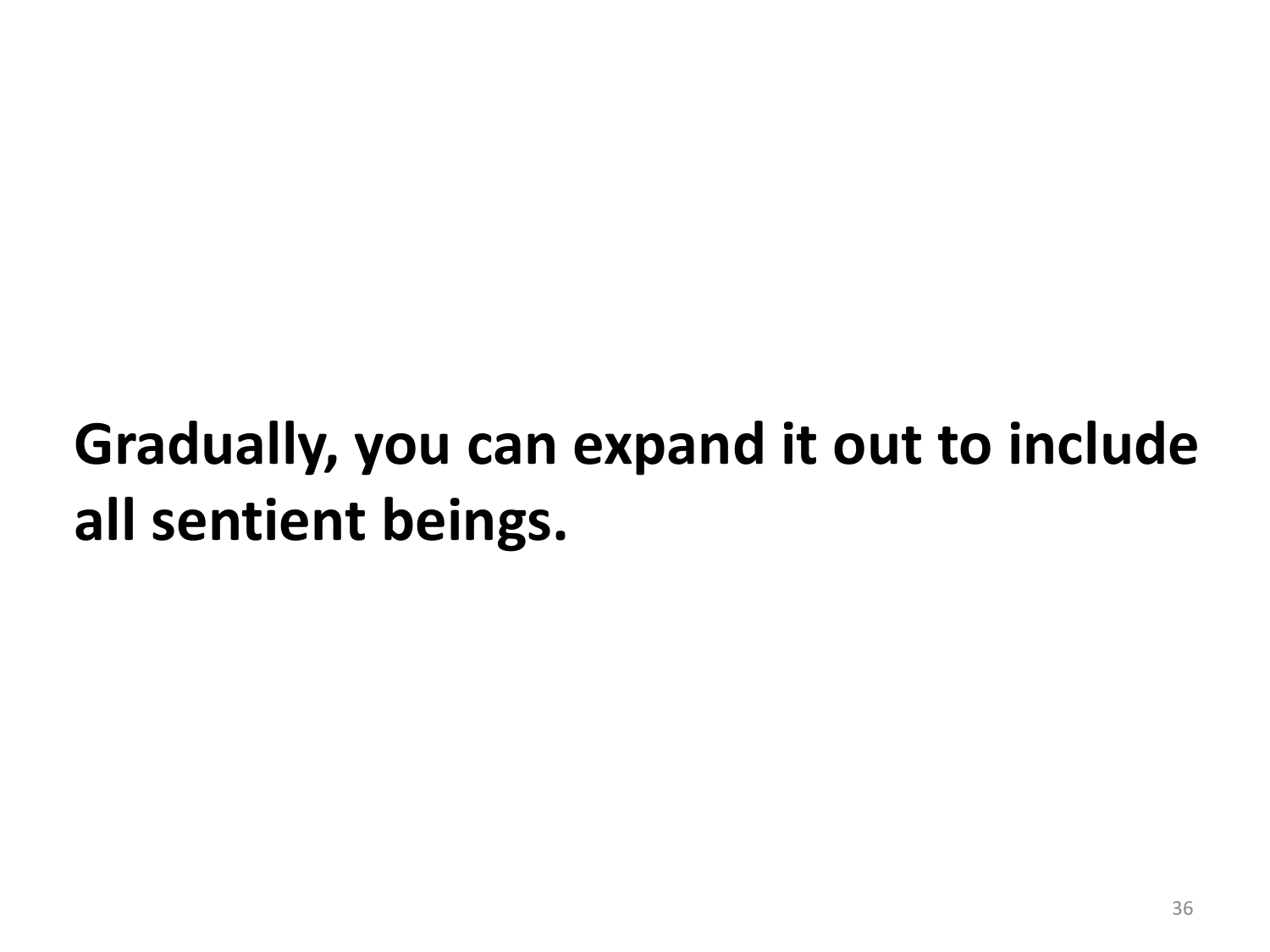**The sign your cultivation of love has been successful is that you do not feel any bias or discrimination among beings, whether they are appearing as your enemies, loved ones, or strangers.**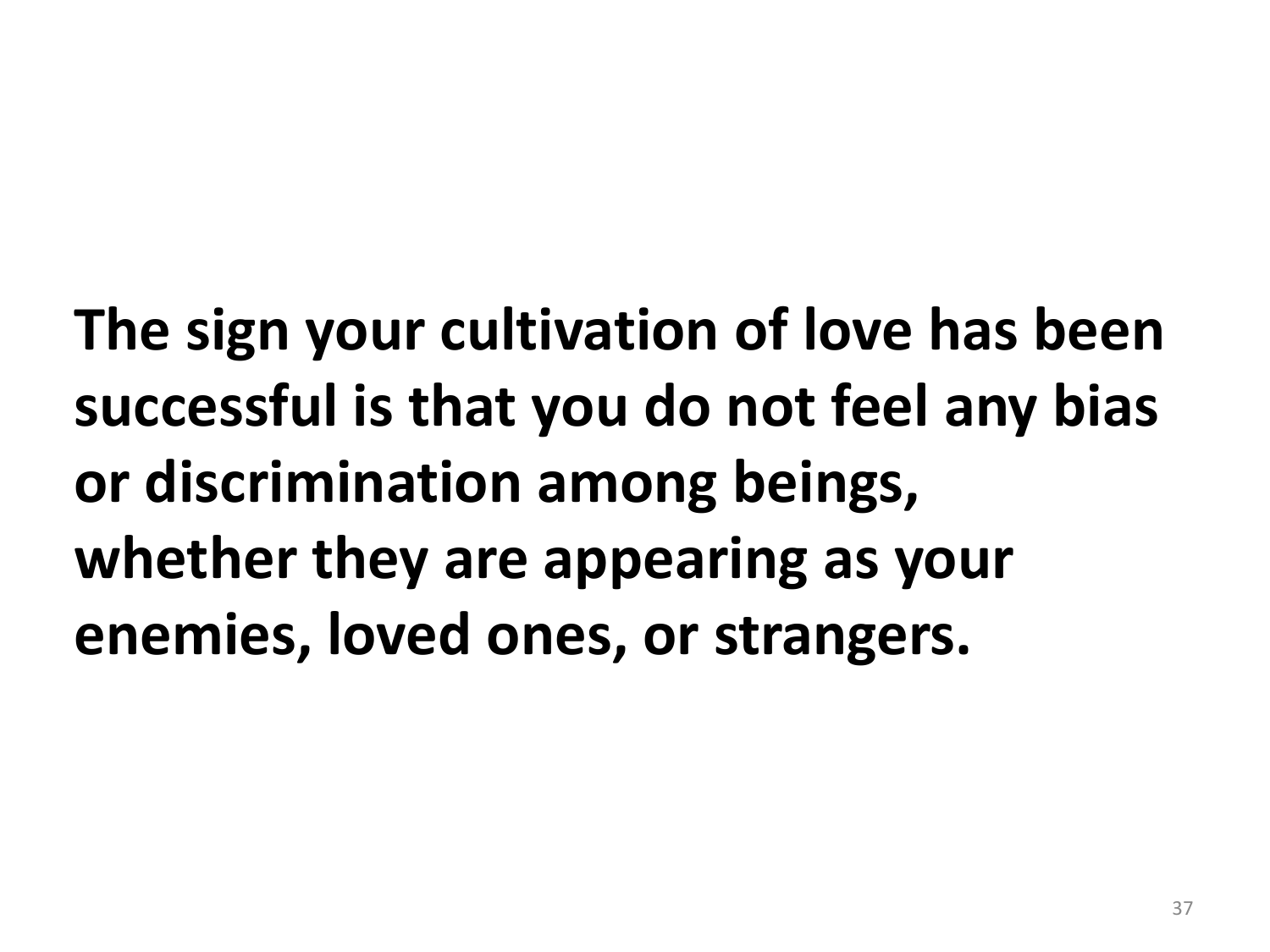**If you feel discrepancies between your feelings of love and caring toward different sentient beings, you should reflect as follows,**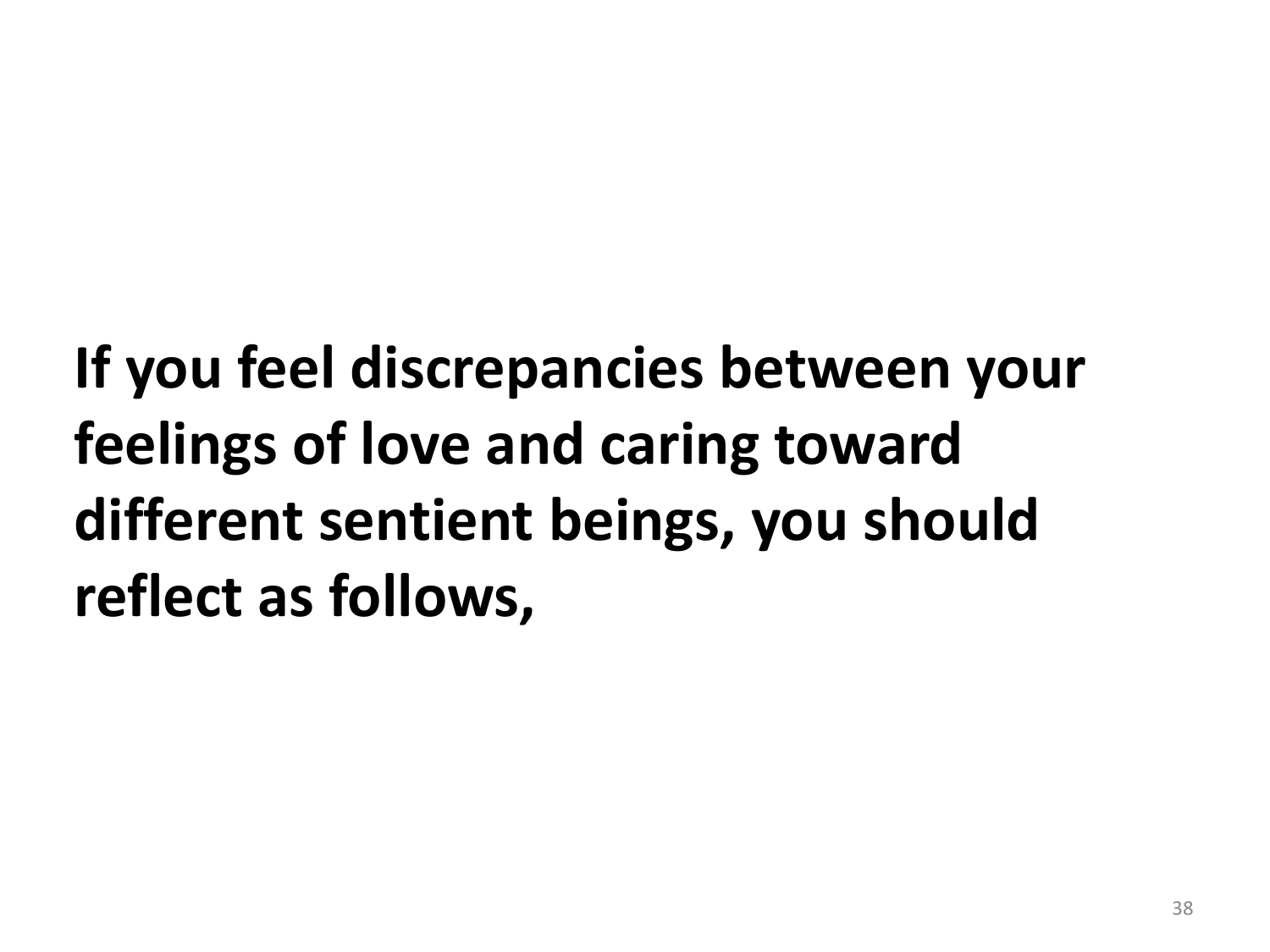## **"My mother of this present life has been my enemy in other lifetimes.**

**My enemy in this life has treated me with kindness and benefited me in previous lives as my own mother."**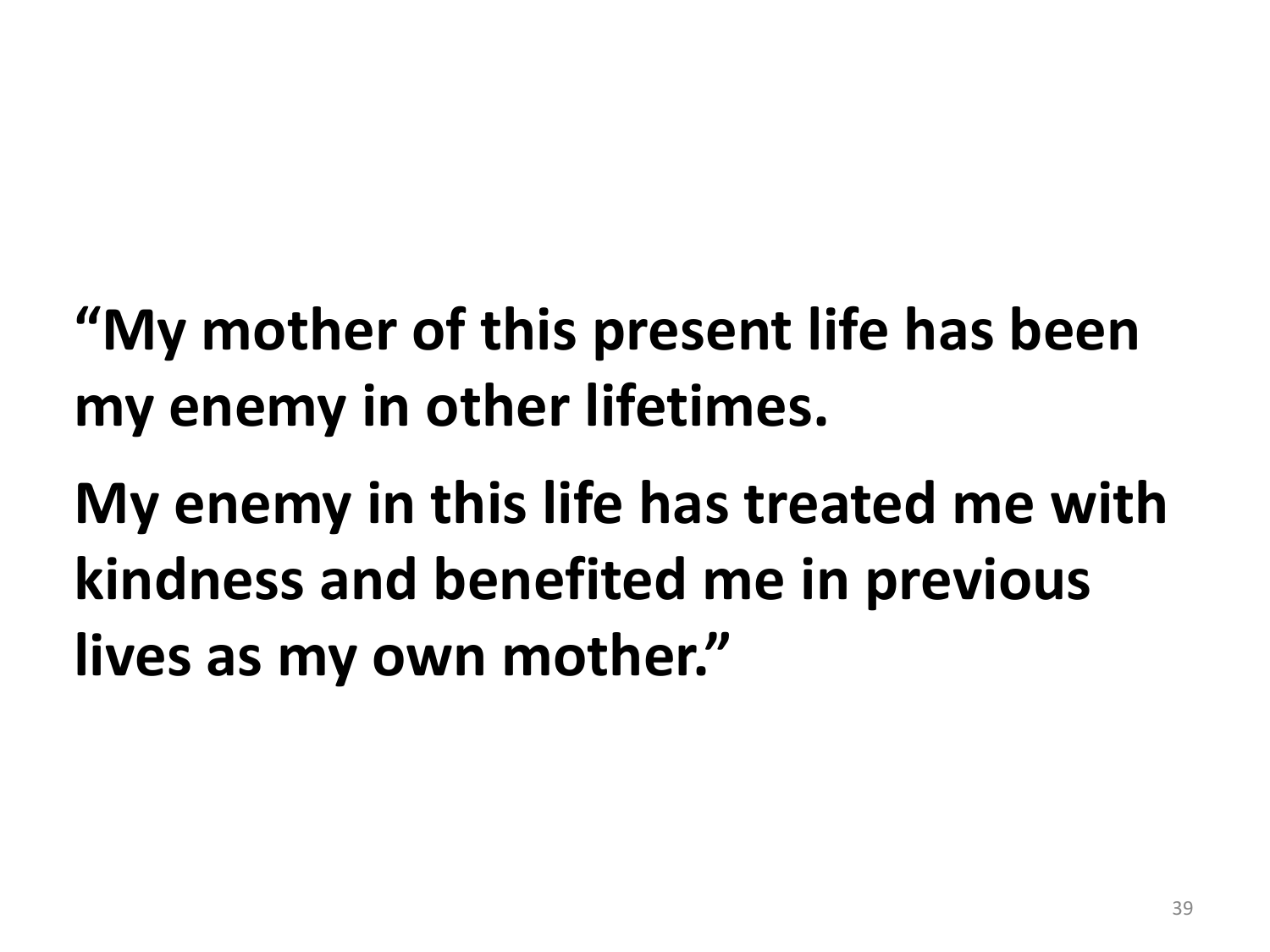# **Keep applying yourself to the cultivation of love for all beings until you can see all of them without discrepancy as your own mother.**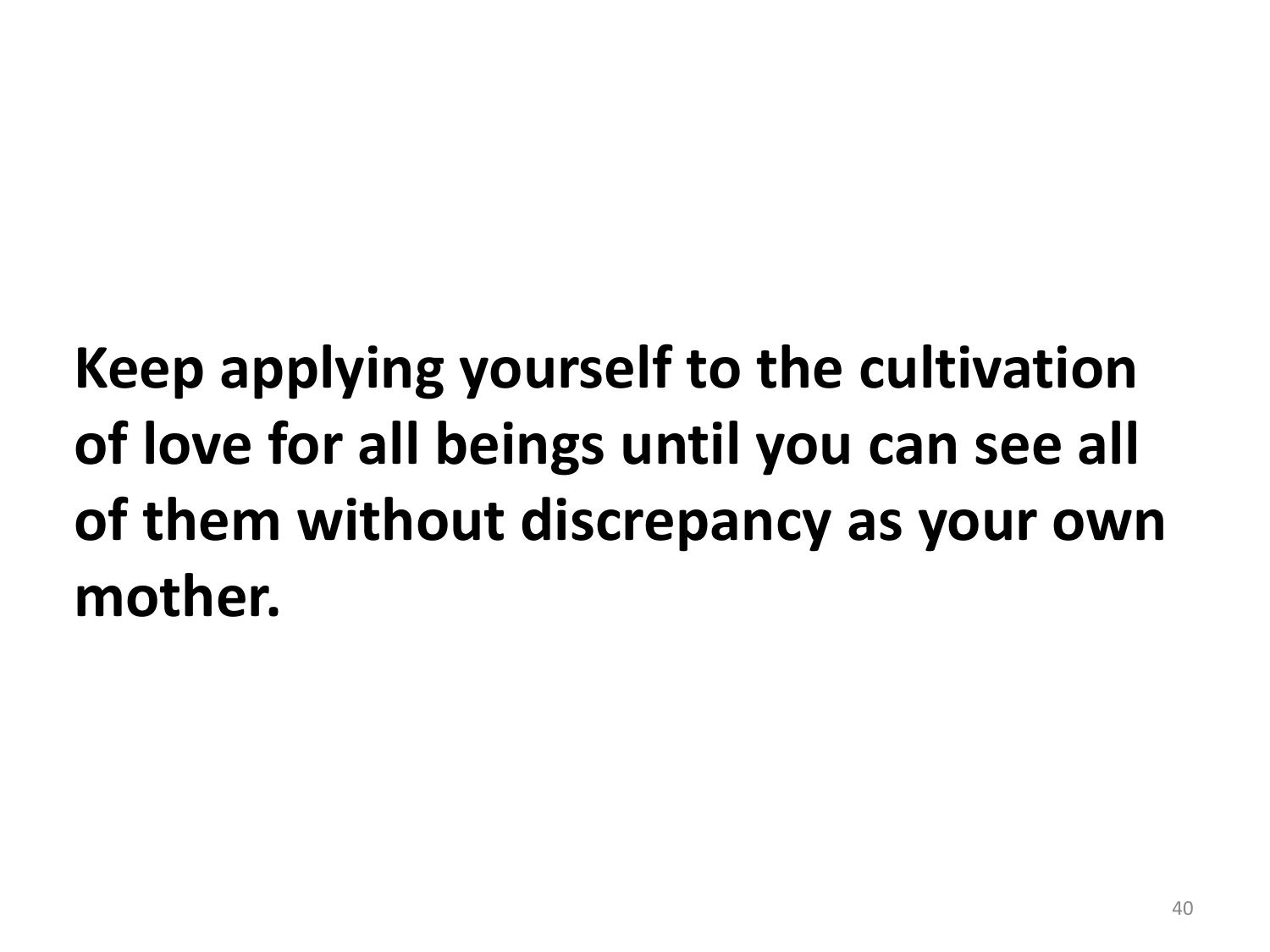**The benefit is that it becomes a source of well-being and happiness for yourself and others.** 

**Although we may find it difficult to meditate on love in this way, we must diligently strive in its cultivation as best we can, as it is necessary that we abandon all harm to others.**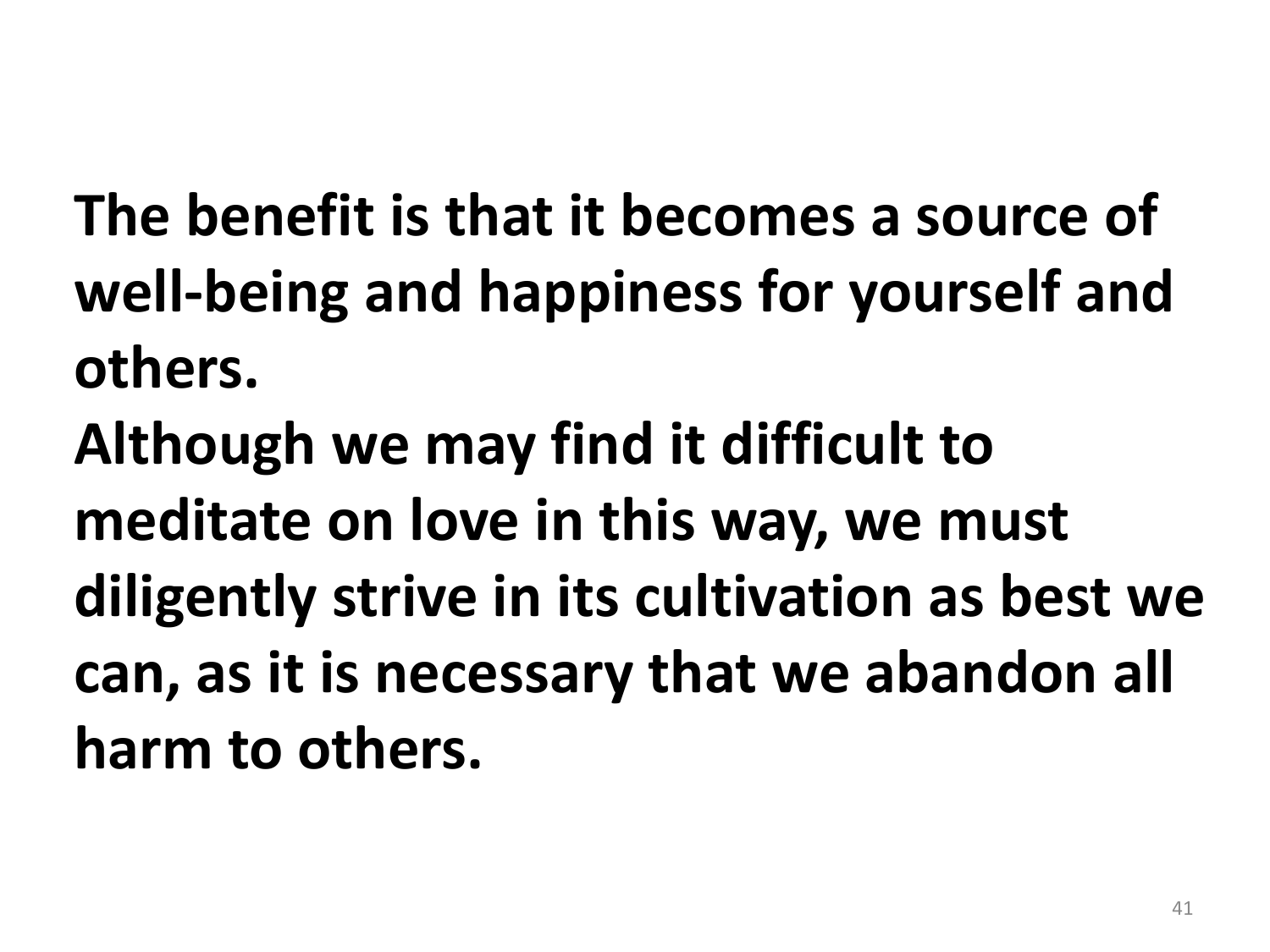- **We should see that the desire for own well- being and happiness, and all others' desire for their own happiness, is exactly the same.**
- **We should understand as well, that just as we ourselves have the wish to be free from suffering, so too do all other beings.**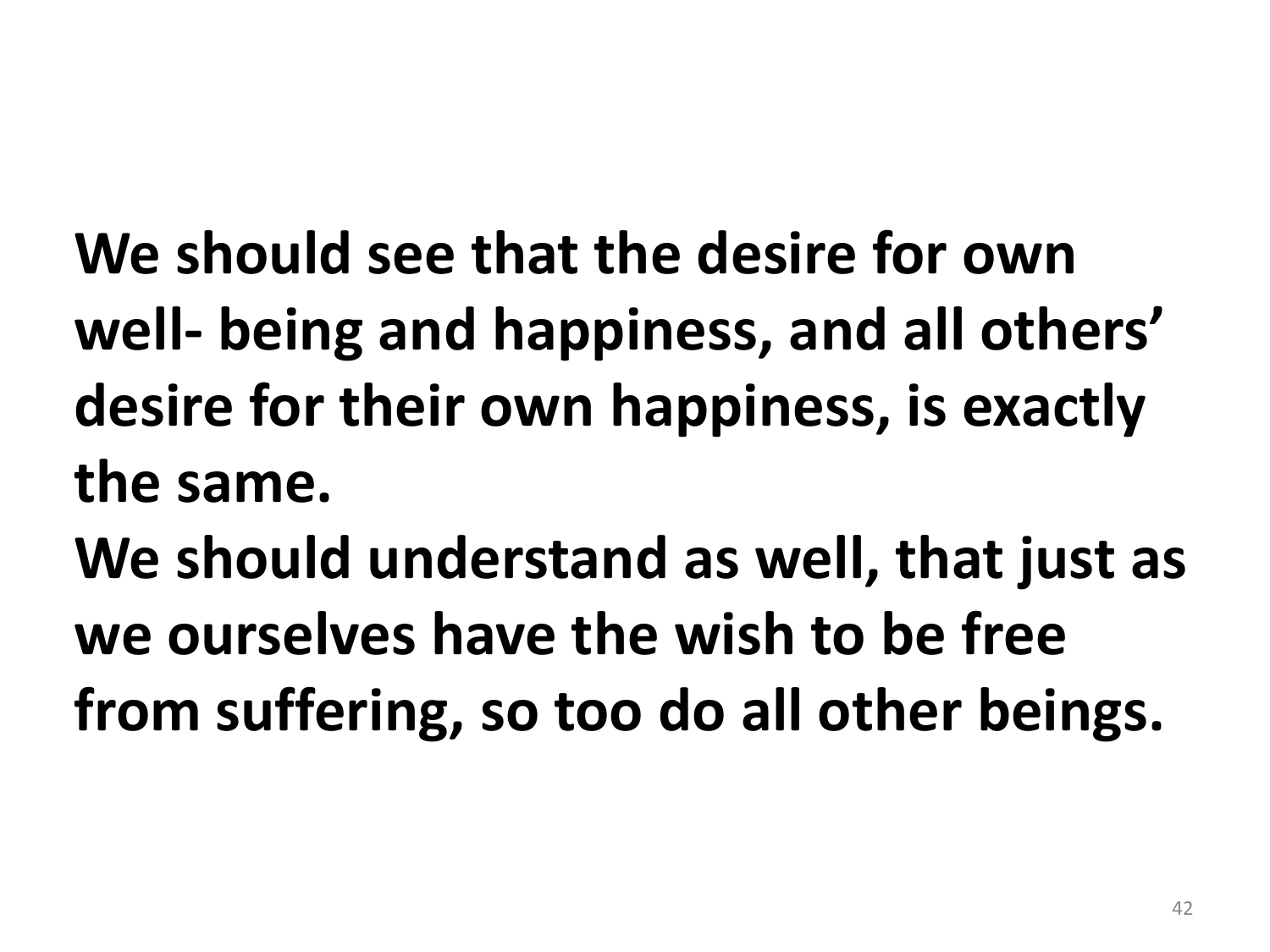#### **As the Buddha said***,*

## *We should look to our own situation as an example, and doing so, we will bring no harm to others.*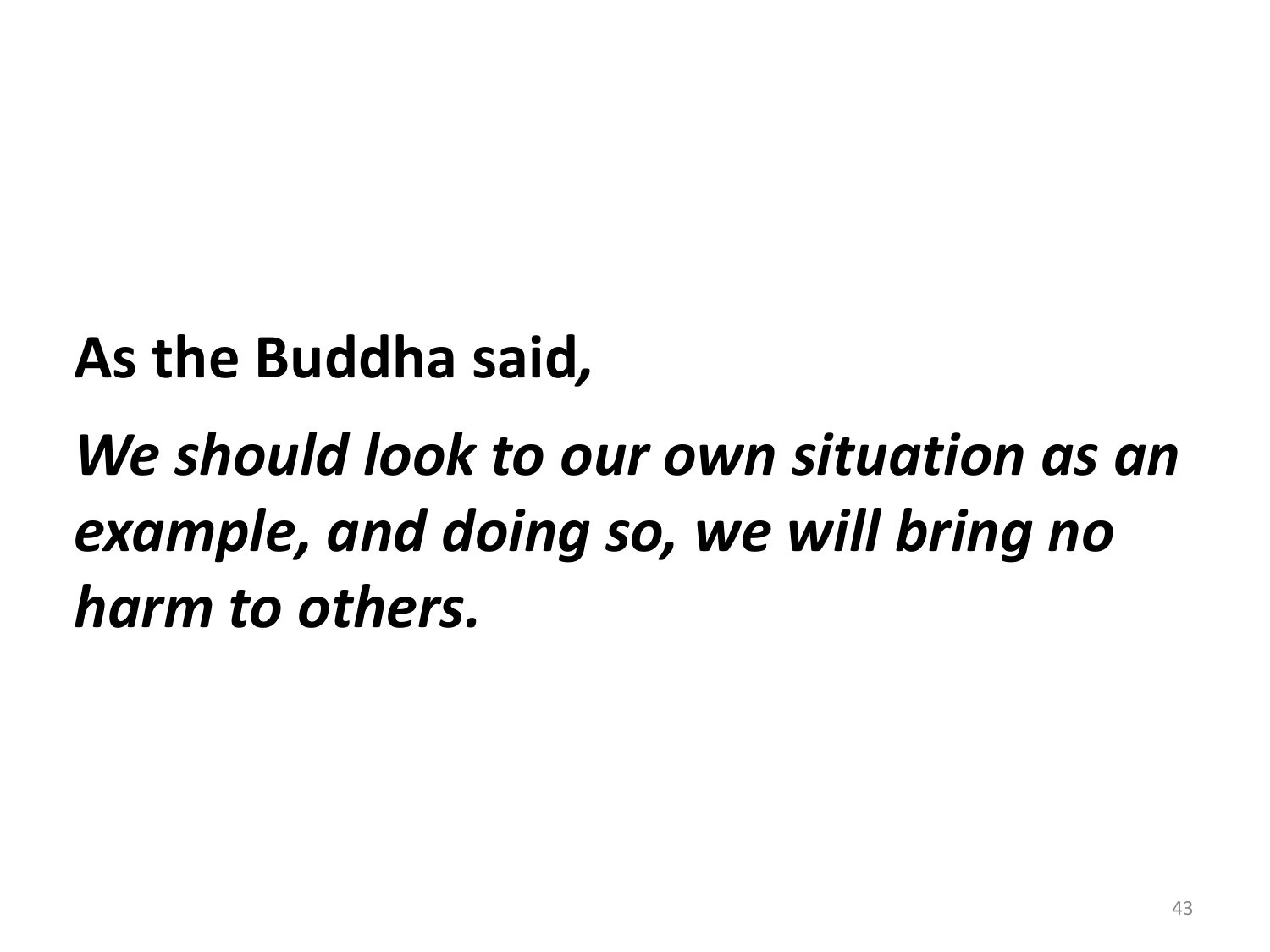**When we consider it, we see that all the things that we ourselves use and enjoy, such as water, good roads, electricity, our homes and other buildings, etc.** 

**come about through the efforts and kindness of others.**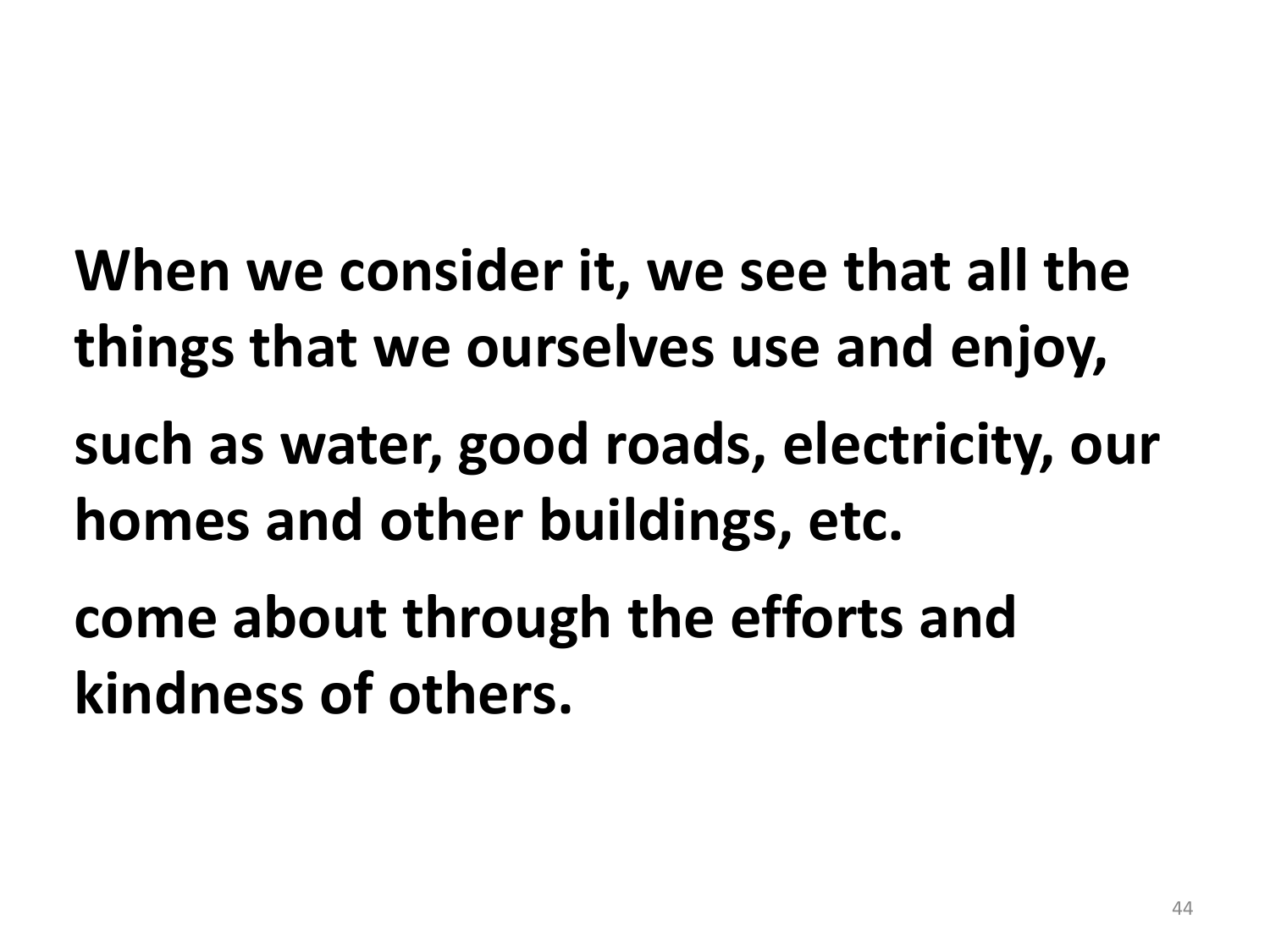**Basically, all of one's well -being and happiness come about through reliance upon others.** 

**If we were alone in the world,** 

**sustaining ourselves, and living well and prosperity would be quite impossible!**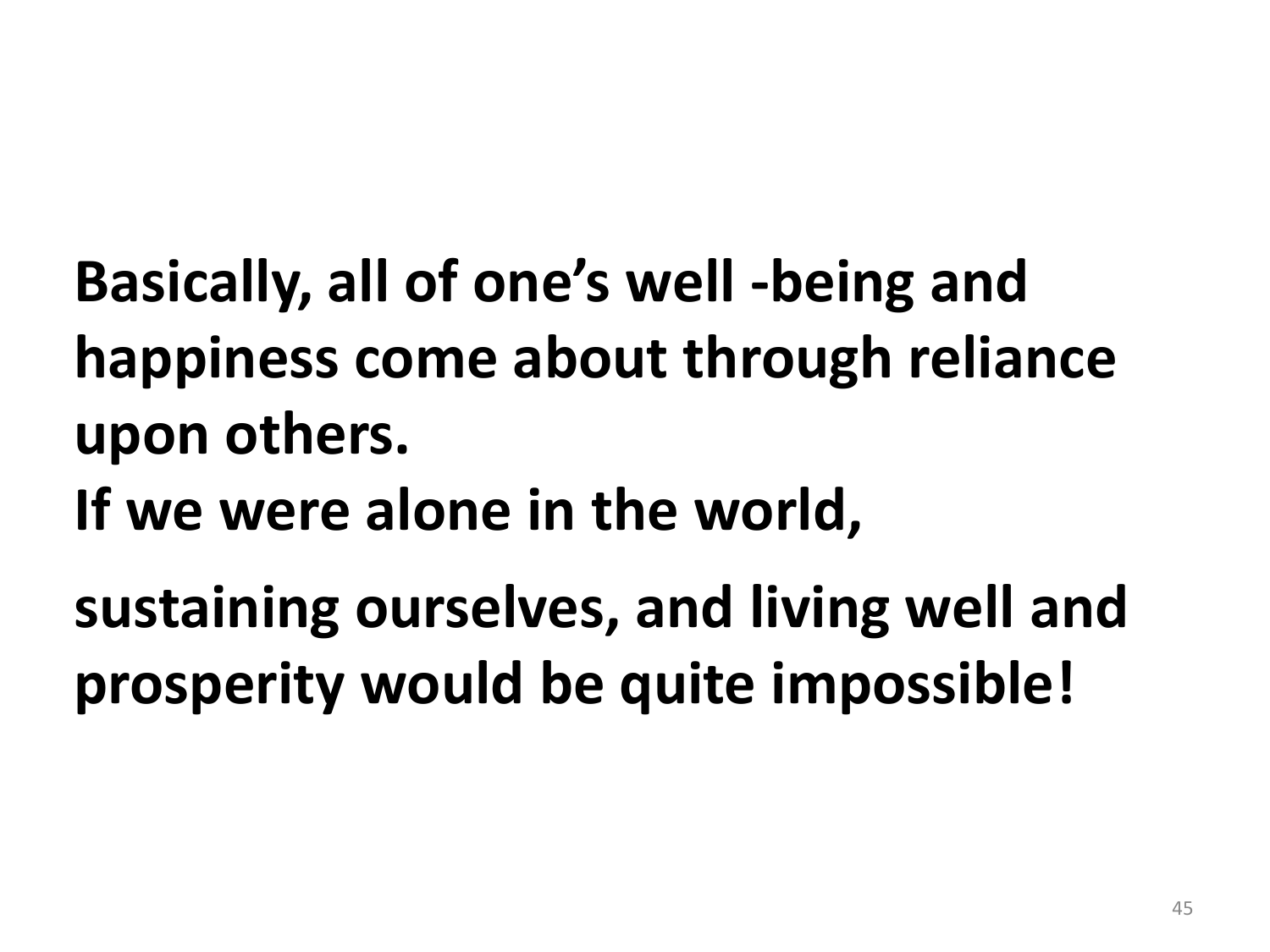**In brief, we can see that even the smallest morsel of food, or tiniest teacup of drink, come about through this reliance upon others.** 

**We should recall this again and again, and consider others fondly, remembering the hardships they have endured for us.**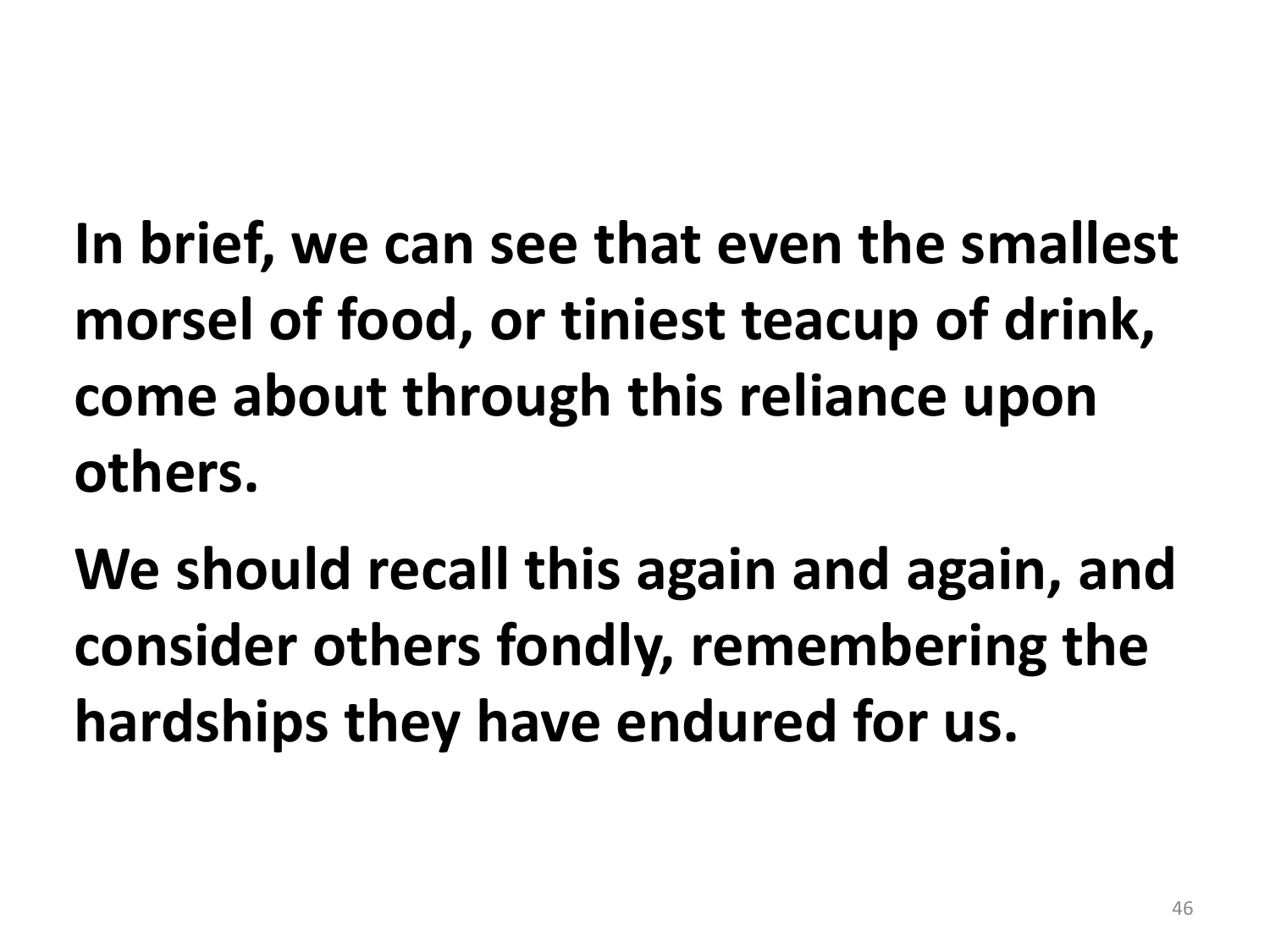# **This recollection serves to rouse and cultivate the mind of love and affection, which is of great benefit!**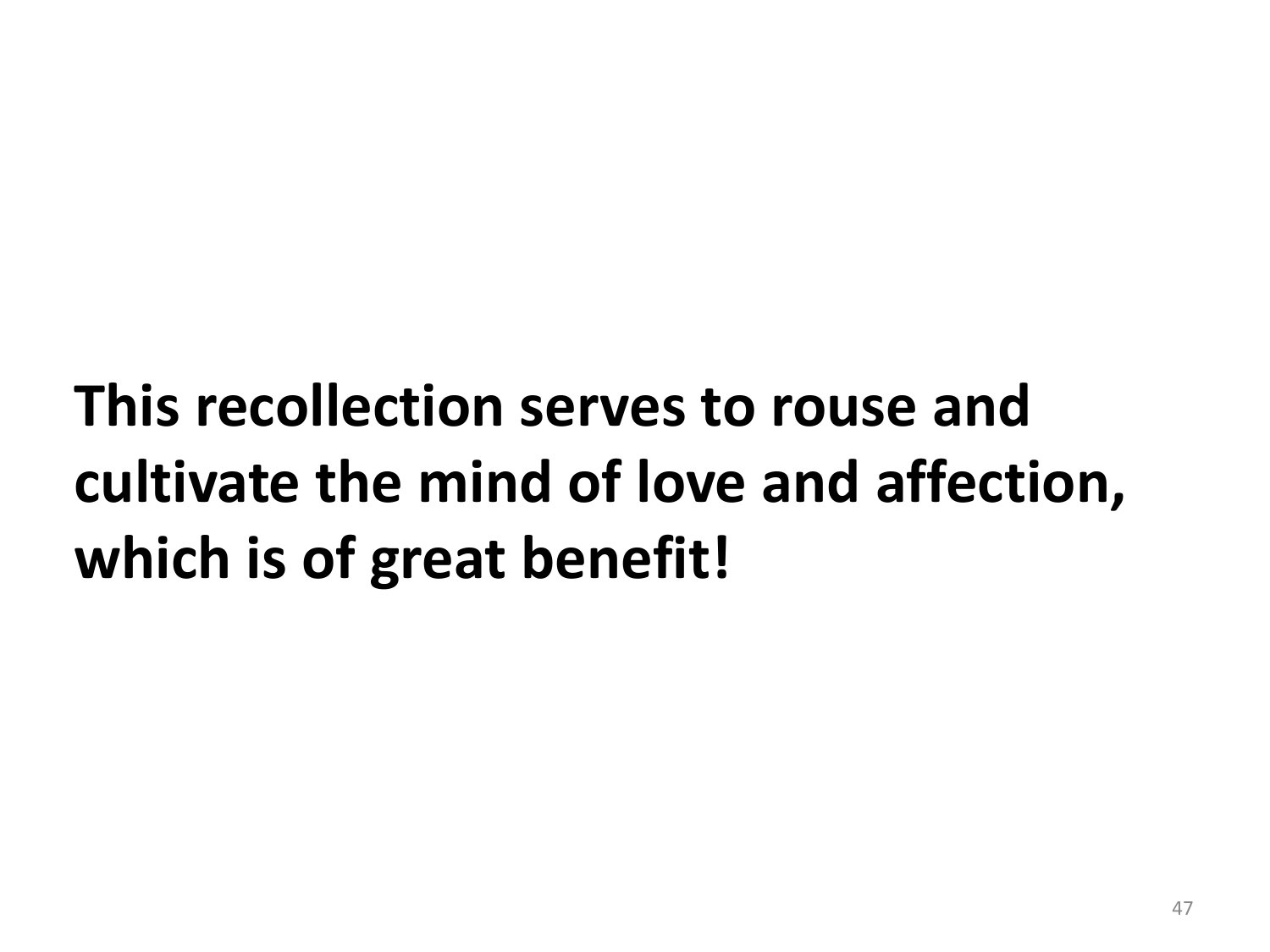**The second stage is meditating on compassion.**

**Compassion is born from love and caring. It is defined as the longing for suffering beings to be free from suffering.**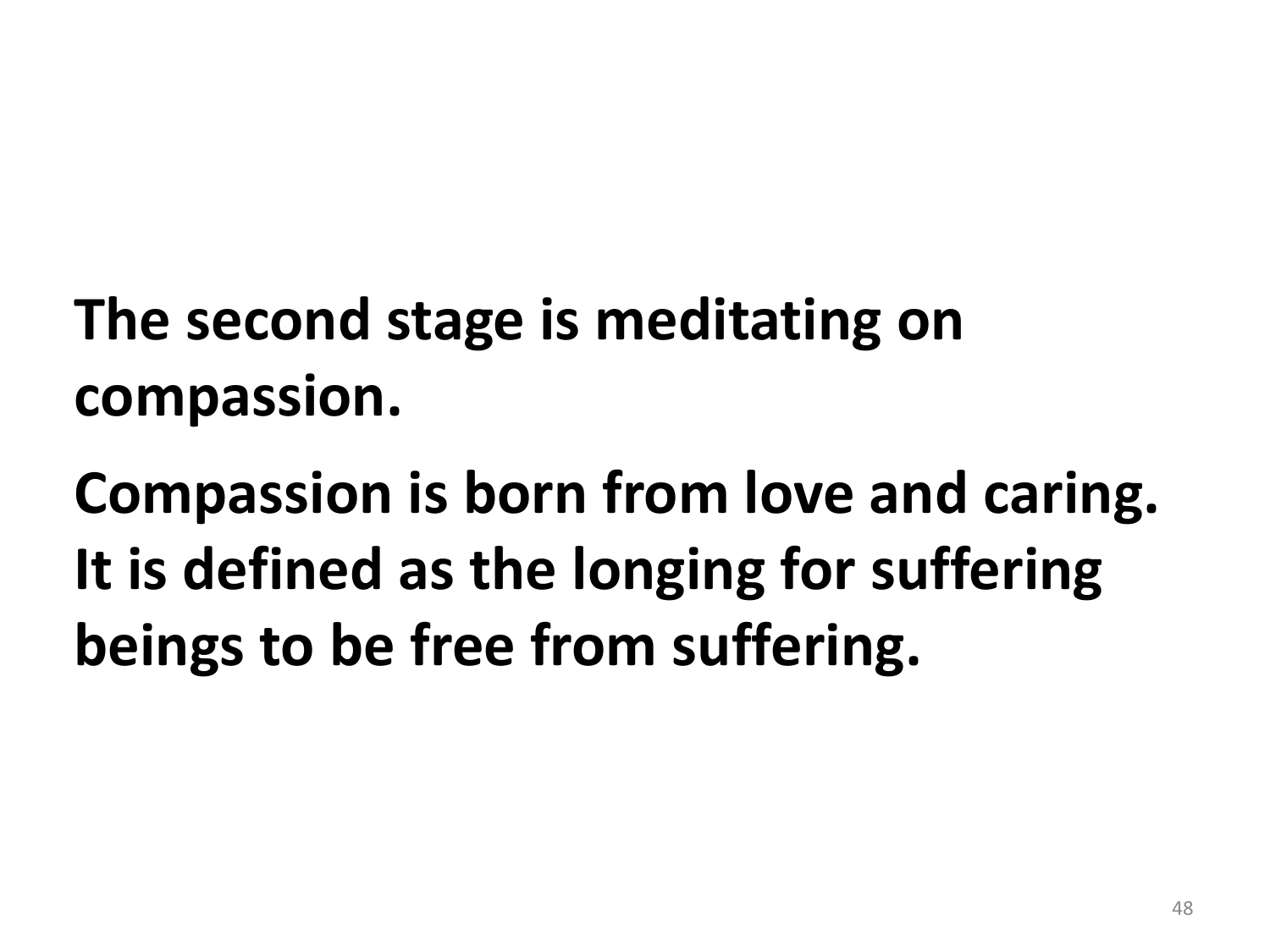**Think about your own mother on this earth.** 

**If she was enduring immeasurable pain and suffering, how could you not help but feel compassion for her?**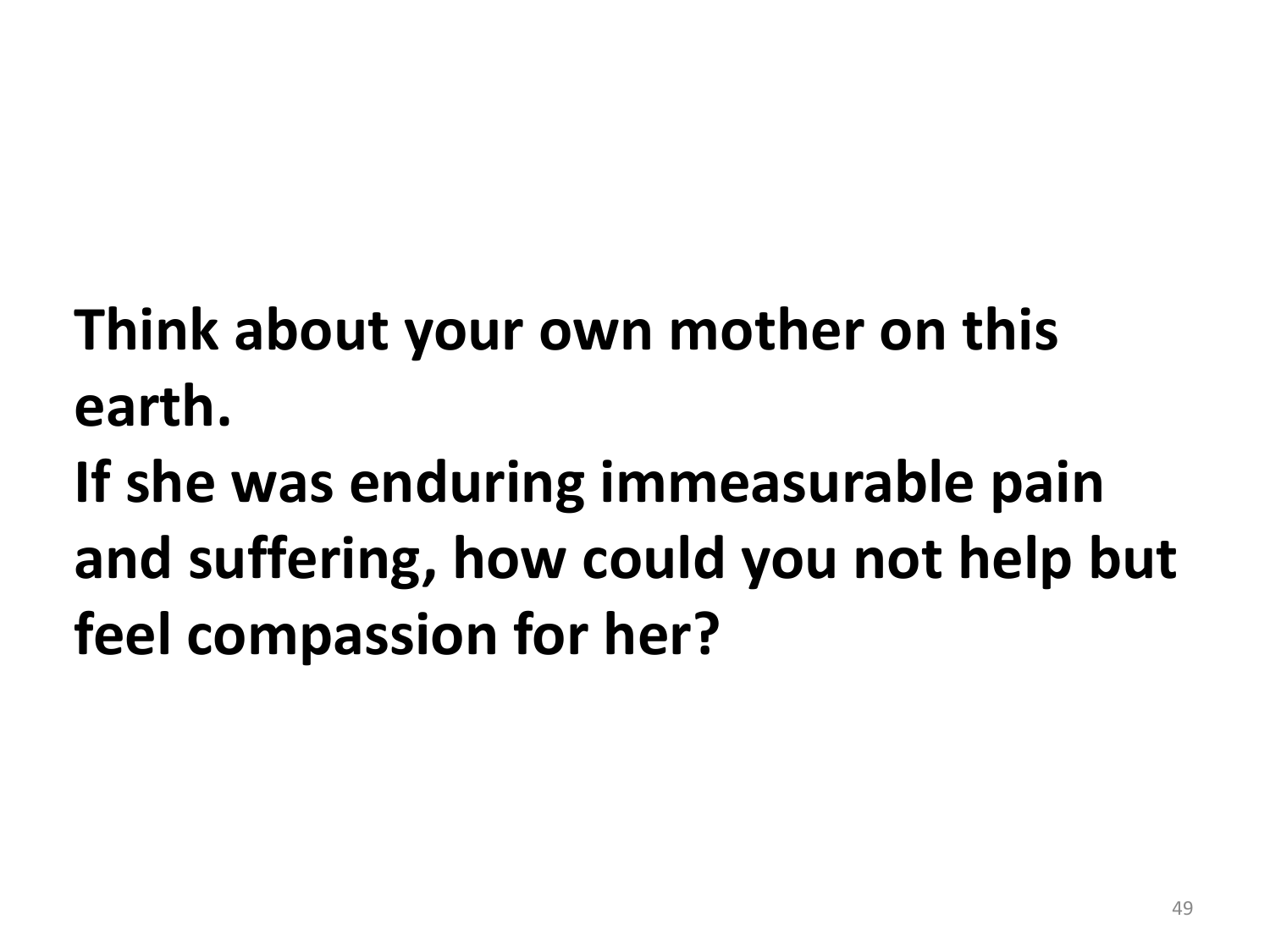**Would you want to help her, to rescue her from her suffering,** 

**so that you feel a longing for all beings who have been your own loving and kind old mothers to be free from suffering and its causes.**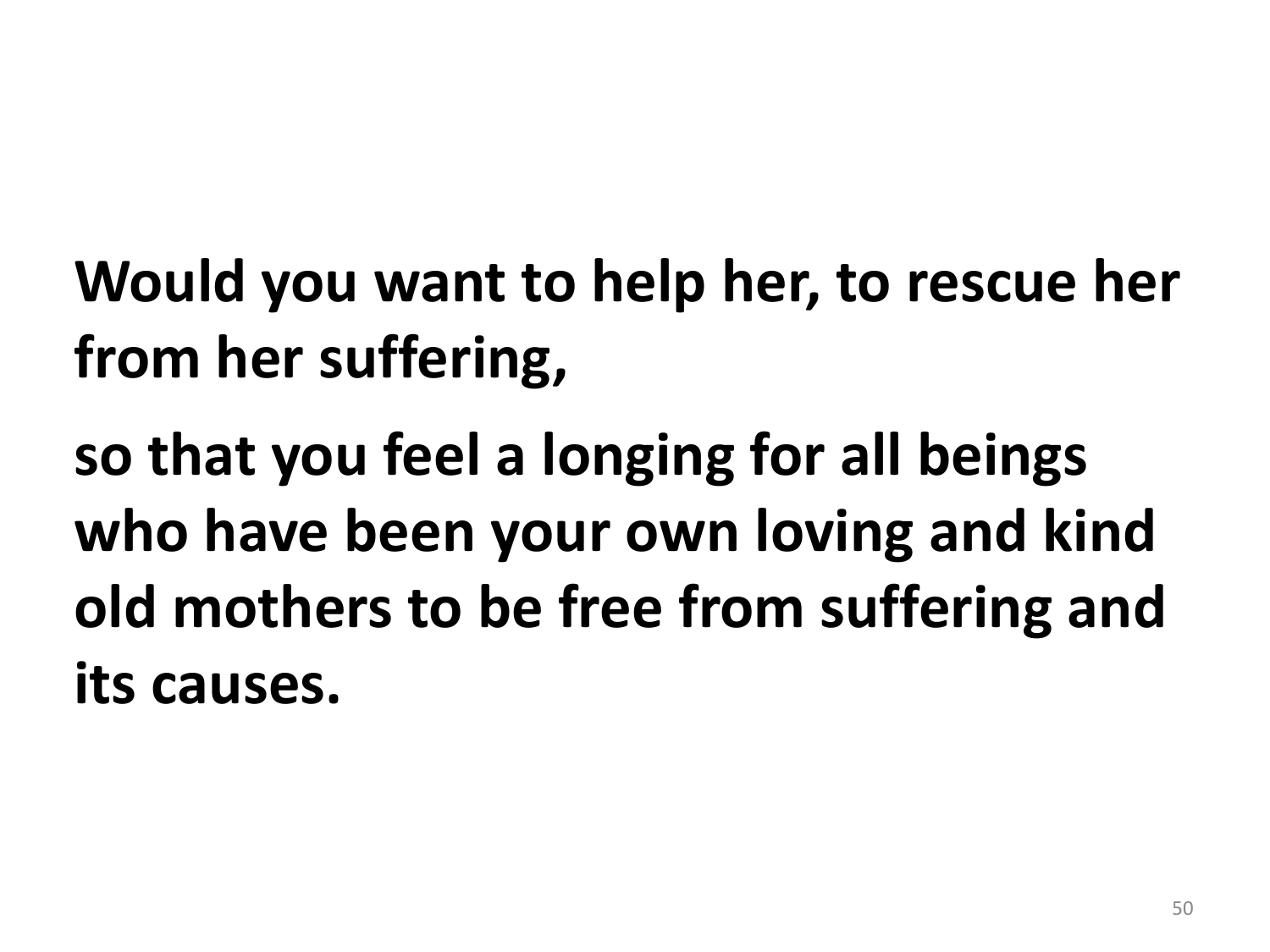**Even when you experience this kind of compassion in your meditation sessions, you should keep cultivating compassion at all times,** 

**thinking of all sentient beings throughout your day-to-day activities as well.**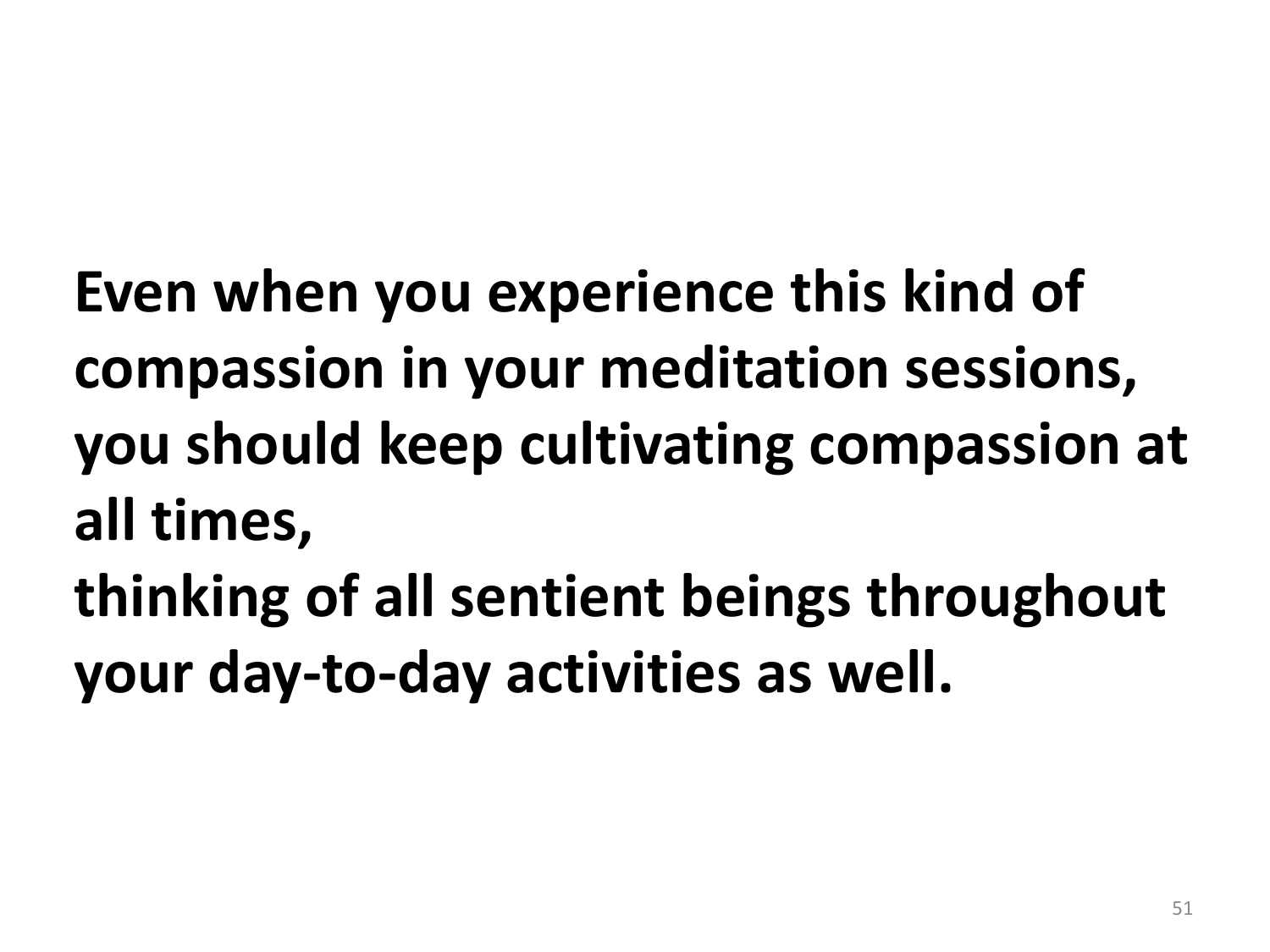**When your compassion has reached the stage at which you feel equal compassion for all and see no disparity,**

**then turn the focus of your meditation toward strangers and beings to whom you feel indifference.**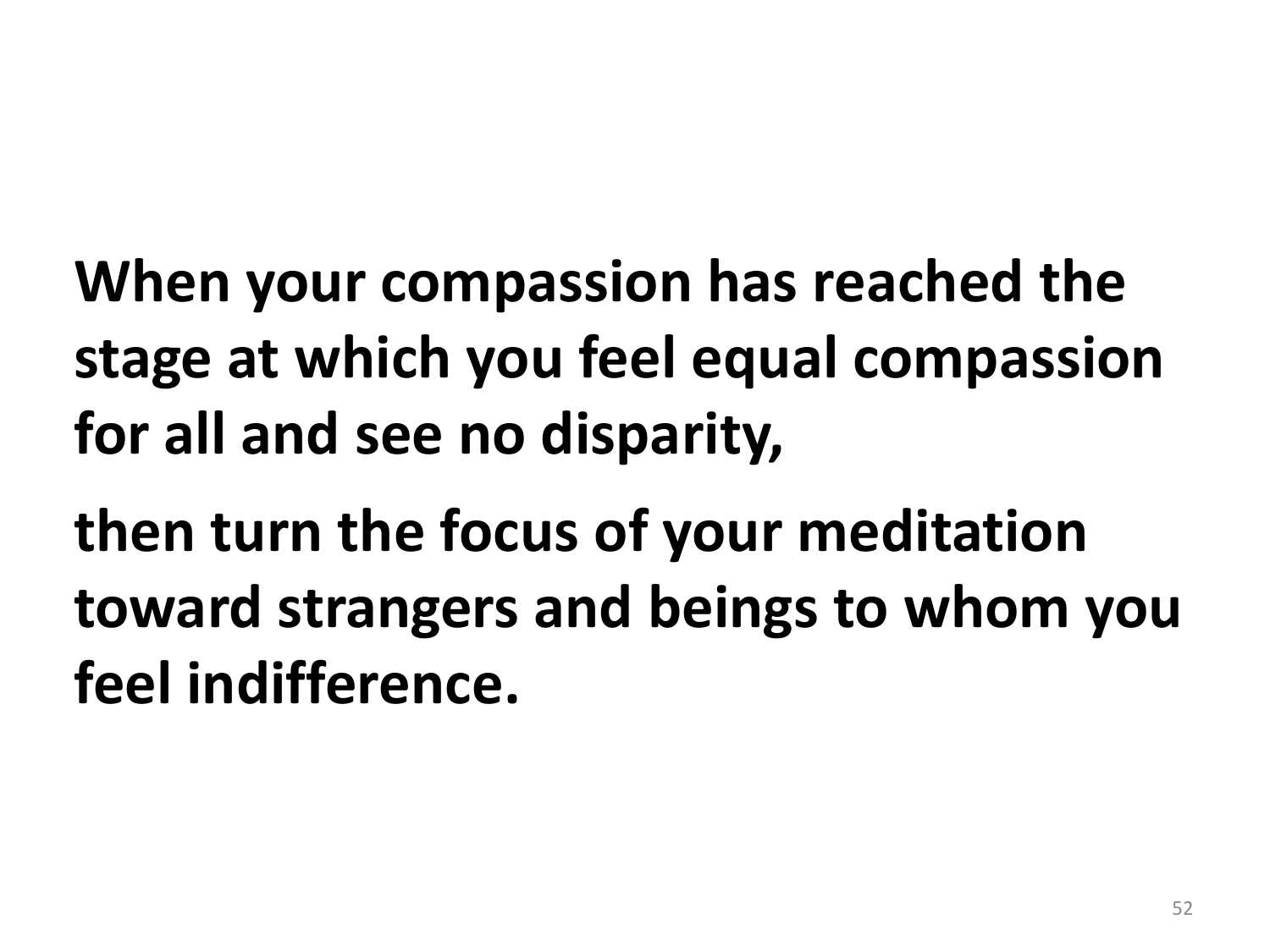**Think to yourself, "All beings are my dear friends."** 

**By meditating in this way, the compassion that longs for those experiencing excruciating suffering to be free from suffering naturally will arise equally toward all beings in your mind stream.**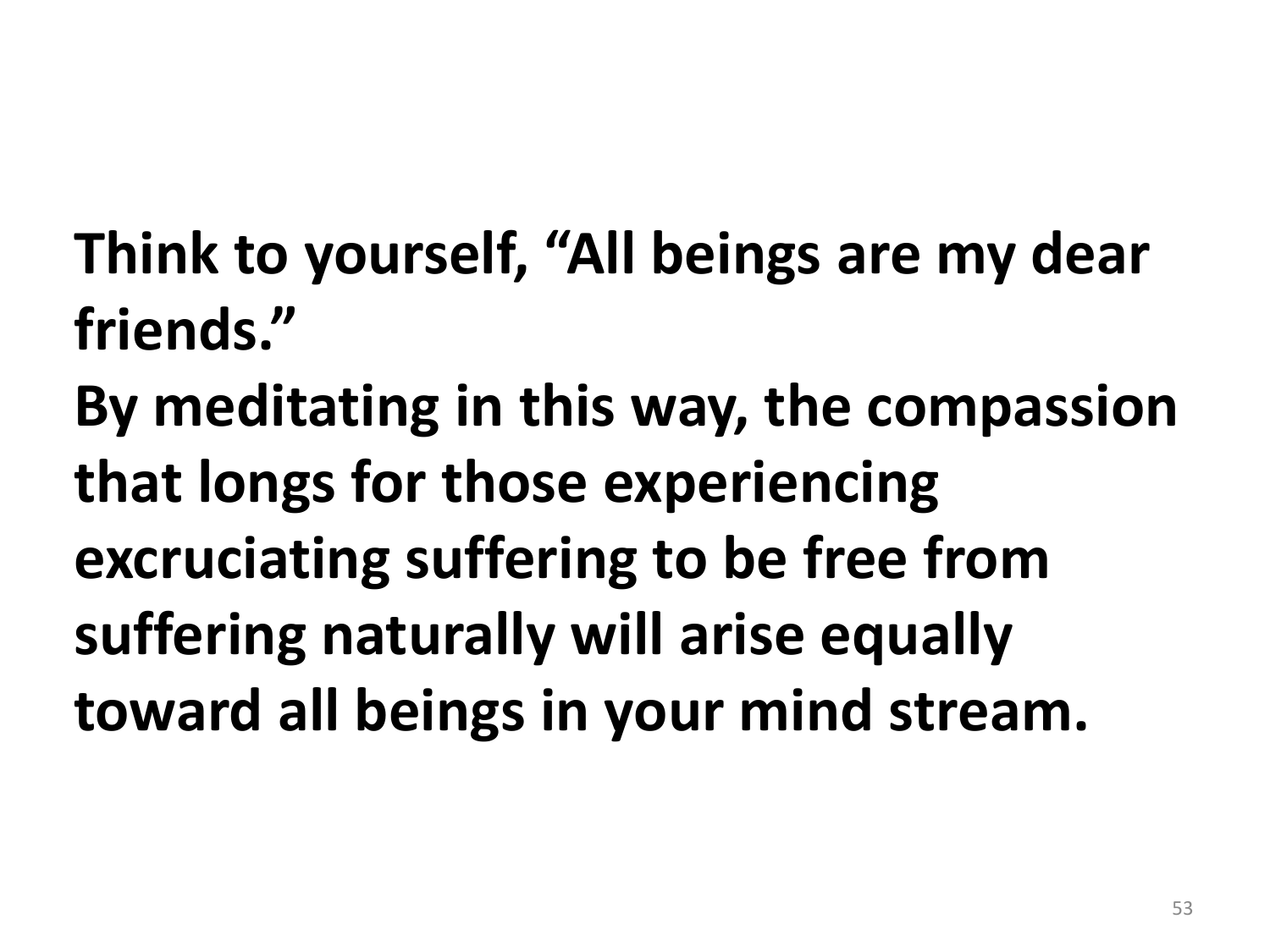**This is also the sign you have become accomplished in compassion meditation and is called "great compassion."**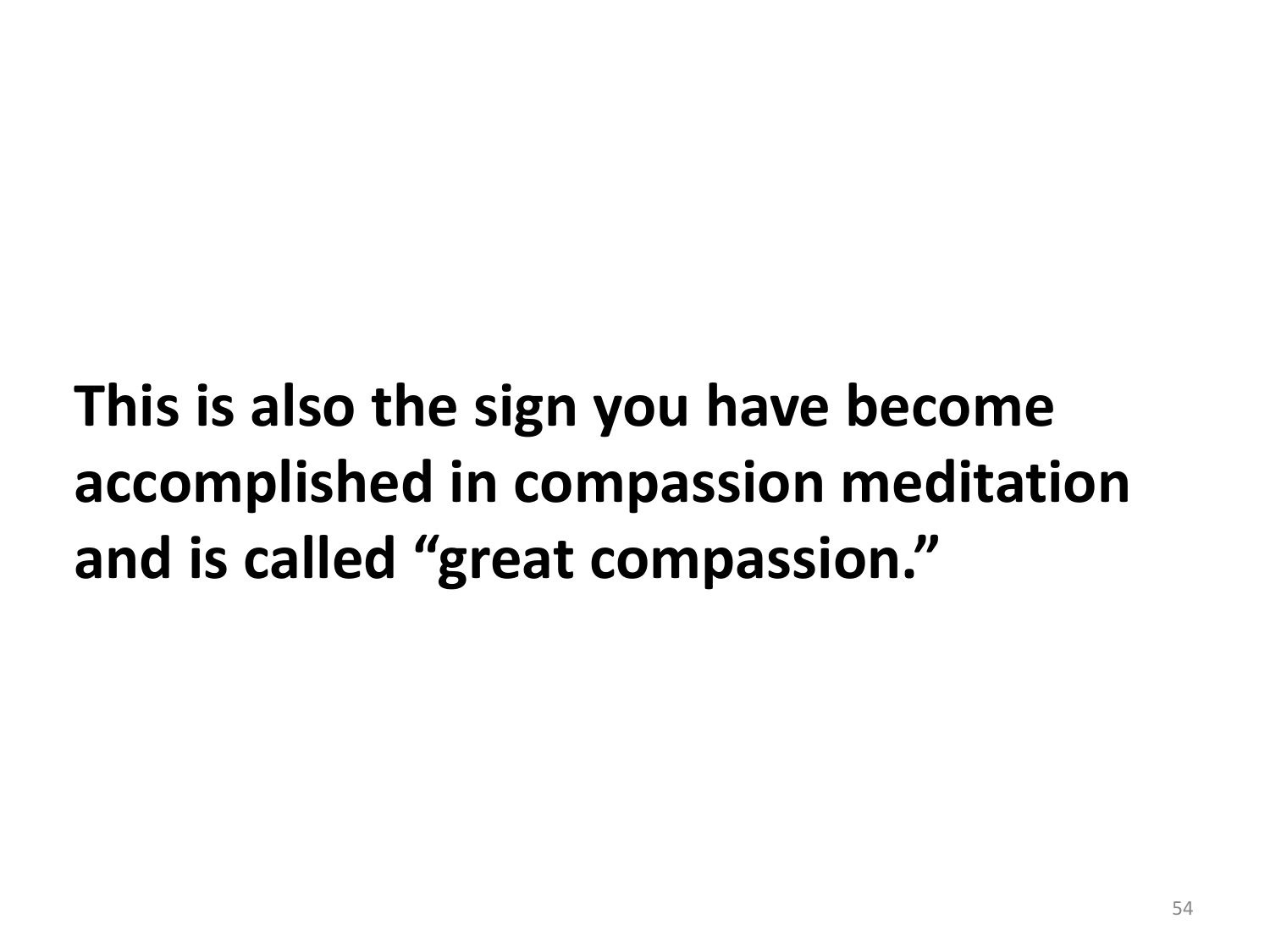# **The third stage is meditation on Bodhicitta.**

**If uncontrived love and compassion are born in our mindstream, from them arises the desire to become a buddha only for the sake of mother sentient beings.**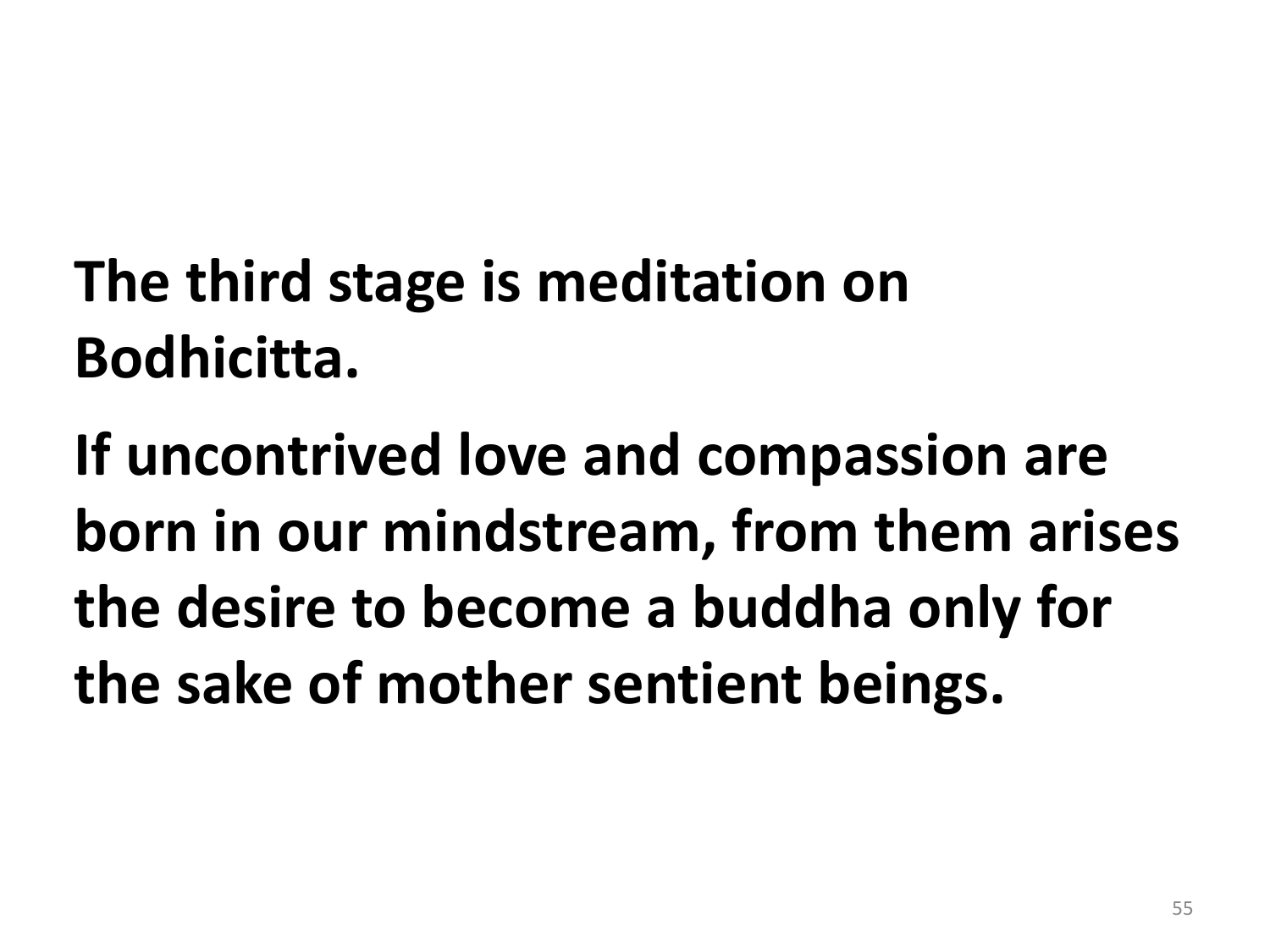**The desire for enlightenment is completely stainless, for it is free from the defilement of self-cherishing nature, free from any selfish motive whatsoever. This is what is called "precious bodhicitta".**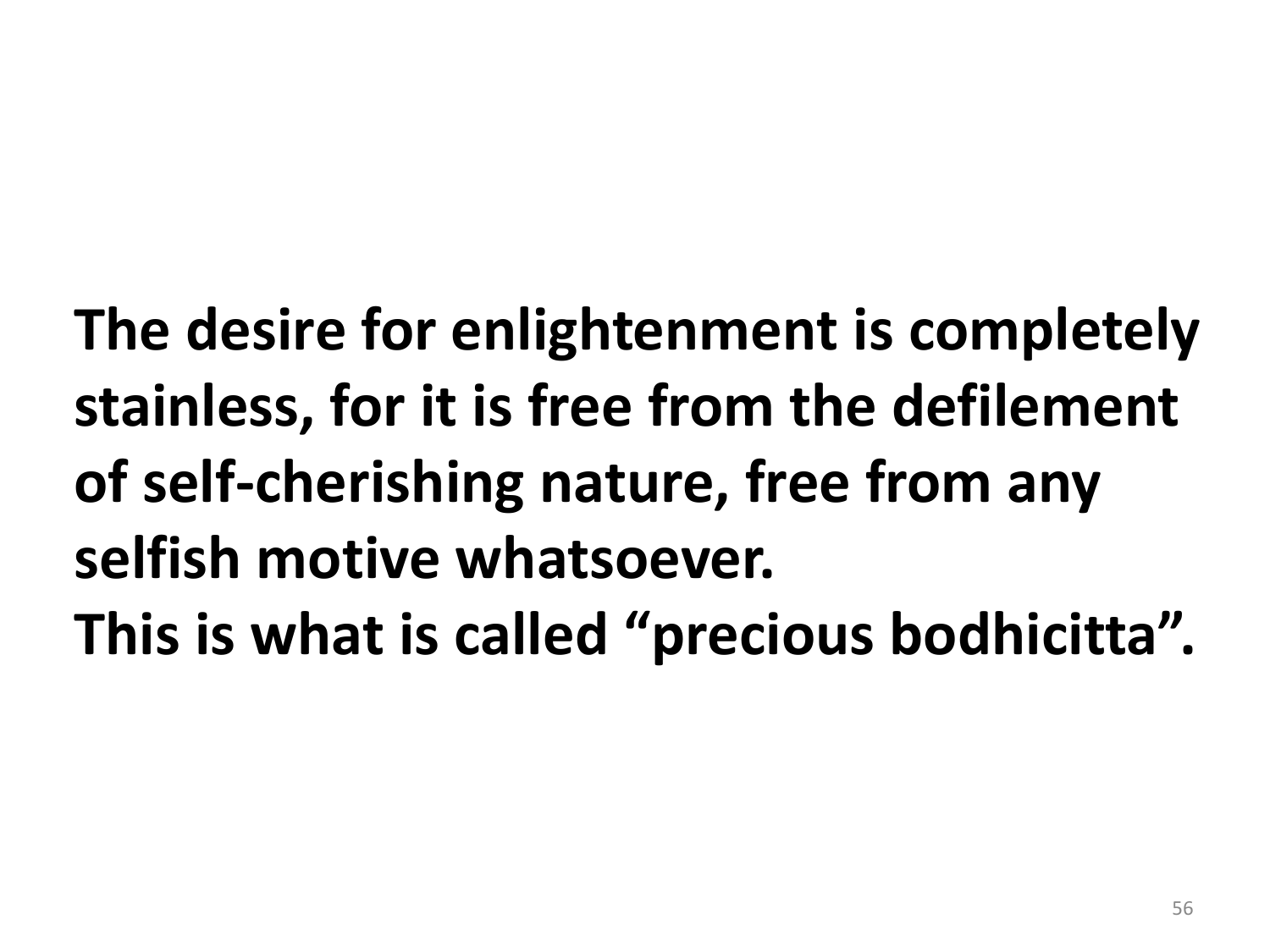- **To categorize according to the essence, there is the aspiring level of bodhicitta, with a commitment to the result;**
- **and there is the engaging aspect of bodhicitta, with a commitment to the cause.**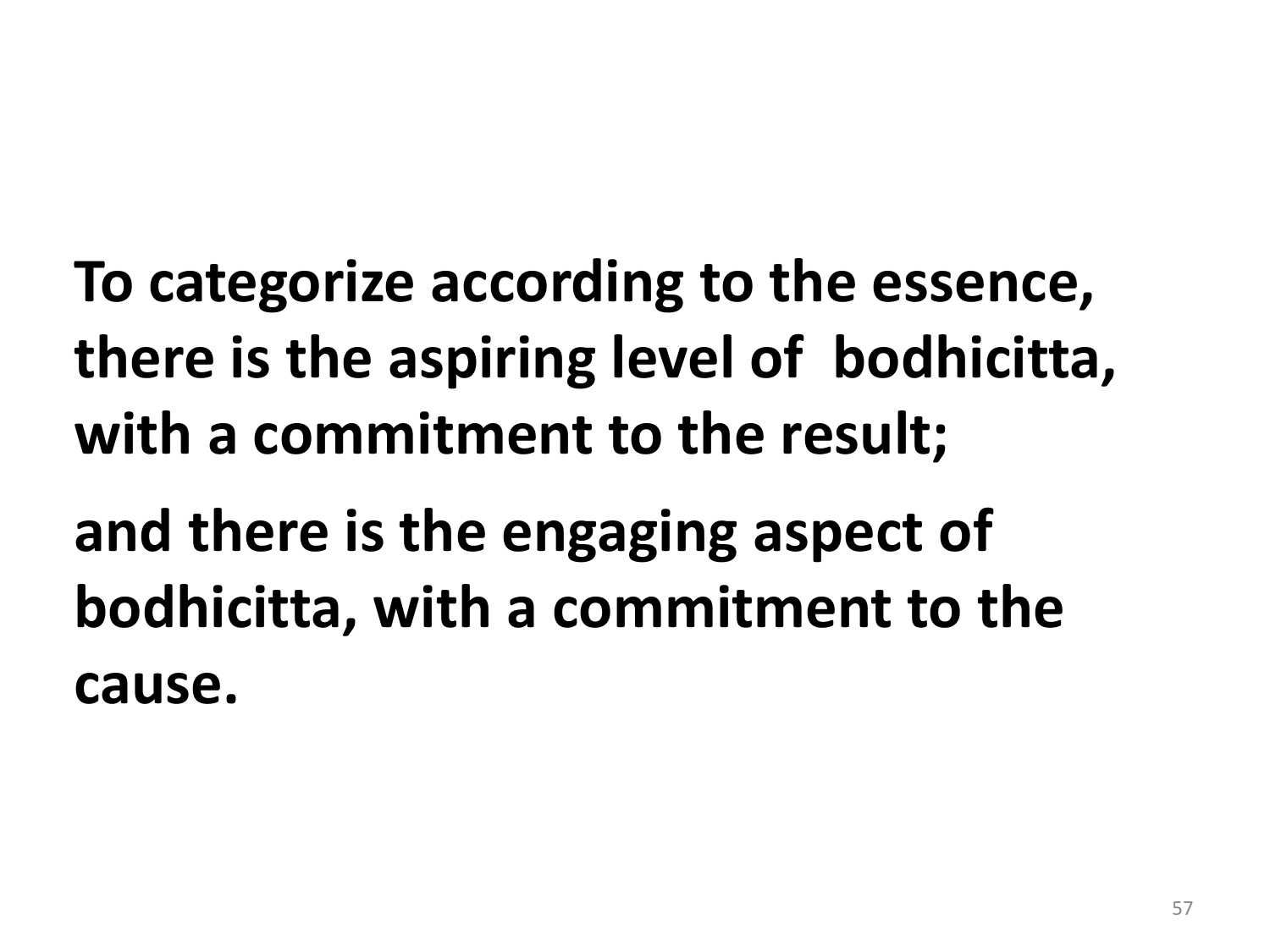**We should take our vows from our root lama, who holds a vow lineage that is an unbroken stream originating from the perfect Buddha, and who is knowledgeable and experienced in the bodhisattva vehicle's** 

**teachings and practices.**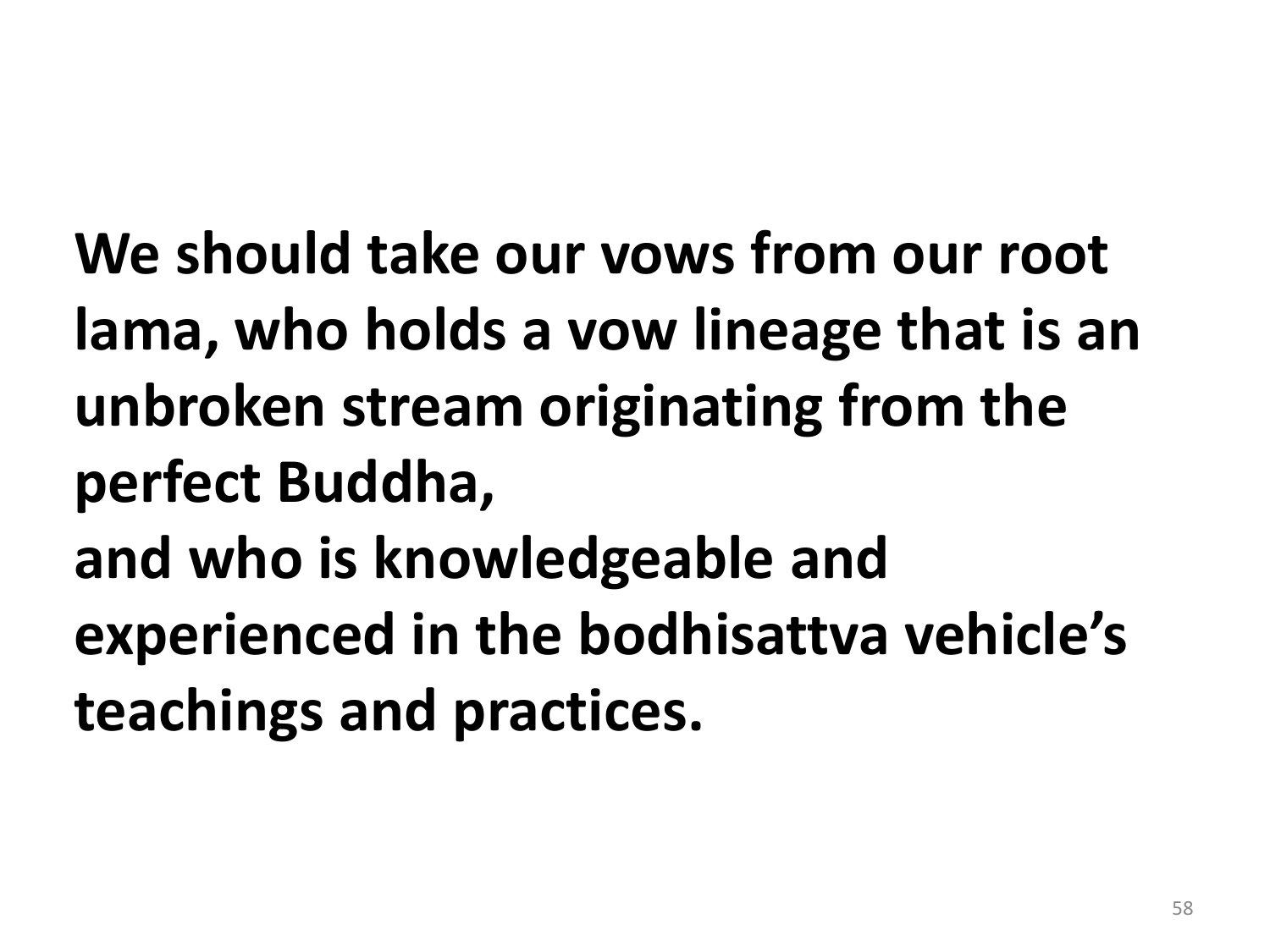**Once we have given rise to bodhicitta, even a small virtuous act, because it is saturated by bodhicitta intention,**

**becomes sealed by this bodhicitta and expands to become a vast root of virtue.**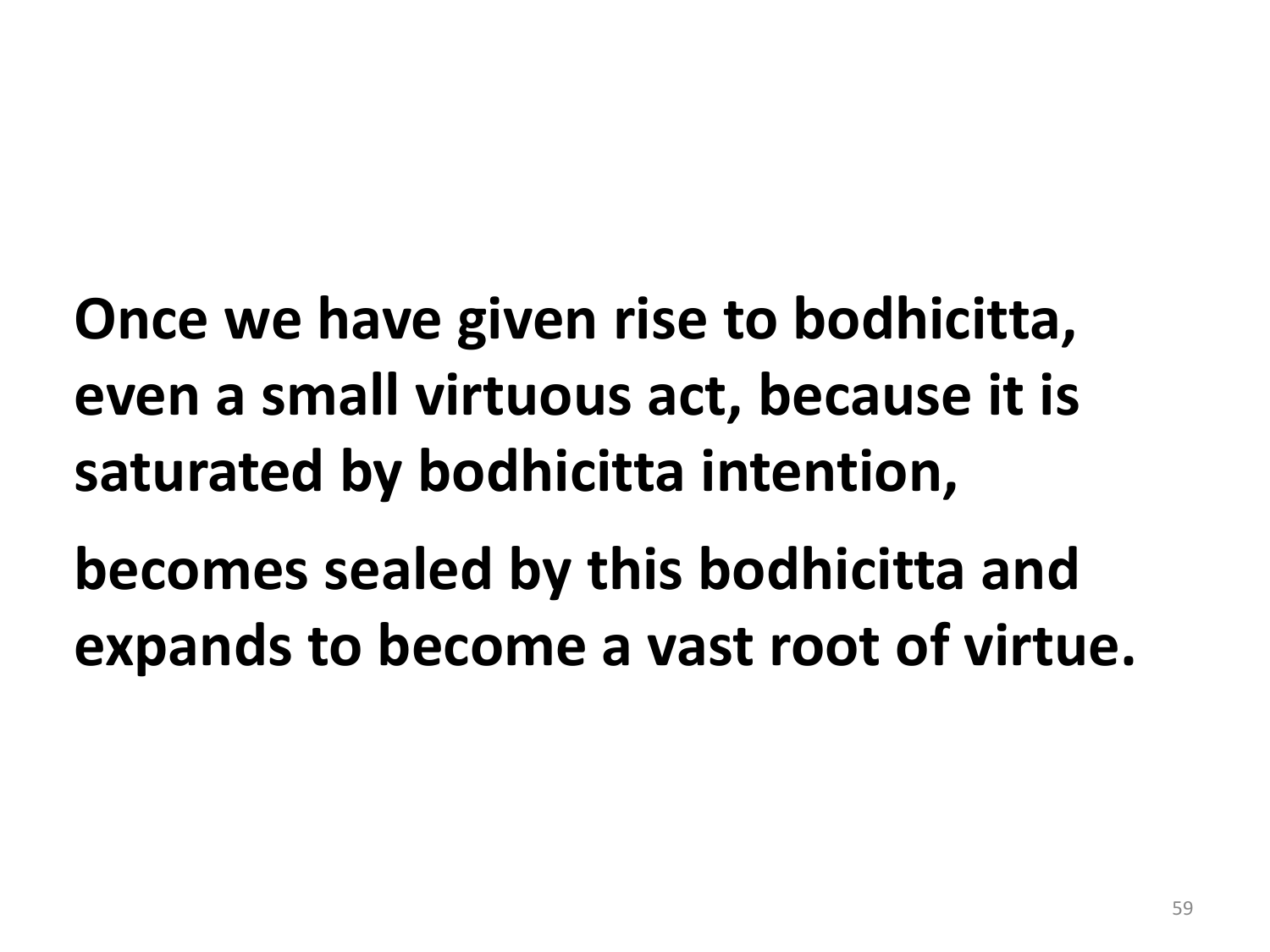**At the time of death, carried onward by bodhicitta, we will continue to traverse to happier and happier states, our minds filled with joy.**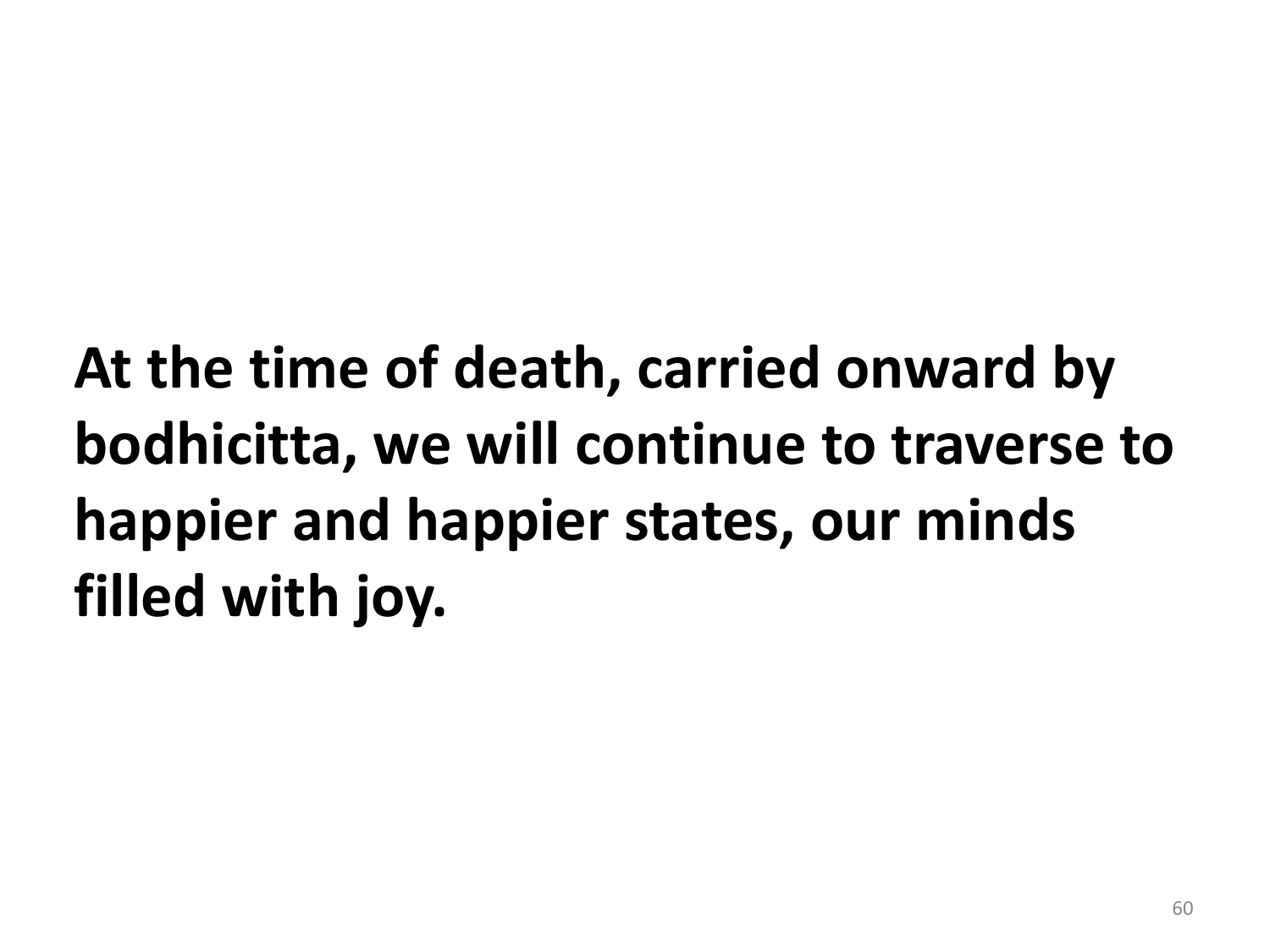- **In the best-case scenario we will become perfectly awakened buddhas.**
- **In the middling scenario, we will become realized bodhisattvas on the bhumis and paths,**
- **and in the worst-case scenario, we will be inseparable from the Three Jewels and reborn in an extraordinary realm.**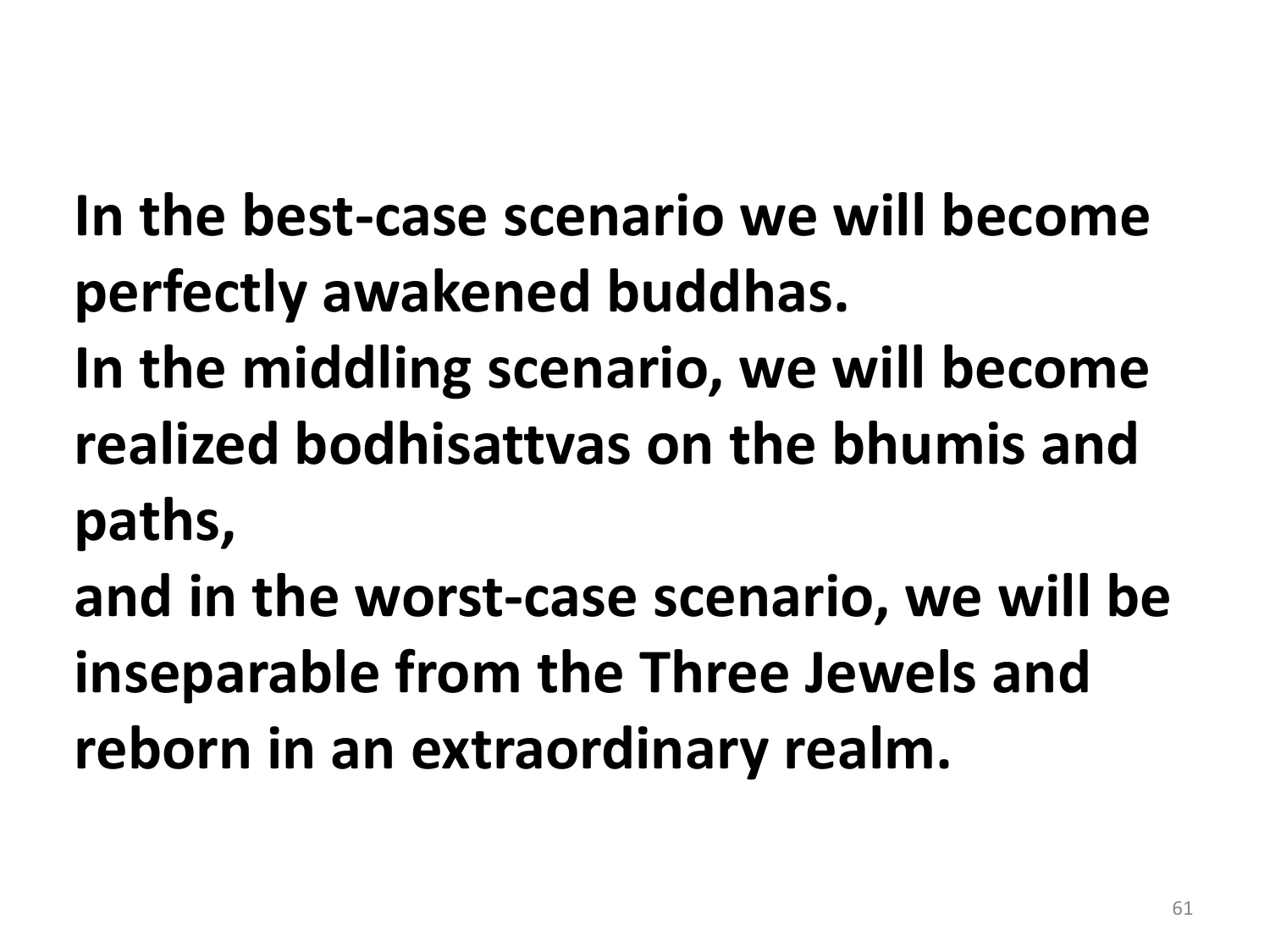### **Thus, no matter what, with bodhicitta we will become victorious.**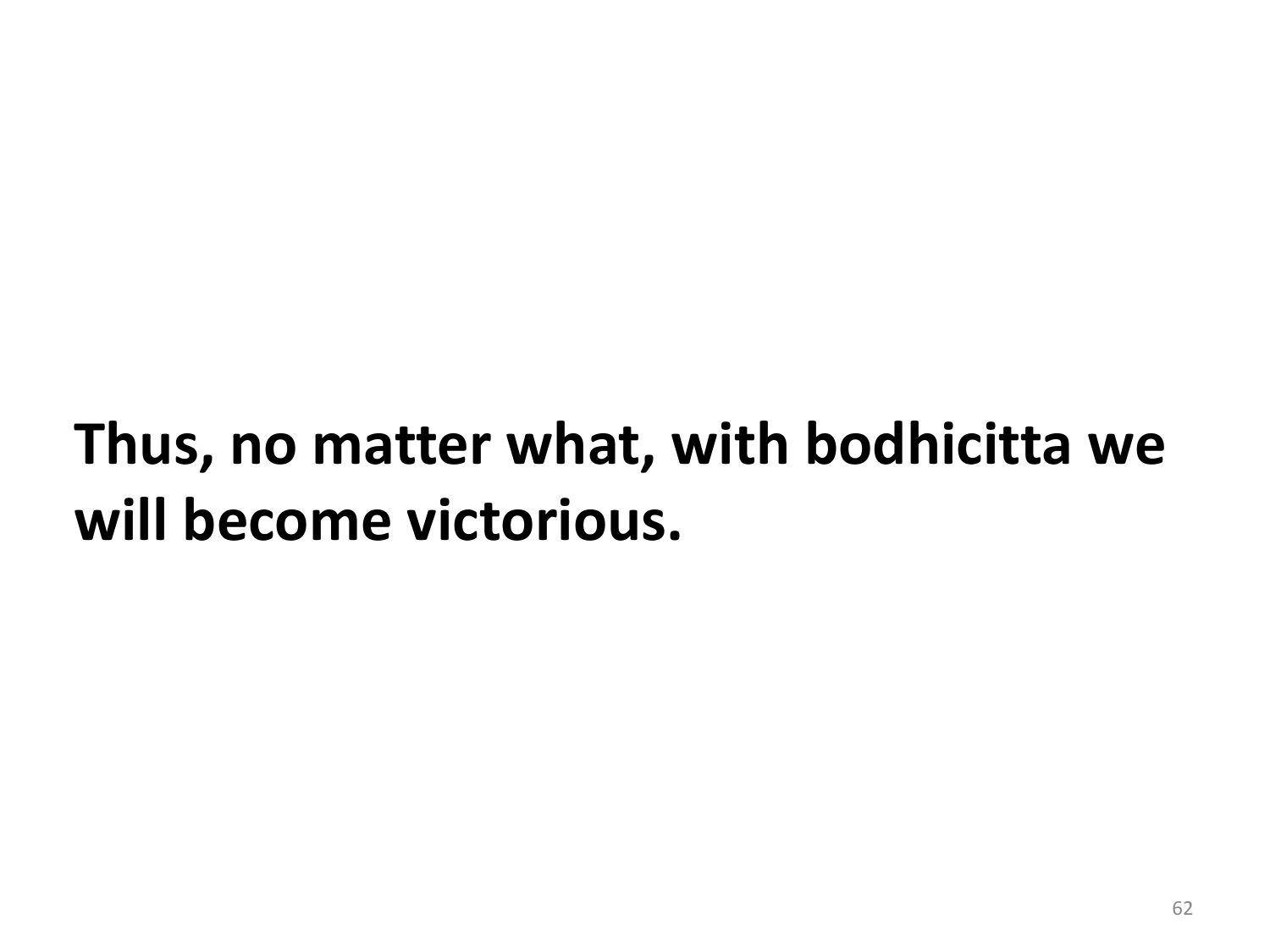### **Thus, no matter what, with bodhicitta we will become victorious.**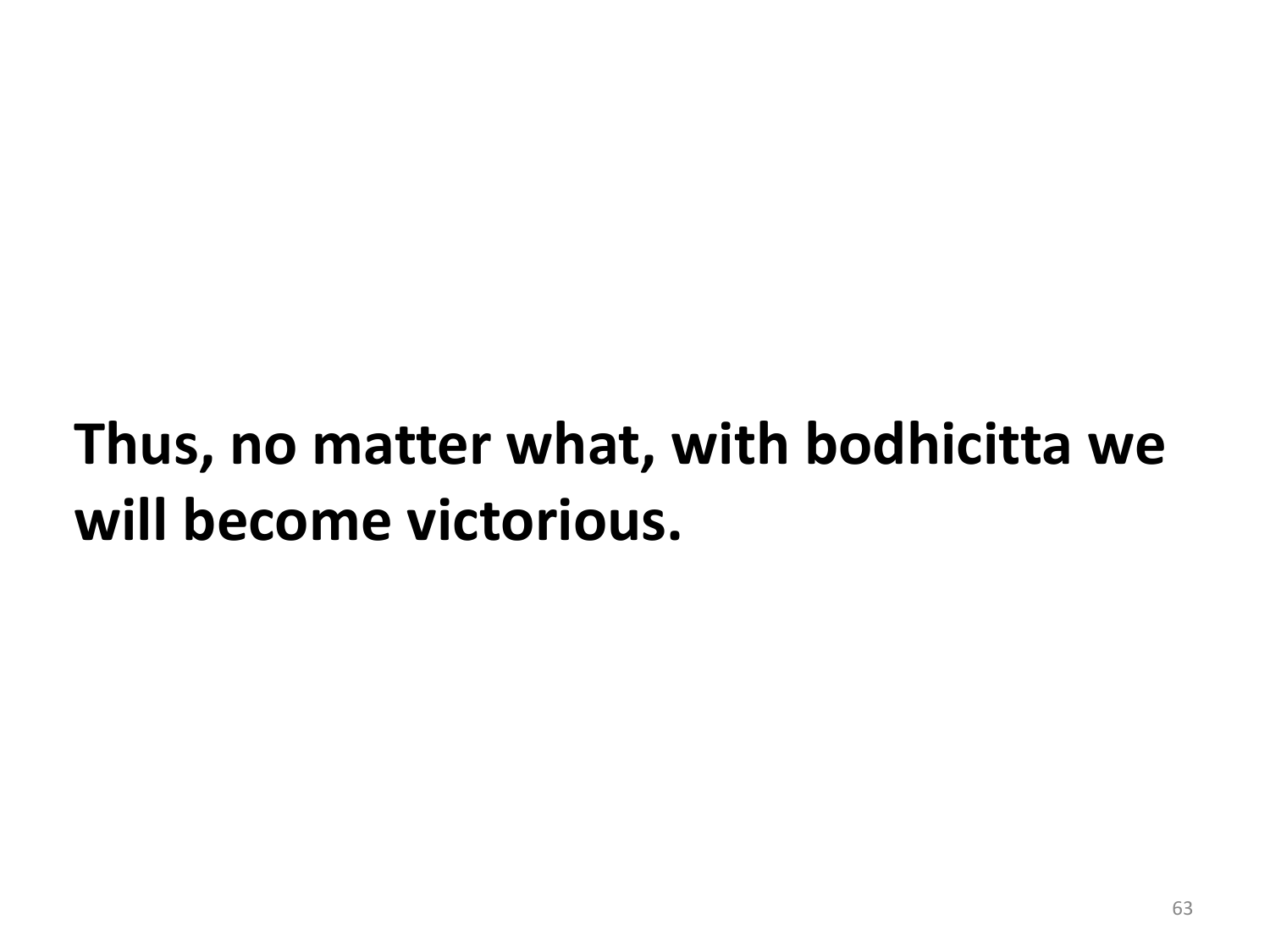#### **The Main Practices**

### **When we move into the primary stages of training on the Fivefold Path, we have:**

- **1. the practices of meditating on the Deity,**
- **2. Accomplishing the Lama-Guru Yoga,**
- **3. and Mahamudra meditation practice.**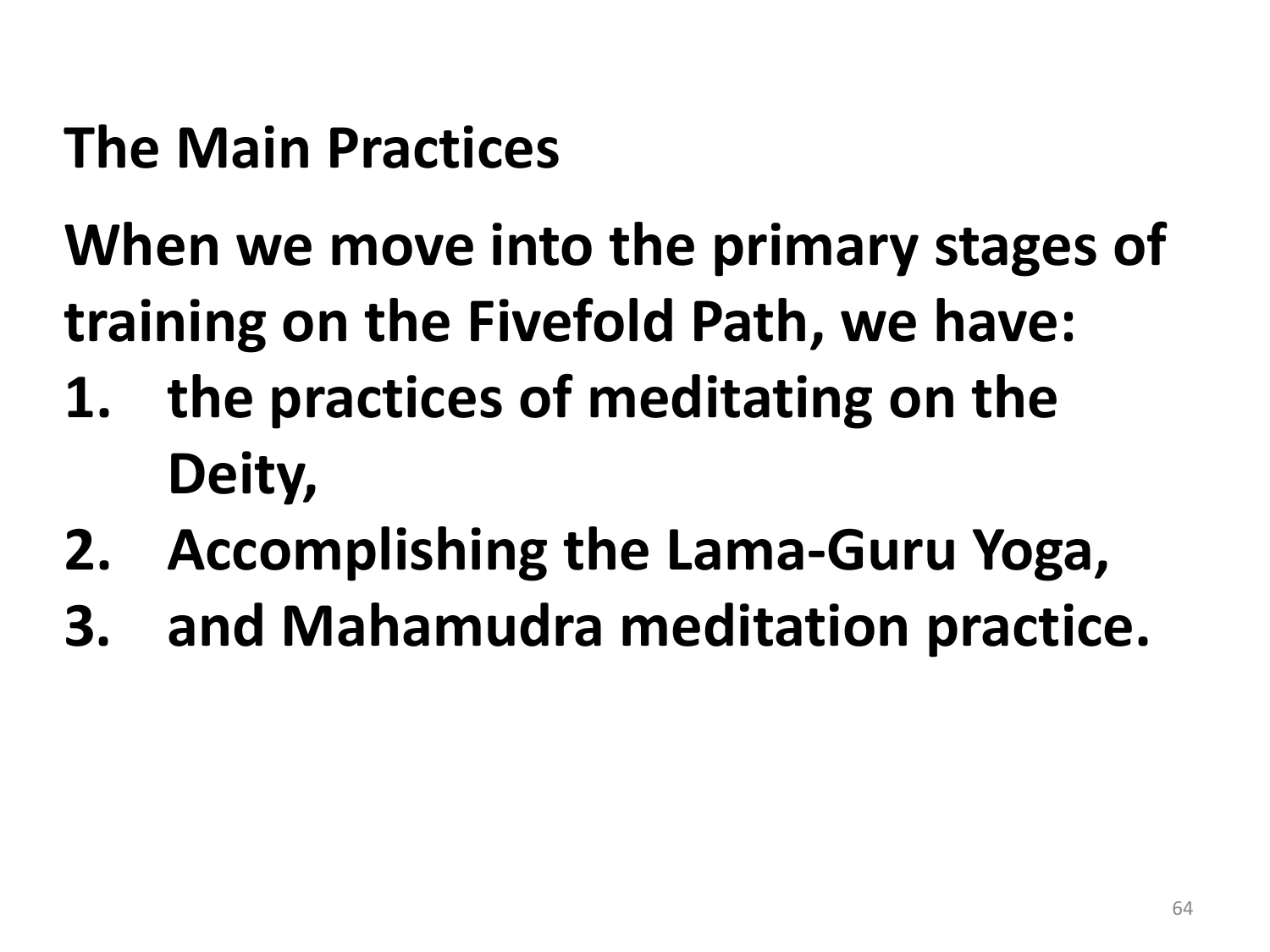#### **1. Meditating on the Deity**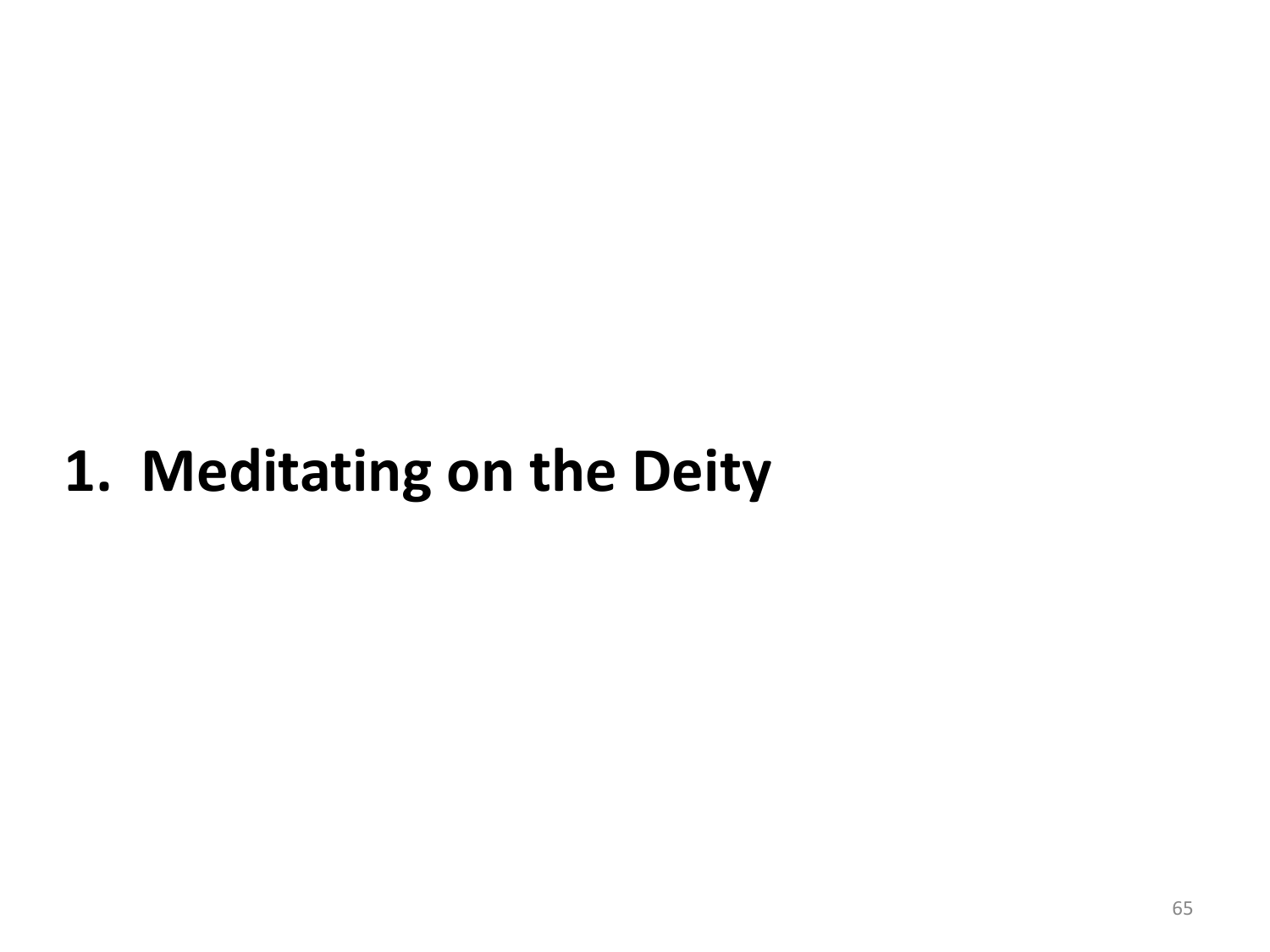**As it is said***,* 

### *If one's body, the King of Deities,* **i***s not stabilized on this unchanging ground,*

*The retinue of dakinis will not assemble.*

*Attend with diligence, to the body as the yidam,* 

**a***nd embody the aggregates and elements as the primordially established, victorious deity!*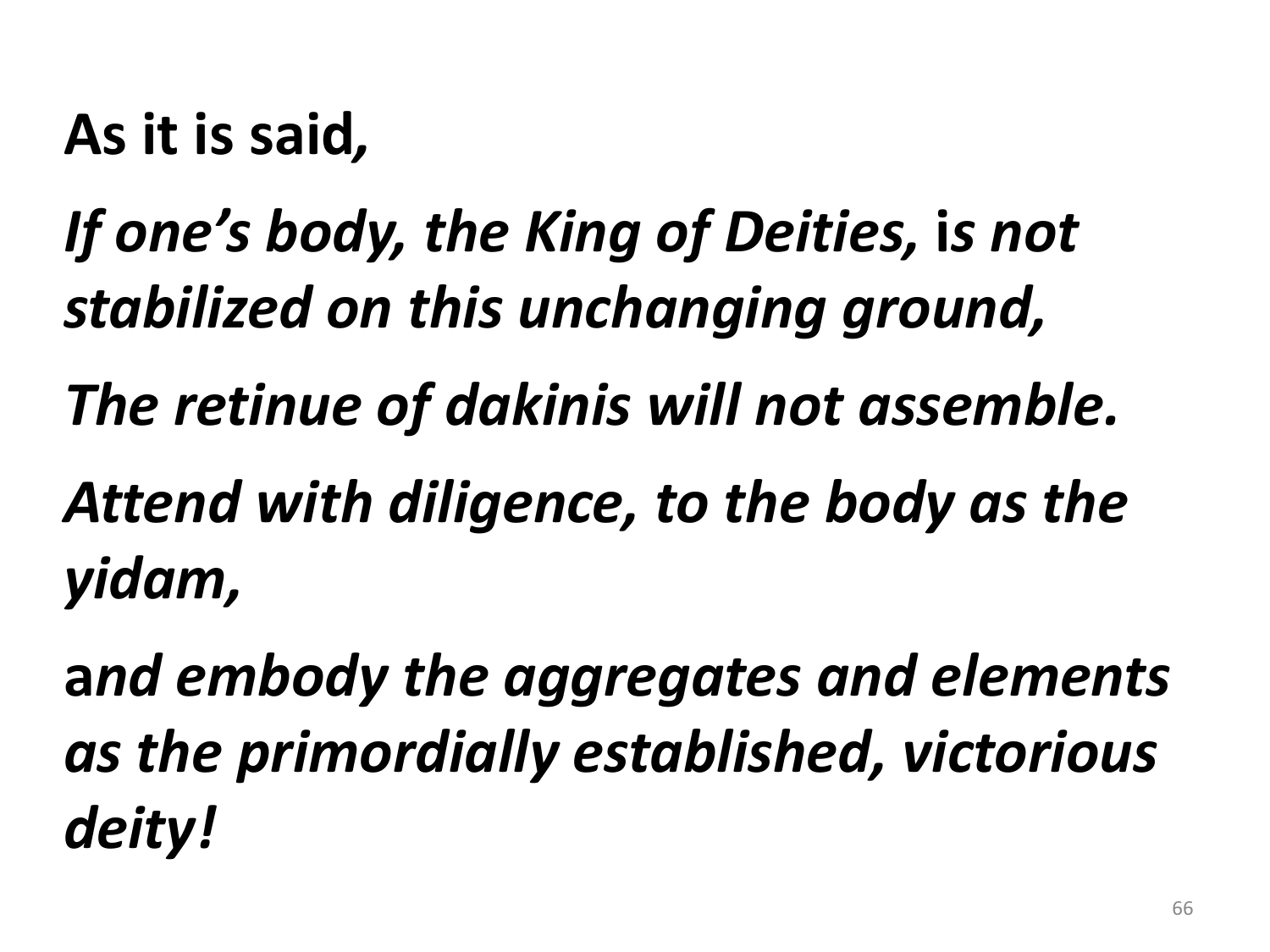**One's body – the aggregates, elements and sense sources have primordially been the deity "king of form."** 

**Intrinsically, one's five physical aggregates are the five Buddha Families;** 

**and the body's five elements, are the five Female Consorts**.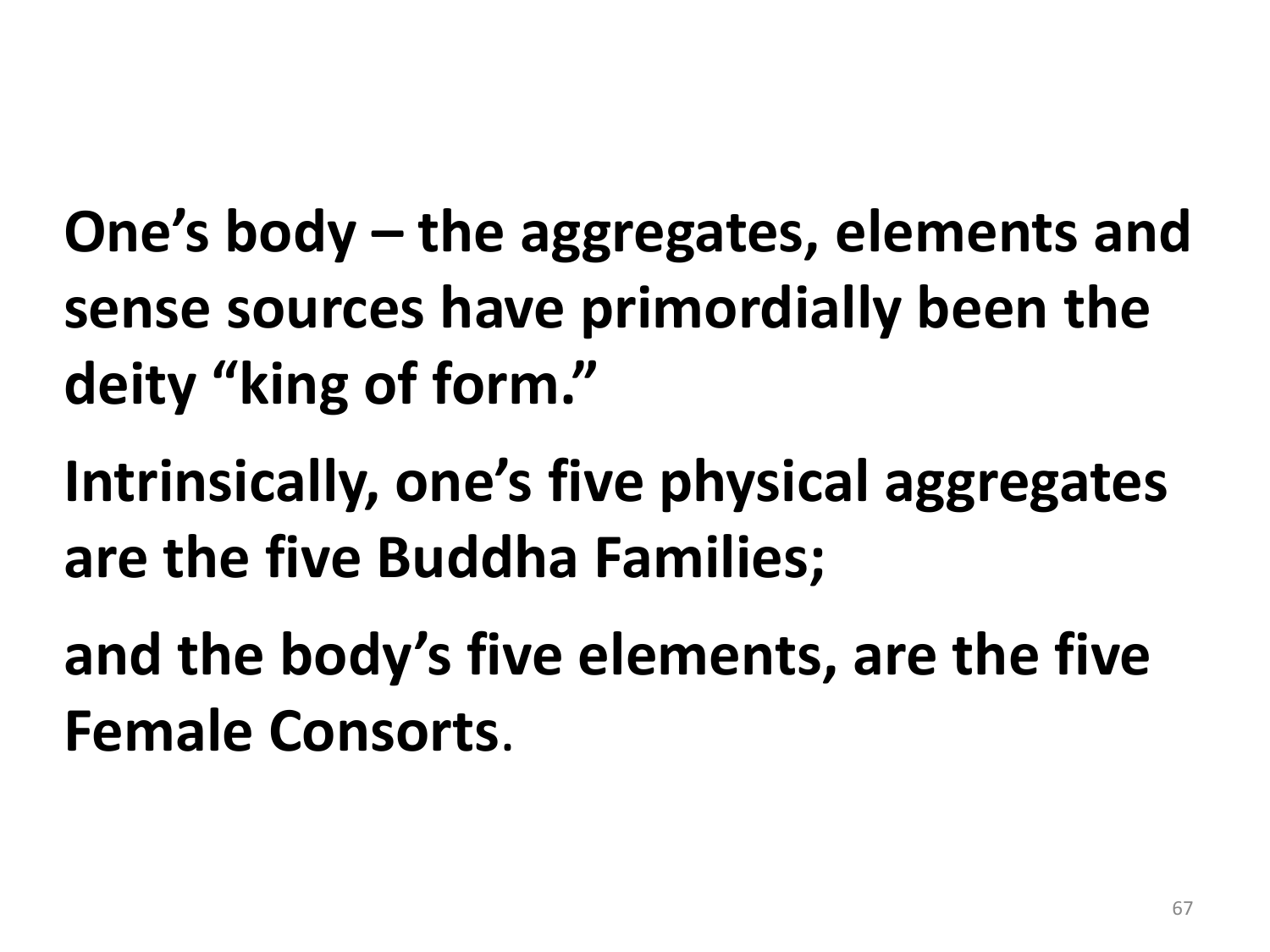### **They have been thoroughly established in this way from the very beginning.**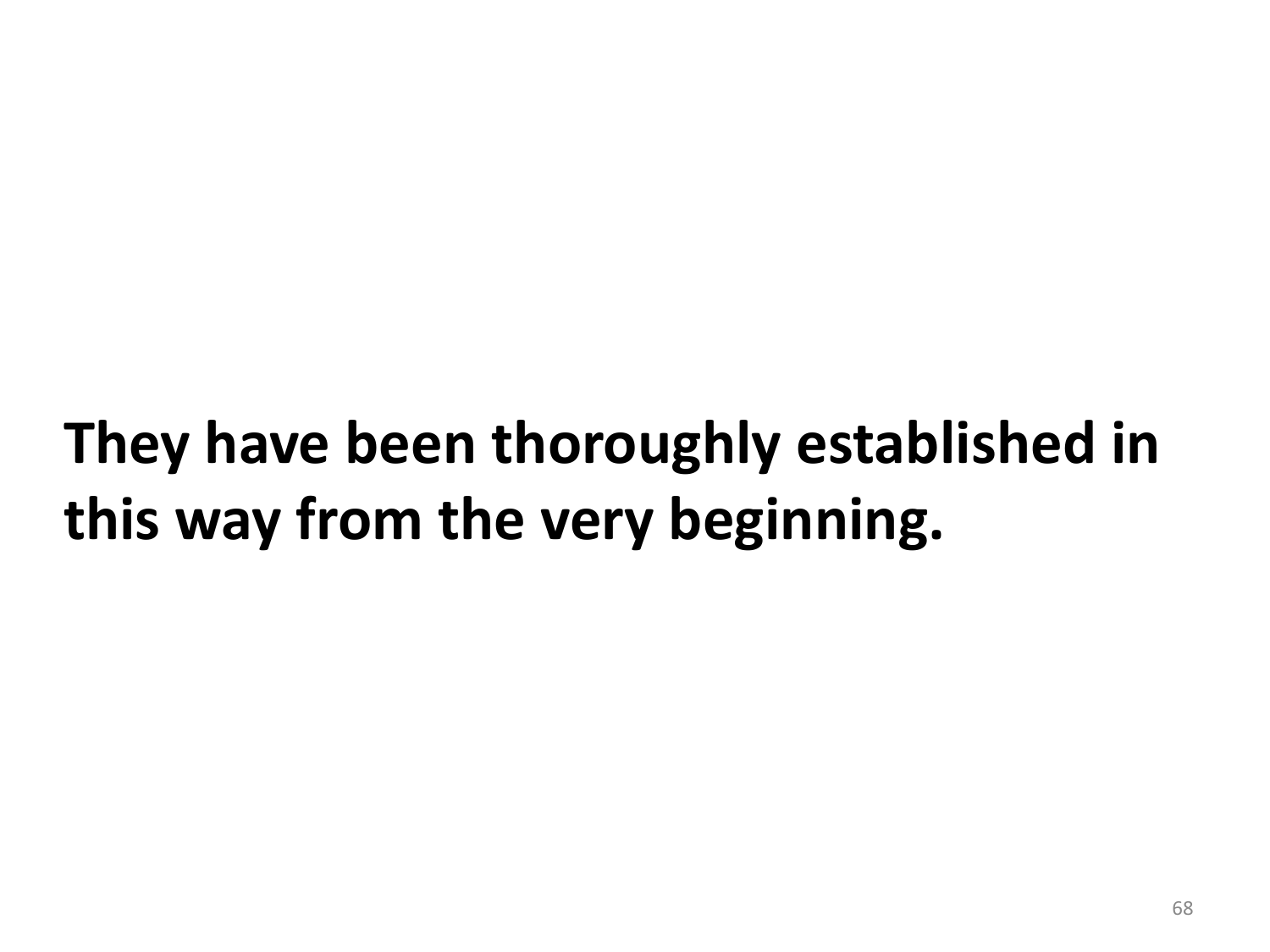**As this is the case, clearly visualizing and generating one's own form in the manner of it's primordially existent and established nature - which is that of the deity -** *awareness bodhicitta,*

**is the "king" of generations.**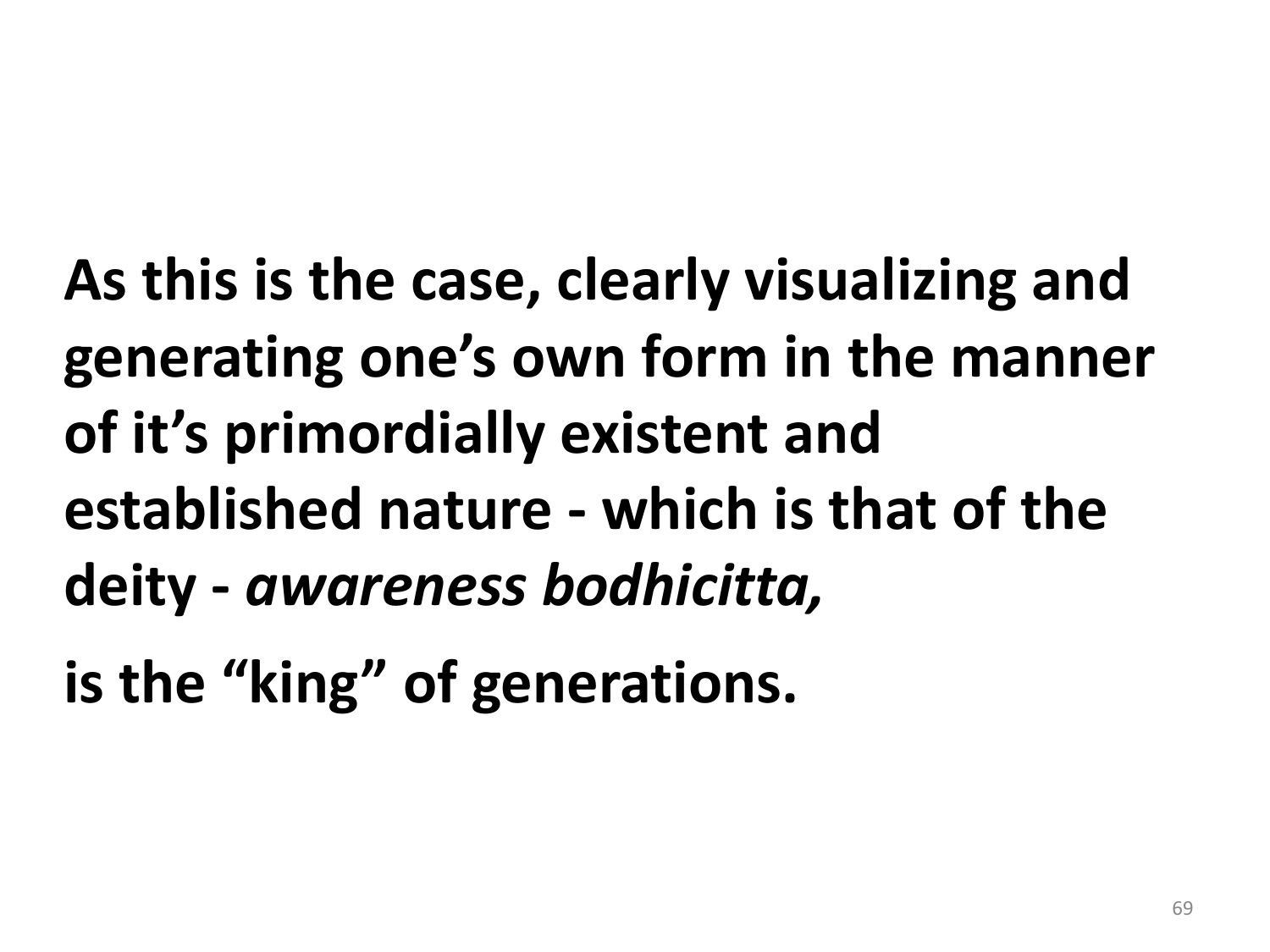- **In order to purify the conceptions of fixating to the deity as ordinary,**
- **we meditate on the deity with clear, lucid and stable** *deity-pride.*
- **This is development stage meditation – the "king" of meditations."**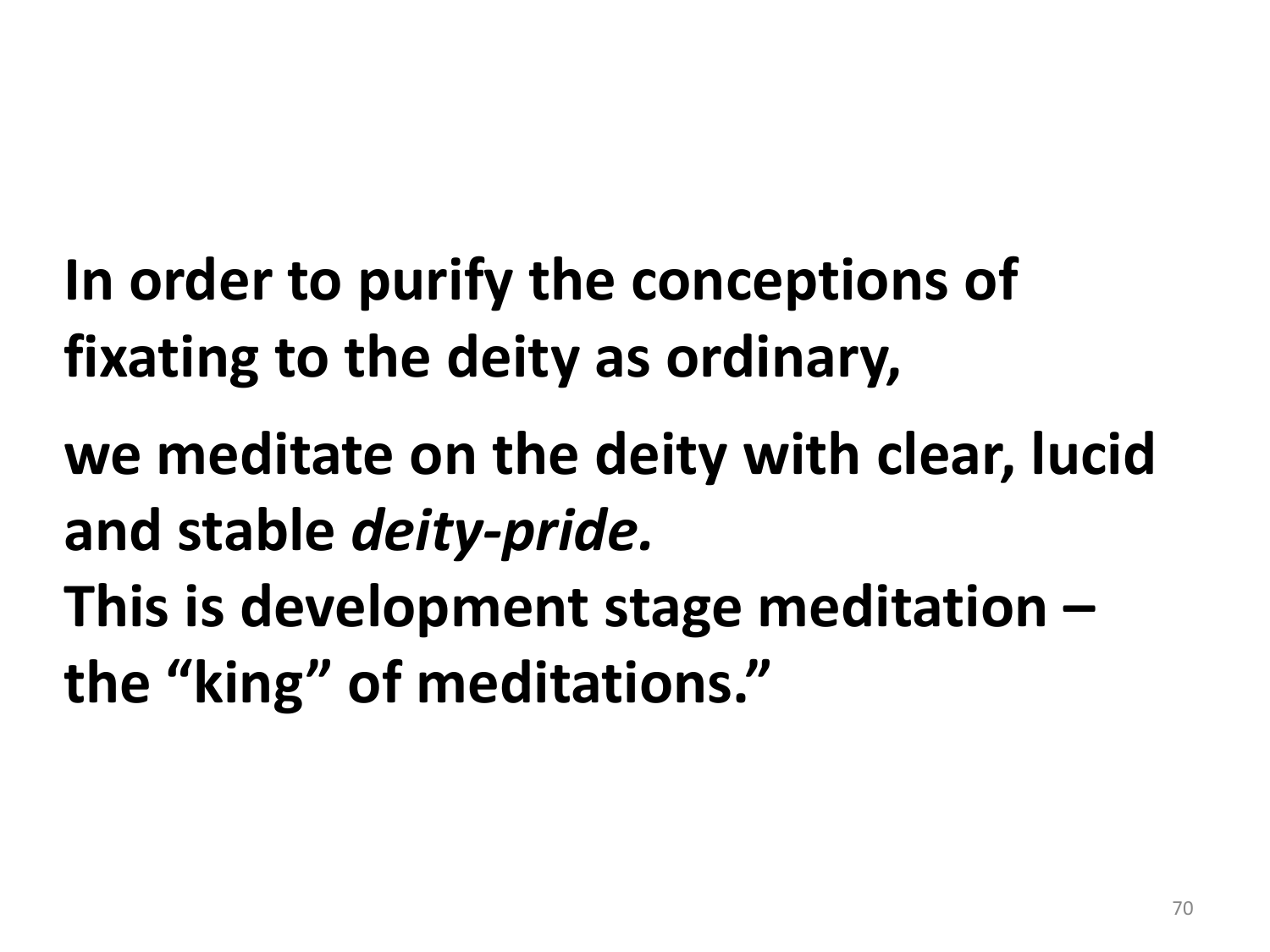**This meditation practice is that which establishes us as the embodiment of one who seizes the kingdom.**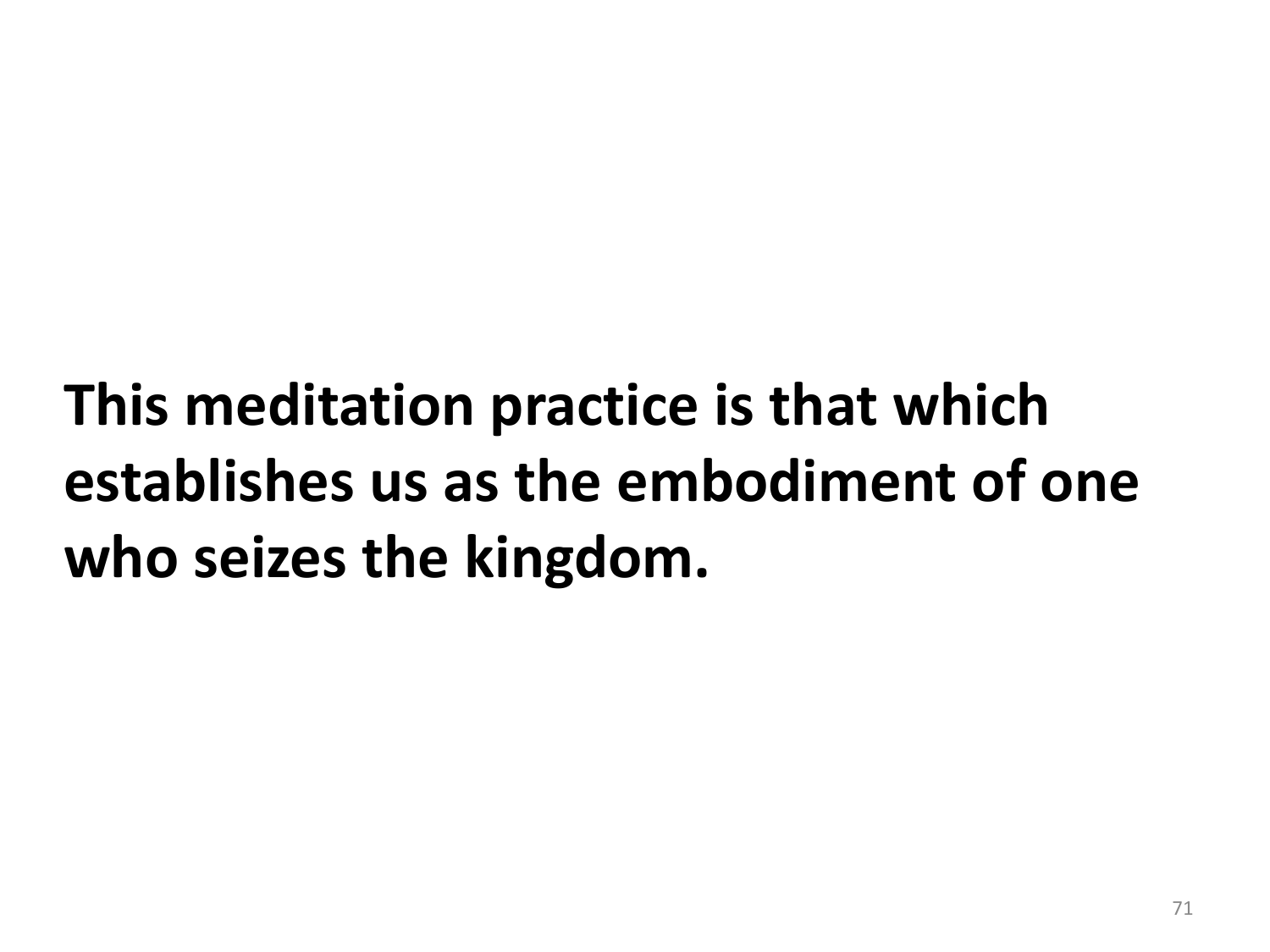**If, through remaining unshakable from the unwavering confidence of the ground awareness self- manifesting as the form of the deity,**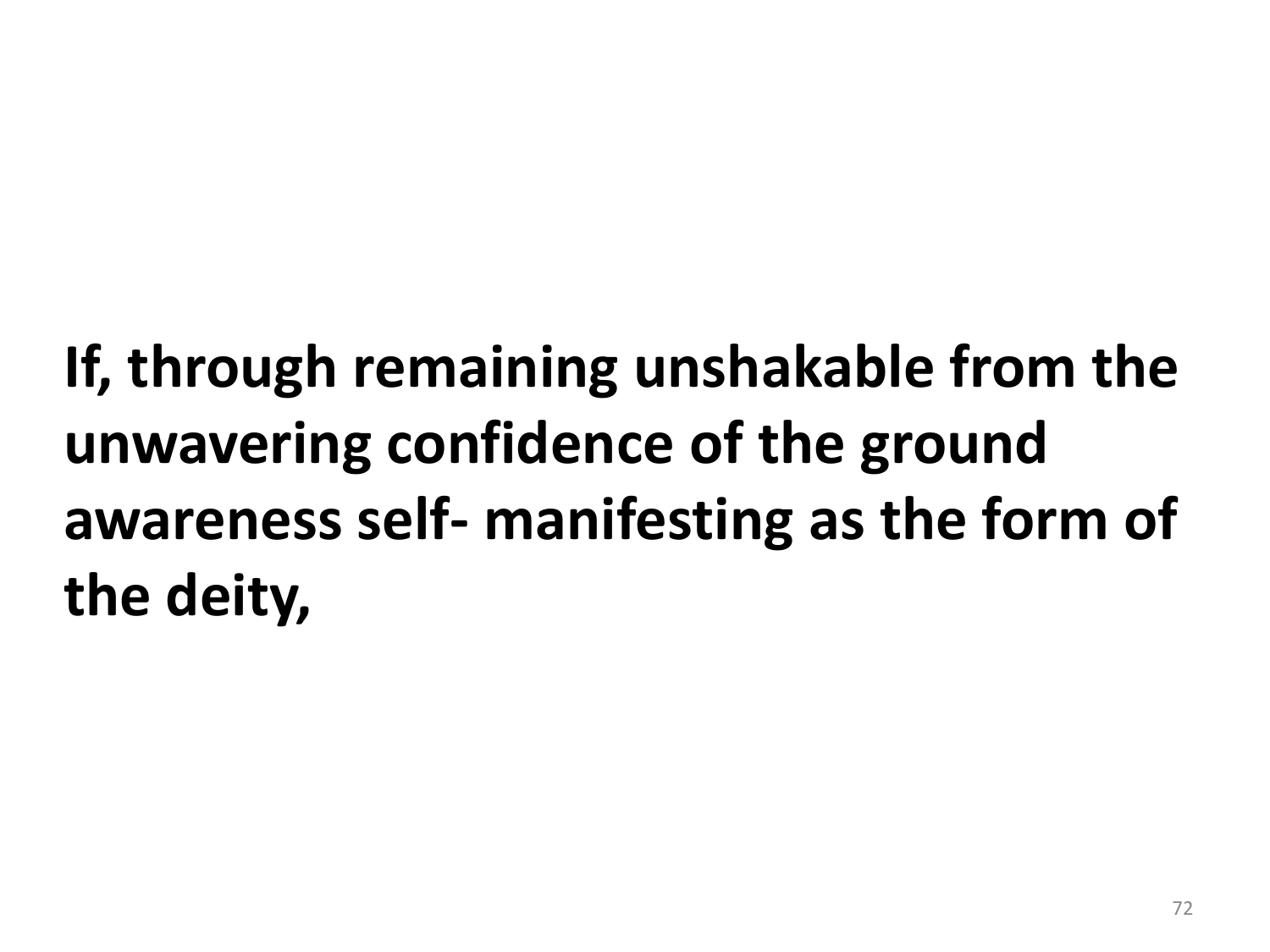- **one seizes the stronghold of the stable pride of the deity,**
- **then the mother dakinis issue forth and assemble - and Samsara and Nirvana are brought under ones control.**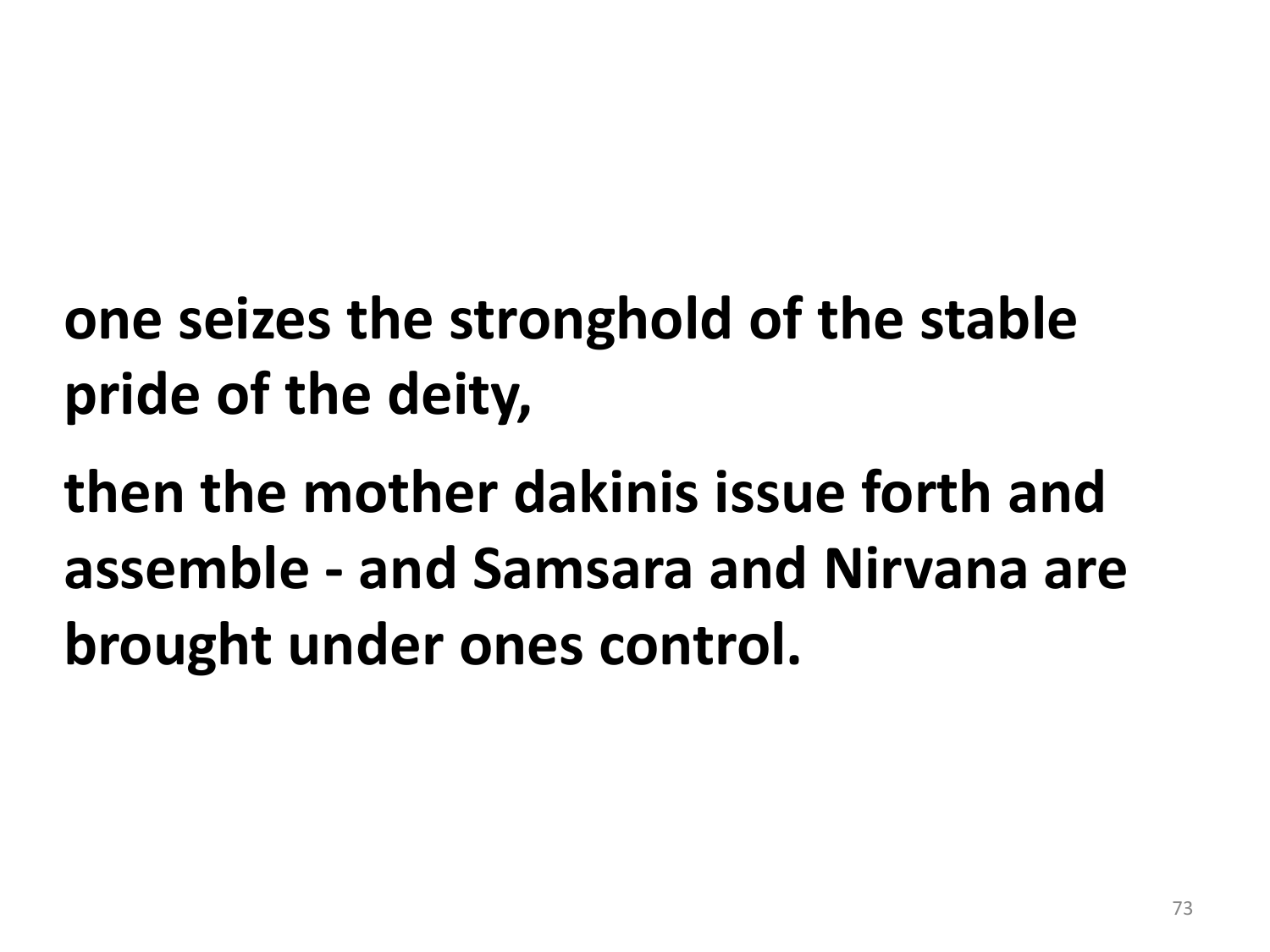## **Thus, one becomes the embodiment of the retinue of the Victorious ones!**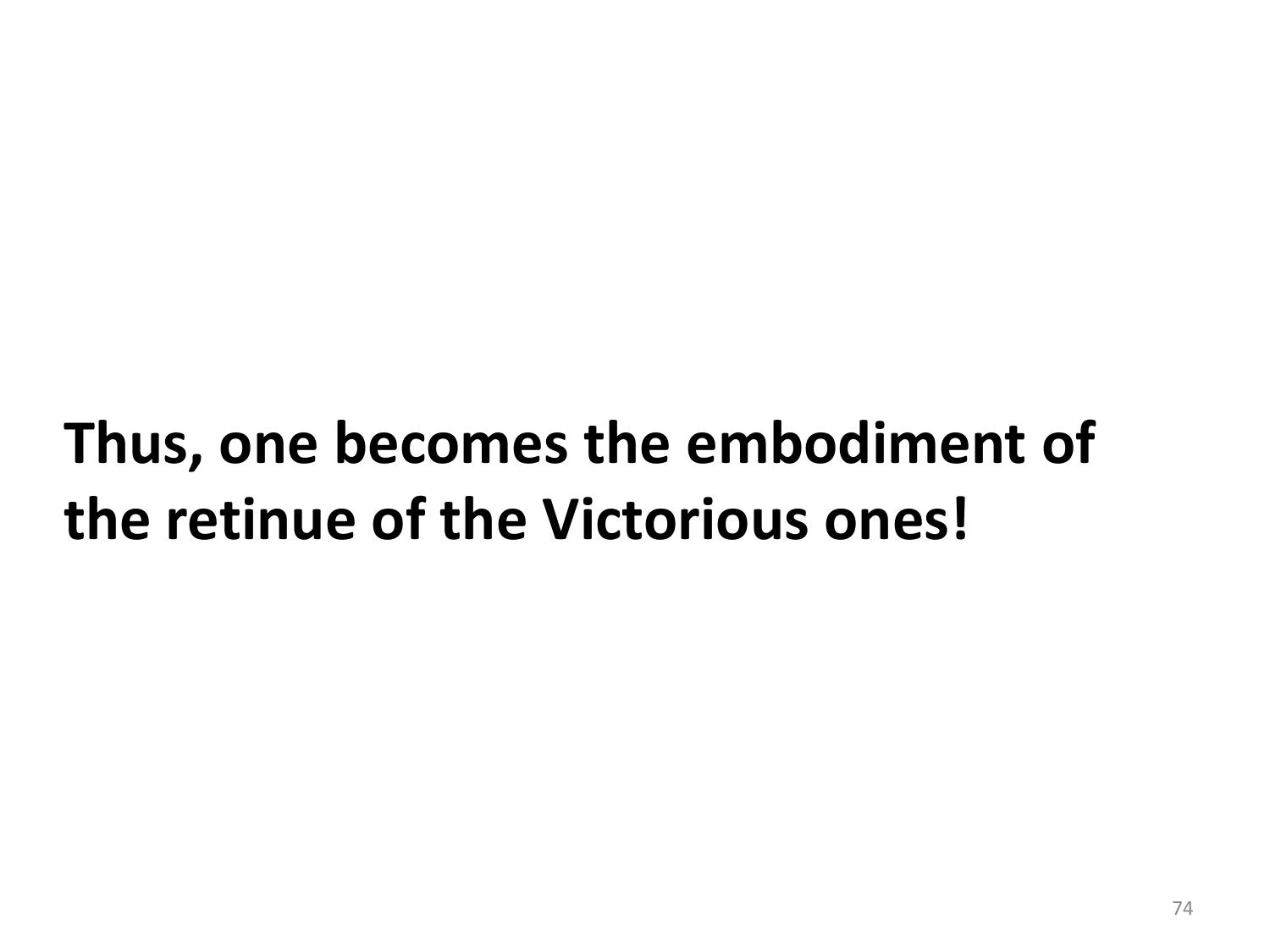**Therefore, in our meditation we should clearly and vividly visualize our form as the enlightened form of the yidam deity;**

**meditate in the samadhi of our Enlightened Nature of Mind;** 

**and issue forth with the Enlightened Speech of the deities' mantra.**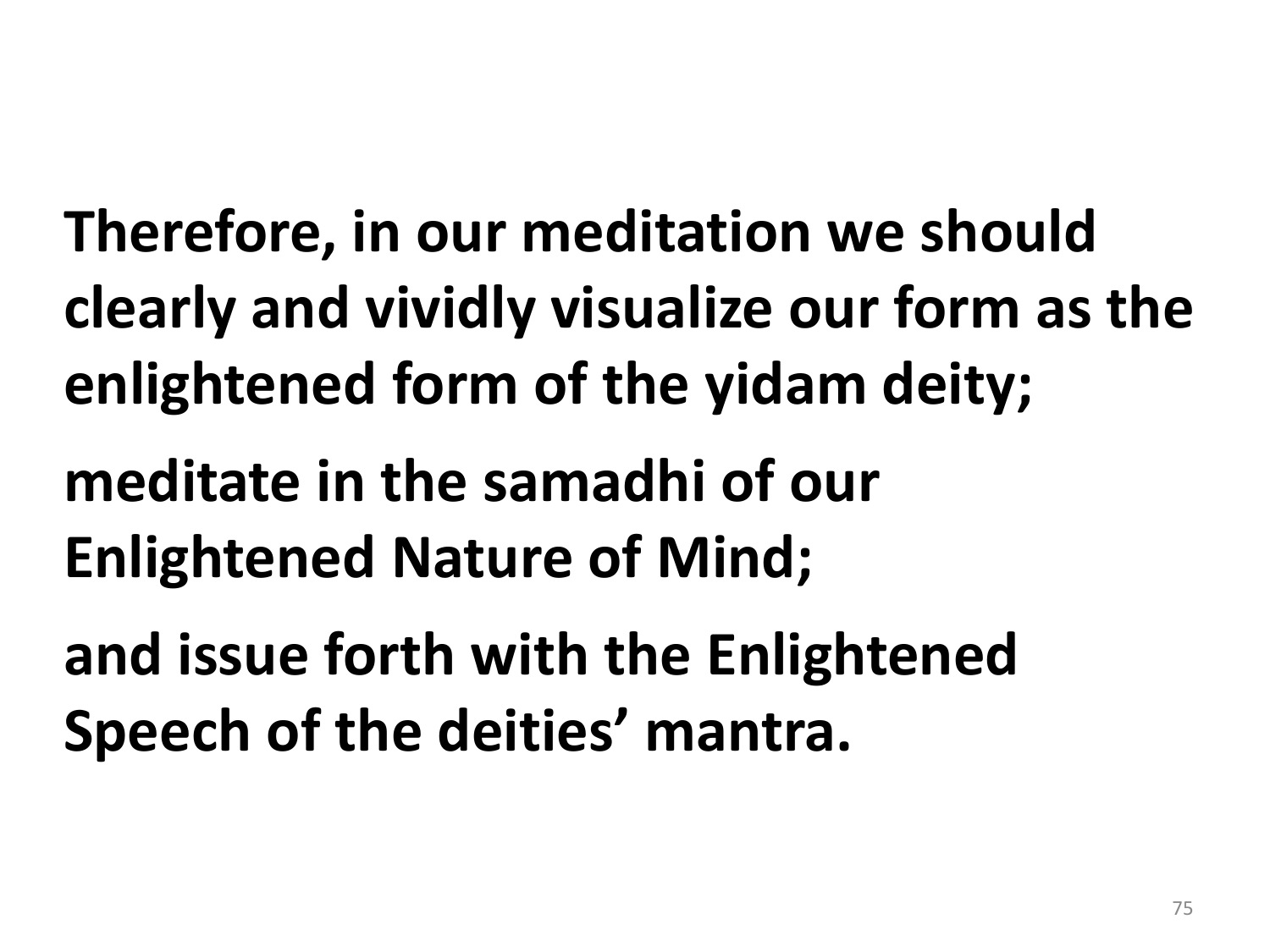**It is this persistently devoted engagement in the practice of meditating on the form of the yidam deity that is the very essence of the Path to Liberation.**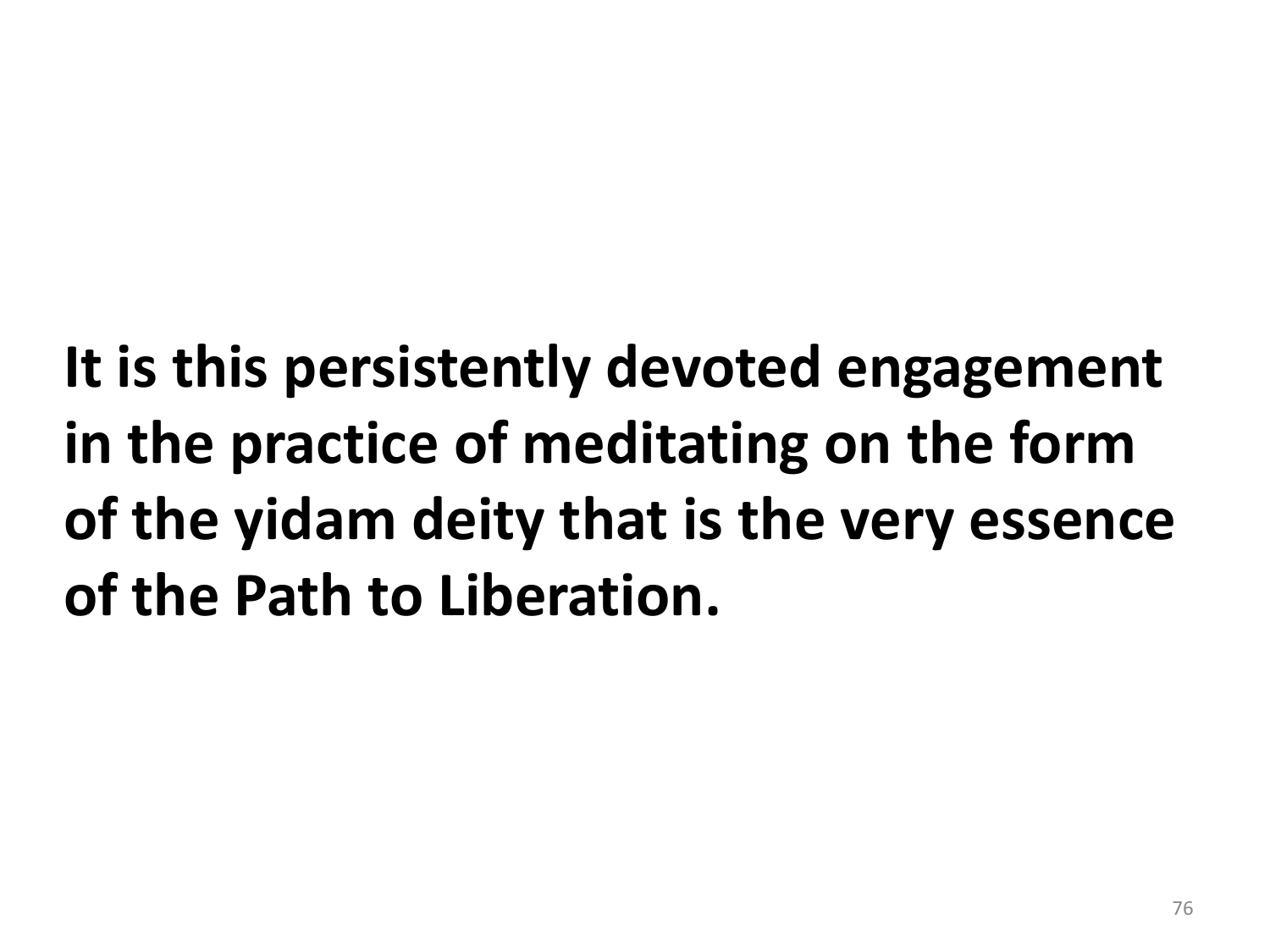*Whether in the context of the ground, path, or result, our basic nature, our true essence, is unchanging,* 

*beyond waxing or waning,* 

*beyond anything to be denied or anything to be asserted.*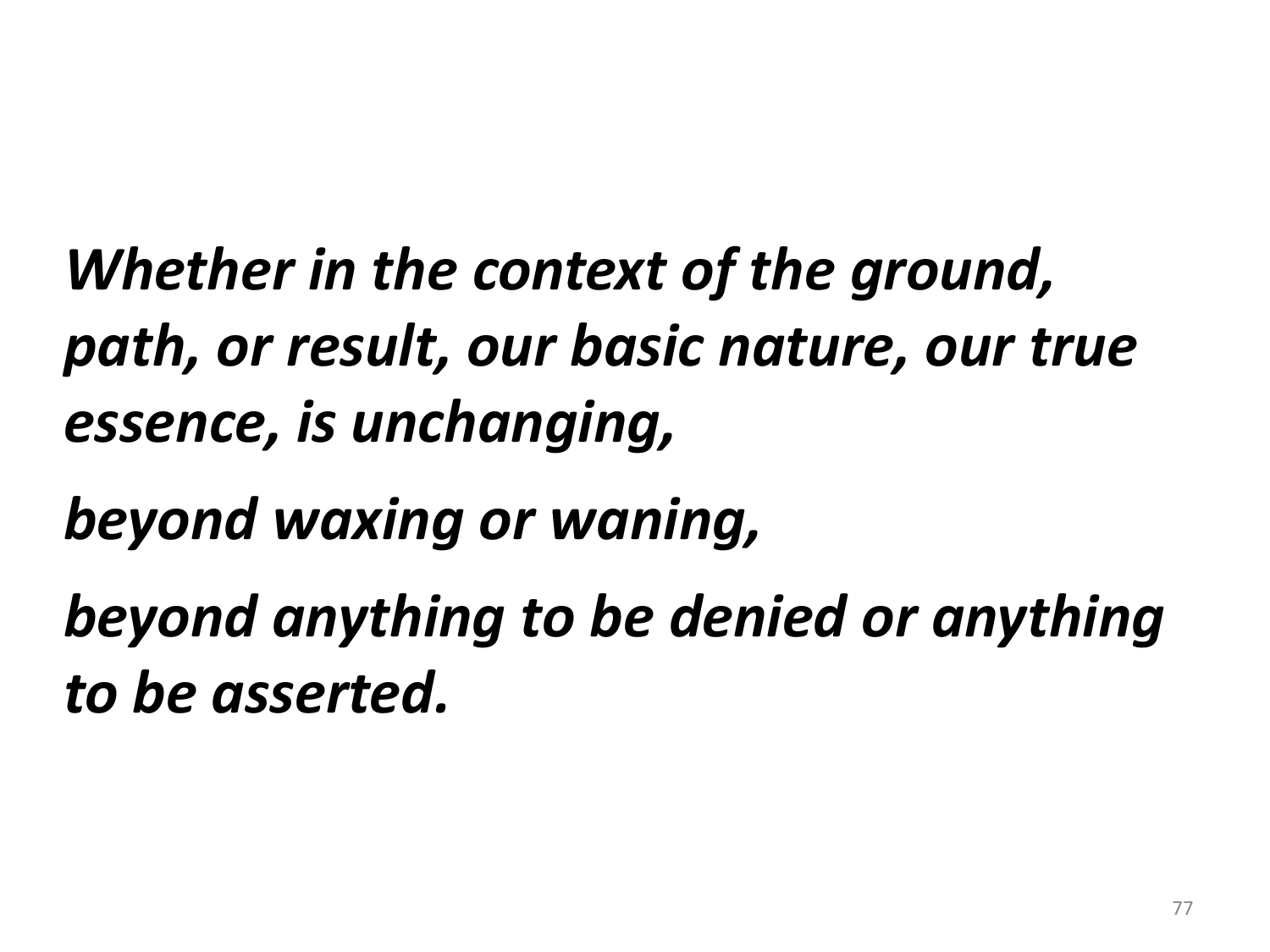## **However, for the sentient beings who do not realize this,**

## **oneself and the deity appear to be separate entities.**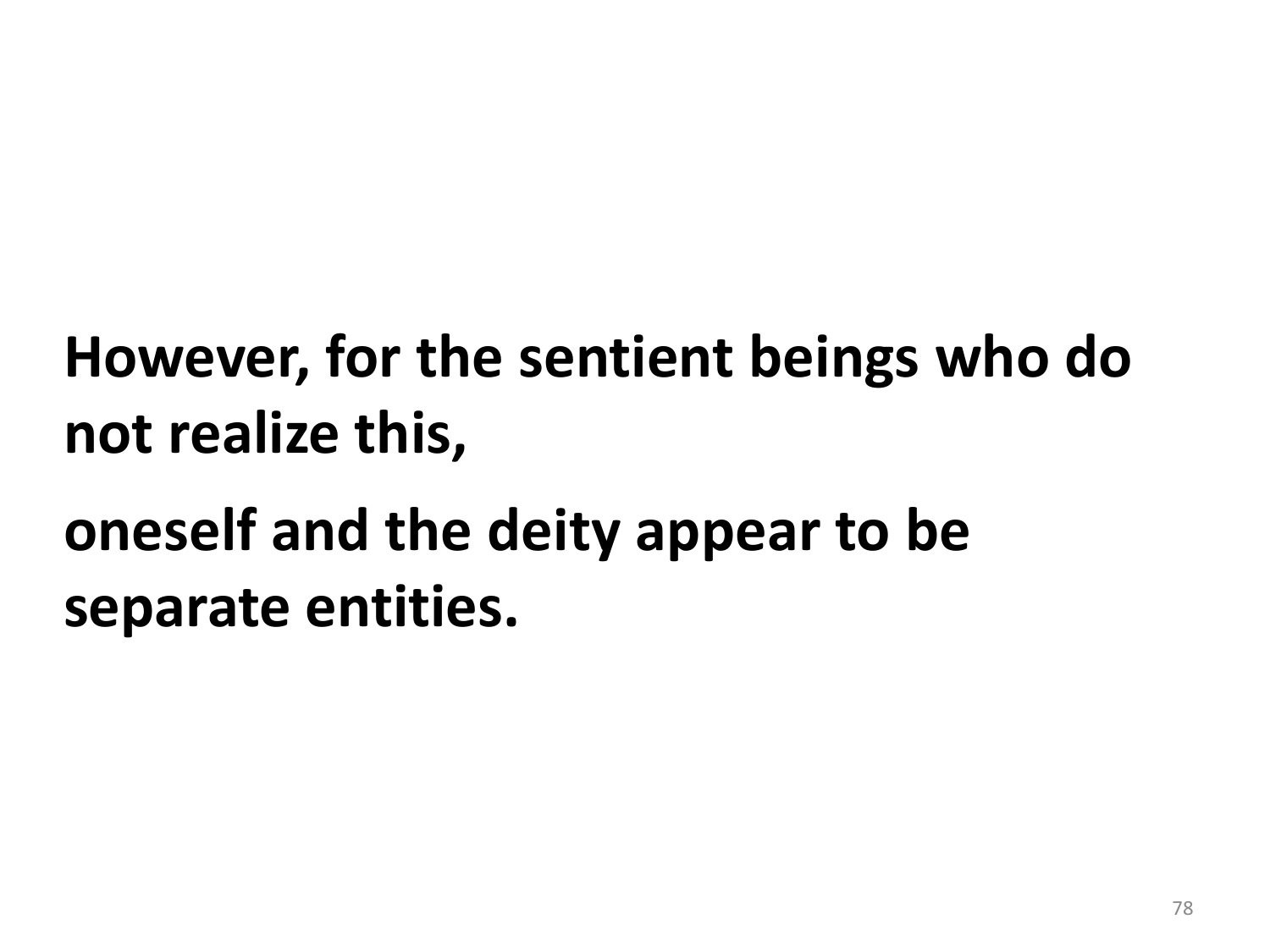- **When we are totally fettered, encased in the cocoon of karma and emotional poisons,**
- **the deity is the embodiment of wisdom –**
- **the wisdom of liberation.**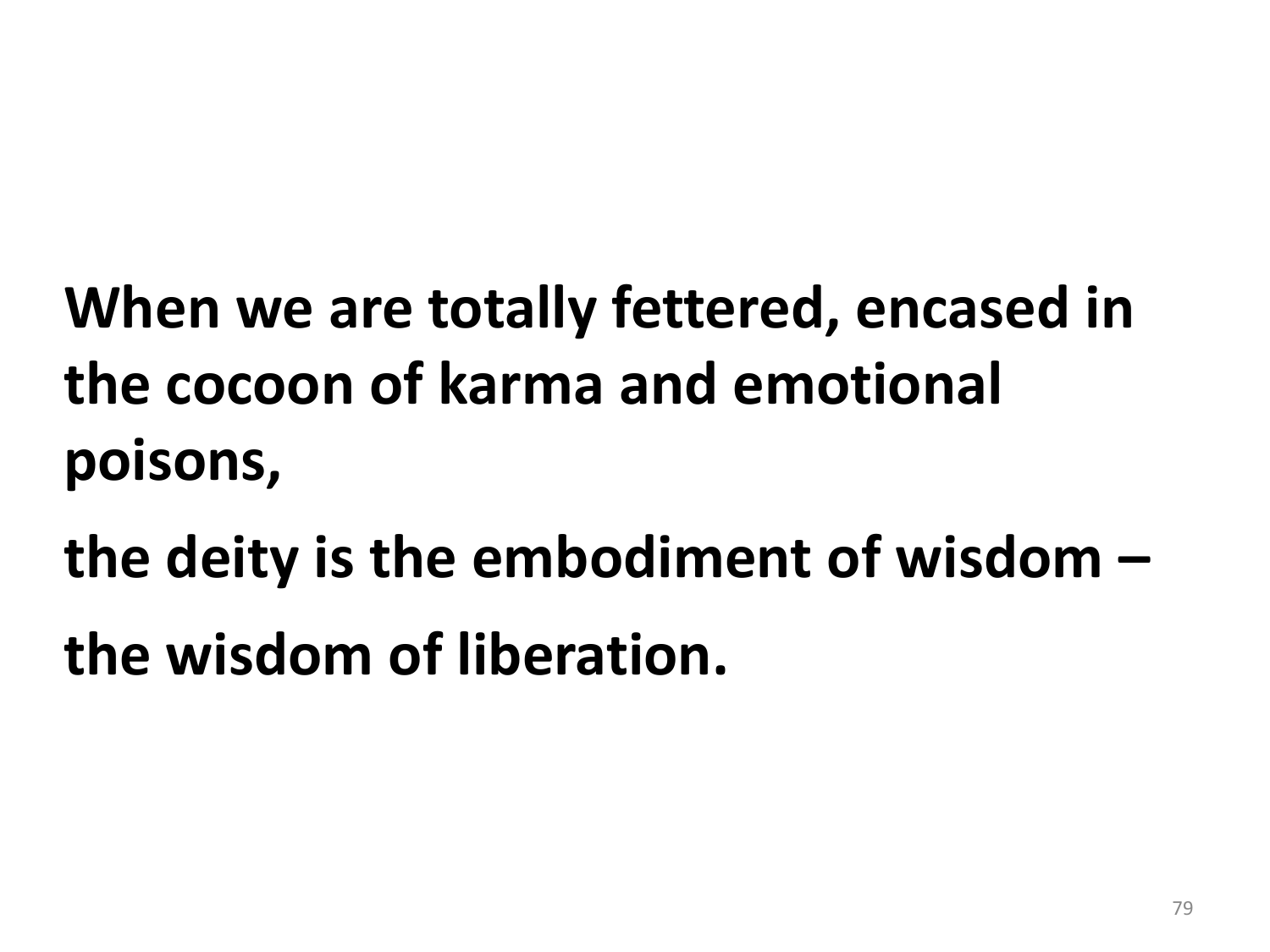# **Fully actualizing the true nature, Dharmata, self-benefit is brought to fulfillment.**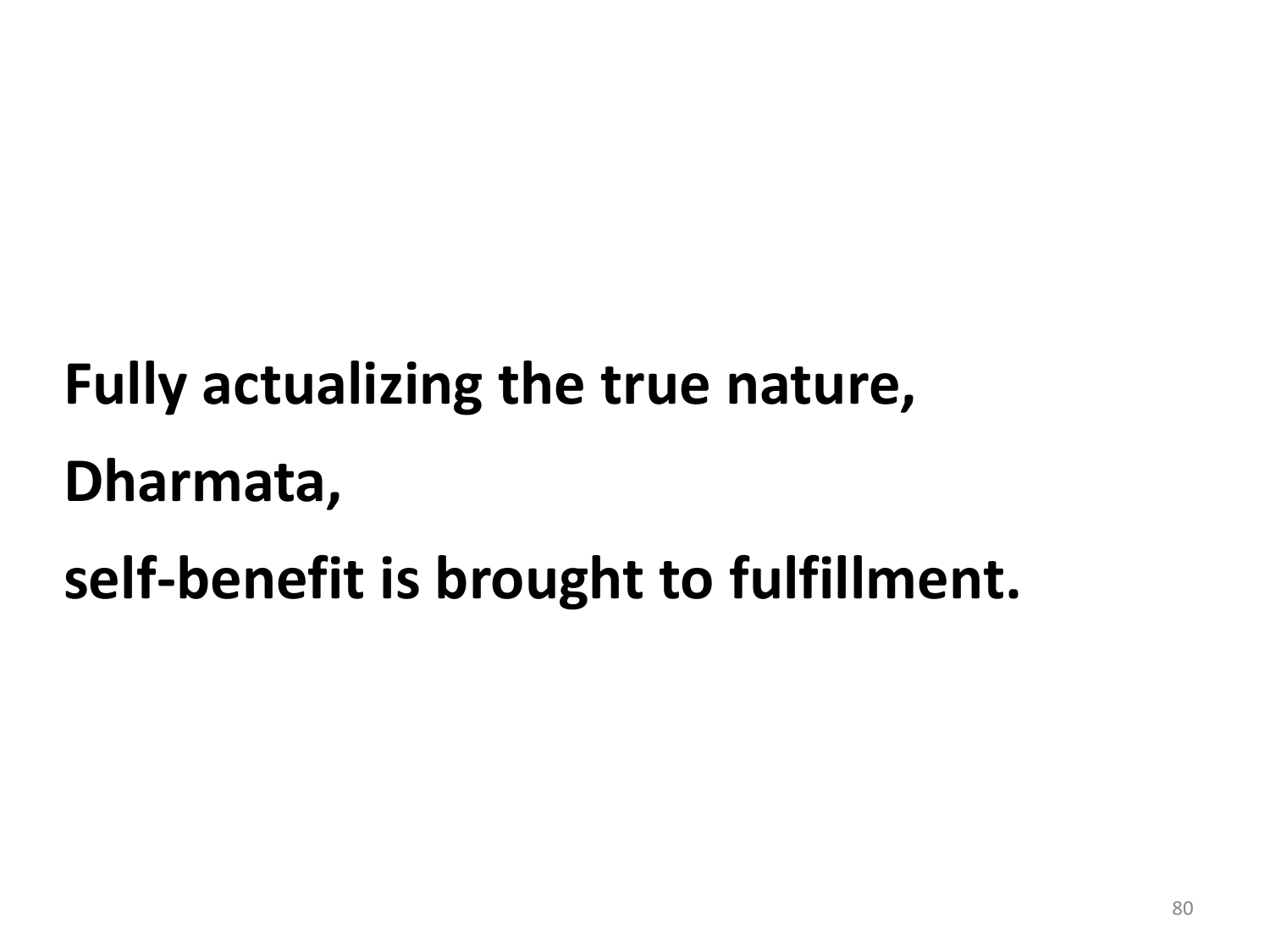**For the benefit of others, through immeasurable wisdom, love and power, prayers of aspiration and great wisdom appear in the symbolic mudra of the yidam deity.**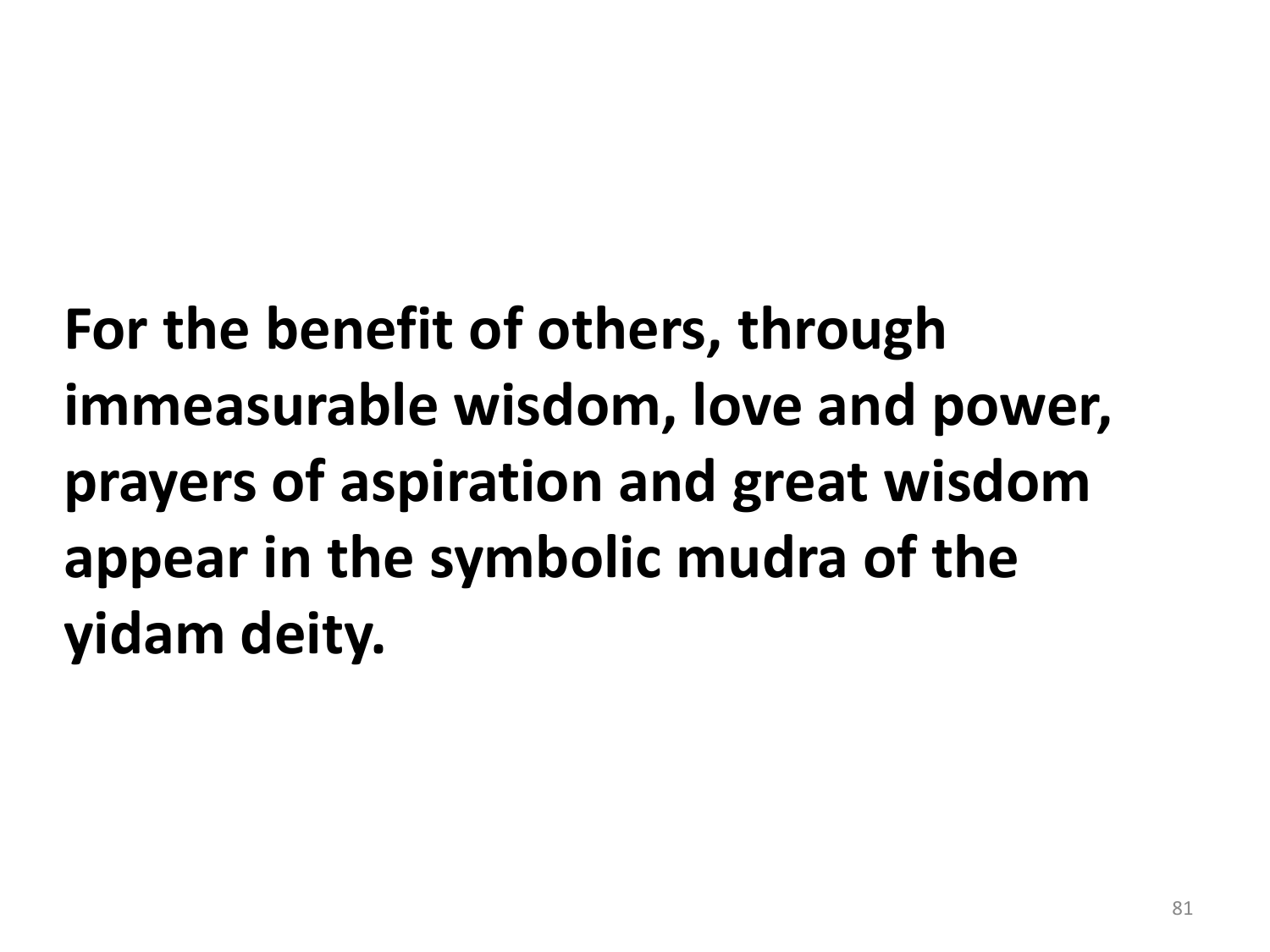**The deity development stage includes the visualization of the deity, recitation of the deity's mantra, puja and retreat accomplishment practices of the deity. These are known as the way to accomplish** 

**the deity on the outer level.**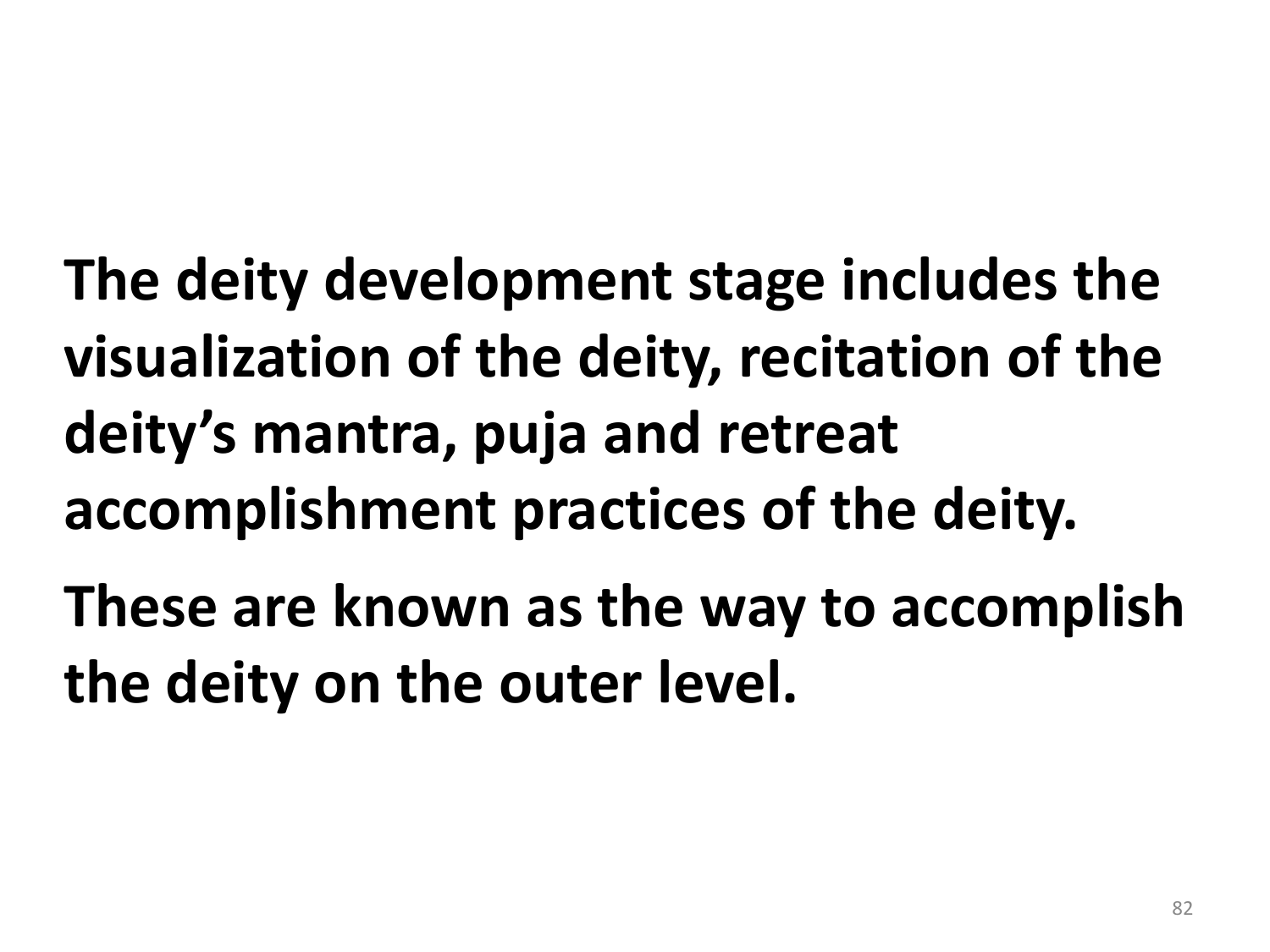**When we give rise to the deity in deity development-stage practice,** 

**we need to have three elements intact:** 

- **1. clear and vivid visualization,**
- **2. stable deity-pride,**
- **3. and recollection of purity.**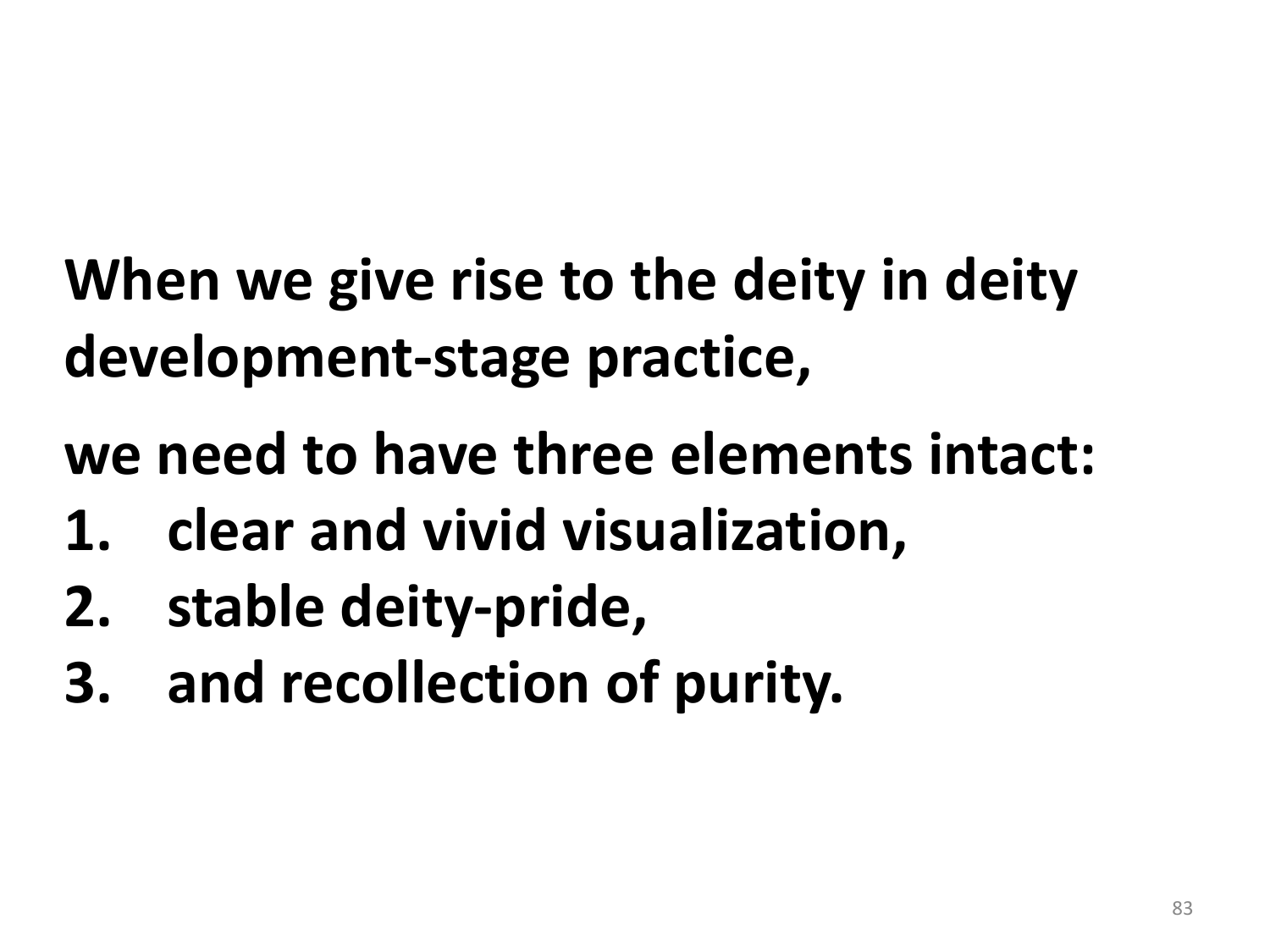**In all these cases, by relying on the practice of deity development, our grasping and fixation on mundane appearances and our mundane perceptions are purified.** 

**This is the result of meditating on such a path as this.**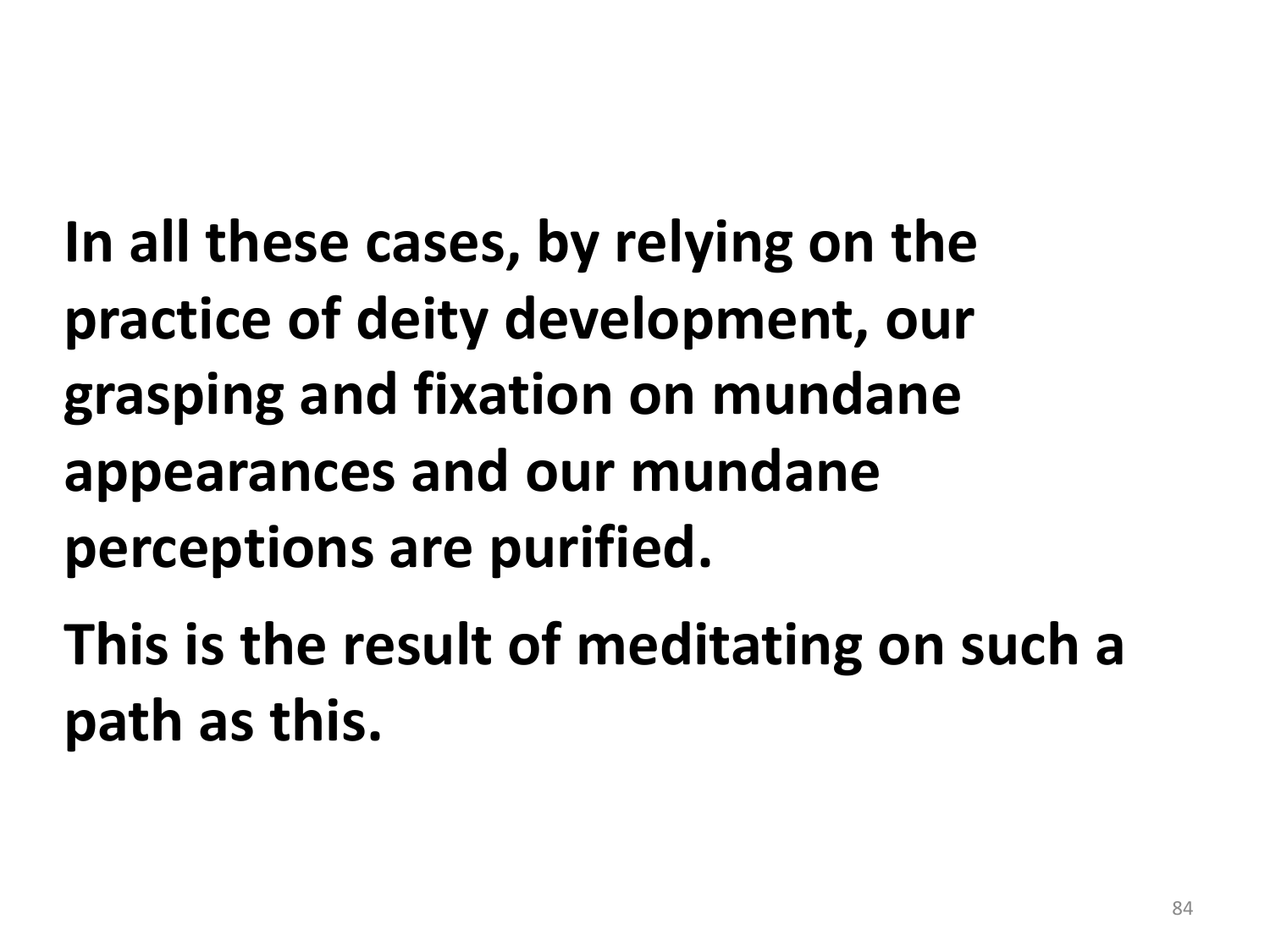**Appearances here refer to the appearance of all objects of our five senses, such as form and the rest.** 

**As a method of purifying them, we are taught in the first element of deity development on how to visualize with clarity and vividness.**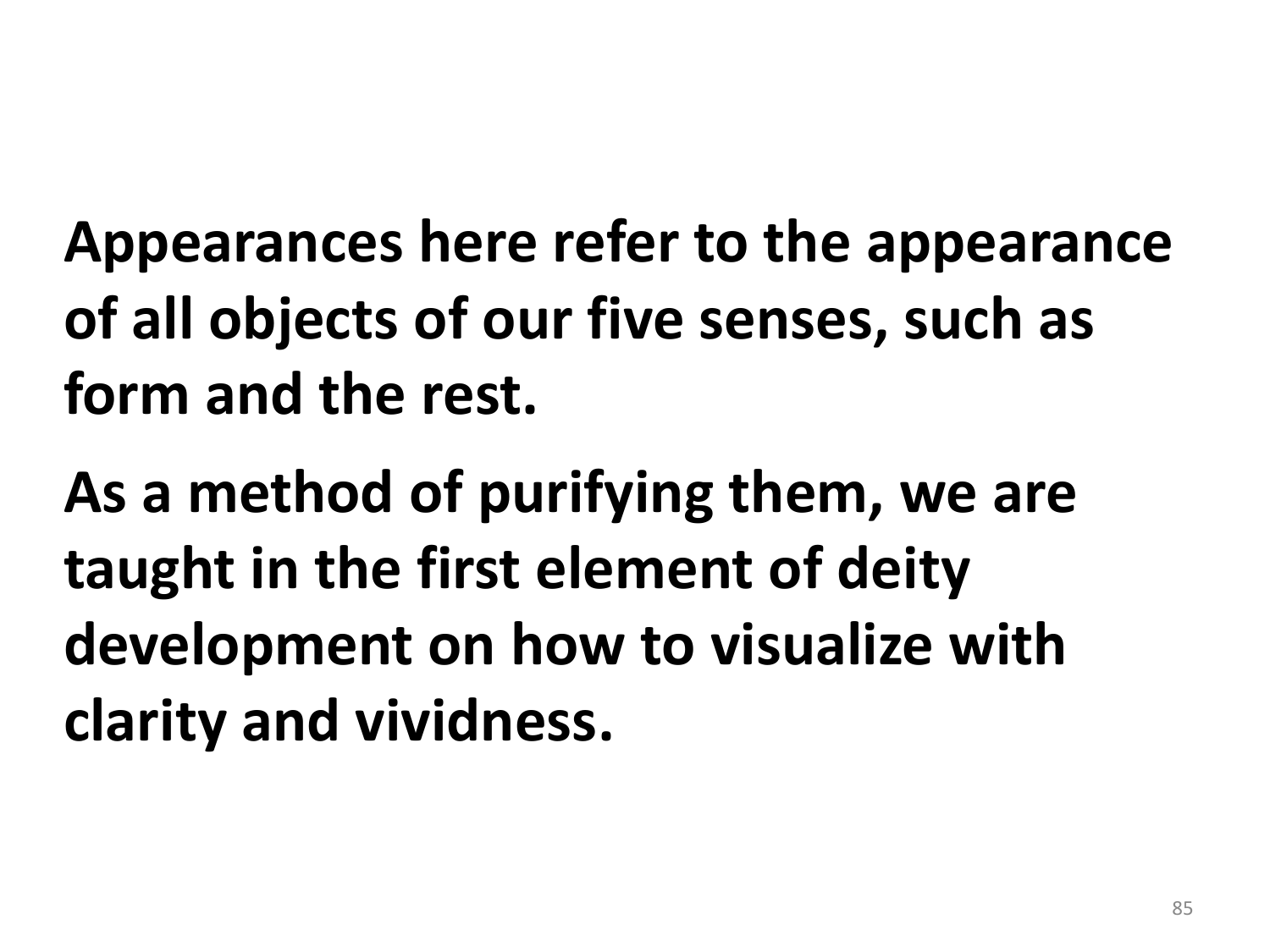**Having a clear visualization means visualizing the universe as the immeasurable deity palace and all within the universe as the deities,** 

**recognizing all sounds as the nature of mantra,** 

**and not letting the mind proliferate after objects.**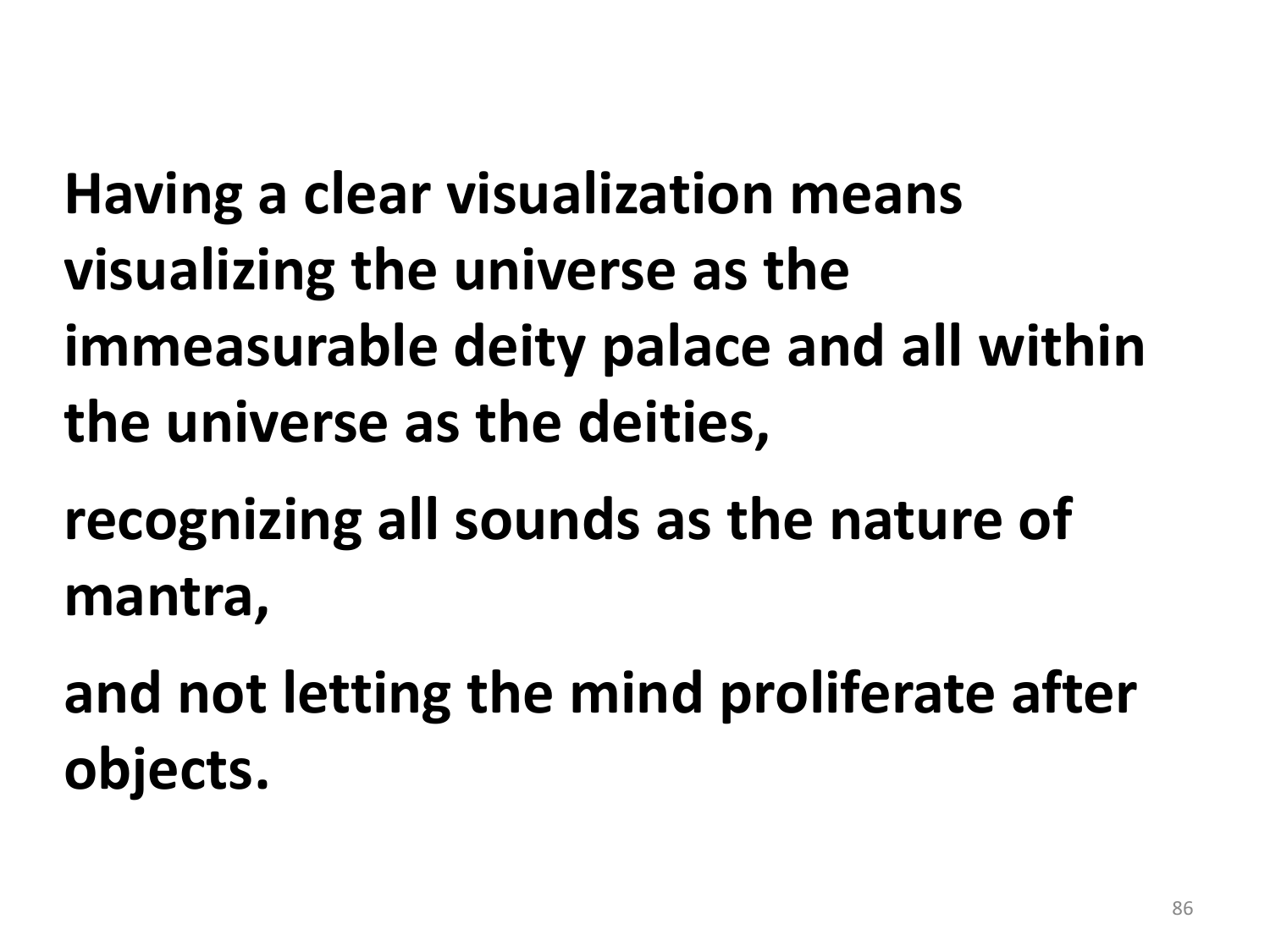**After practicing in this way for some time and becoming adept in it, the signs or measures of gaining clarity and stability in the visualization will be as follows:**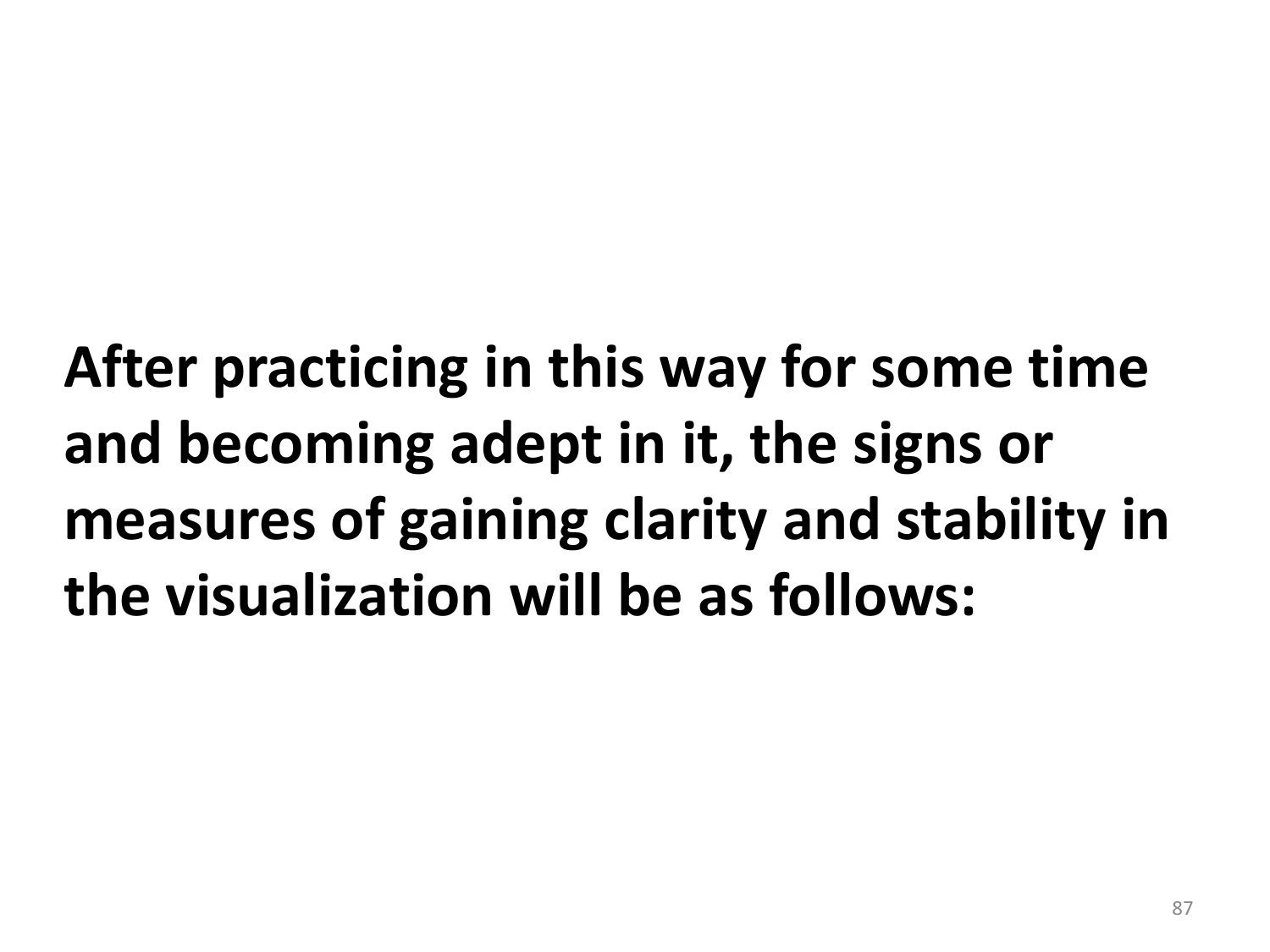- **Even after we have been resting our minds in this nature for a long time,**
- **we will not be disturbed even by the subtlest thought,**
- **for we will have actualized the visualization.**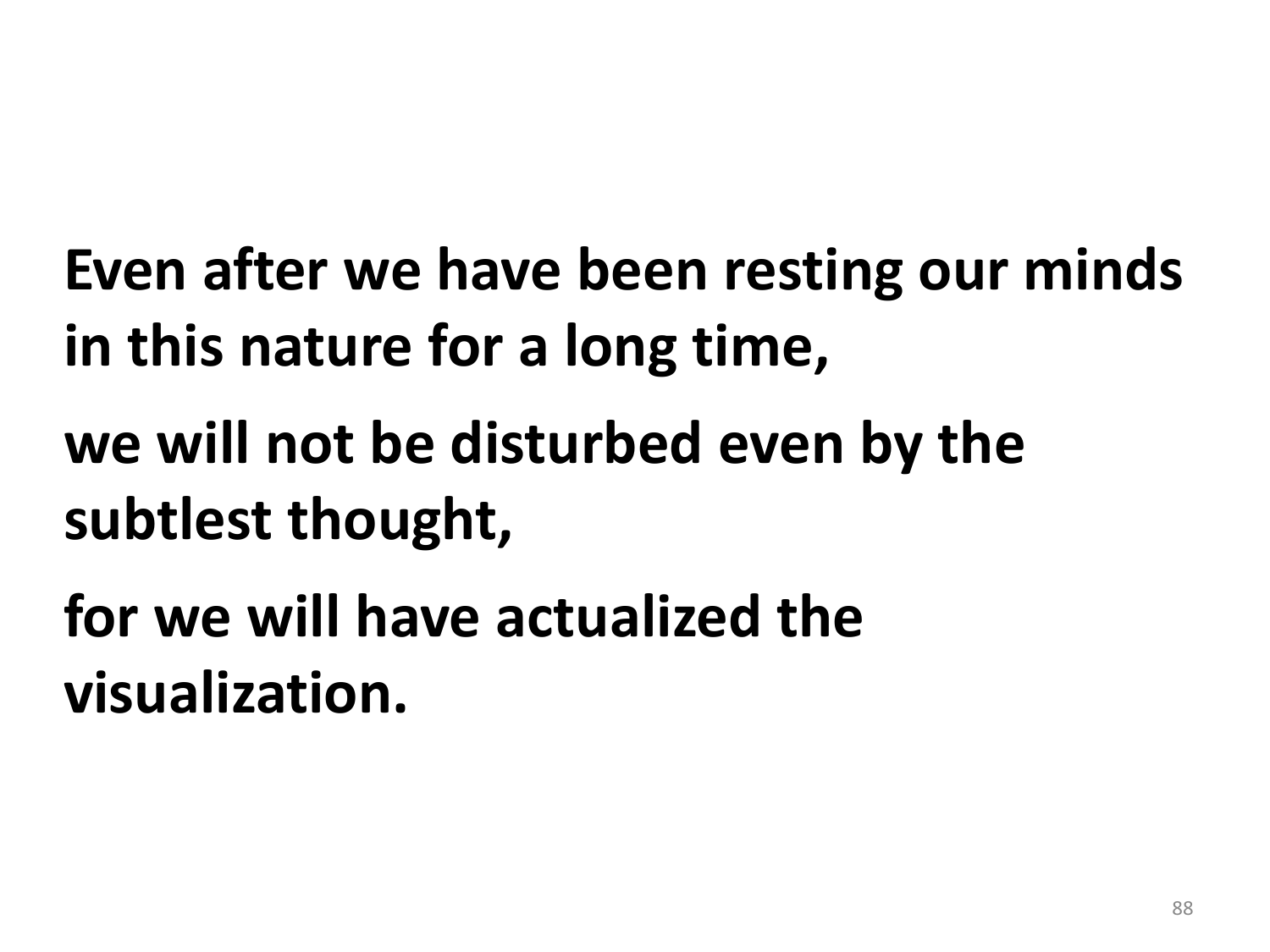**No matter what we are meditating on, whether it is the face, hands, or appearance of the deity, the deity's coming or residing, the emanating and re-absorption of light rays, and so forth,**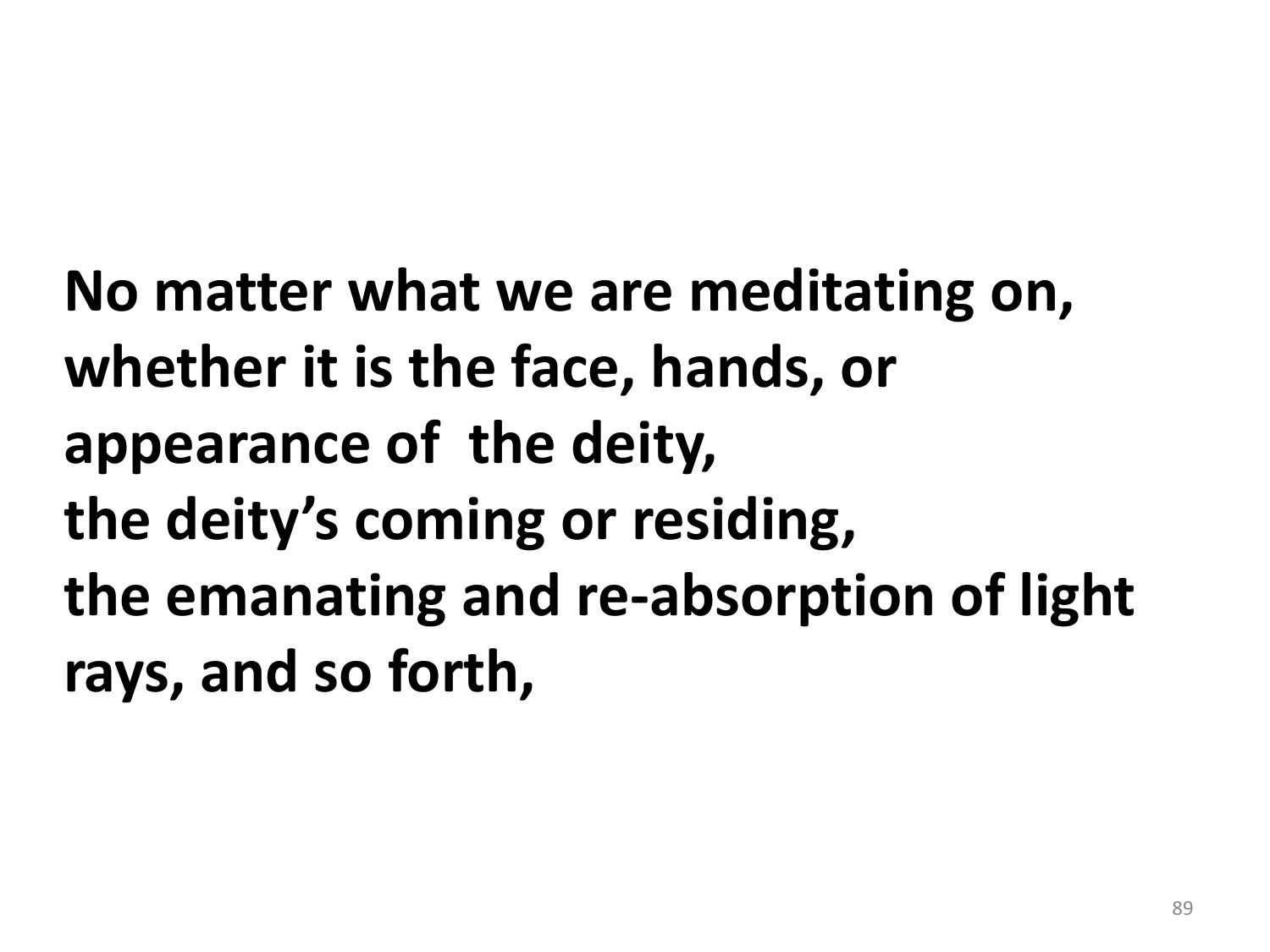### **we will be able to switch back and forth between these at will.**

## **This is the ground of gaining stability in the deity practice.**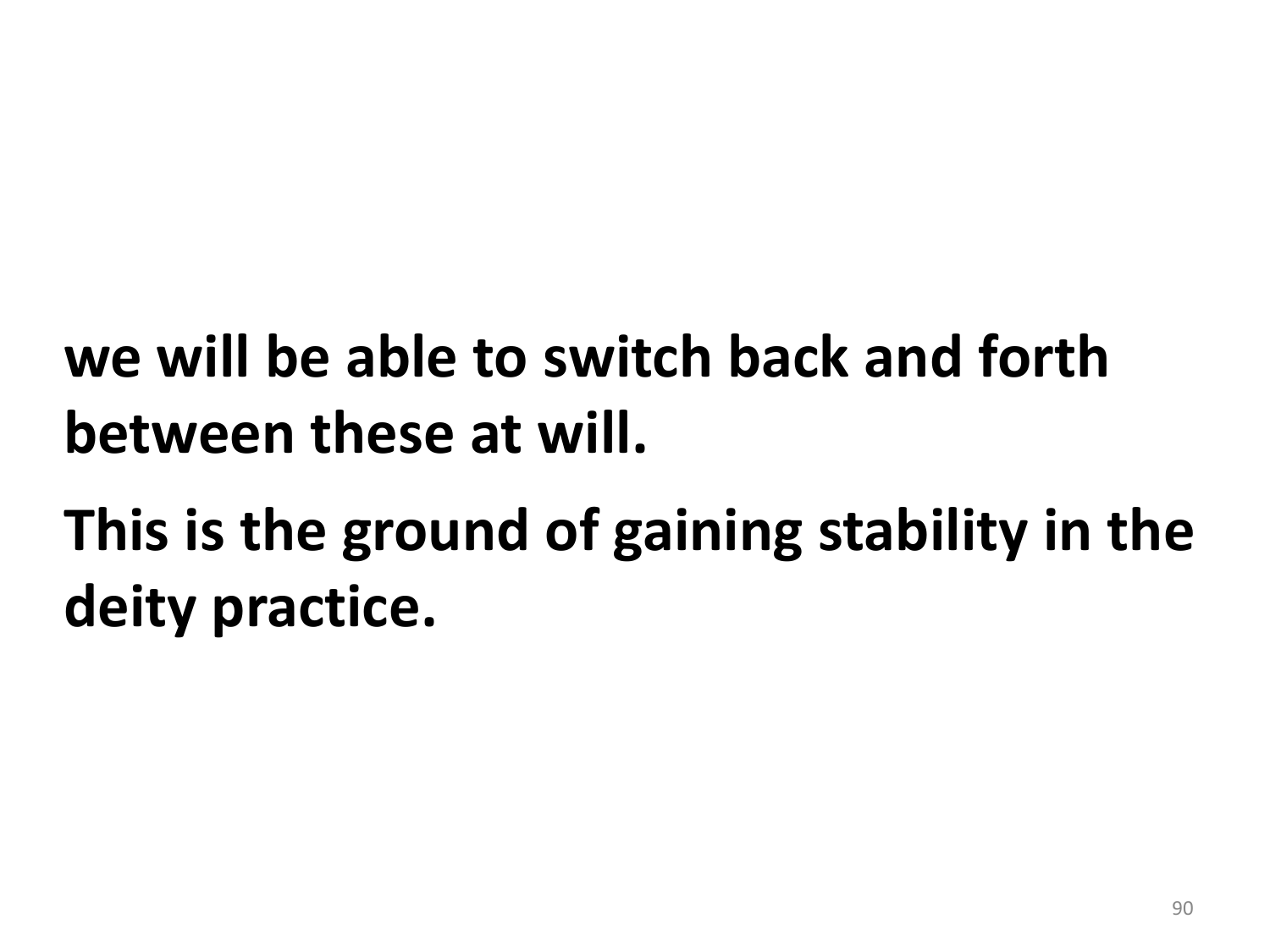# **The second of the three necessary elements for deity development is stable deity-pride.**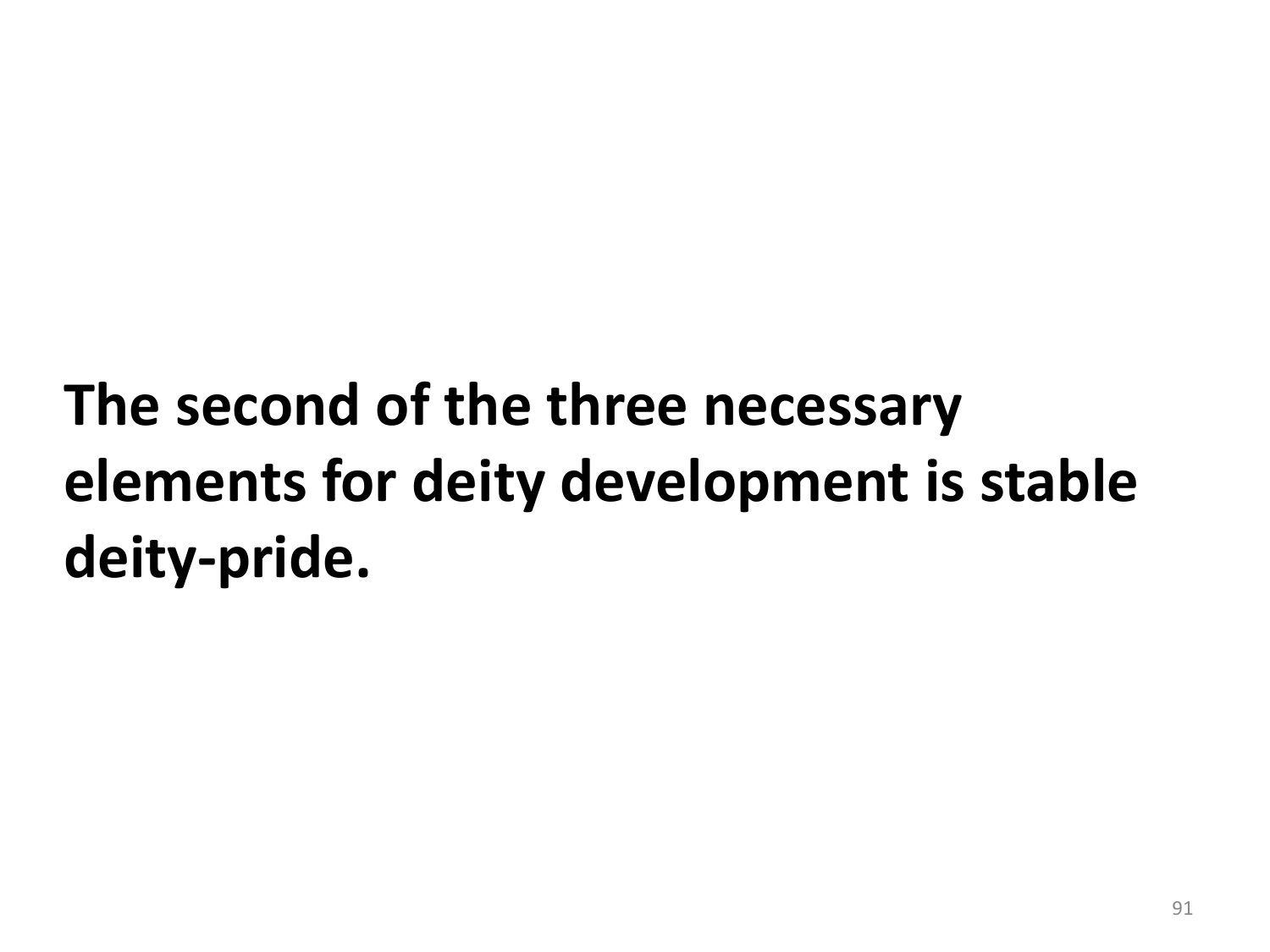**Stable deity-pride is taught as an antidote to our ego-clinging and sense of self. We have grasping at a self and grasping at** 

**the existence of an objective reality.**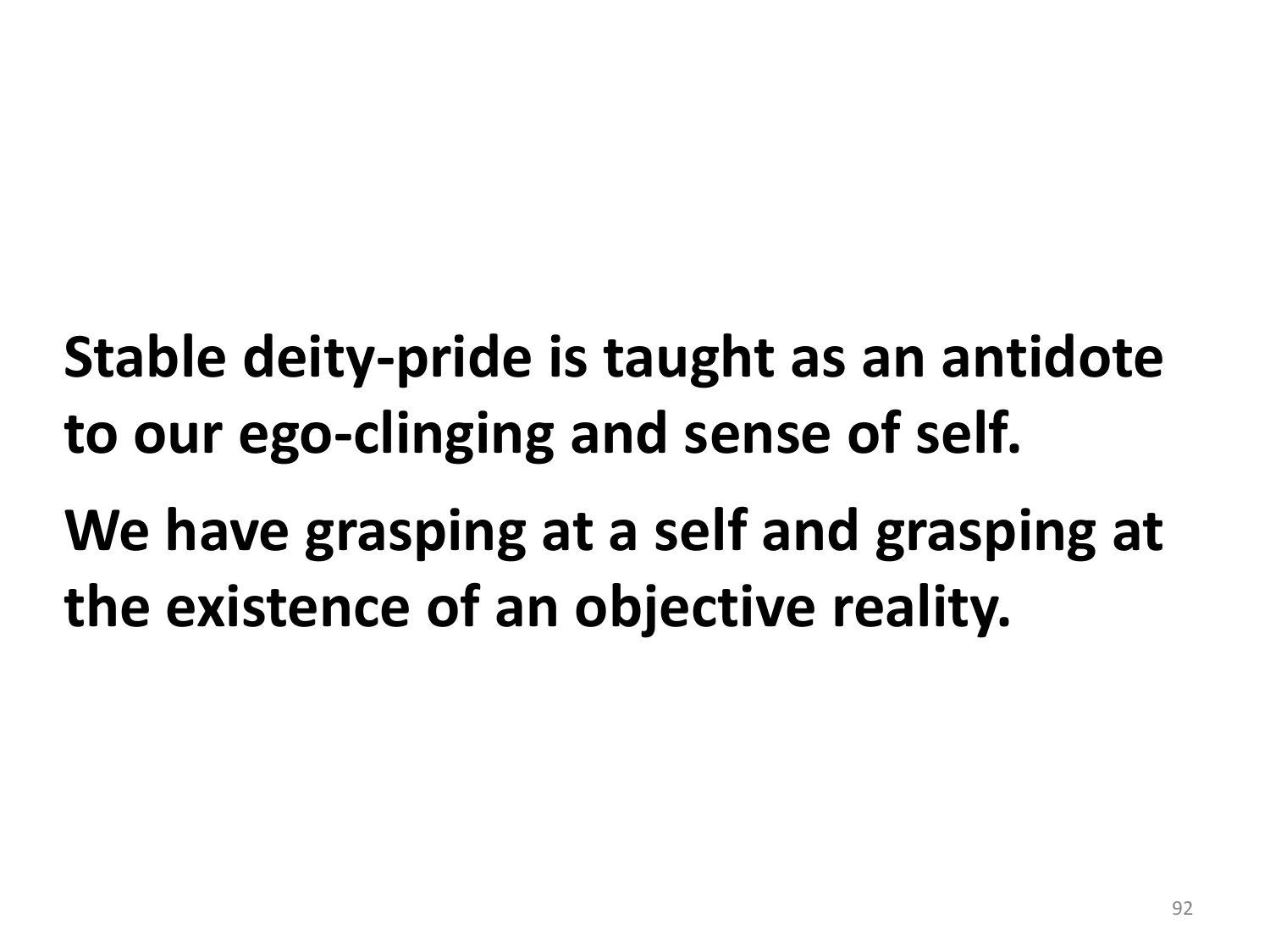**The first one, self-clinging, refers to this sense of "me" and "I" that we have had since time without beginning.**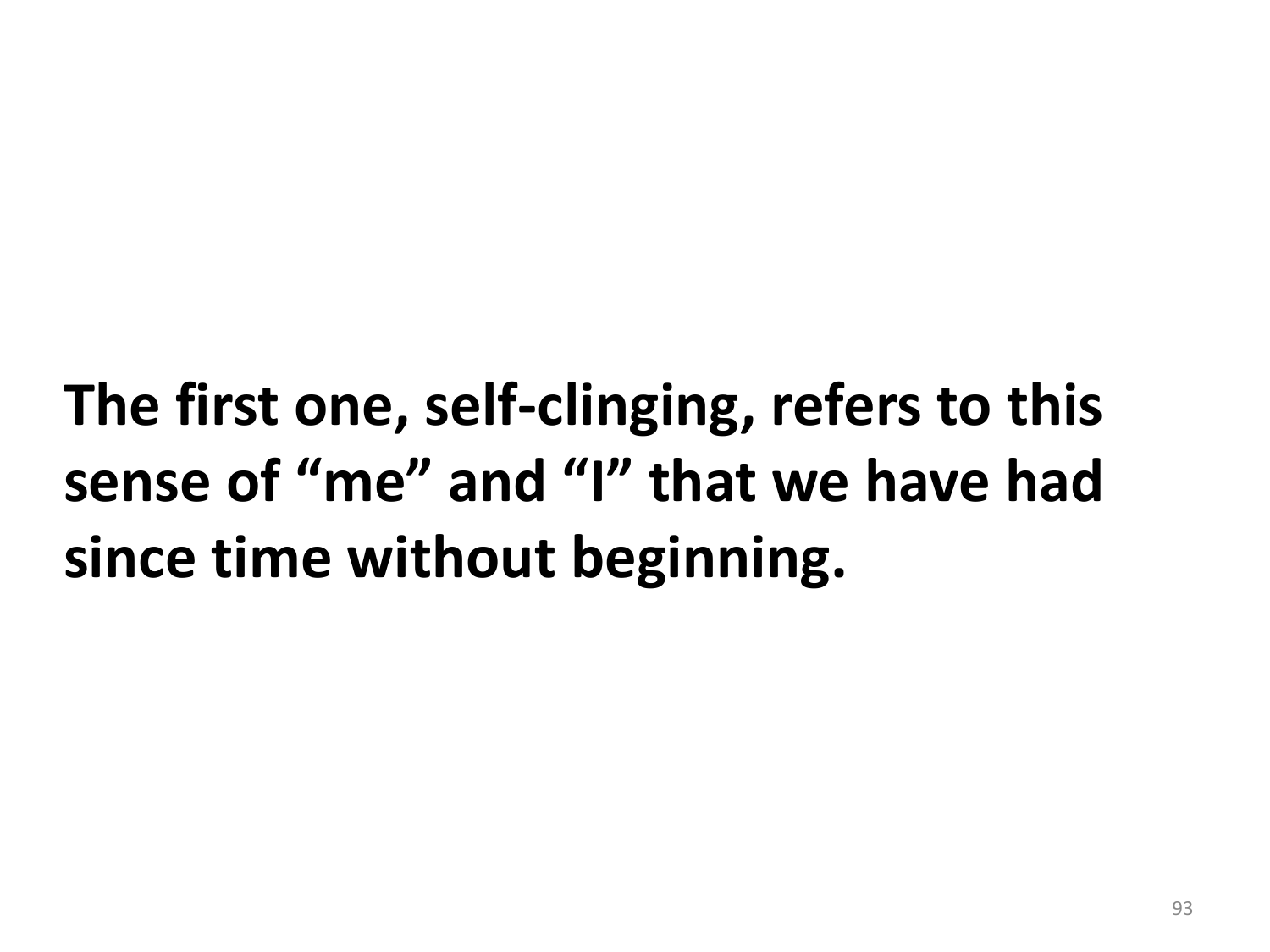## **Between clear and vivid visualization and deity-pride, the latter is actually more important.**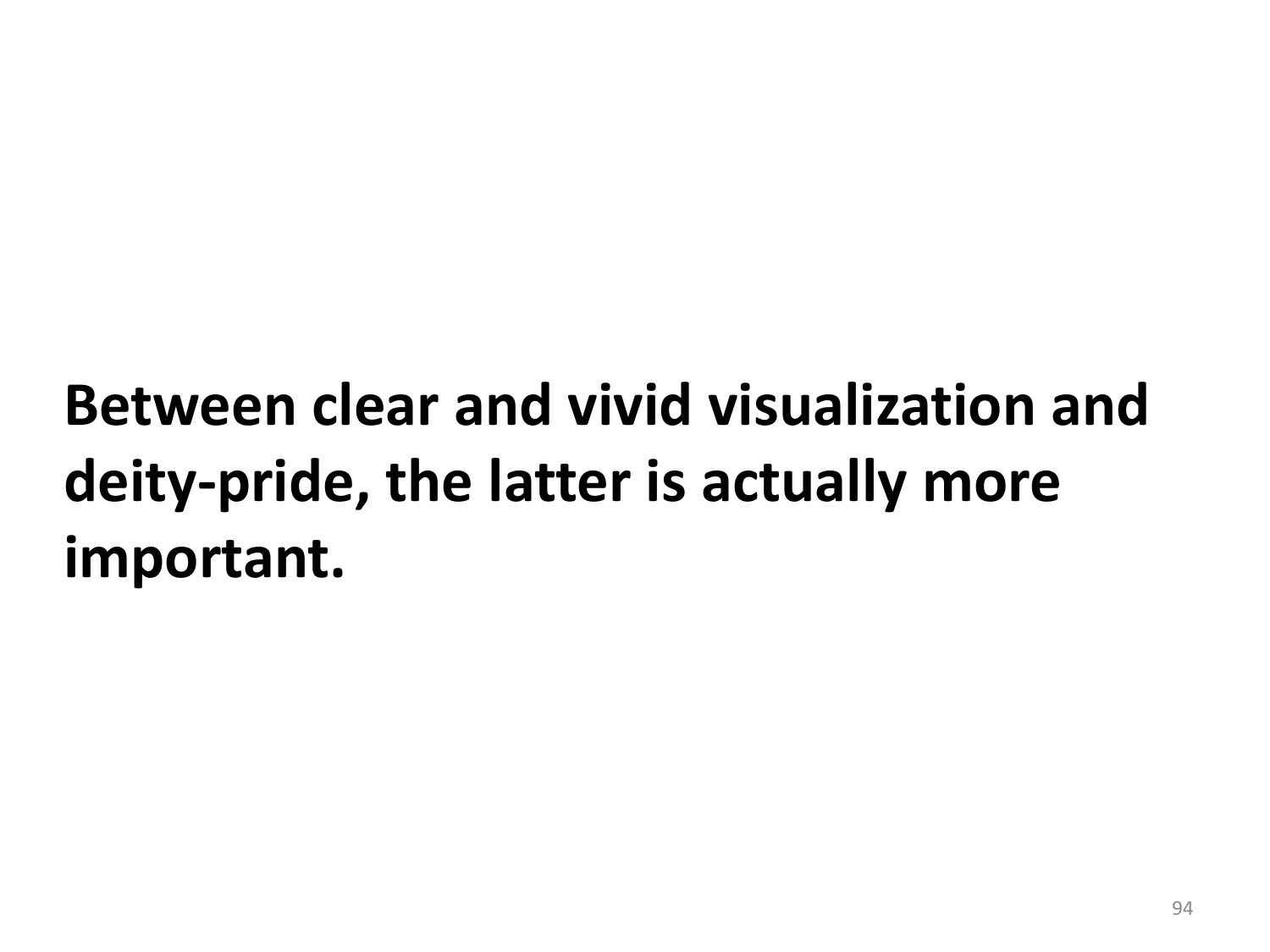**If we do not have full conviction that we are the deity, even if the visualization is clear and vivid,** 

**we will remain stuck in our mundane state of mind.** 

**Having a clear visualization alone is thus pointless.**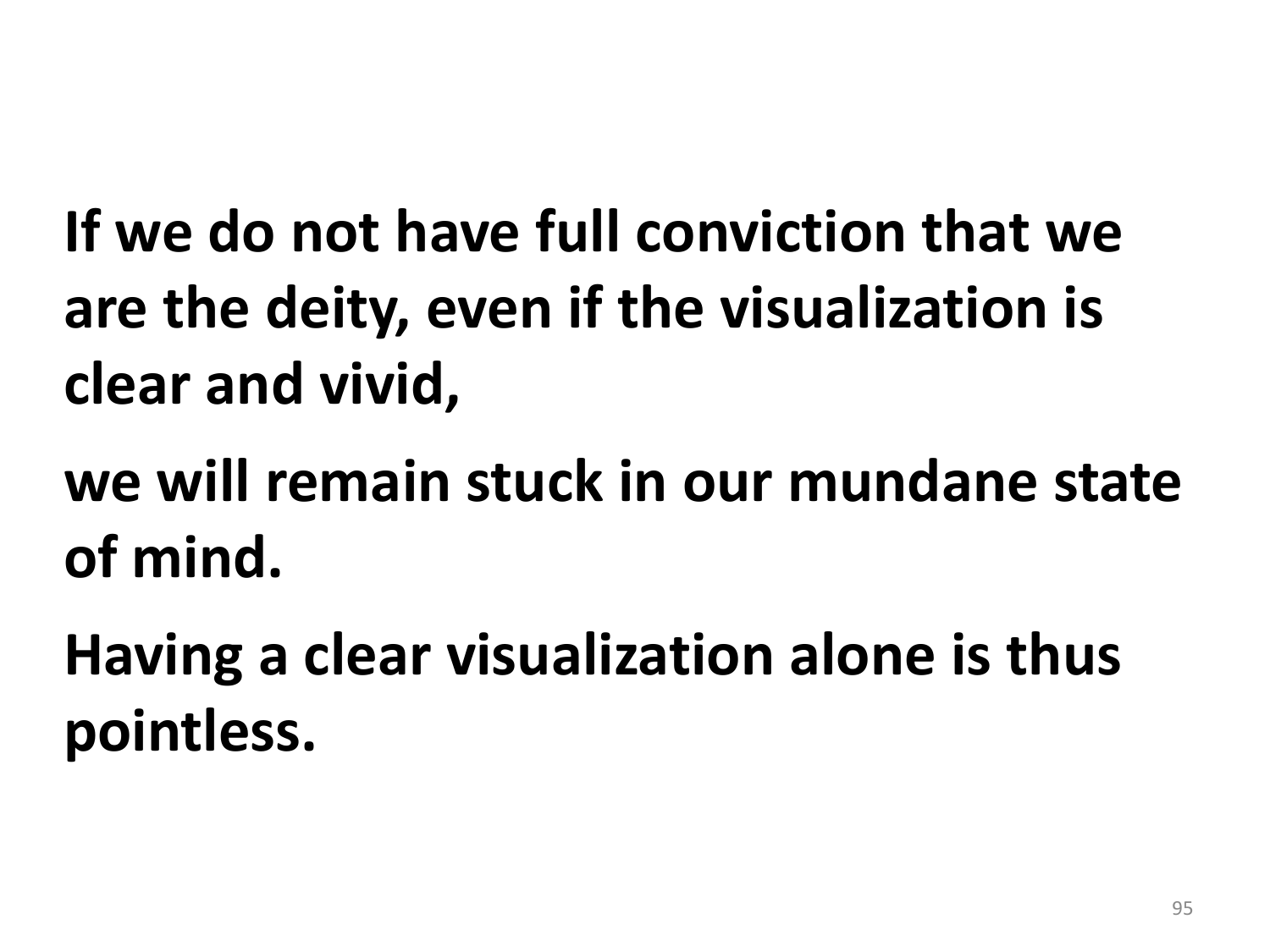- **It also is important to not think of the deity we are meditating on as just a focal object in our minds.**
- **We should have the sense of inseparability between the deity appearing and the one who is meditating on the deity.**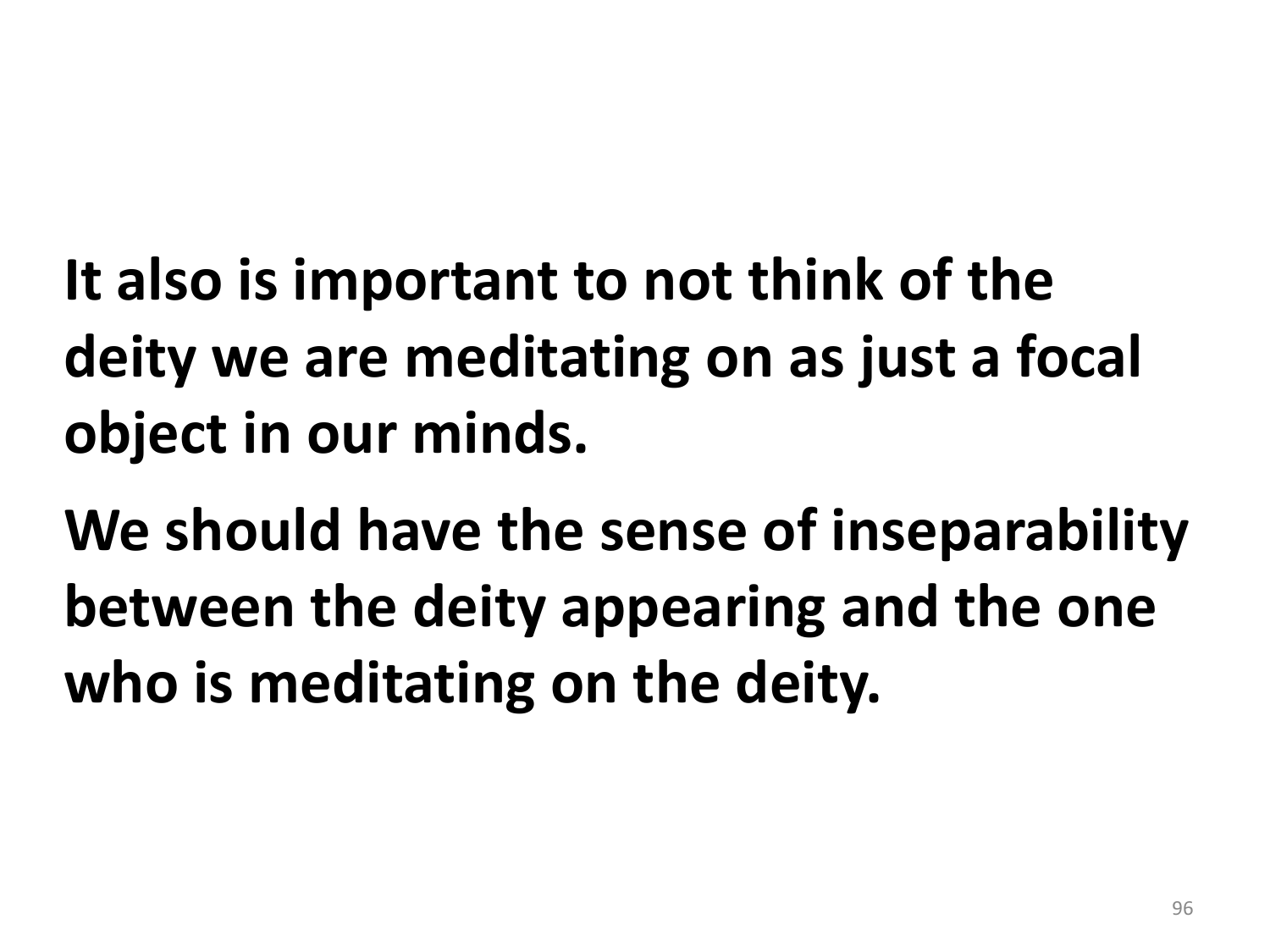**In this way we are training ourselves to be inseparable with this sense of "I am the deity,"** 

**and this deity-pride insulates us from any obstacles.**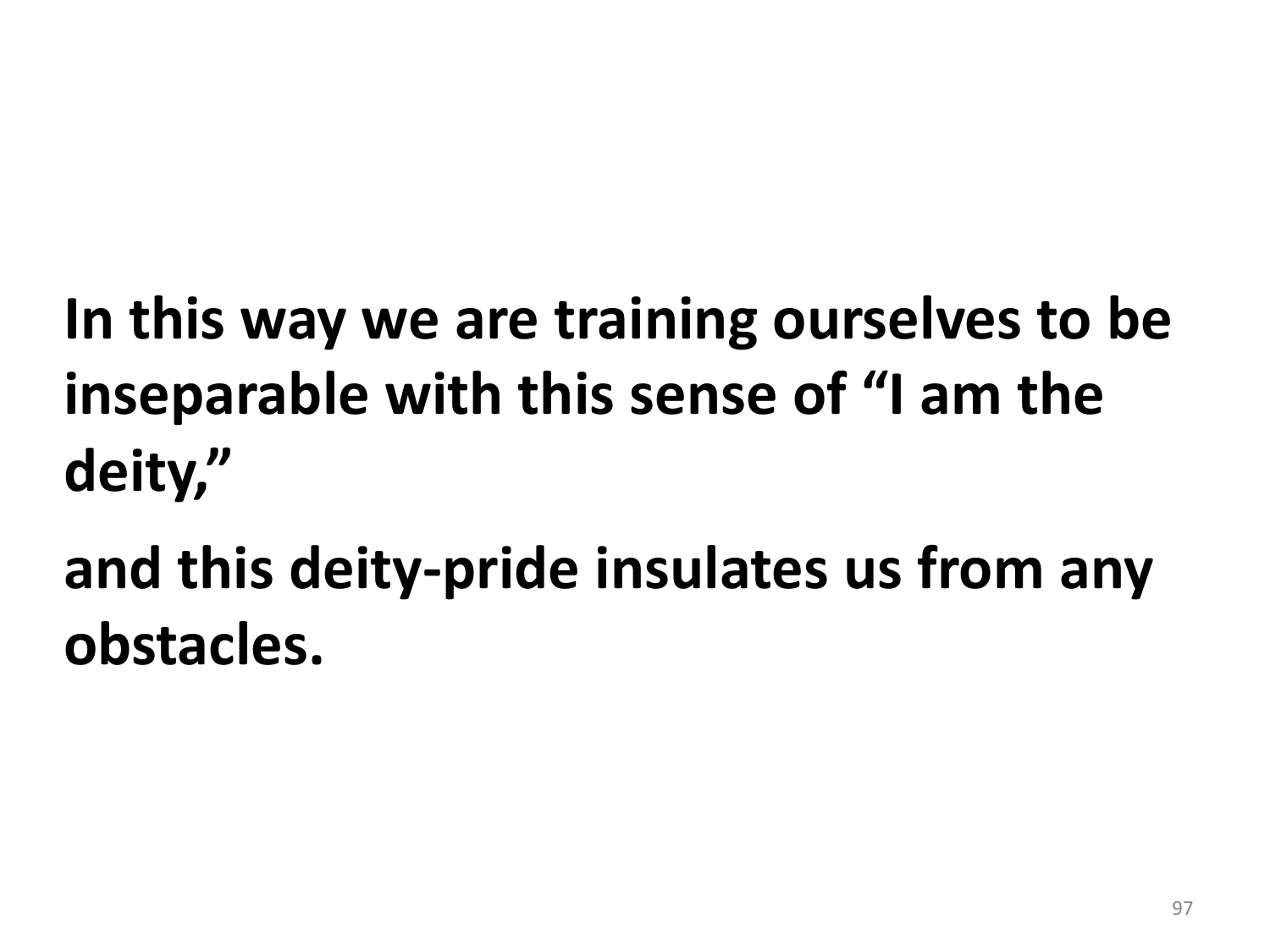- **In addition, it has the benefit of destroying ordinary ego-clinging.**
- **In fact, know that your own mind has always been the nature of the deity. Your body is the mandala. Your speech has always been the nature of mantra.**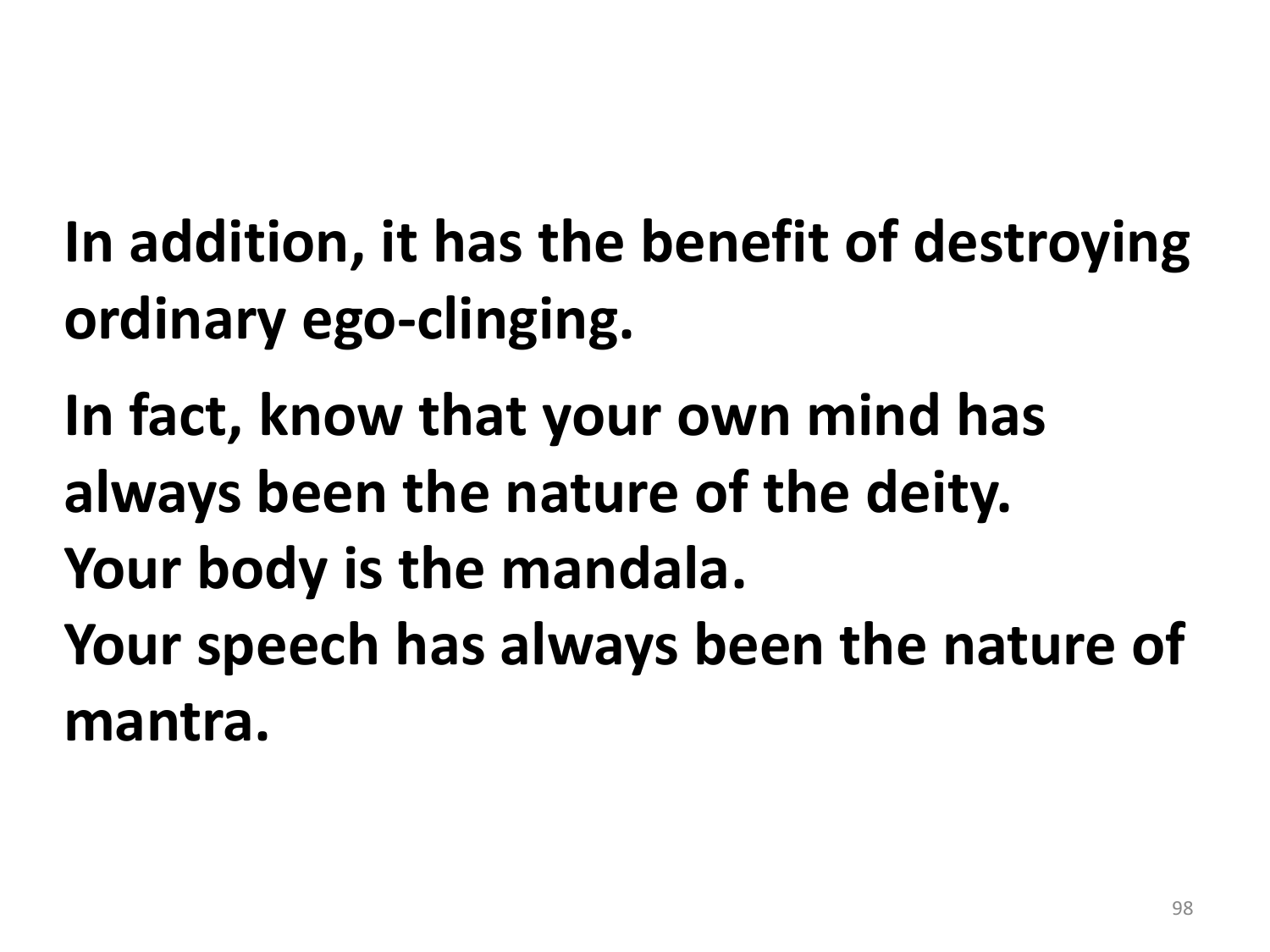**Everything has always been primordially the nature of the mandala of awakened ones.** 

**It is only a matter of tapping into this innate truth and knowing it to be the case. That is what deity practice is about.**

**It is not about trying to force something or imagine something to be the case when in fact it is not.**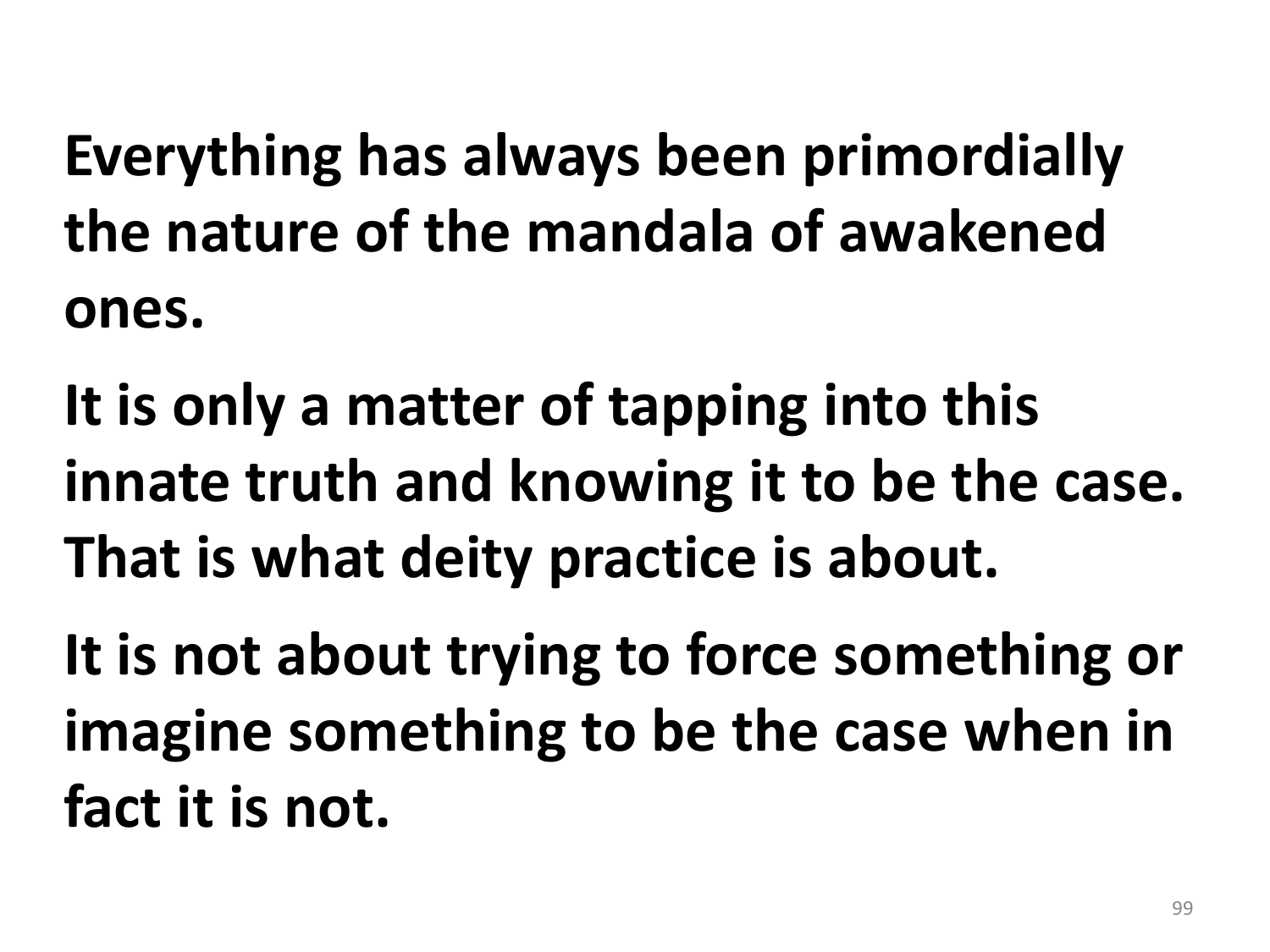# **The third element of deity development-stage practice is known as: "recalling the purity."**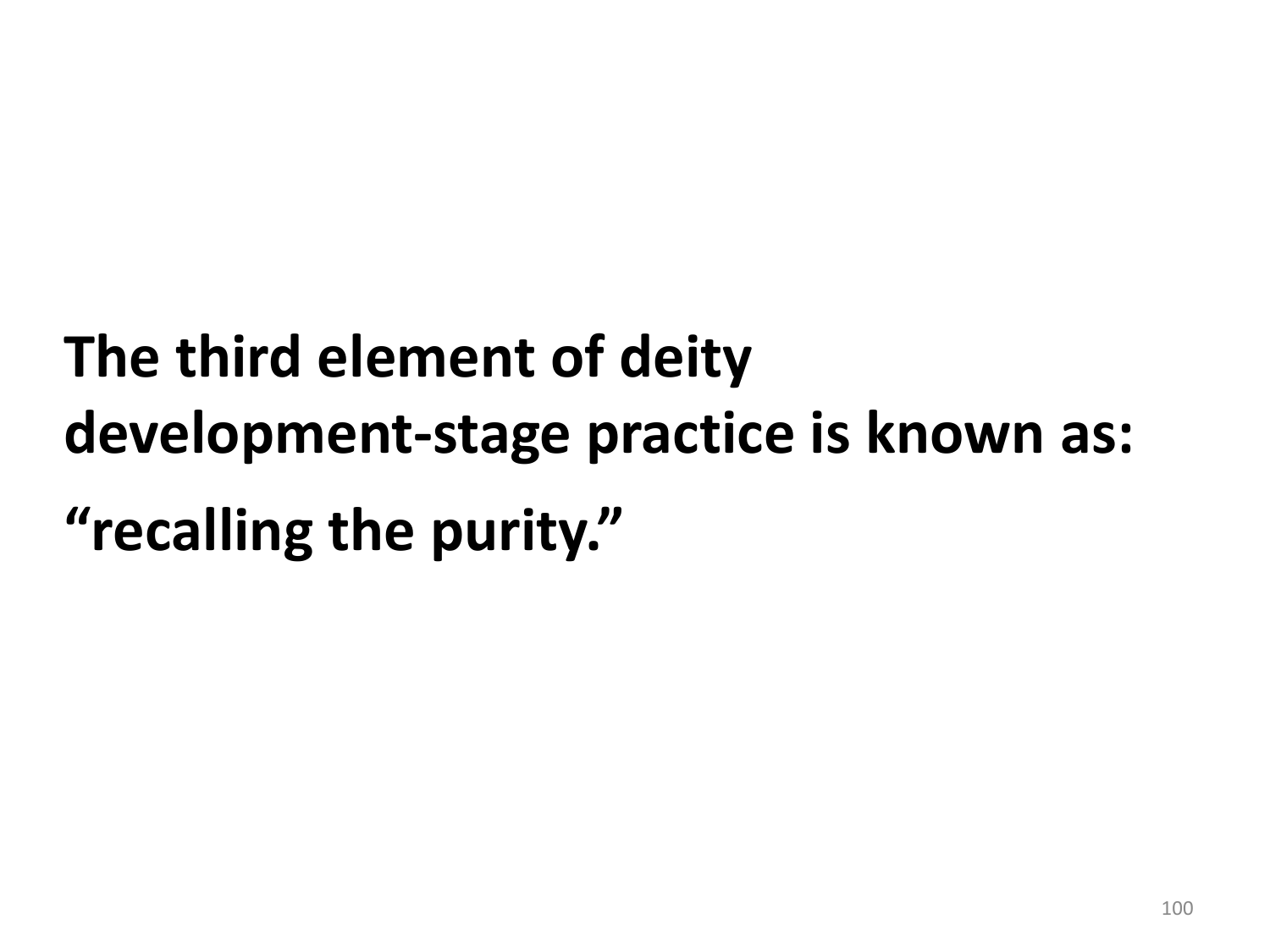**This refers to training in the dynamic energy of the play of appearances and emptiness,** 

**recognizing that the deity appears in form body display,** 

**but has never deviated from the nature of Dharmakaya.**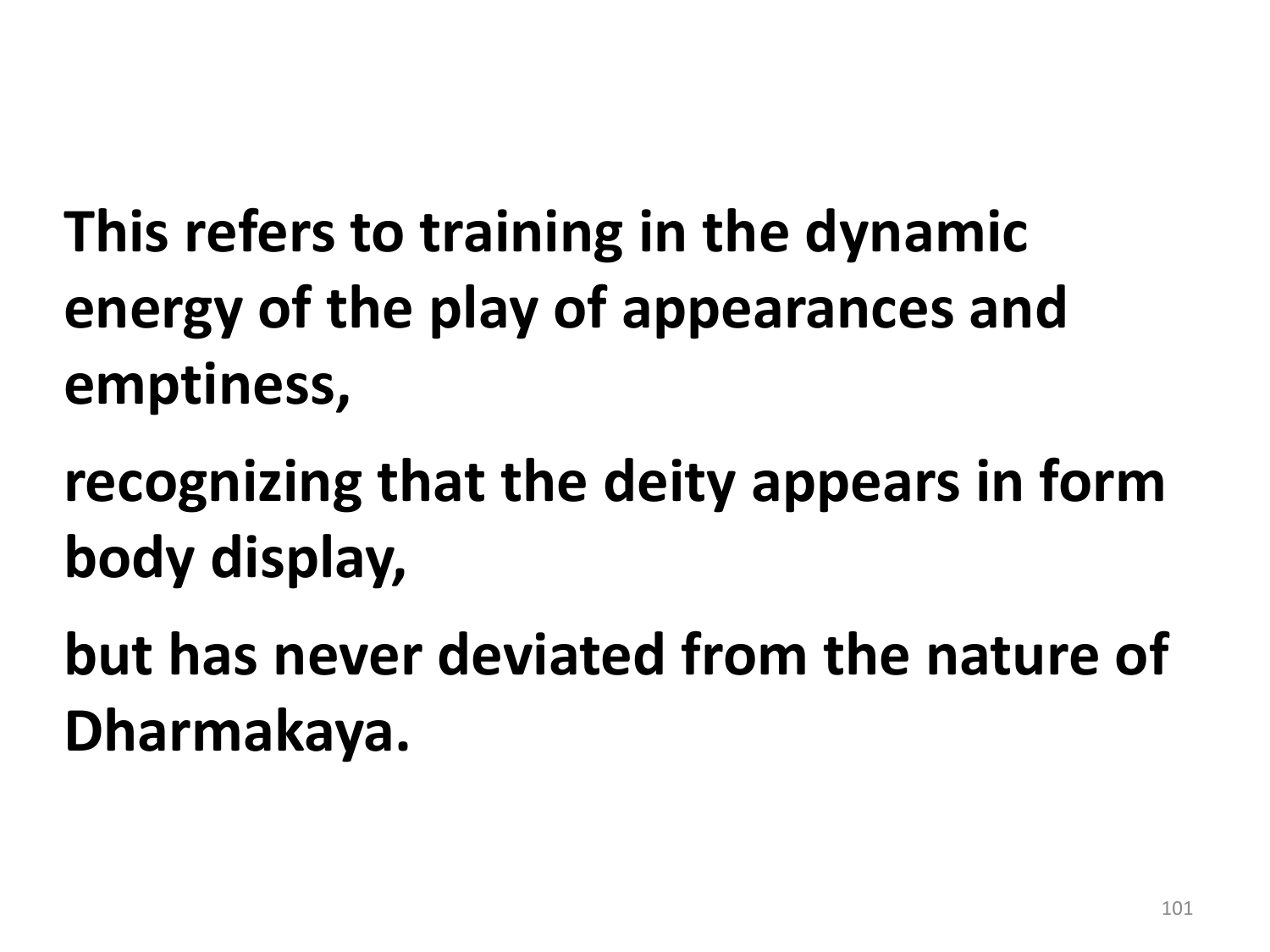**Clinging to the appearances of an external world and its contents as being real and inherently existing is what is known as clinging to the realness, or "self-nature," of phenomena.**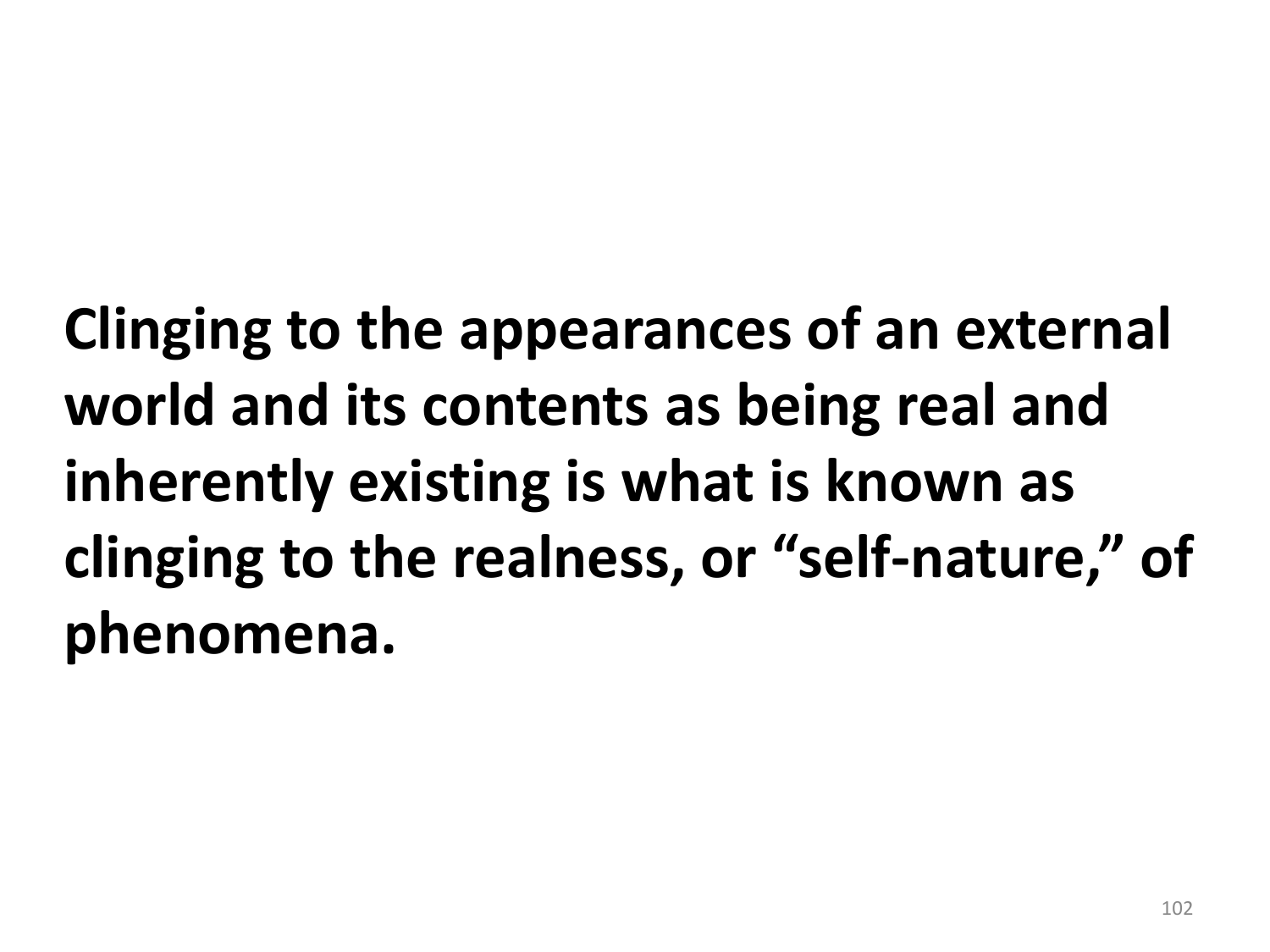## **Recalling the purity is taught as an antidote to grasping at the self-nature of phenomena.**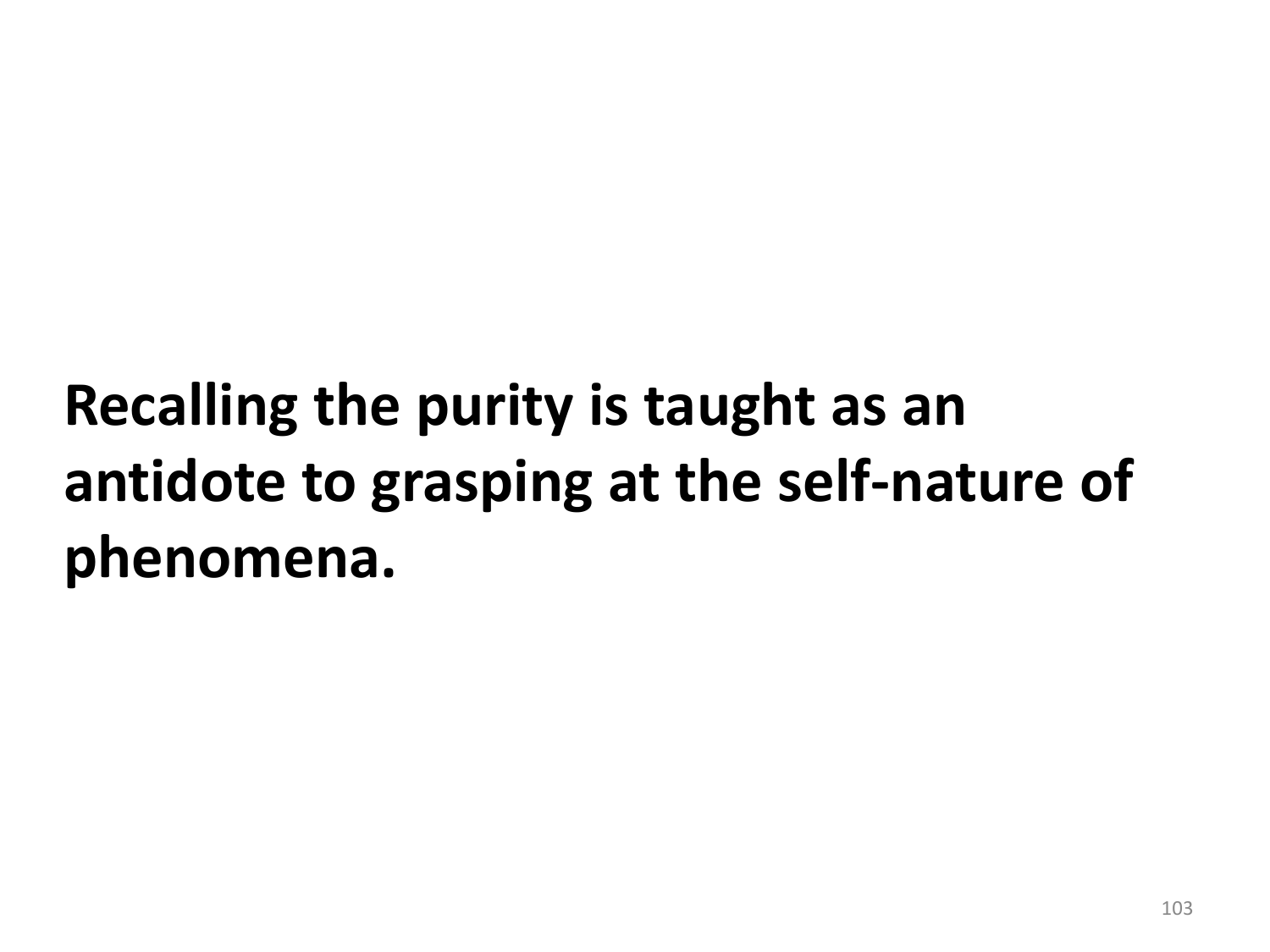**Recalling the purity is taught as an antidote to grasping at the self-nature of phenomena.** 

**The self-appearing mandala of primordial knowing is beyond any conceptual limitation of face, hands, color, shape, and the rest.**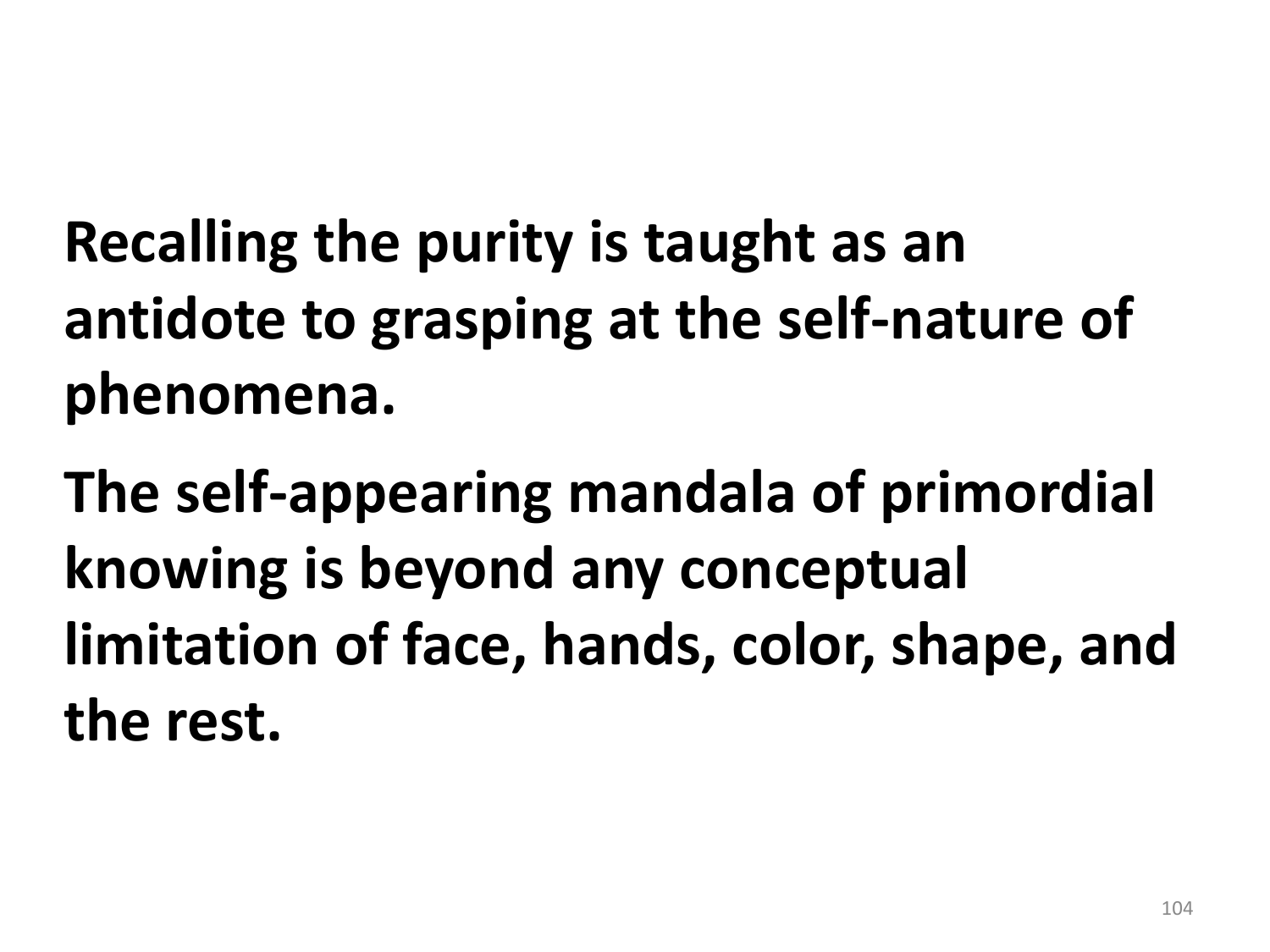## **However, the Buddha's awakened qualities, such as the thirty-seven attributes of enlightenment, and so forth,**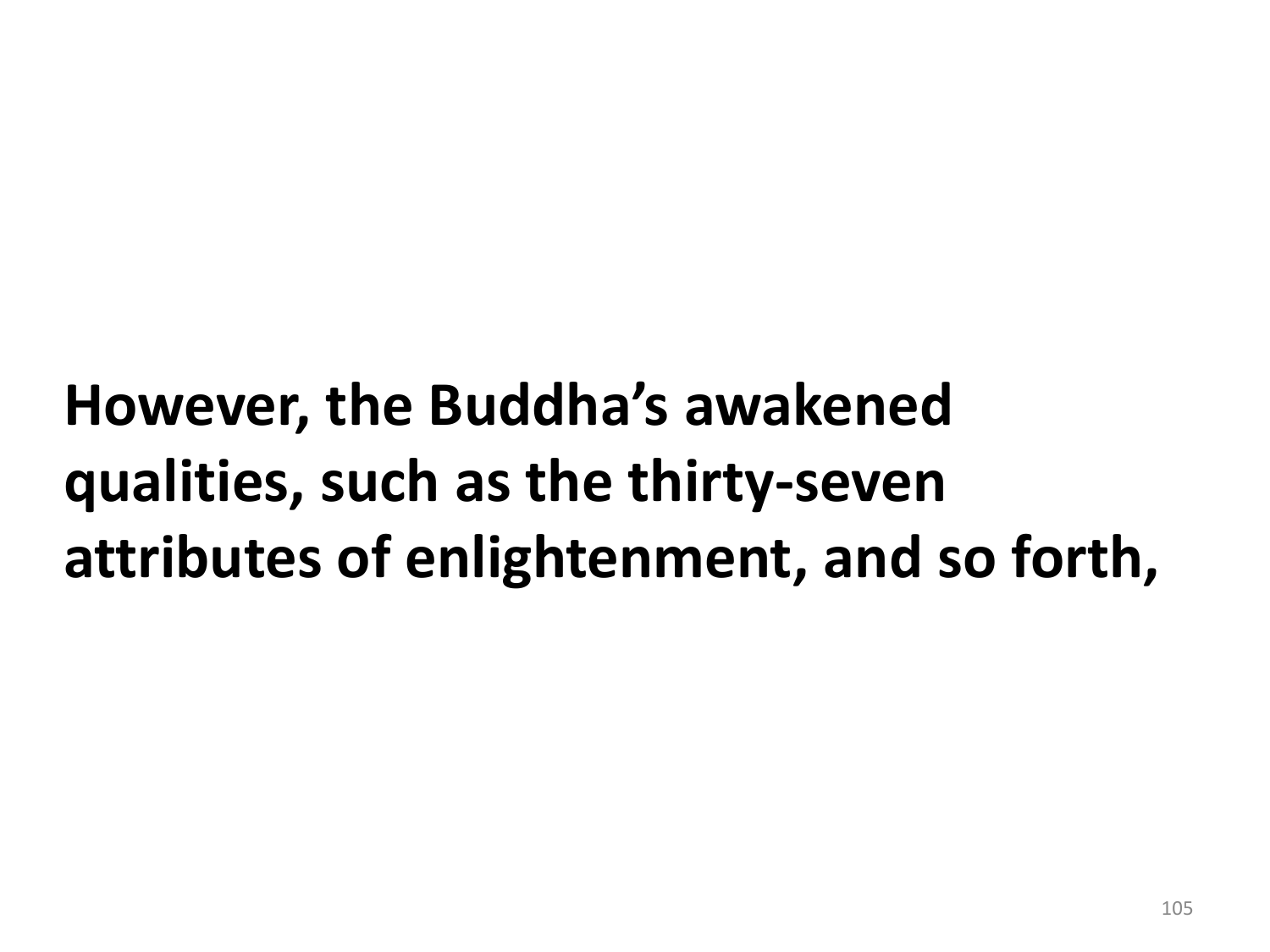**arise to the perceptions of beings symbolically as the immeasurable deity palace and the deity with specific face, hands, and multiple different attributes.**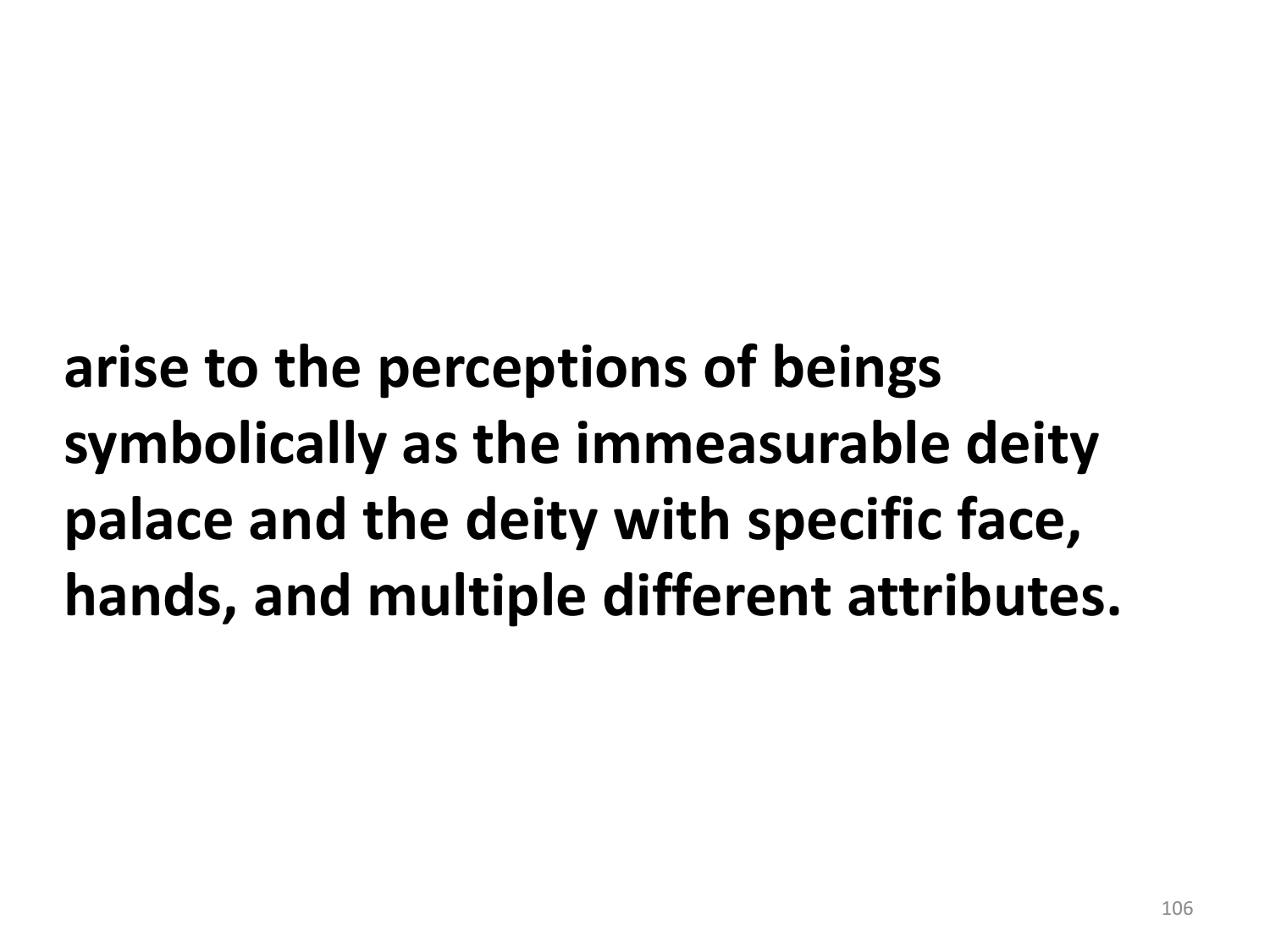## **These are all symbols pointing to the absolute nature.**

**Understand this—it does not mean you just indulge in your mundane concepts and poisons.**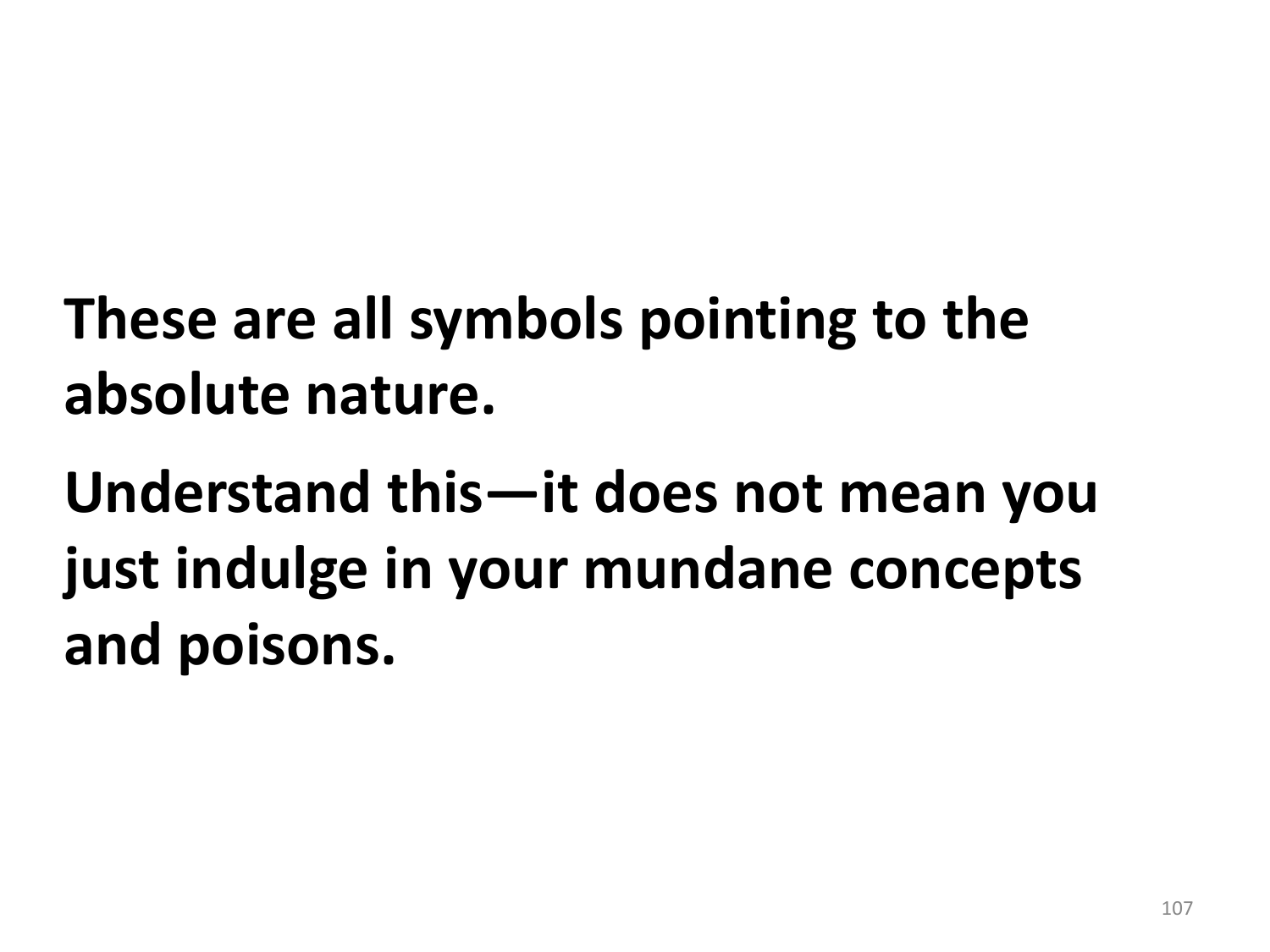**Next, there is the yoga of recitation, an aspect of enlightened speech.** 

**When we recite mantras and prayers, we are purifying our grasping at ordinary mundane speech and all habitual imprints associated with this.**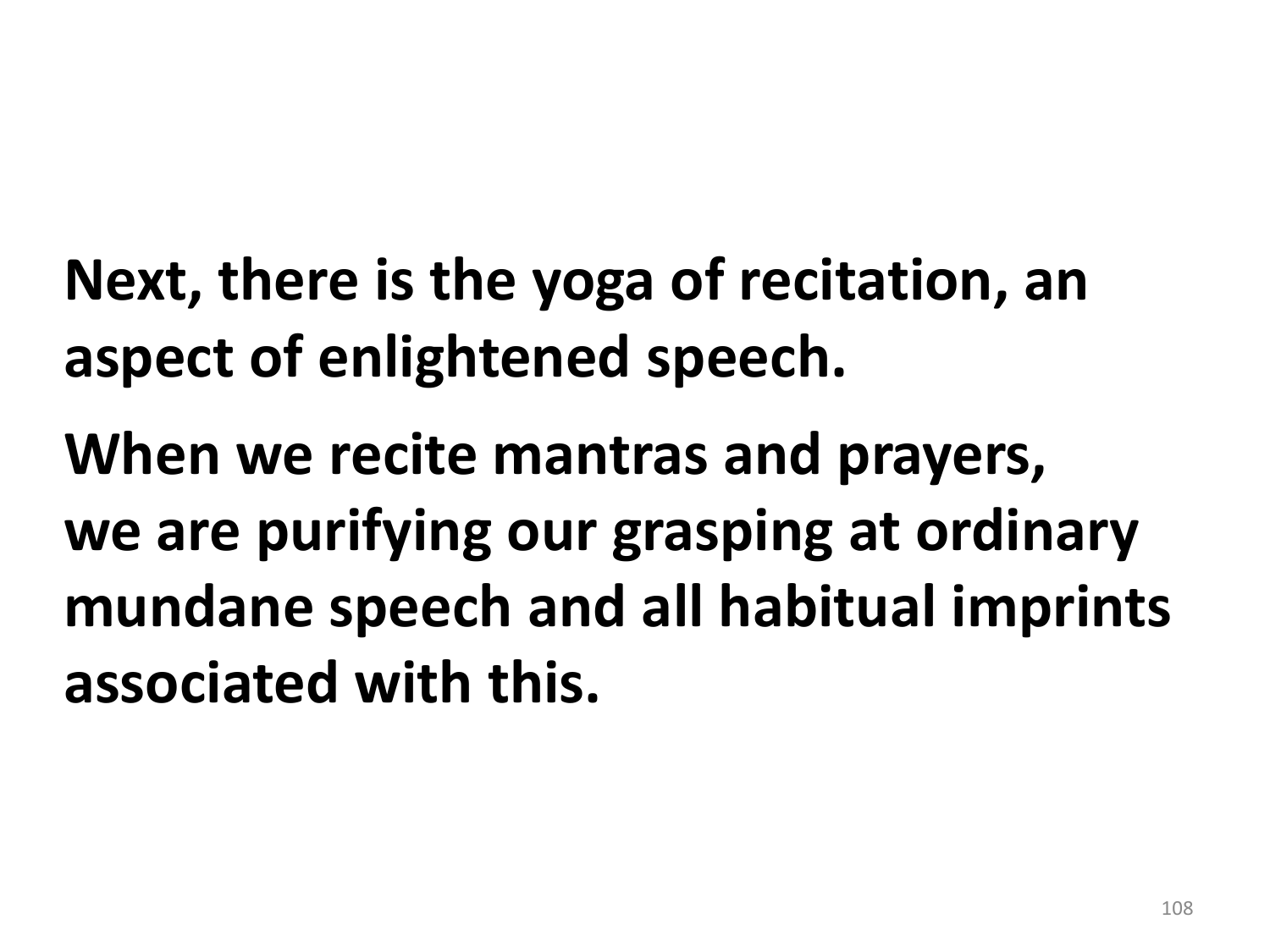**The mantra or recitation we are repeating again and again is the agent of purification.** 

**By repeating the mantra, we are creating the interdependence to awaken to the result - enlightened speech.**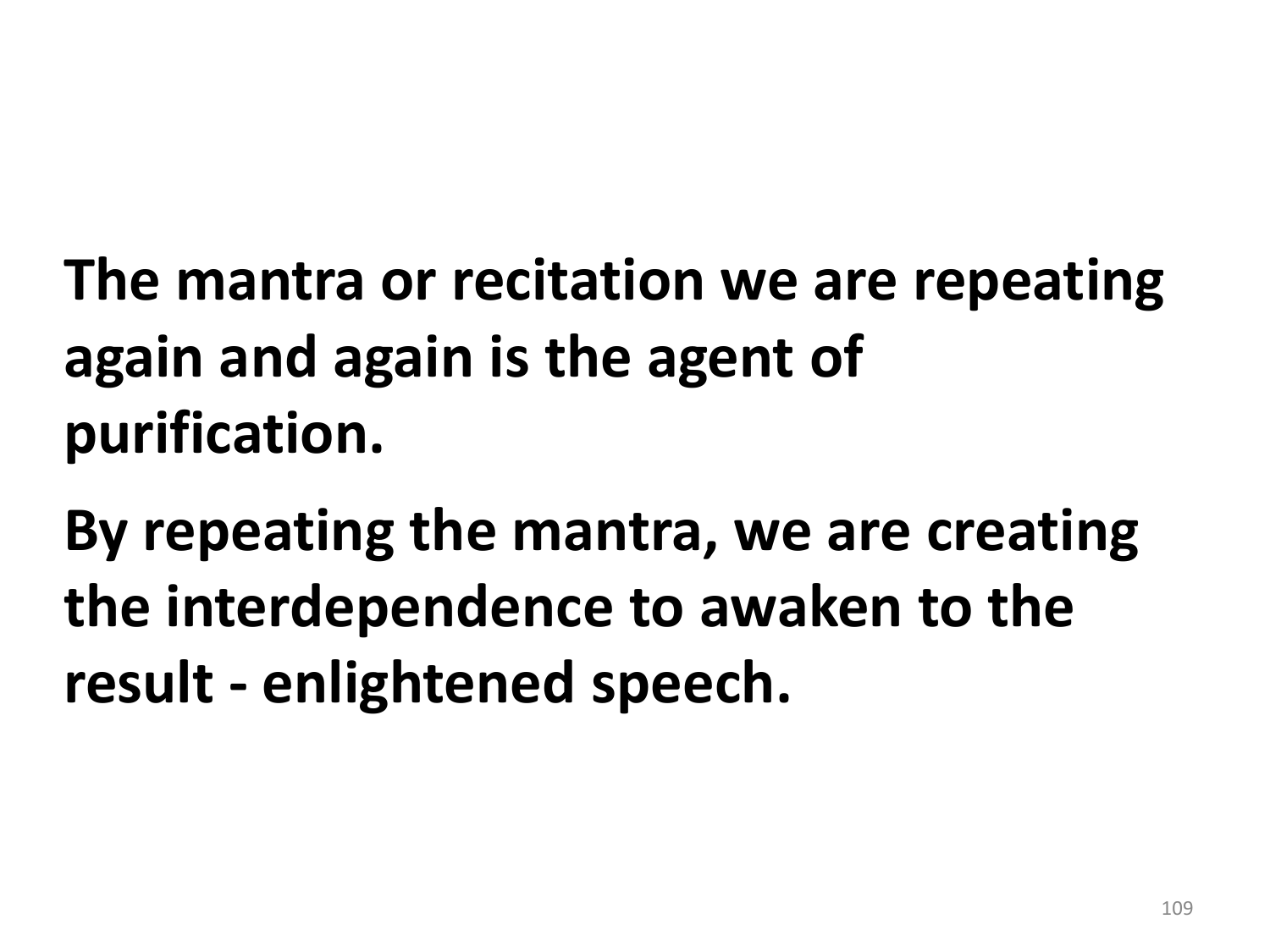## **Through enlightened speech activities we will be able to fulfill the purpose of sentient beings.**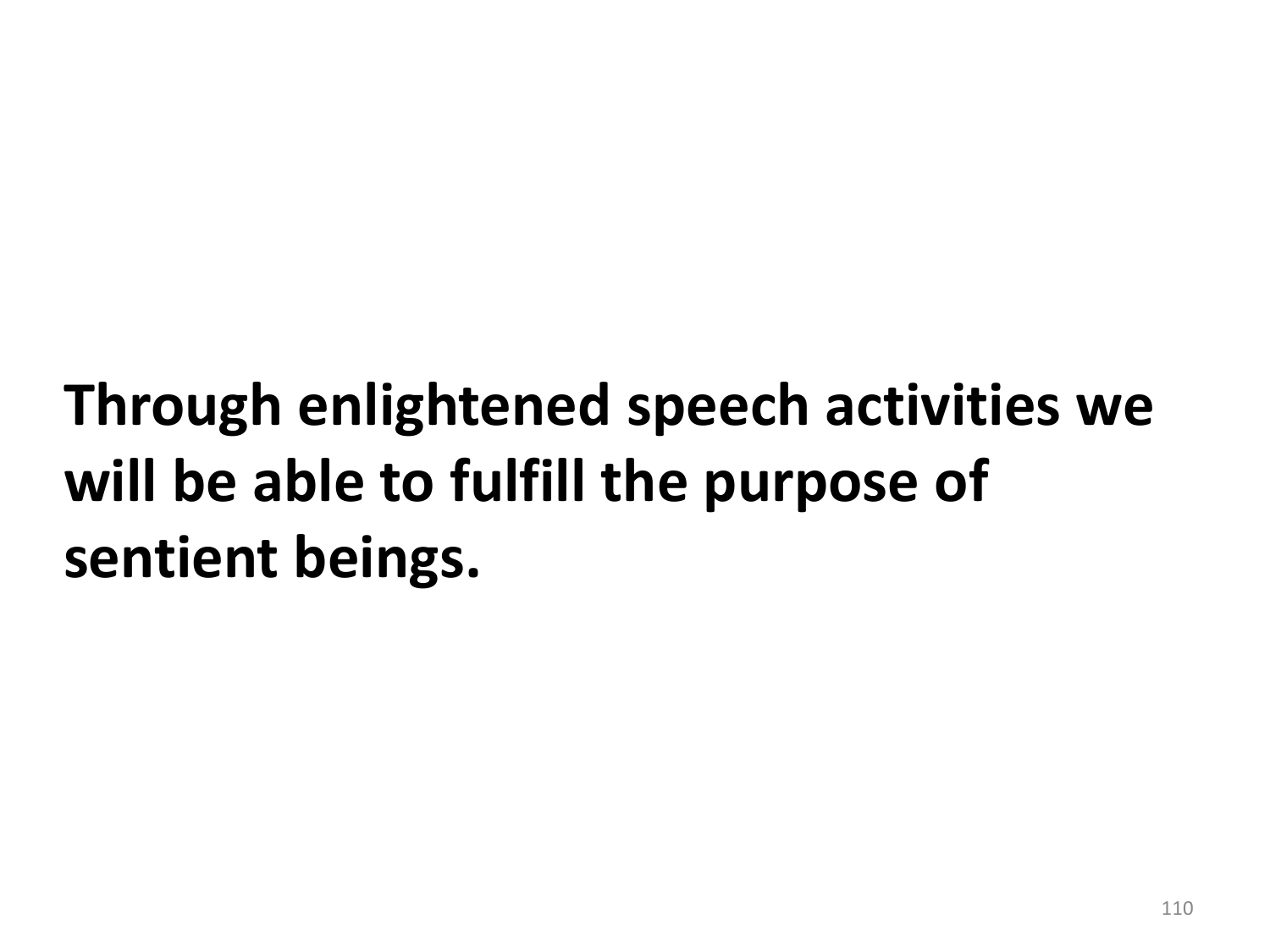**If we are lacking meditation on the yidam deity in our path of Dharma practice,**

**although we may meditate on the skillful means and wisdom of emptiness and so forth,**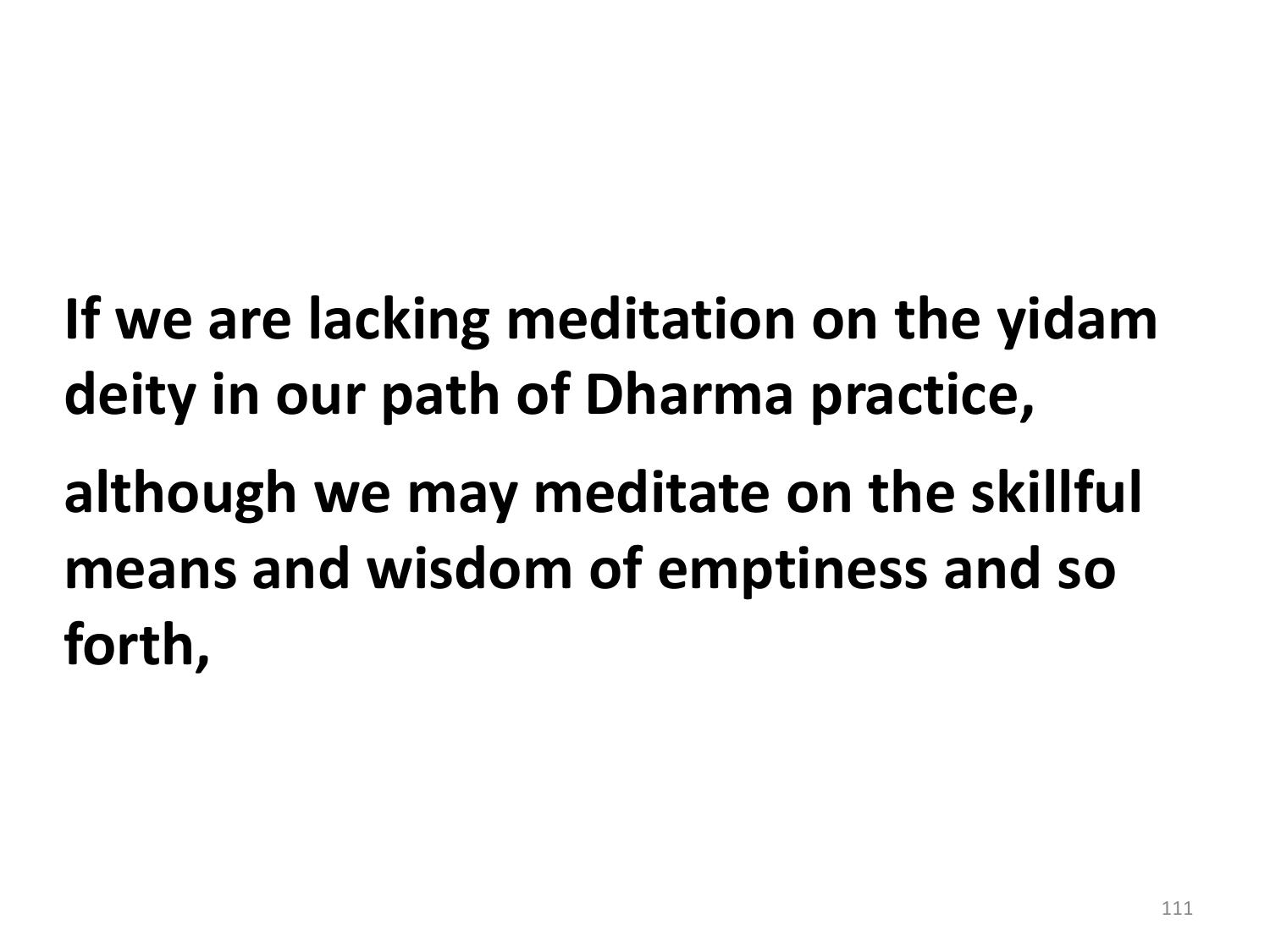**as long as we are not free of conceptual grasping to the elements and aggregates, we will not awaken into Buddhahood.**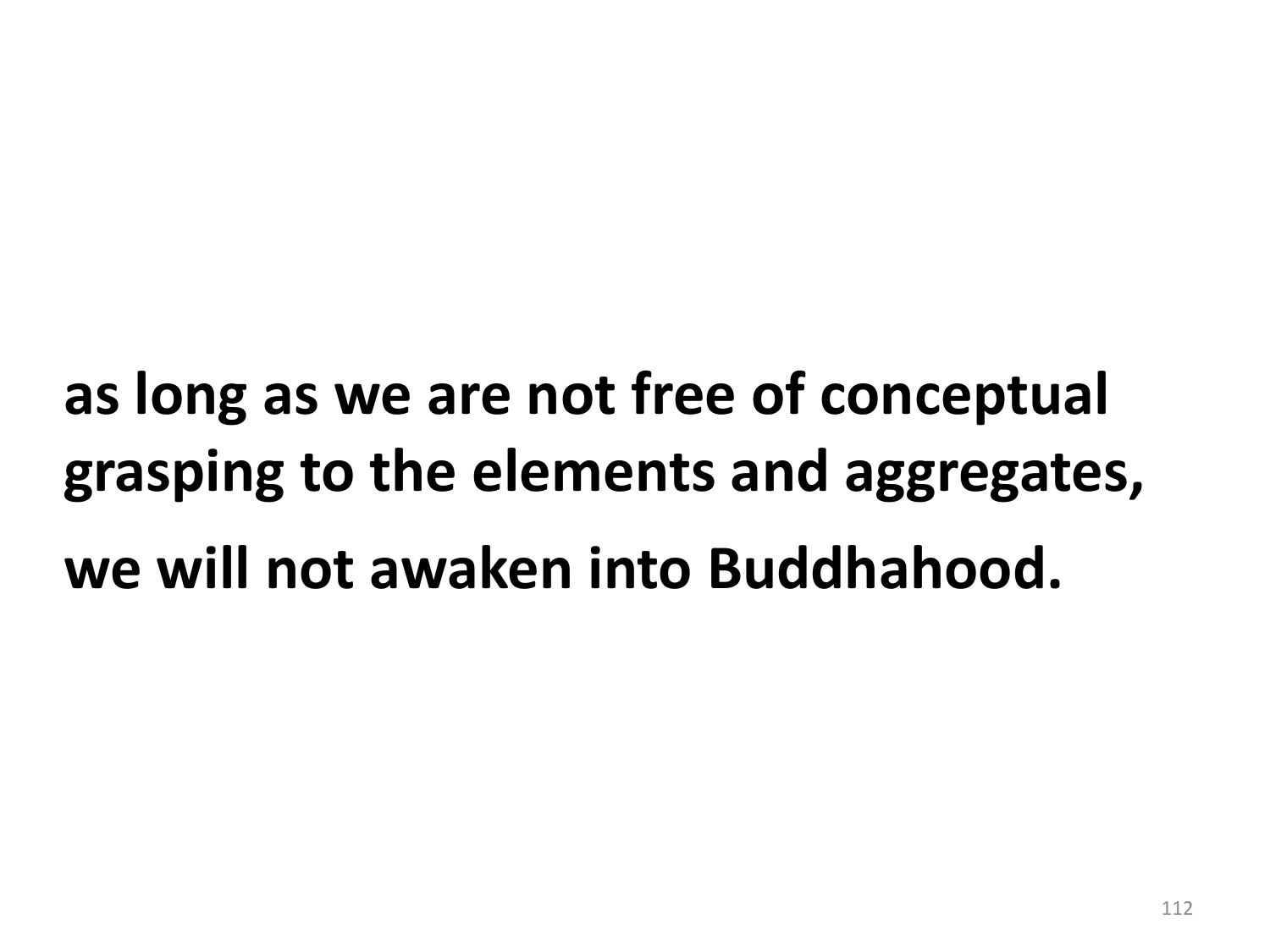## **When we adopt engaging in the yidam deity meditation that is part of Fivefold Path, we will see that,**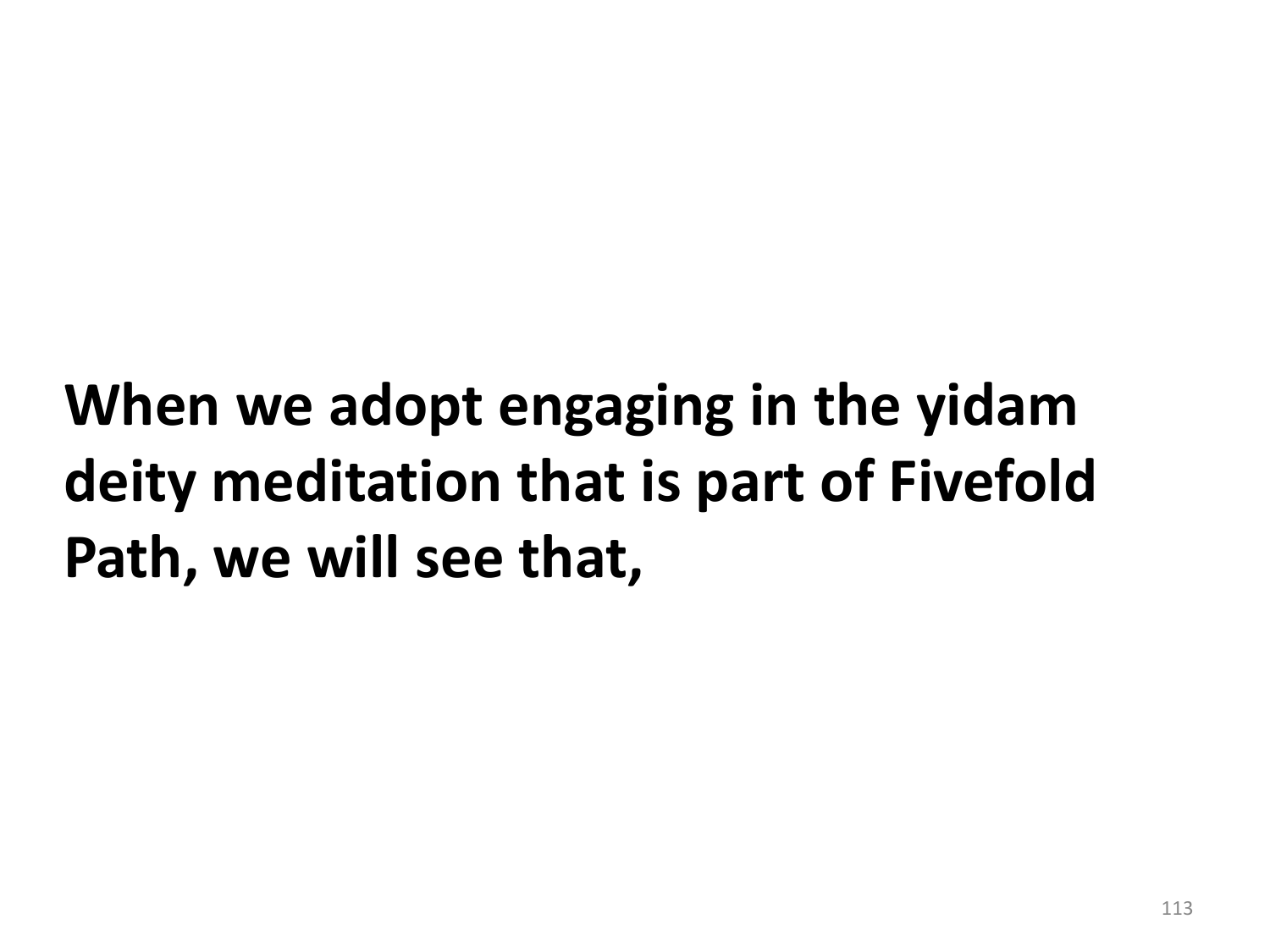# *As all appearances are mind, And are momentary self -manifestations of thought,*

## *We turn away from clinging to sound and appearance as ordinary!*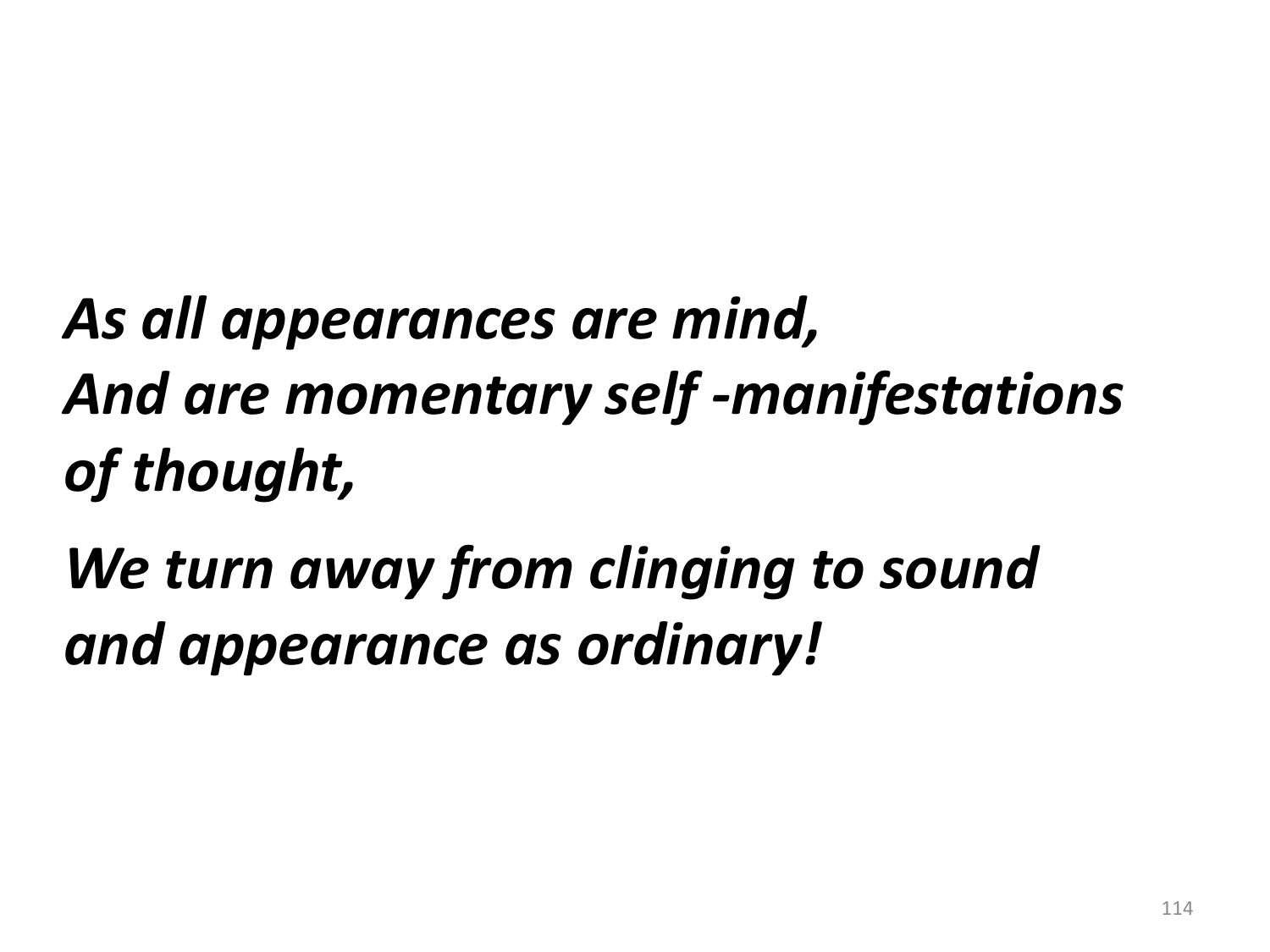**Moreover, when that which arises,** 

**arises as the play of the body, speech, mind and enlightened activity of the deity,** 

**the inner and outer obstacles will not come about.**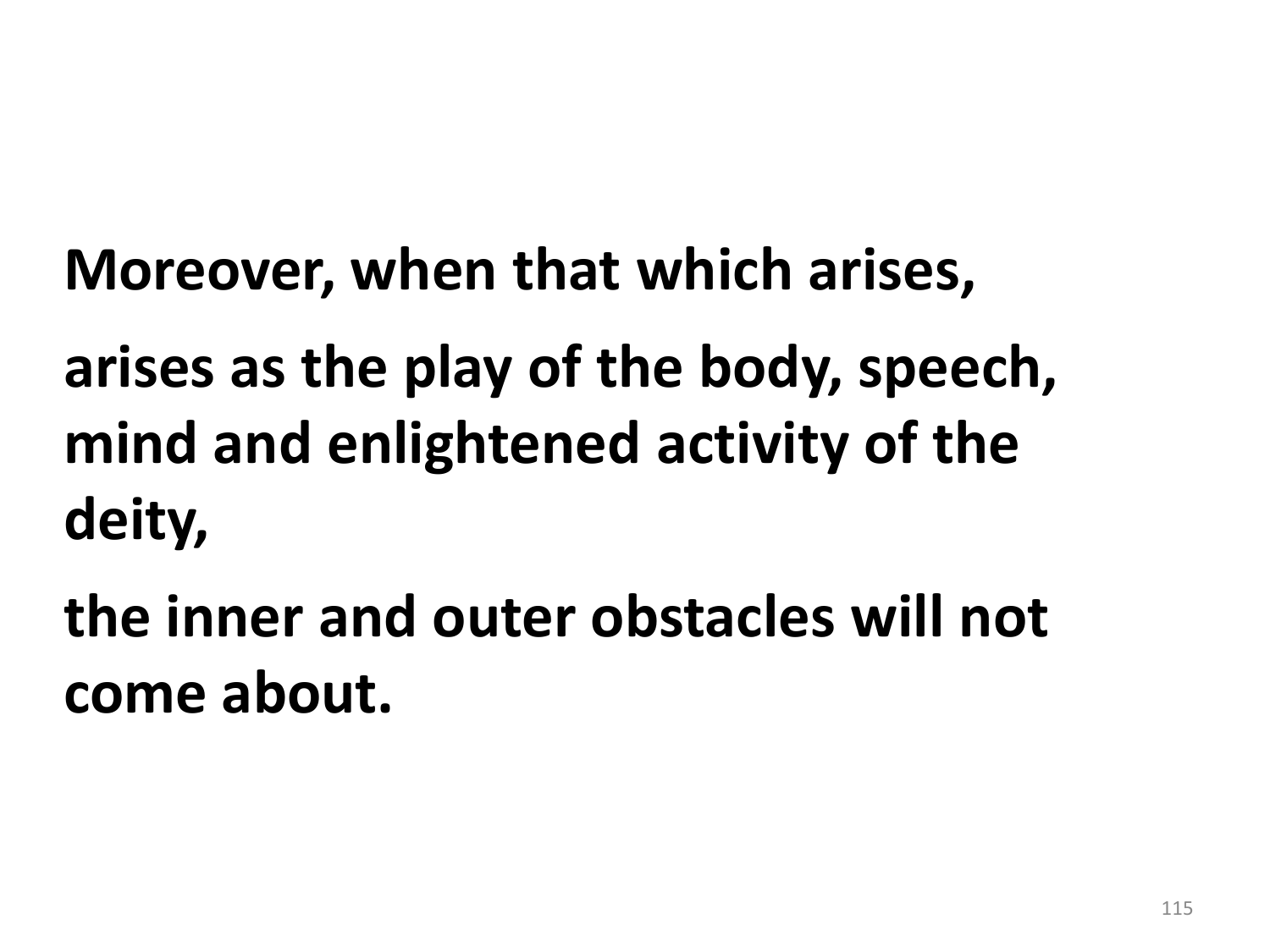**And furthermore, through engaging in making offerings of the desirable sense objects, riches, and all enjoyments to the Buddhas,** 

**one will quickly gather and perfect inestimable accumulations,** 

**and go on to quickly gain all of the common and extraordinary siddhis.**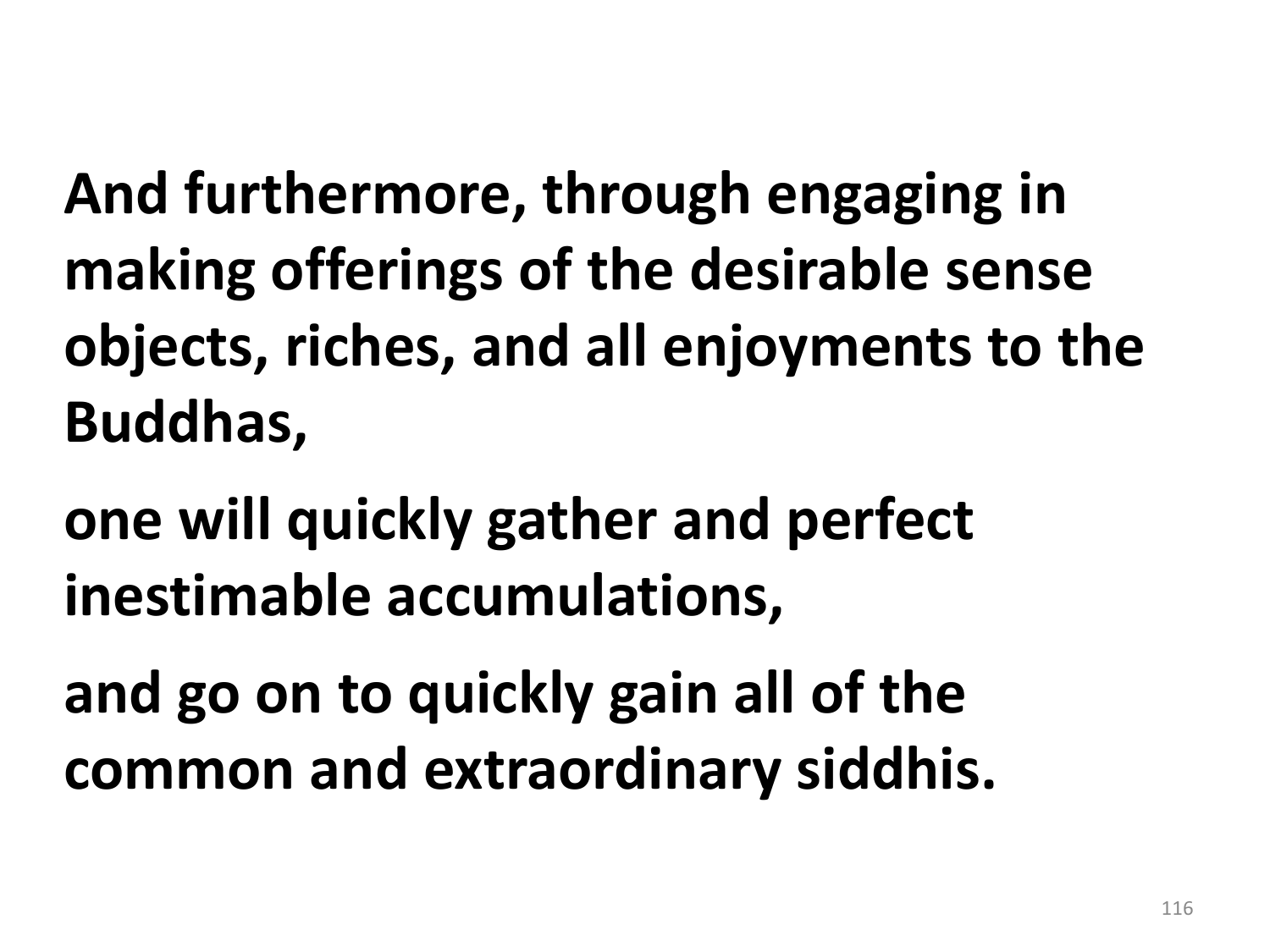**Within this path of practice, even offerings of meat, and so forth, are stainless and free of any fault.** 

**Offering meat, and making offerings of the sense objects, possessions and enjoyments, etc.,** 

**becomes the cause of perfecting the accumulations.**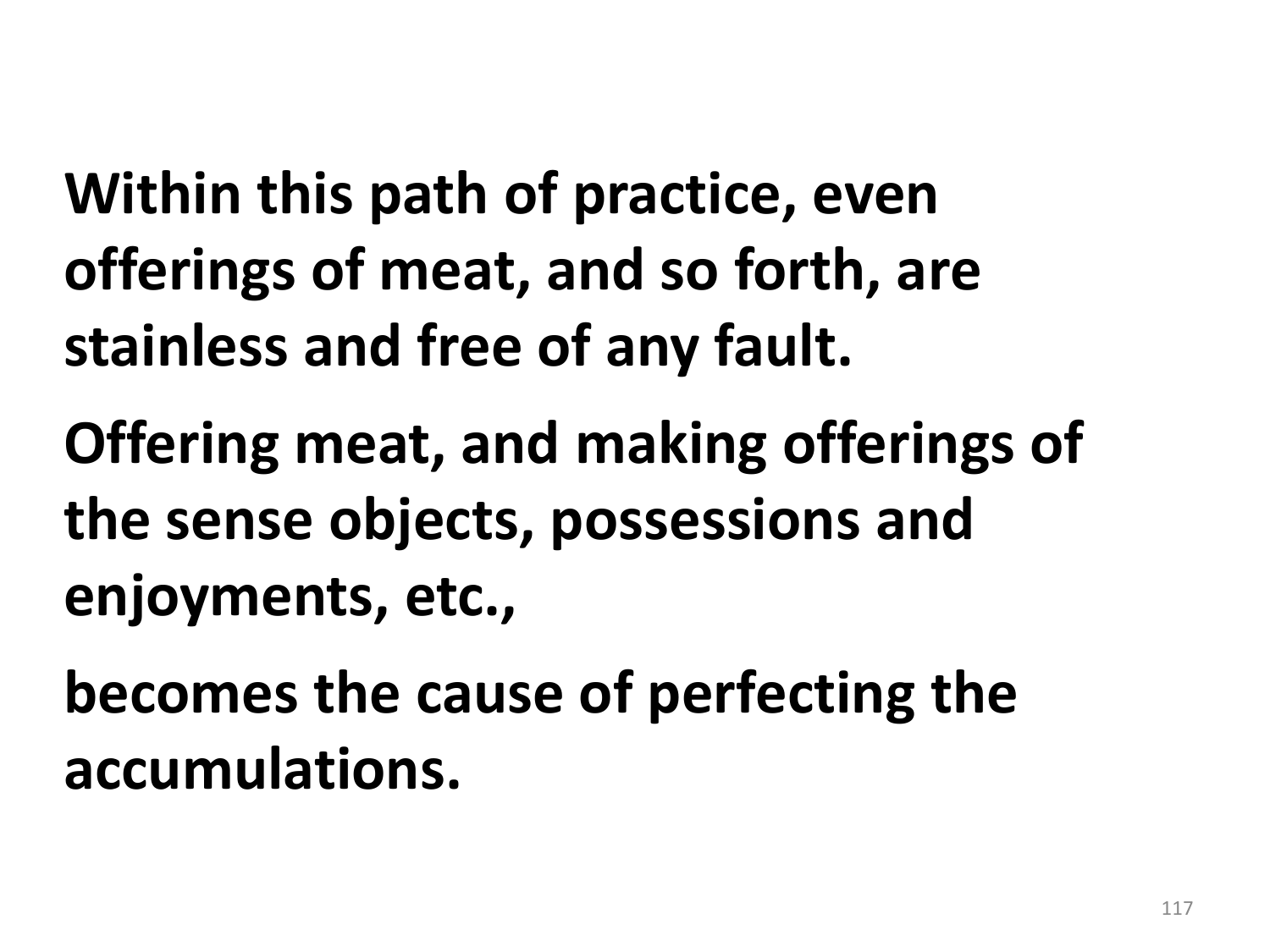#### **Having brought the accumulations to perfection,**

**a gathering of dakinis and their retinues will assemble and issue forth with signs.**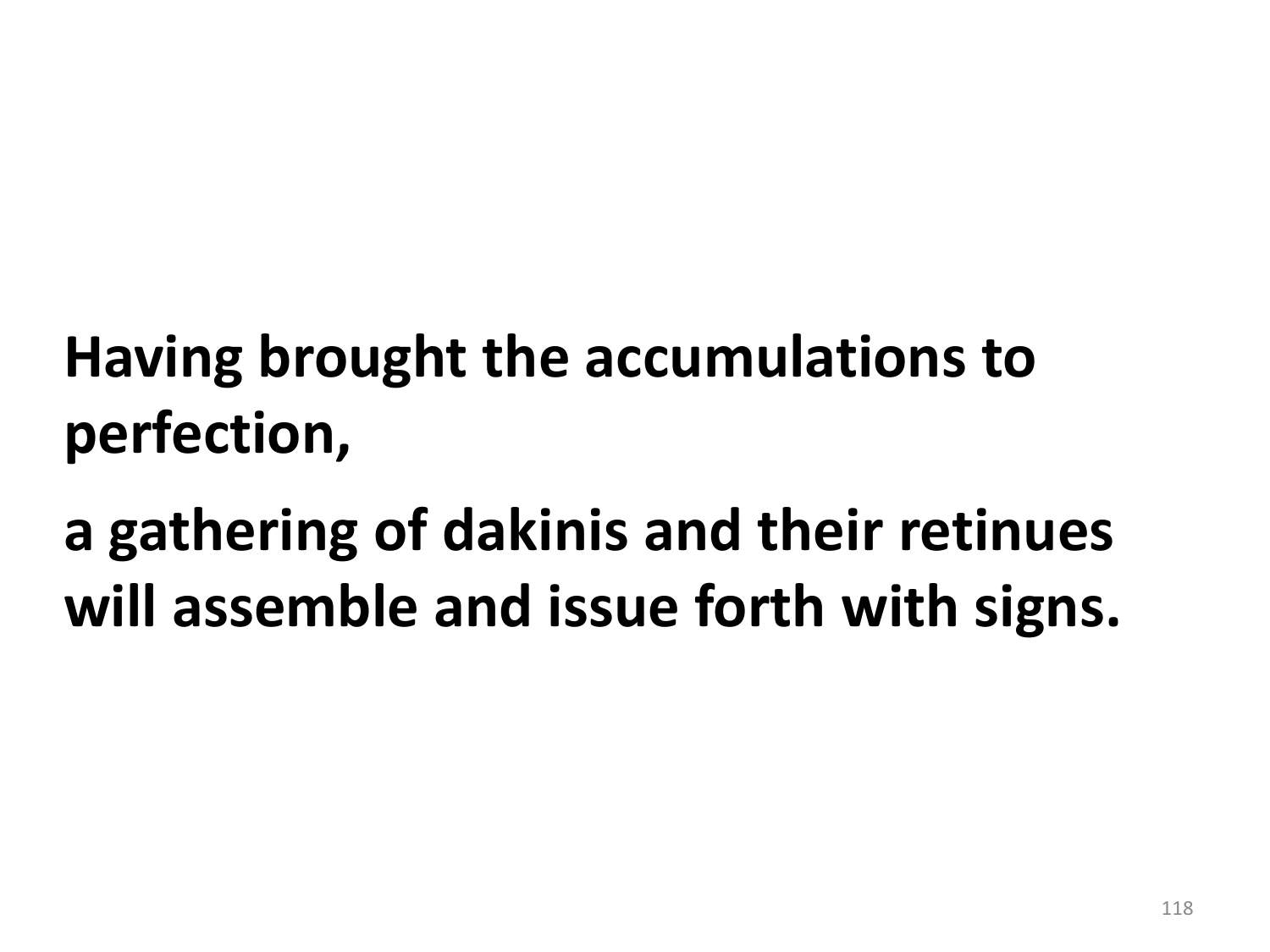**An example of this, among the life stories, is the story of how the yogi Milarepa, through having gained complete mastery over his mind,** 

**was able to pacify a frightened deer of its great terror, and a fierce dog of its driving aggression.**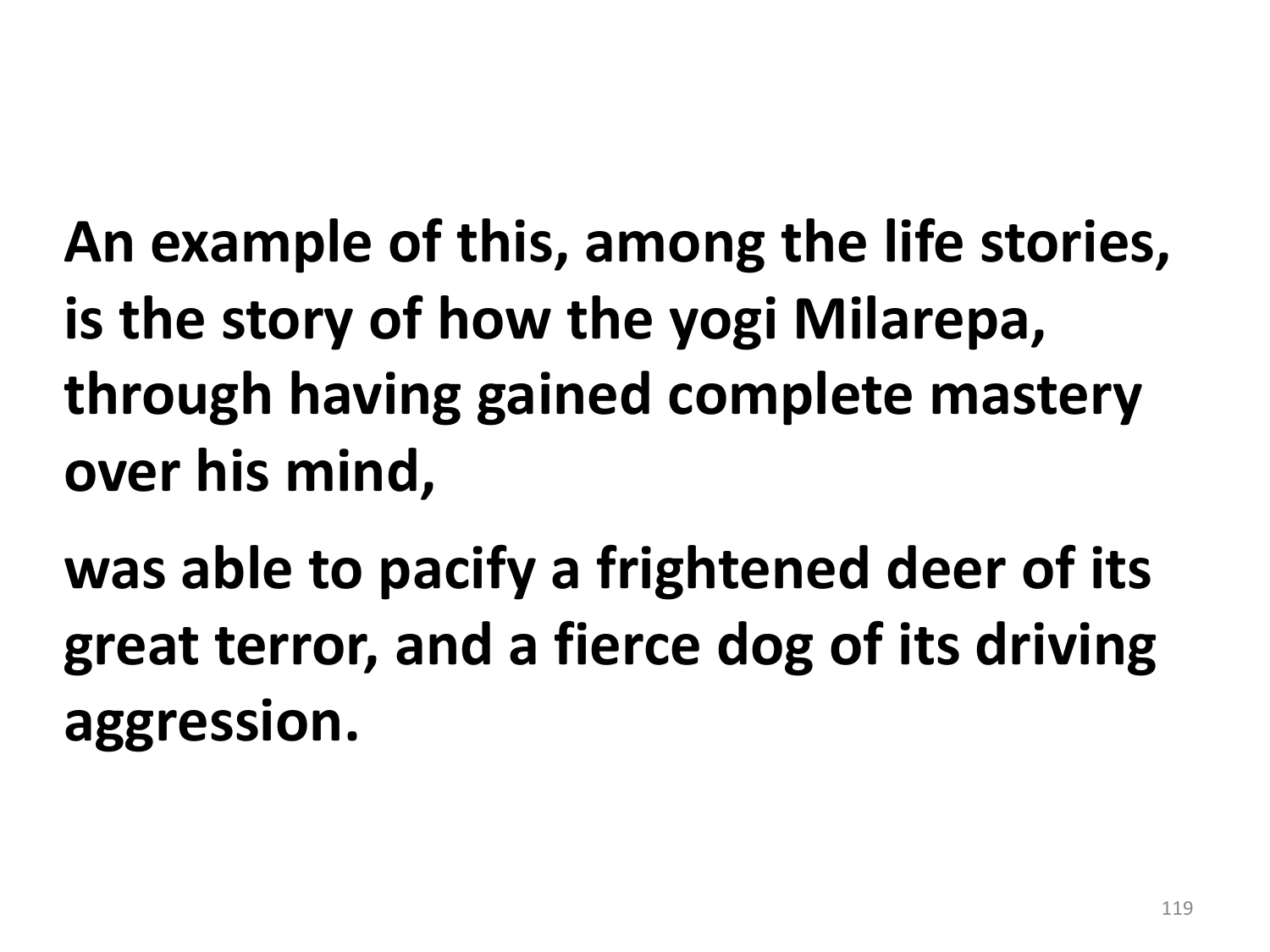**You can find accounts and stories of other spiritual masters who have reached such high levels of mastery and states of mind, clearly detailed in the biographies and histories.**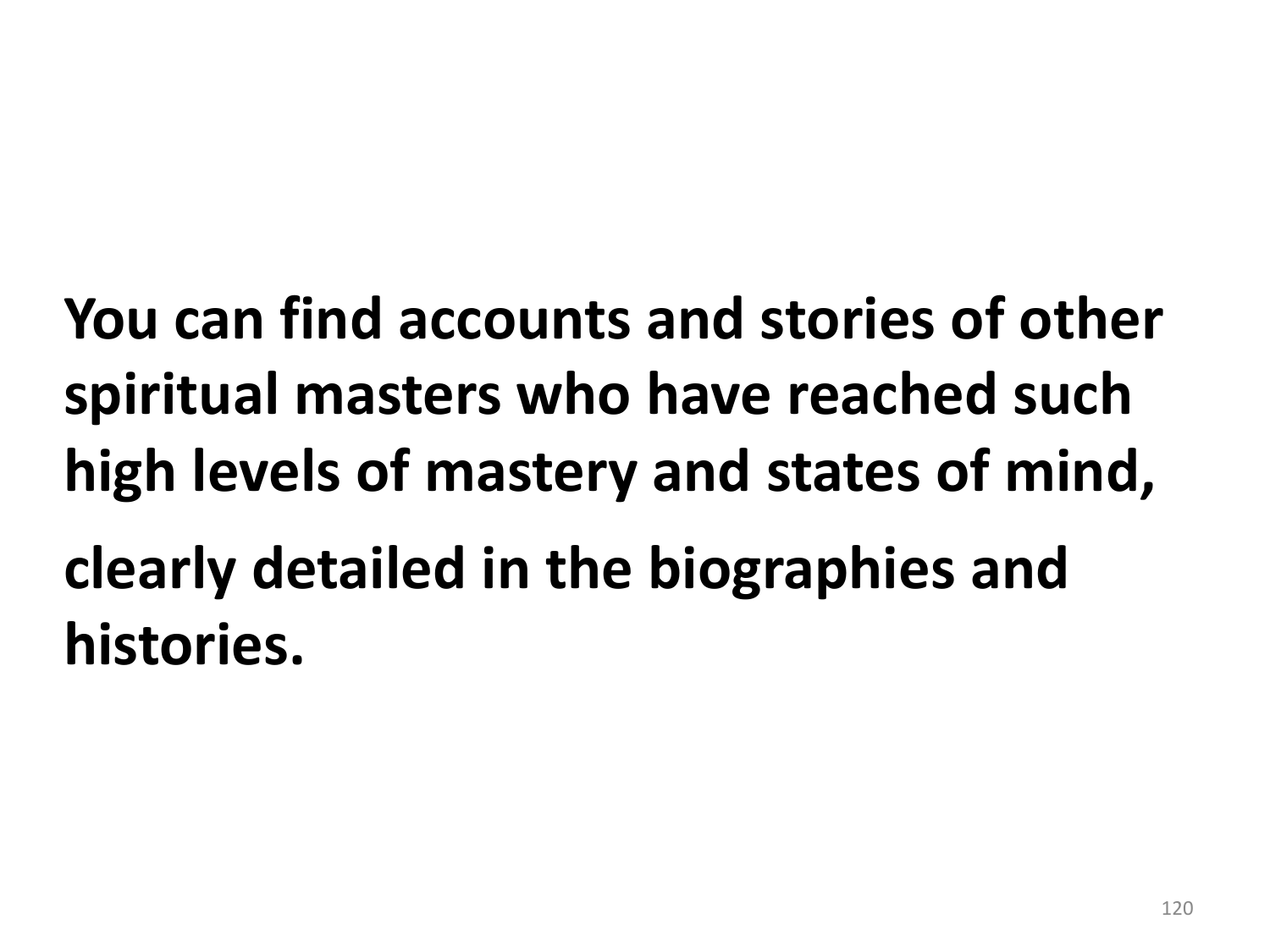- **2. Accomplishing the Lama (Guru Yoga)**
- **As it is said,**
- *If on the guru, snow mountain of the four kayas*
- *The sun of devotion fails to shine,*
- *The stream of blessings will not arise.*
- *Attend, therefore to this mind of devotion, And establish yourself as the snow mountain Lama's very nature of the four kayas!*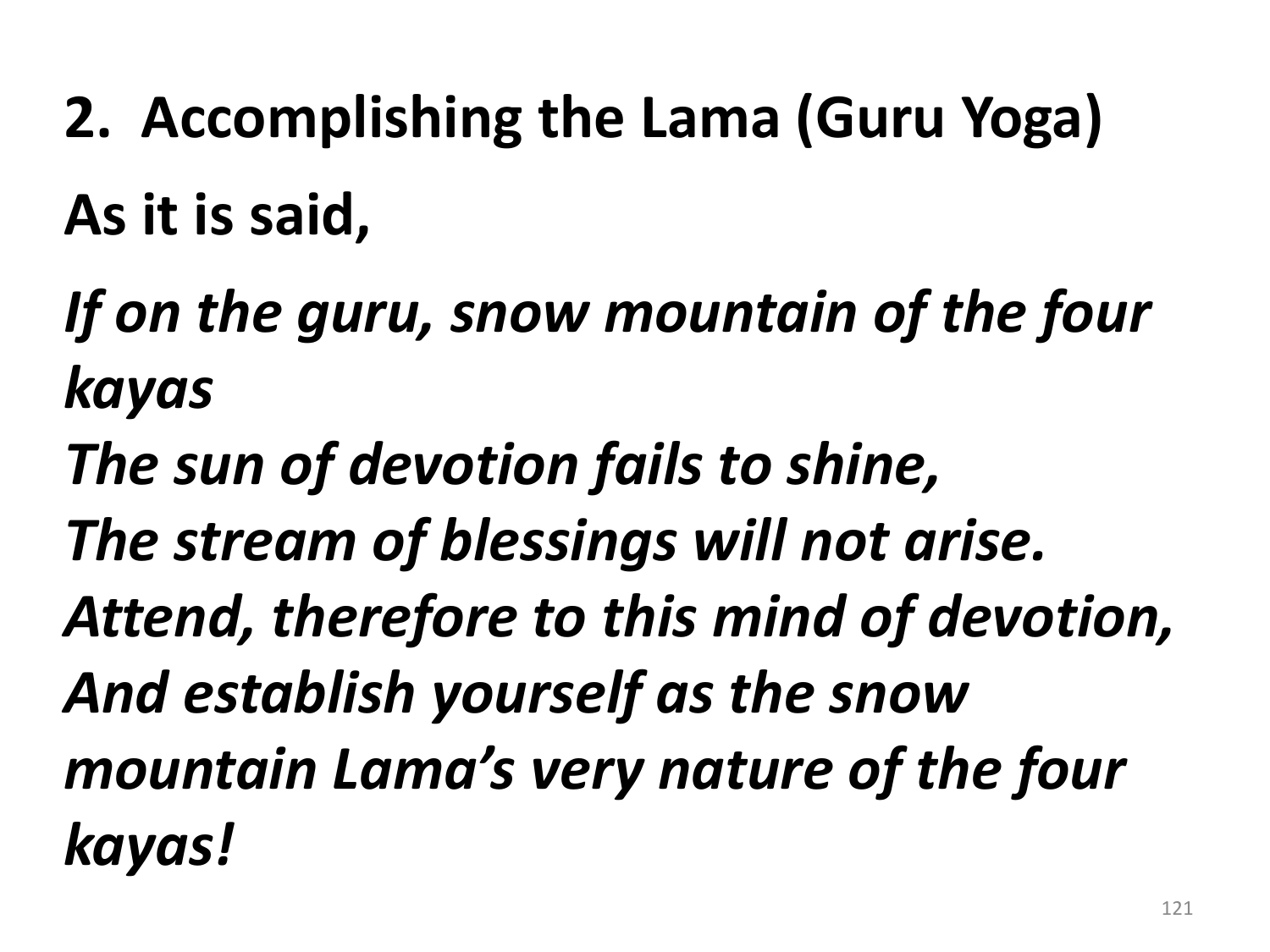**Regarding the practice of Guru Yoga, it is said that when the brilliant, warm rays of the "sun of devotion" do not radiate out, the flow of the snow mountain stream blessings does not spring forth.**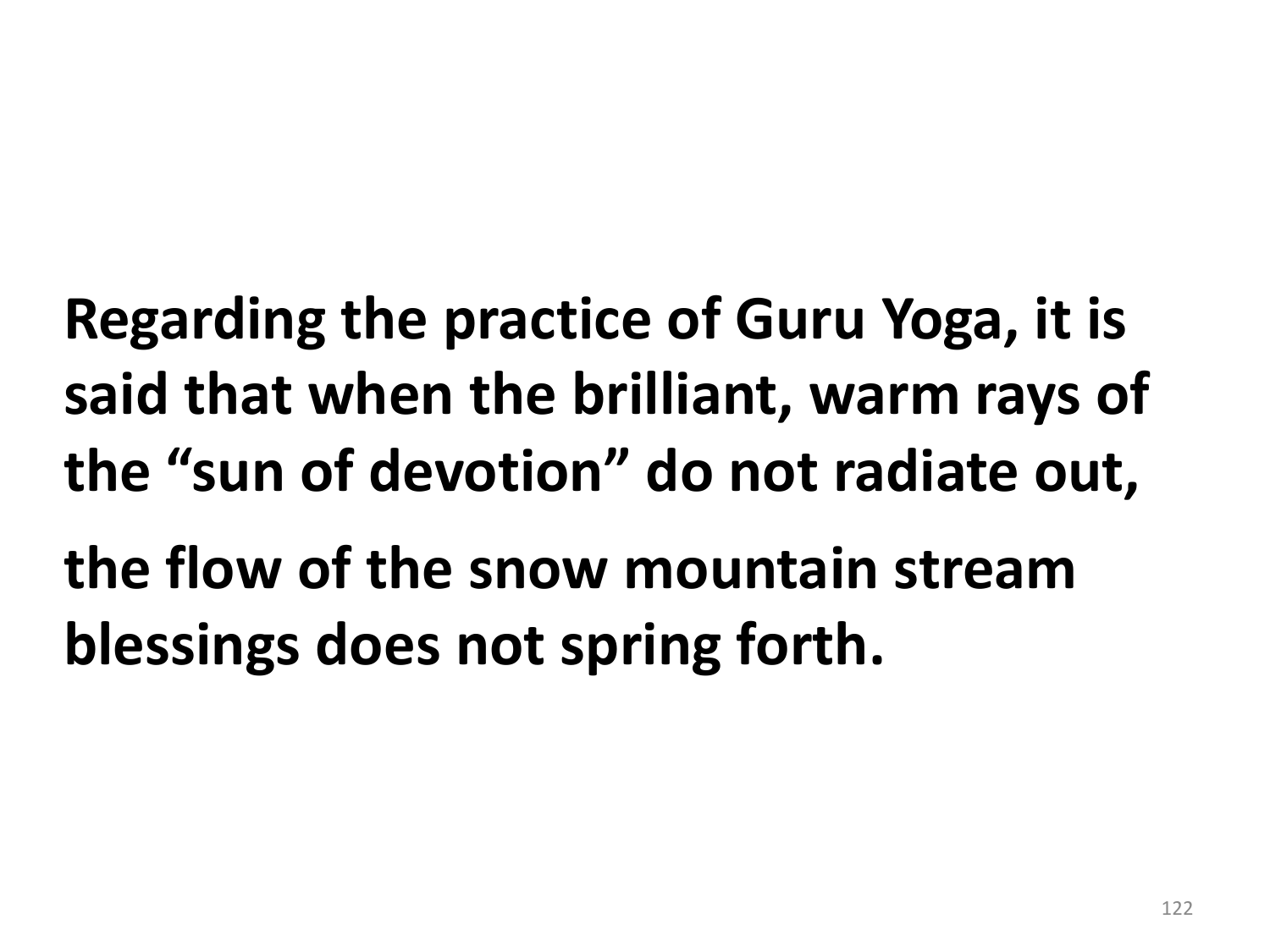## **Therefore, one should become the embodiment of this sun of supplication and devotion!**

#### **A snow mountain river naturally flows forth invoked by the warm rays of the sun.**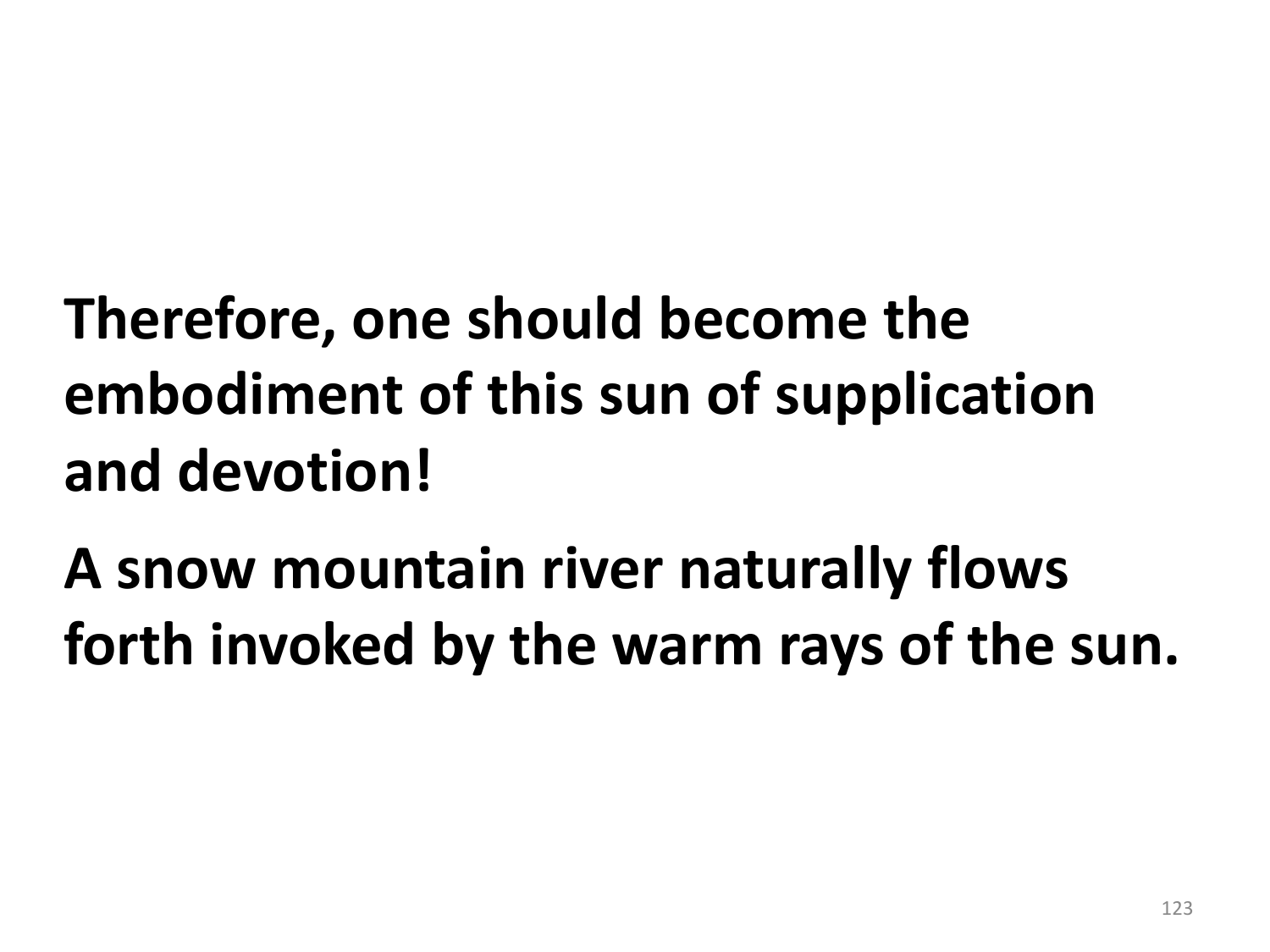**In the same way, through the disciples overwhelming and intense yearning, the blessings of the Lama are invoked, bringing forth a river-like stream of the four empowerments that cleanse away defilements***…*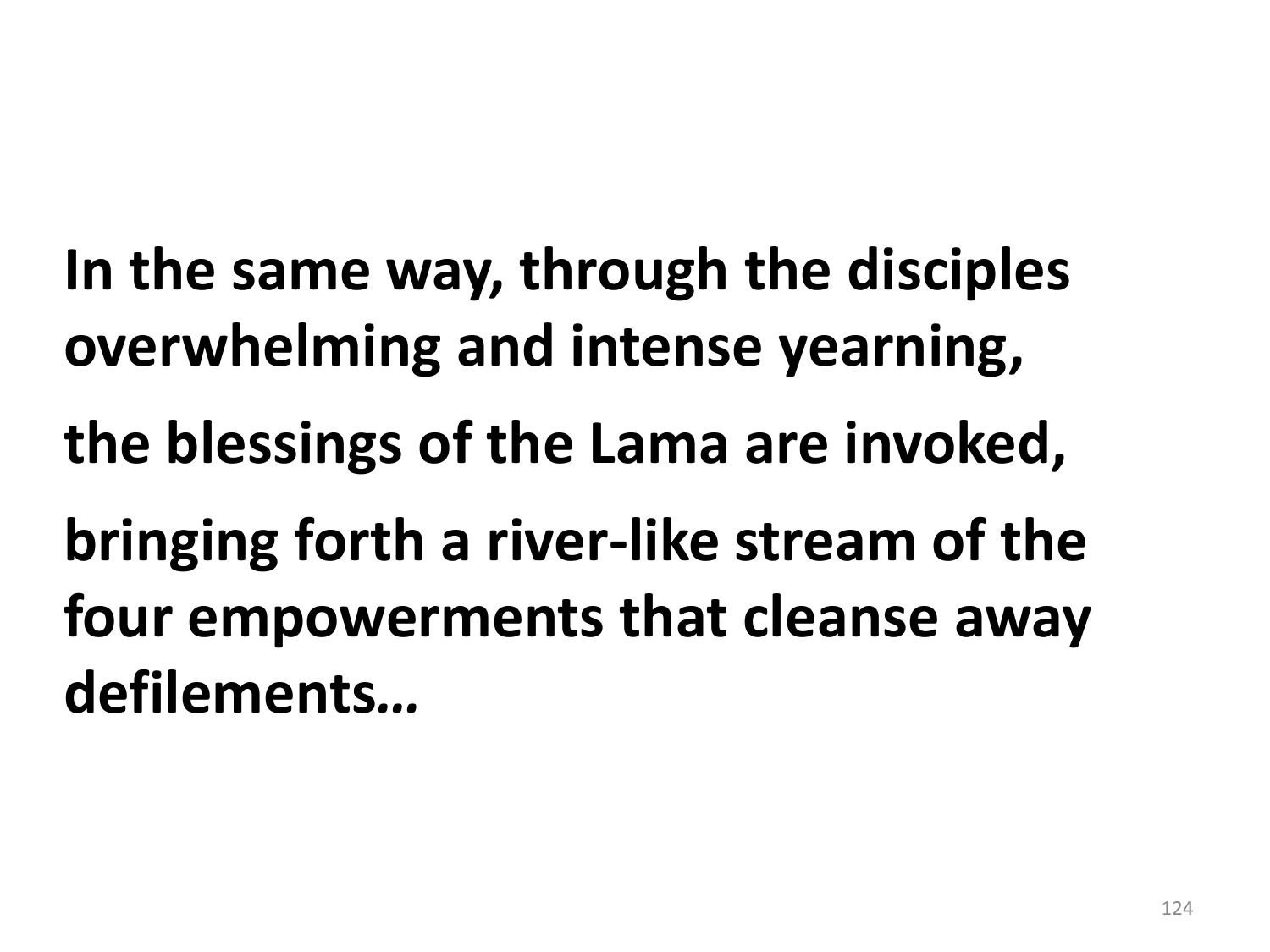*and like the natural bubbling forth of a snow mountain river, one's own mind and lama's mind become inseparably one.*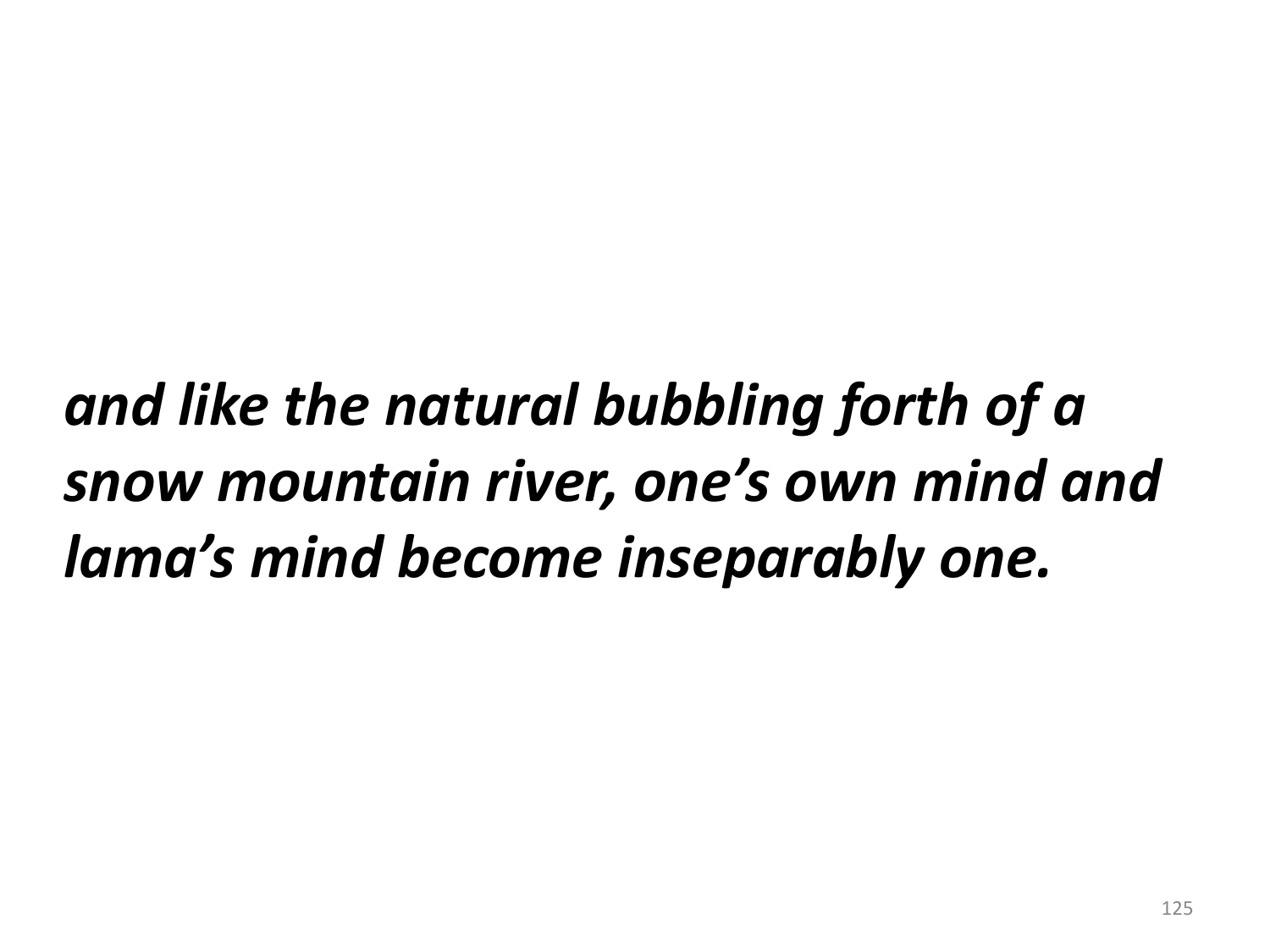**For the fortunate who wish to accomplish the state of completely perfected buddhahood,** 

**which is the source of all benefit and happiness,** 

**the need to rely on a sublime spiritual friend is an indispensable Dharma.**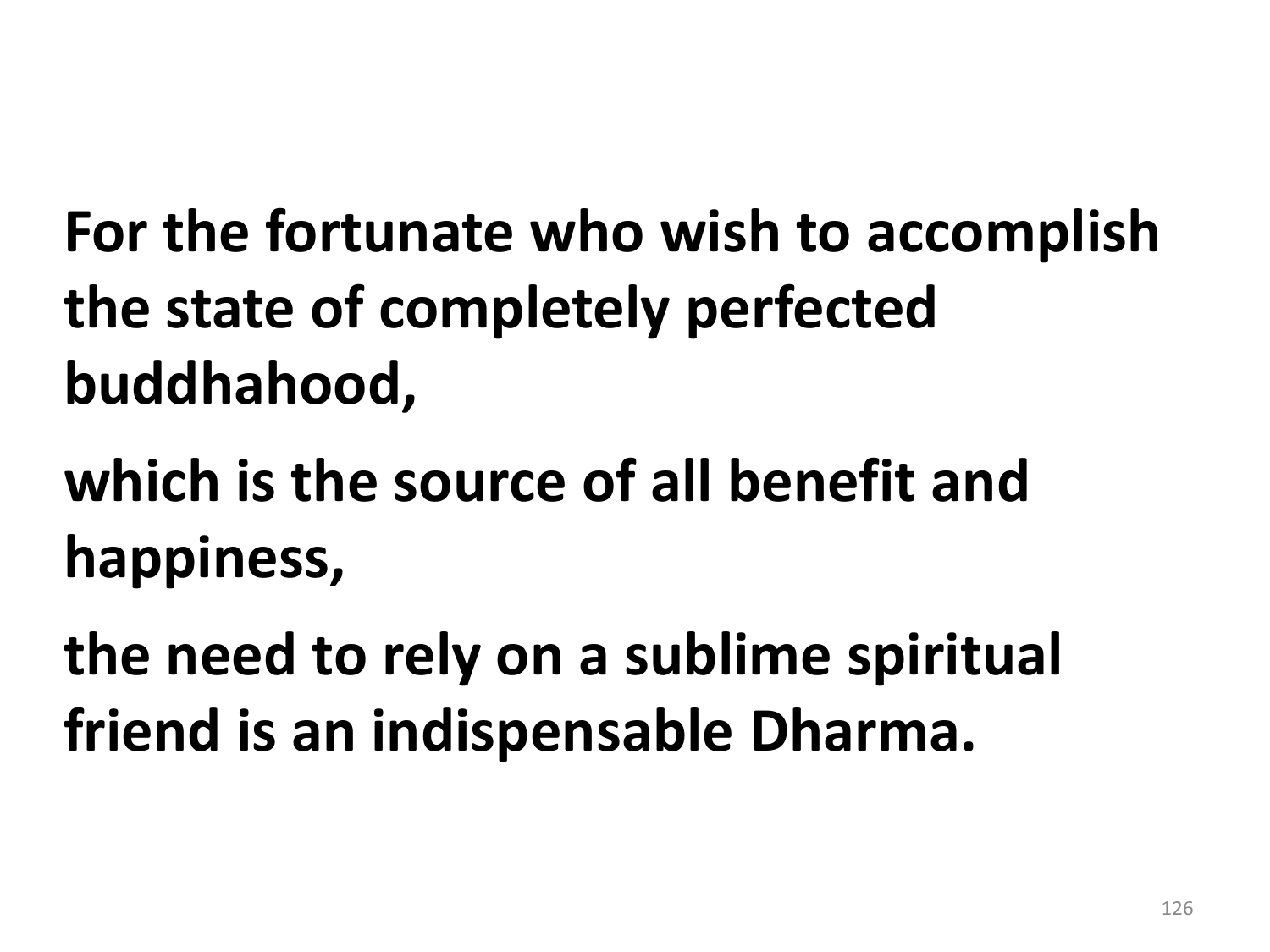**The Condensed Perfection of Wisdom Sutra (Prajnaparamita-sancayagatha) says:** *Always rely on learned lamas. If you wonder why: all good qualities of learning arise from them.*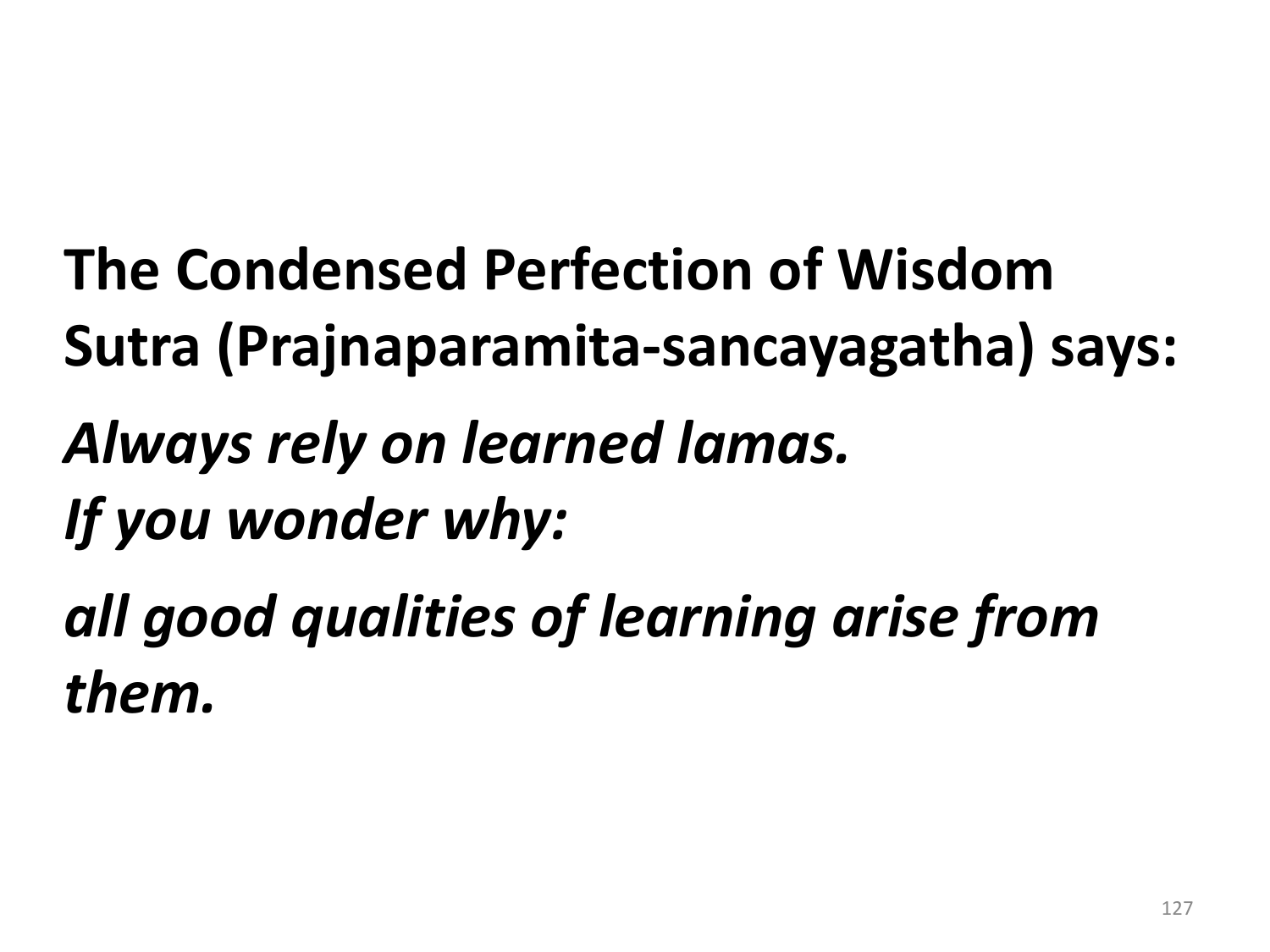**And a tantra says:** 

*Even if all good qualities are completely perfected, without a lama, there is no end to samsara:* 

*without an oarsman the boat cannot reach the other shore.*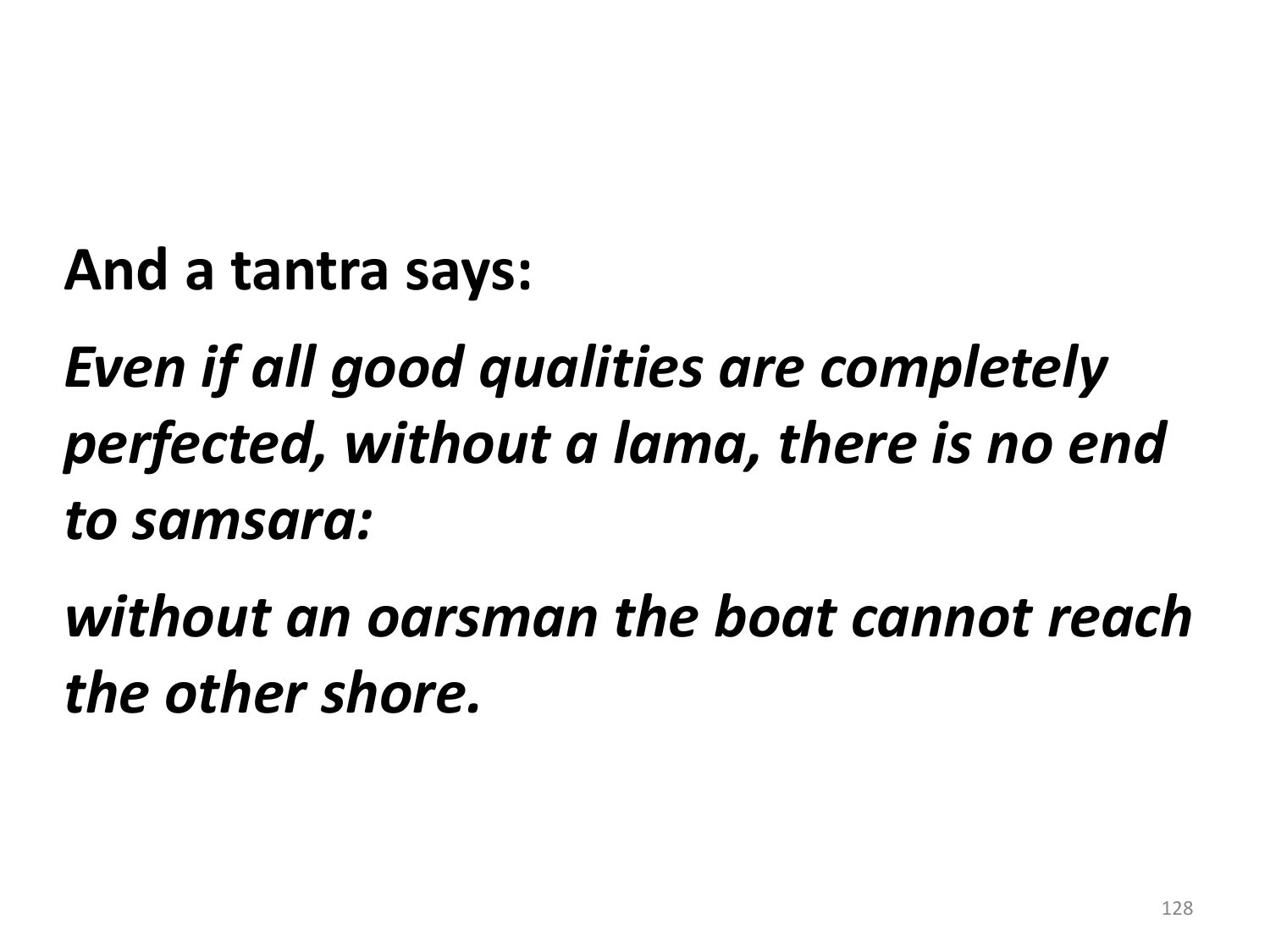**Also, due to pure disciplined conduct, the lama possesses the moral training of not transgressing the prescribed limits of what to adopt and discard;**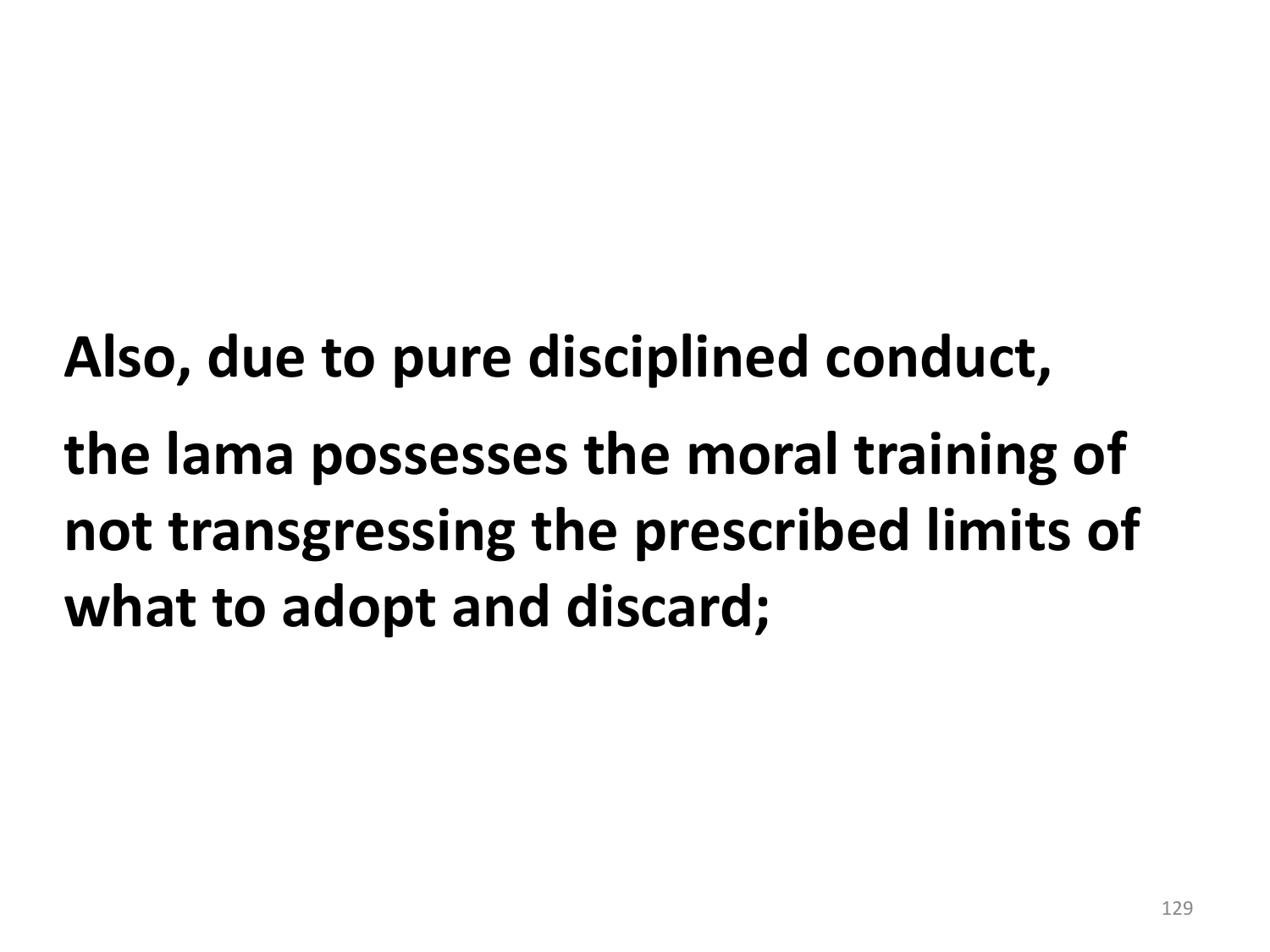**due to pure discriminating knowledge, he possesses expertise in Sutra and Tantra;** 

**and due to pure compassion, he is endowed with bearing the burden of only benefitting others.**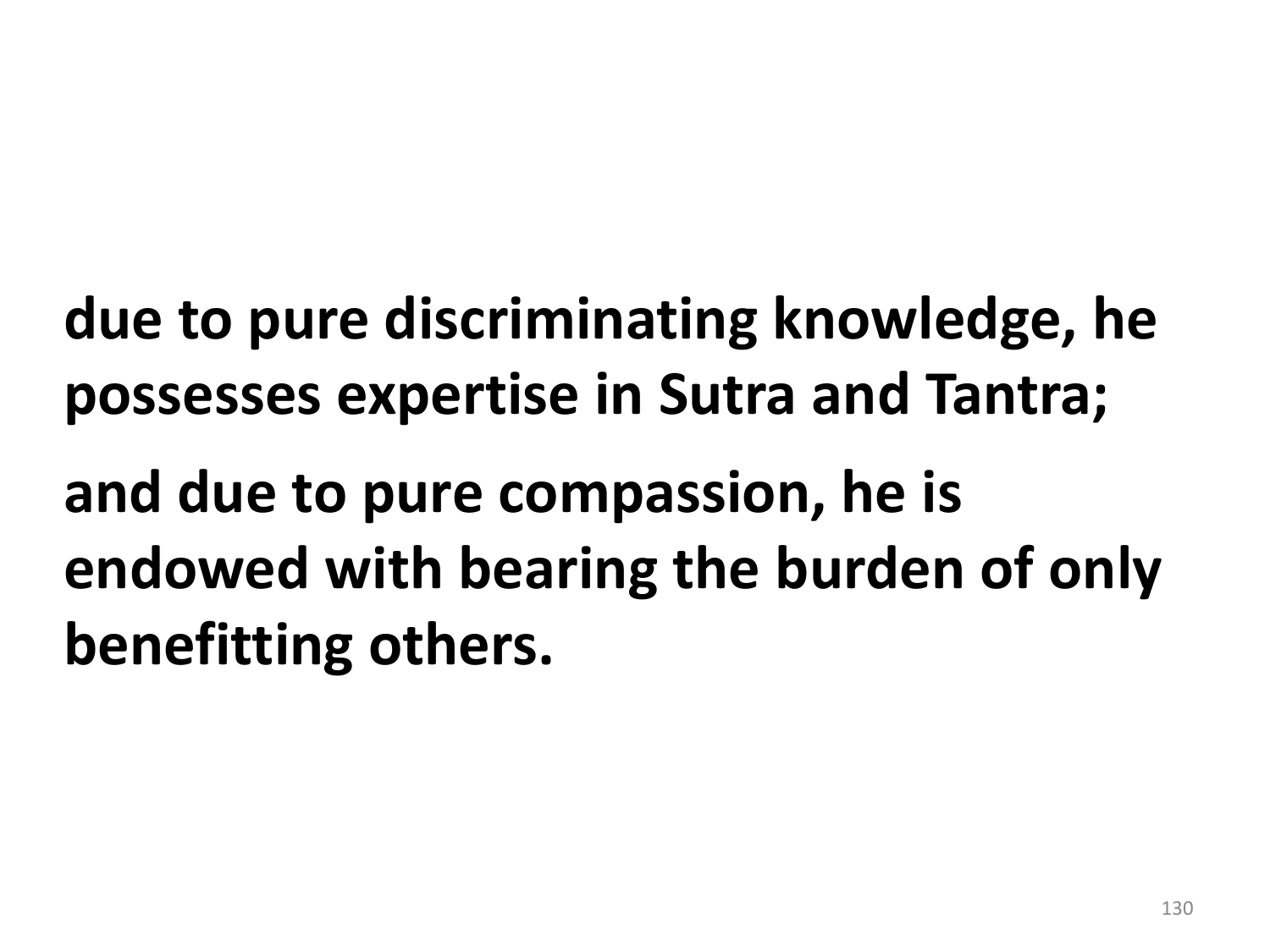# **And as it is endowed with the blessing of the lineage transmission,**

# **the lama's instruction is profound and amazing.**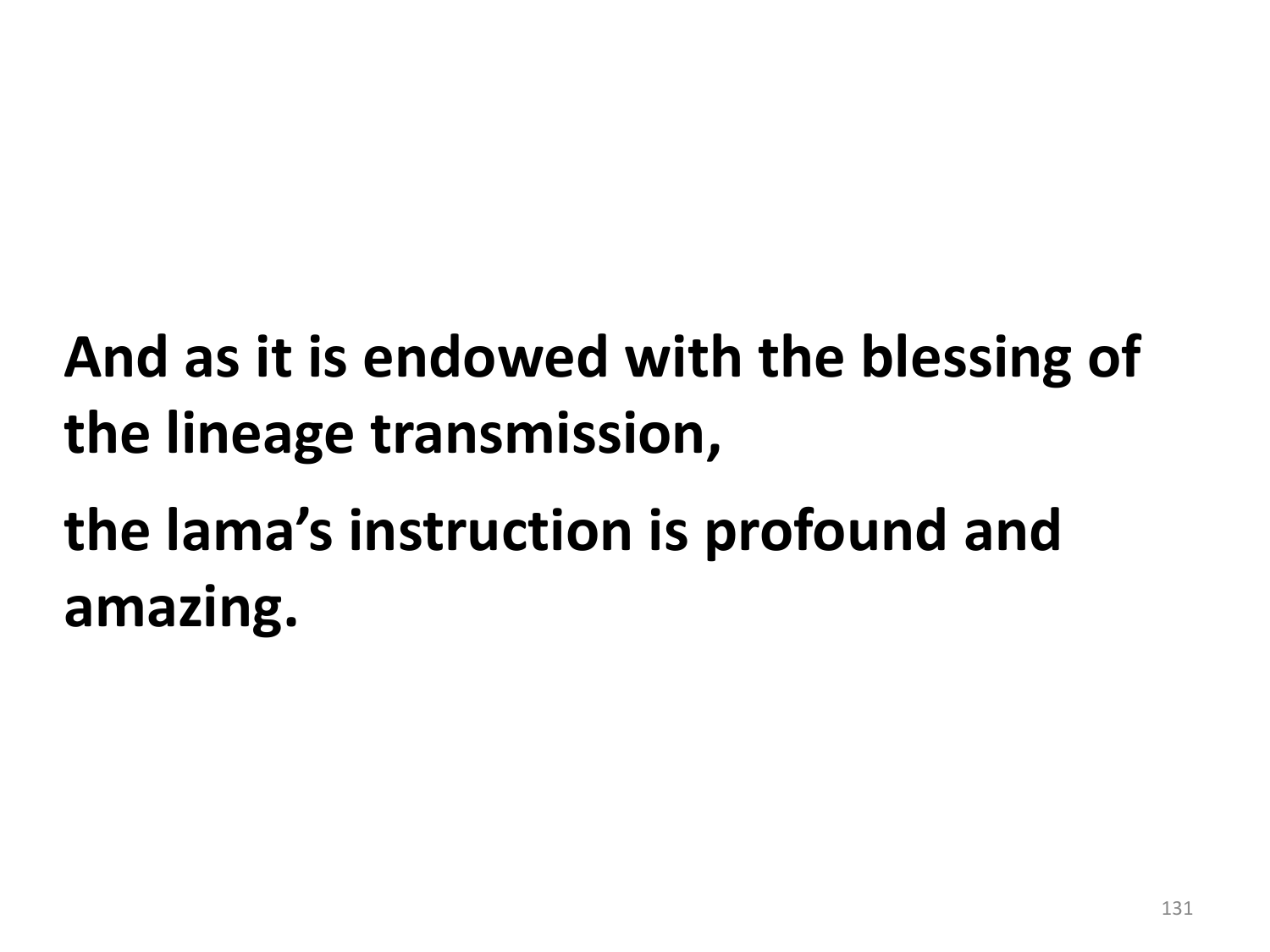# **Furthermore, it is important that the stream of teachers and students be uninterrupted,**

**the stream of empowerments not subside,**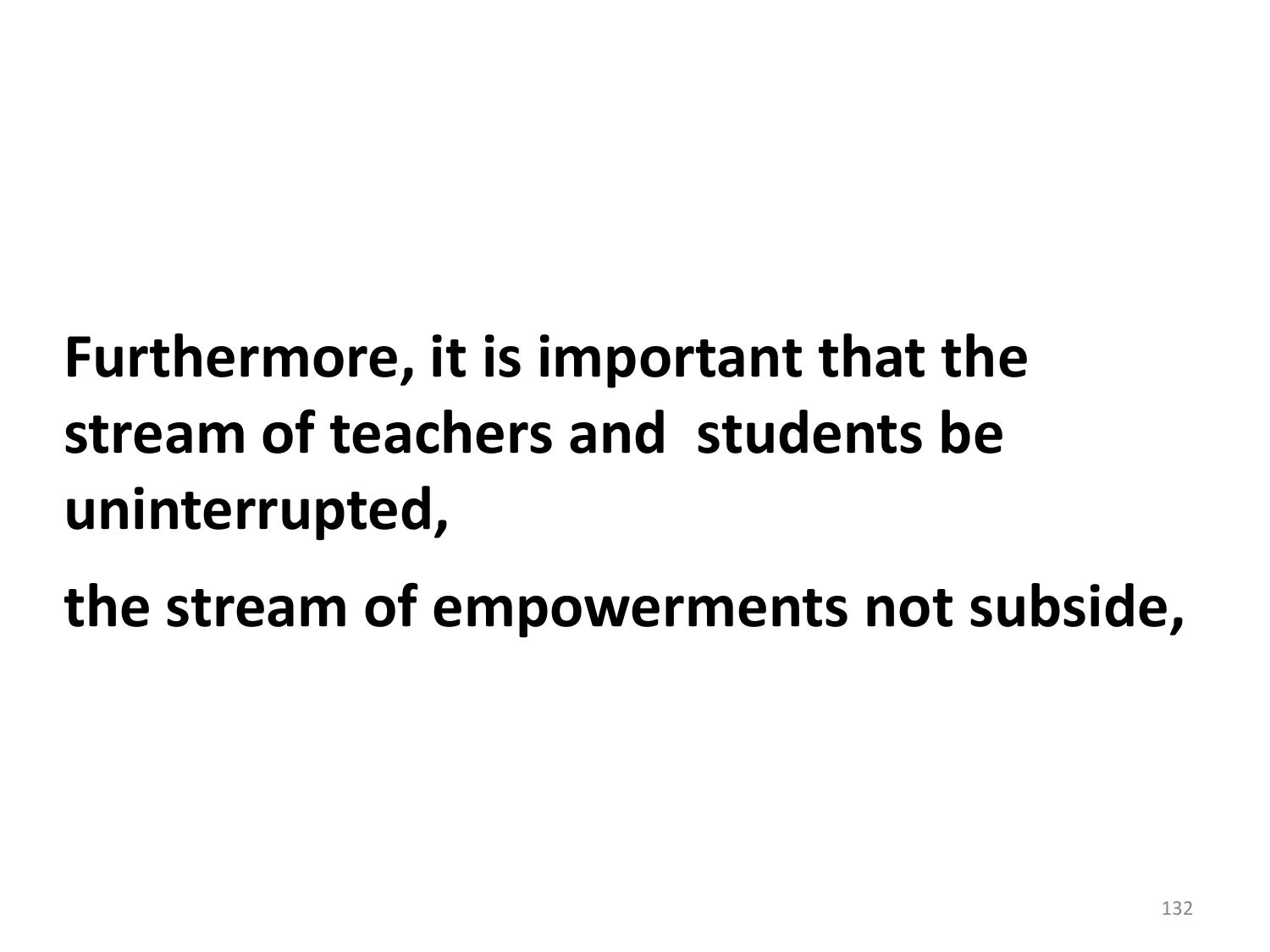- **the blessings of faith not fade,**
- **and the essential points of the practice not be perverted.**
- *Devotion alone is ascertained to be the method* **f***or giving rise to realization.*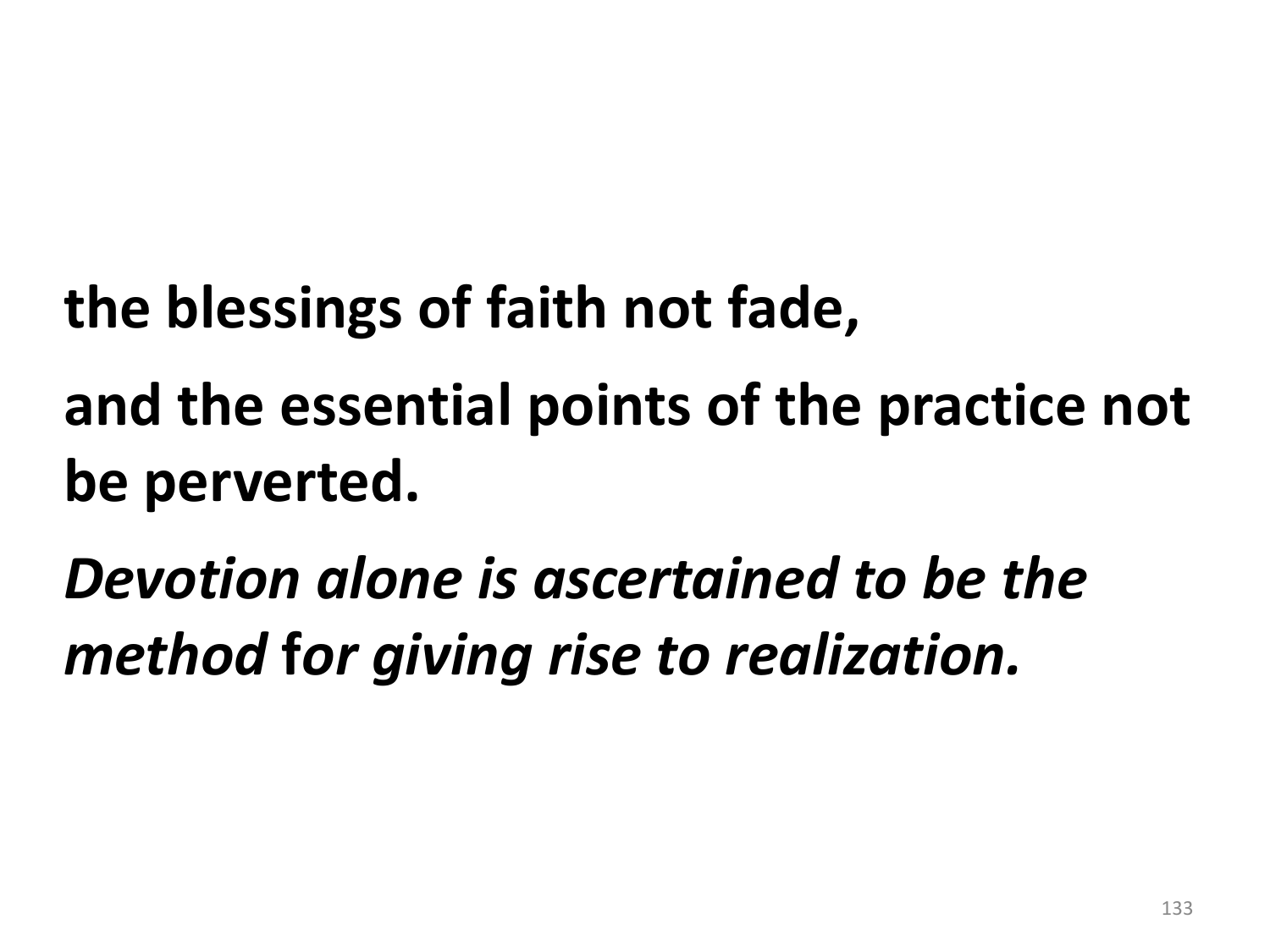**The principal method for giving rise to the realization of Mahamudra in one's mind stream is** 

**just devotion to the lama.**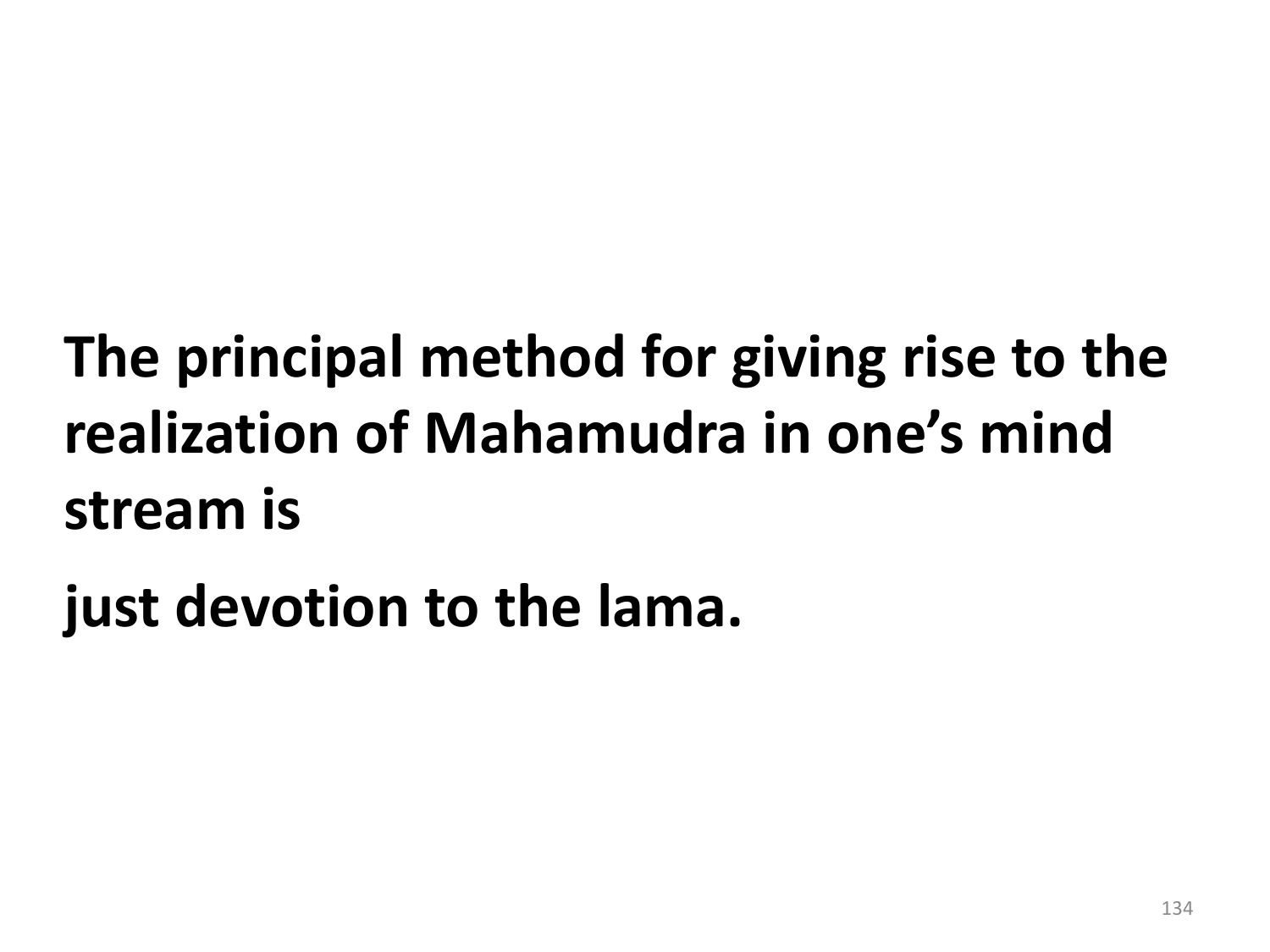**Moreover, it is important to have confident faith that one's root lama is actually the dharmakaya Buddha Vajradhara,** 

**and to understand the extraordinary way the Kagyu forefathers of the past relied on their lamas.**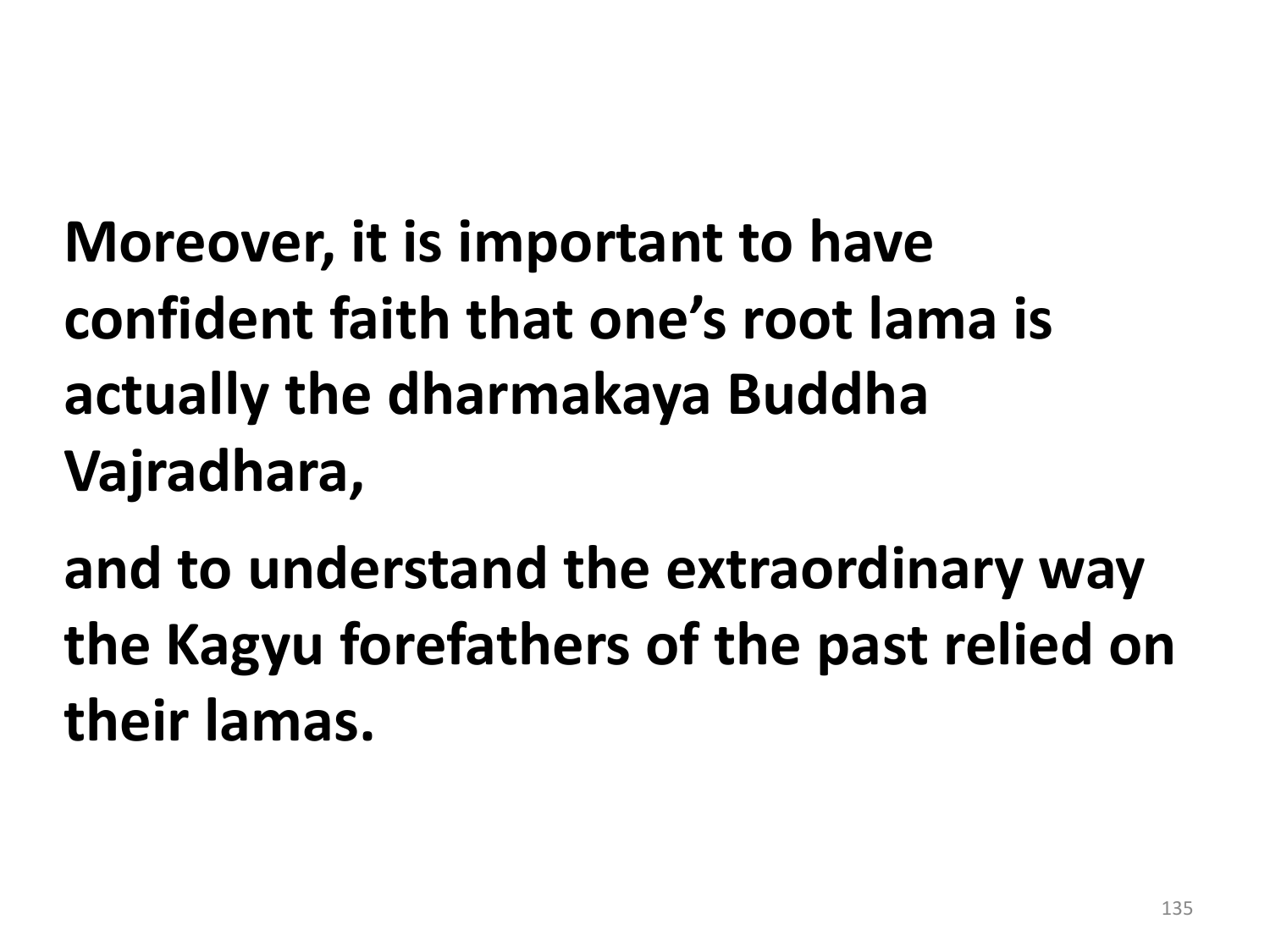**The Kalachakra says:**

*Even by offering to the Three Jewels and protecting the lives of ten million creatures in all the kalpas of the three times,* 

*buddhahood will not be attained in this life.*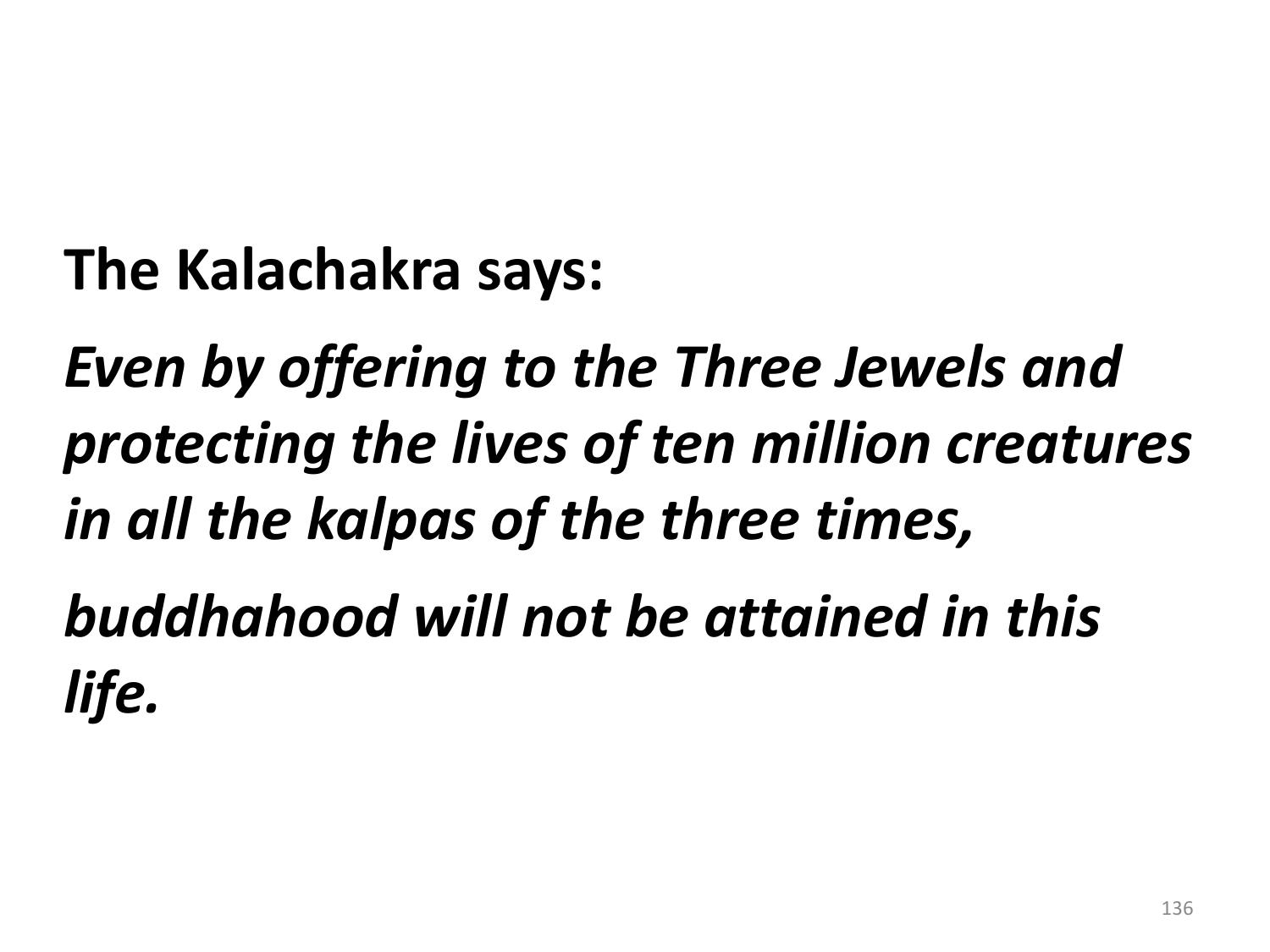*If one pleases the lama - who is an ocean of qualities - with a pure clear mind, the supreme and ordinary accomplishments are certain to be attained in this very life.*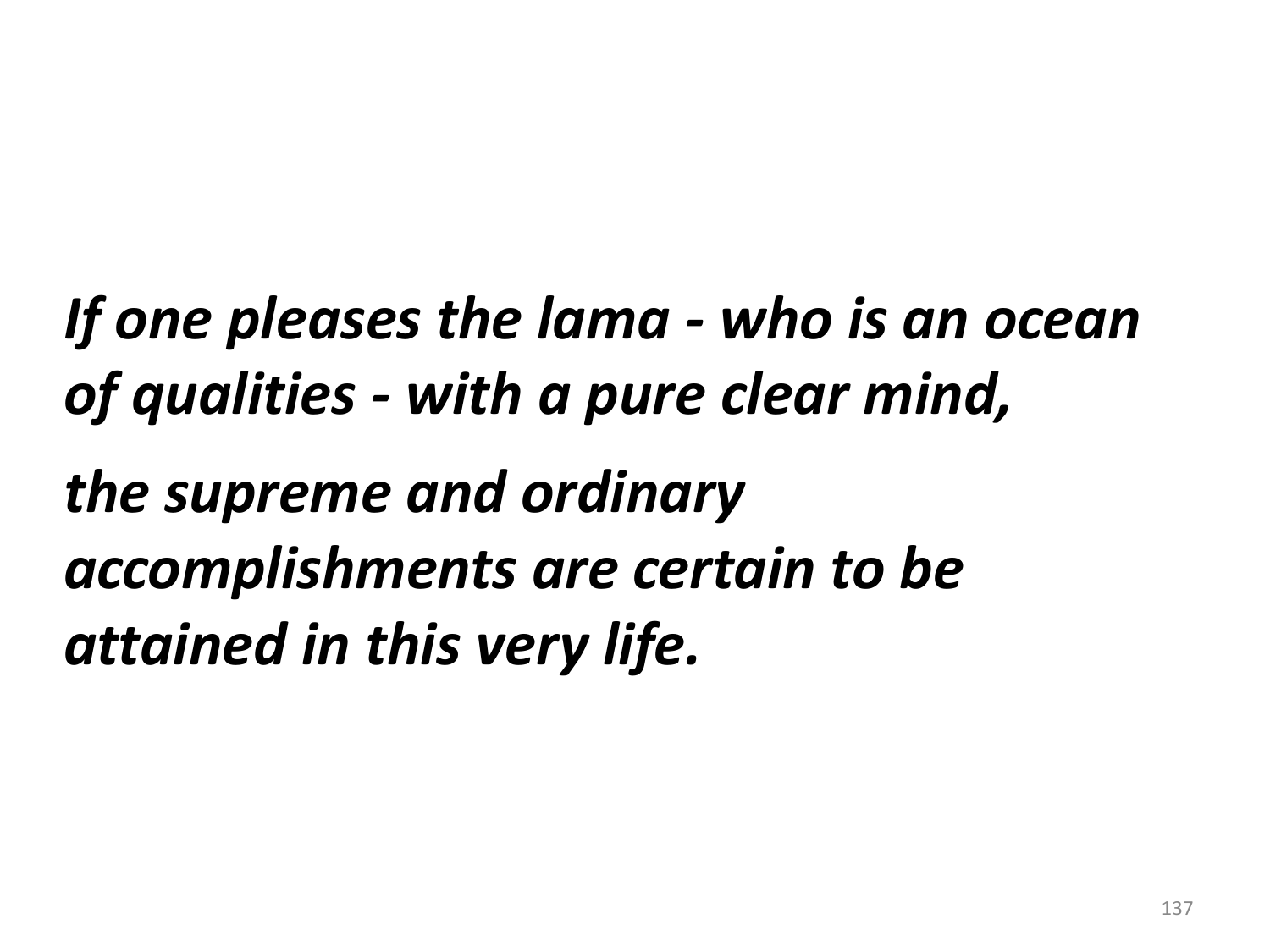**And Lord Maitreya says [in the Shalshin Ng***ontok section of* **the Uttaratantr***a***]***:*

*The ultimate reality of all self-born is the object of realization of faith itself;* 

*the shining sun disk is not seen by those without eyes.*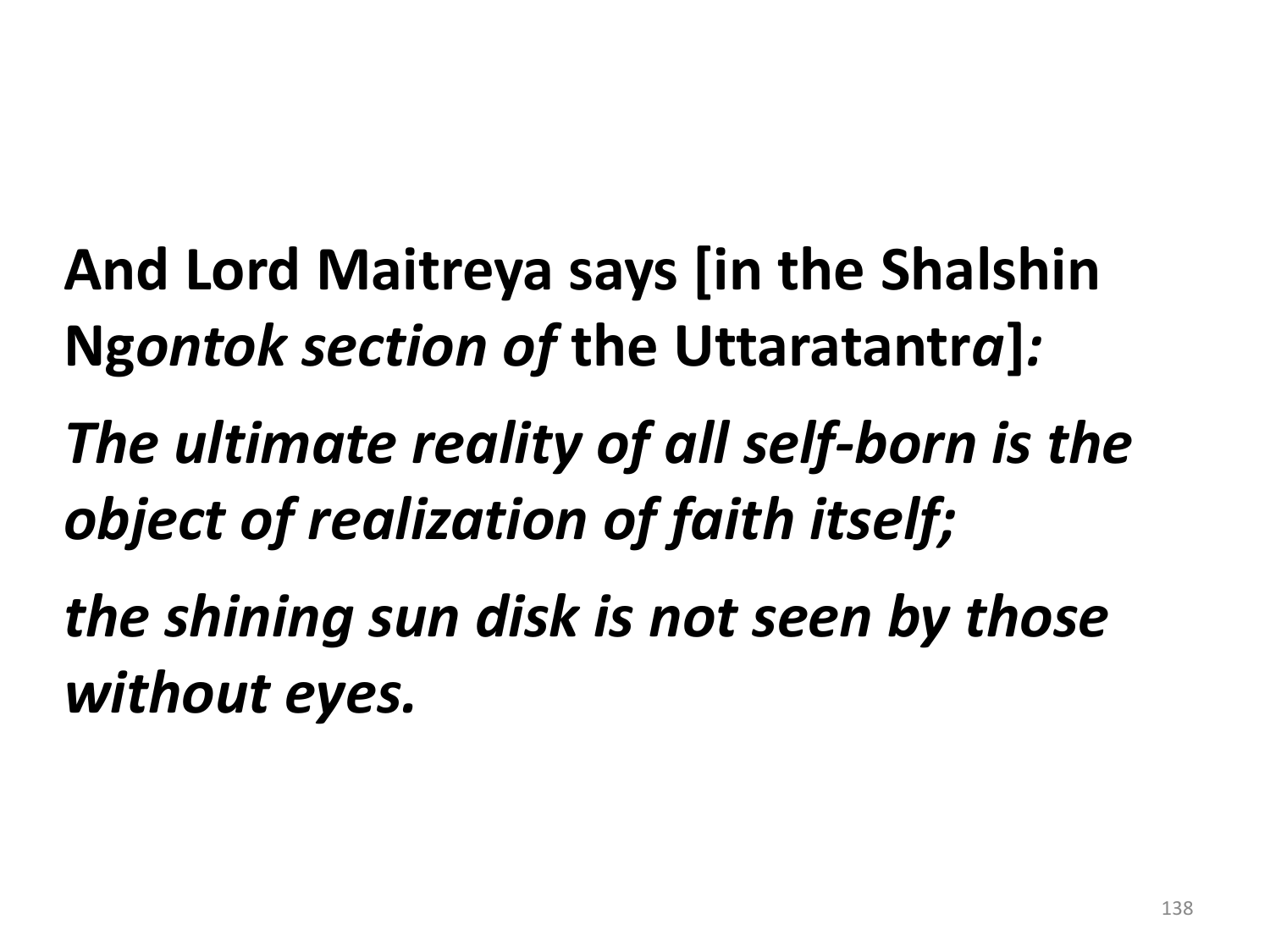**So it is taught, in both sutras and tantras, that the best method for giving rise to the qualities of realization in the student's mind stream is mainly devotion.**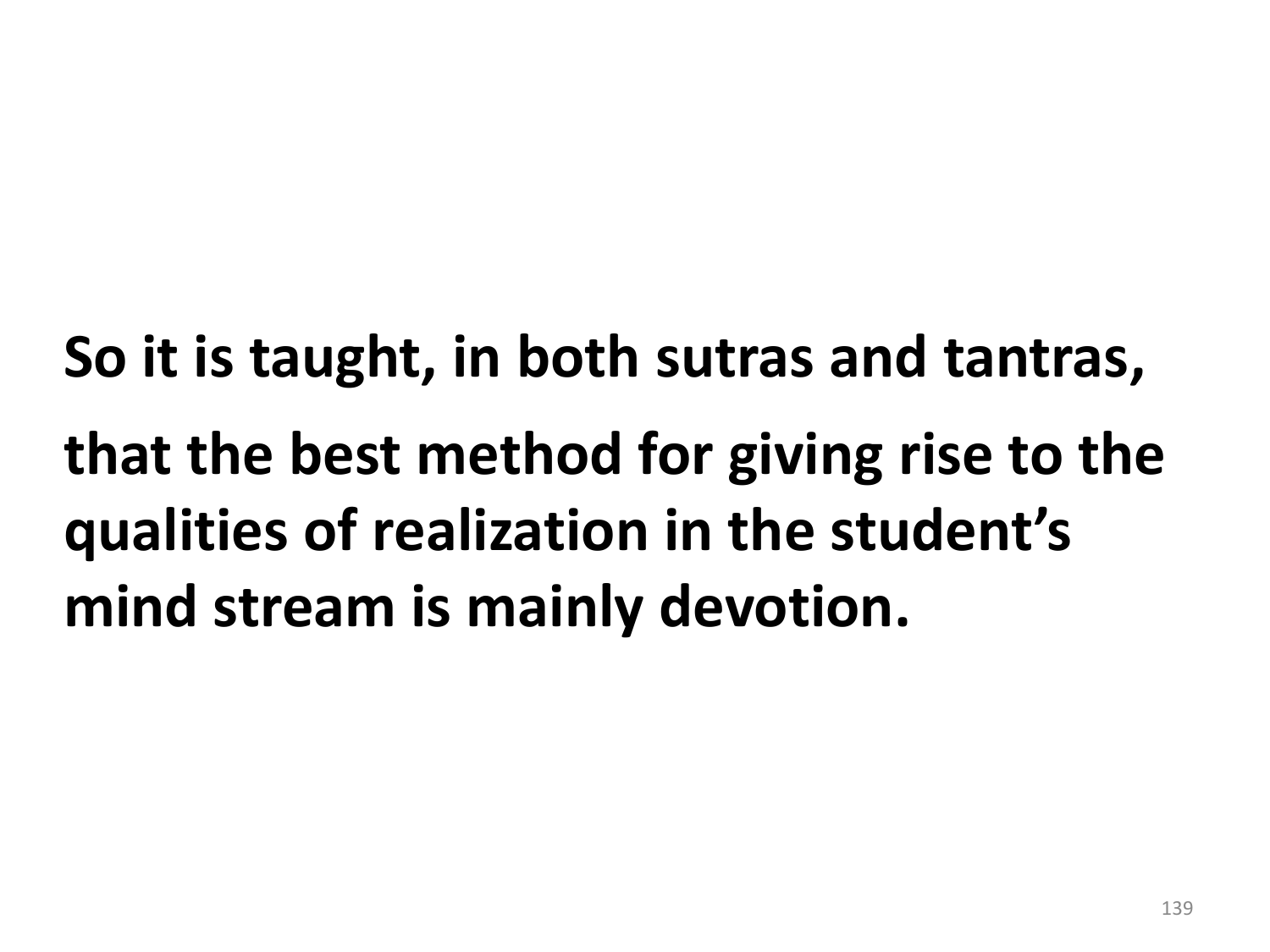**3. Mahamudra Meditation**

**Now we come to the third of the main practices of The Fivefold Path - Mahamudra Meditation,** 

**which is very essence of the completion stage practice. Thus it is said…**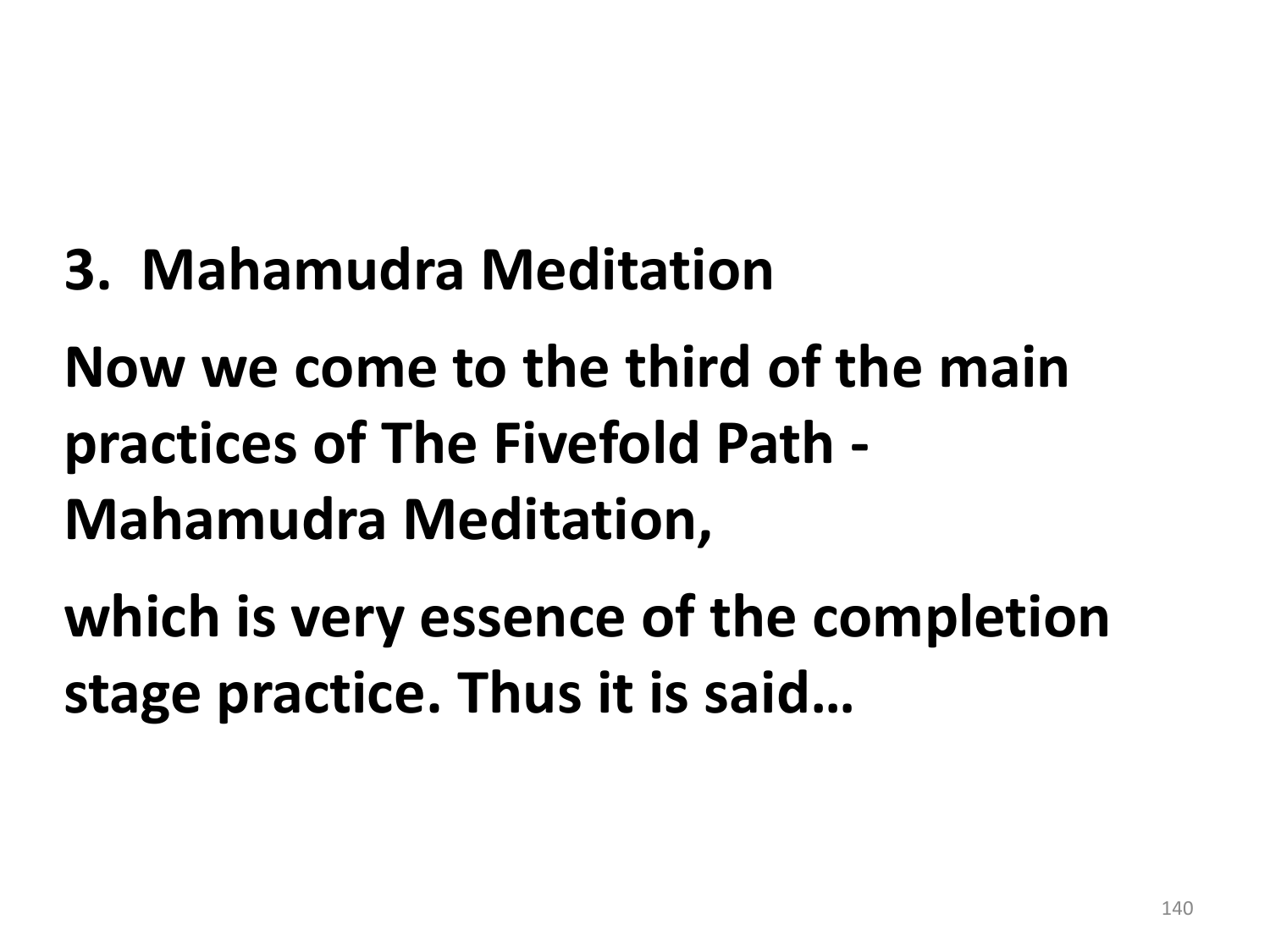- *If from the sky-like expanse of Mind-as-Such, the clouds of preconceptions are not blown away.*
- *The planets and stars of the two wisdoms will not shine.*
- *Attend, therefore, to this mind without preconception,*
- *And embody this form of sky-like Dharmakaya expanse of mind itself!*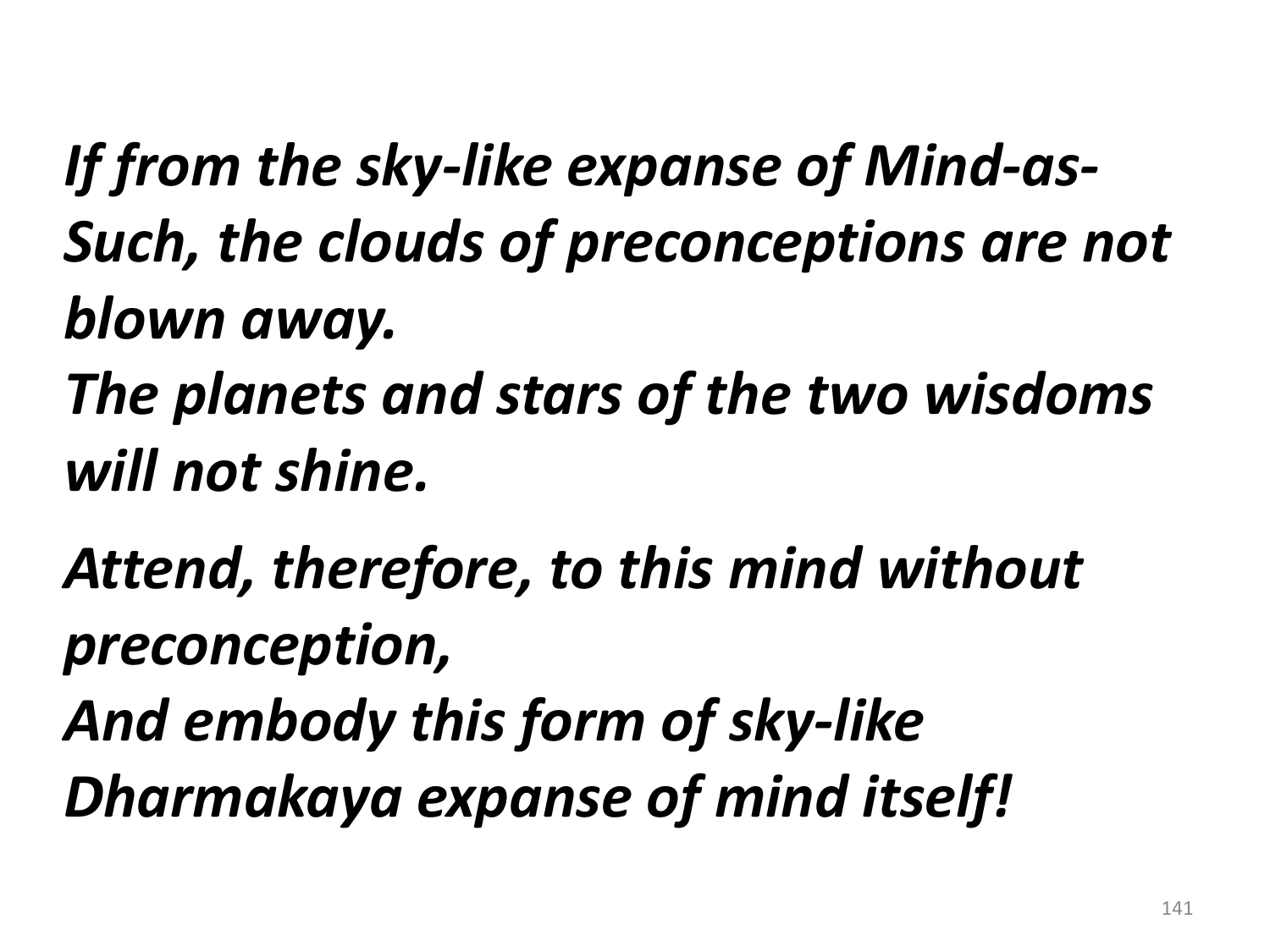**The Sugatagharba - our Buddha Nature is the unconditioned nature of the ultimate reality.** 

**It is primordial, clear-light dharmata, empty of any existence whatsoever, and as such, it is free of any limits – just like the sky.**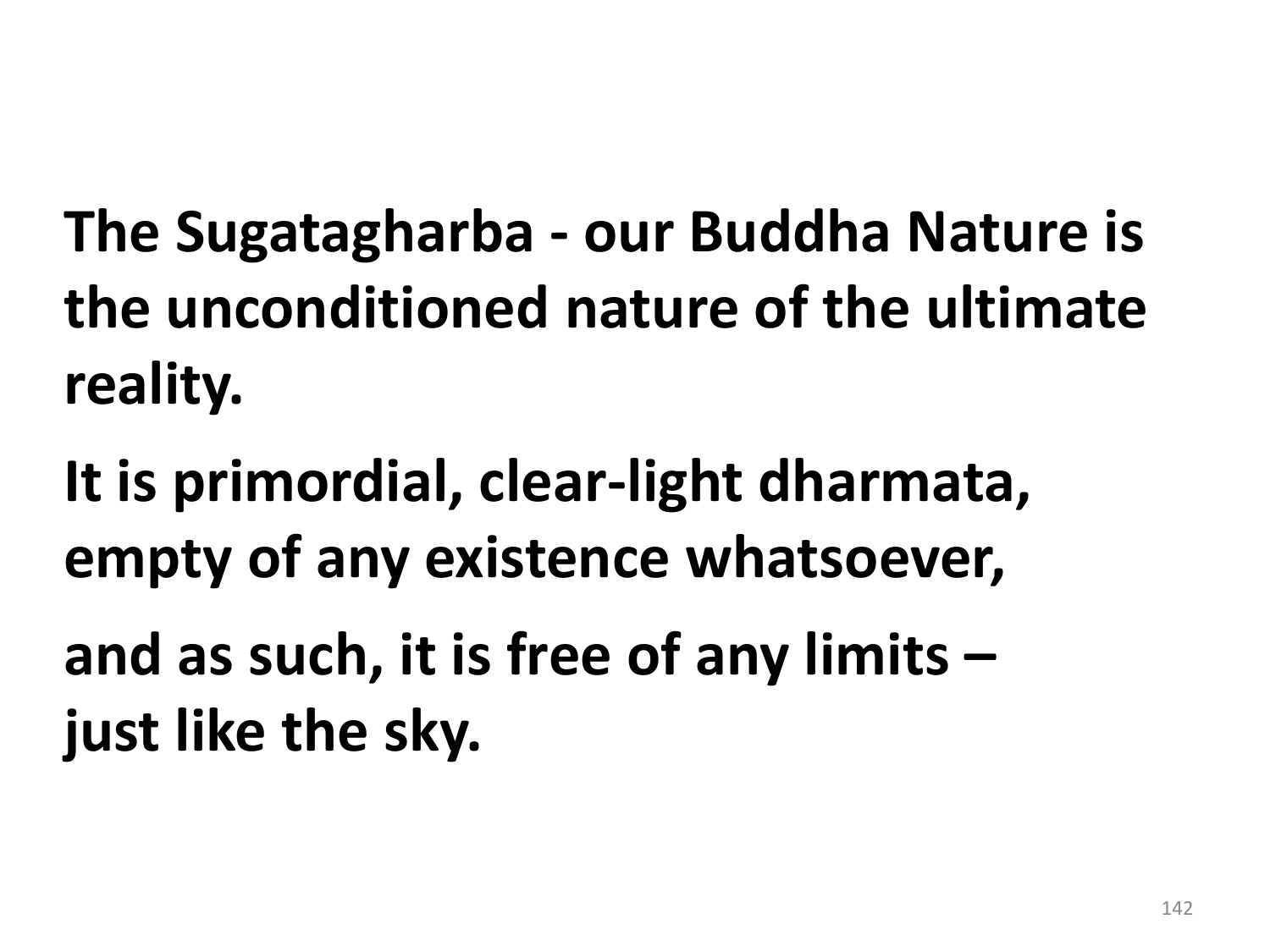- **This nature is the unification of cognizance and emptiness,**
- **and the fleeting, co-emergent stains of conceptual thoughts,**
- **take form like clouds gathering in the sky.**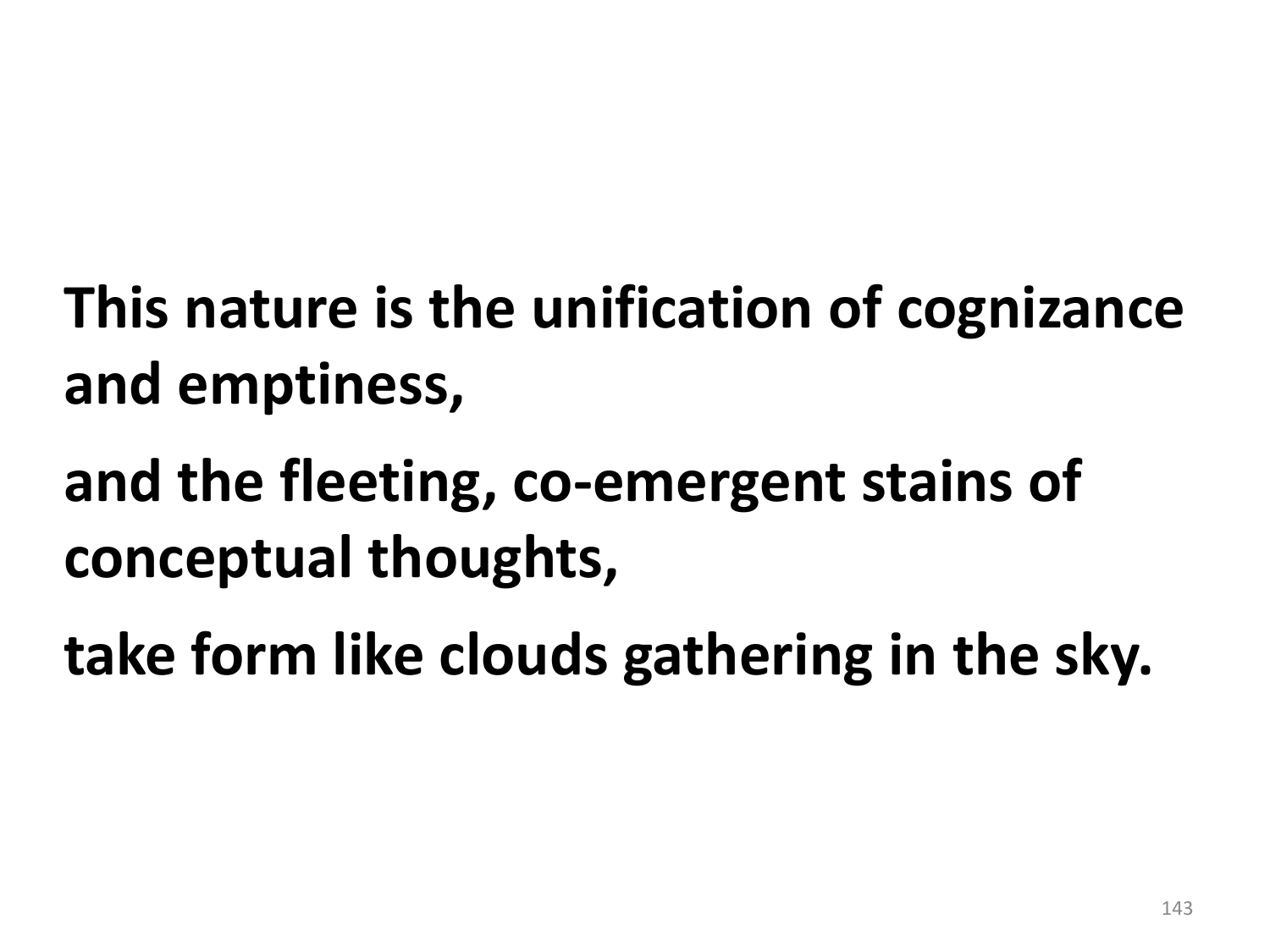- **In the non-conceptual practice of Mahamudra meditation,**
- **one sustains a non-distracted, attentive awareness that recognizes, but does not grasp at,**
- **the arising of thoughts in the mind.**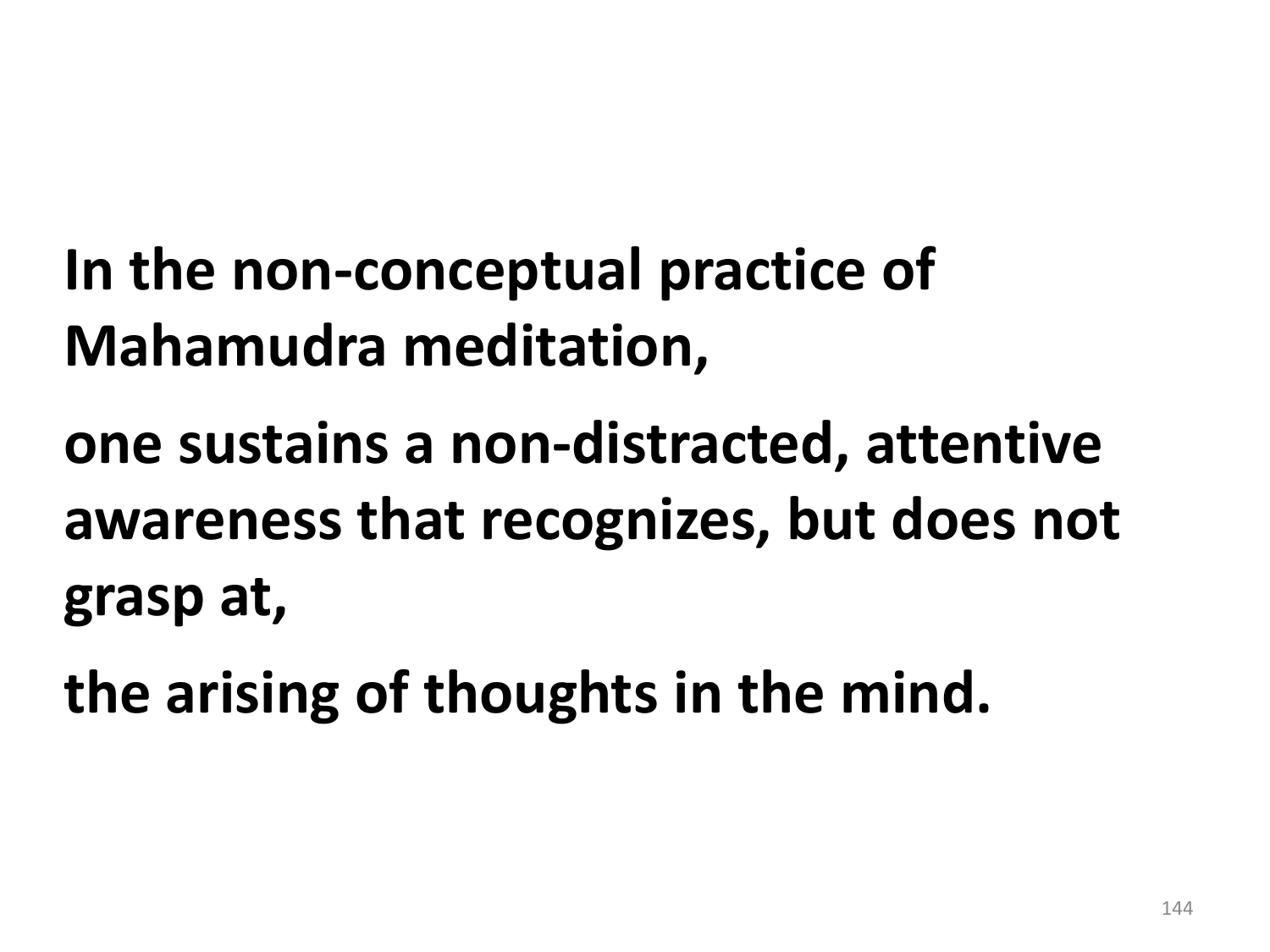**Through this recognition, both the afflictive and the cognitive obscurations are naturally purified into themselves,** 

**and the intrinsic qualities and attributes of the two omnisciences,** 

**which have been inherently present from the very start, become manifestly evident.**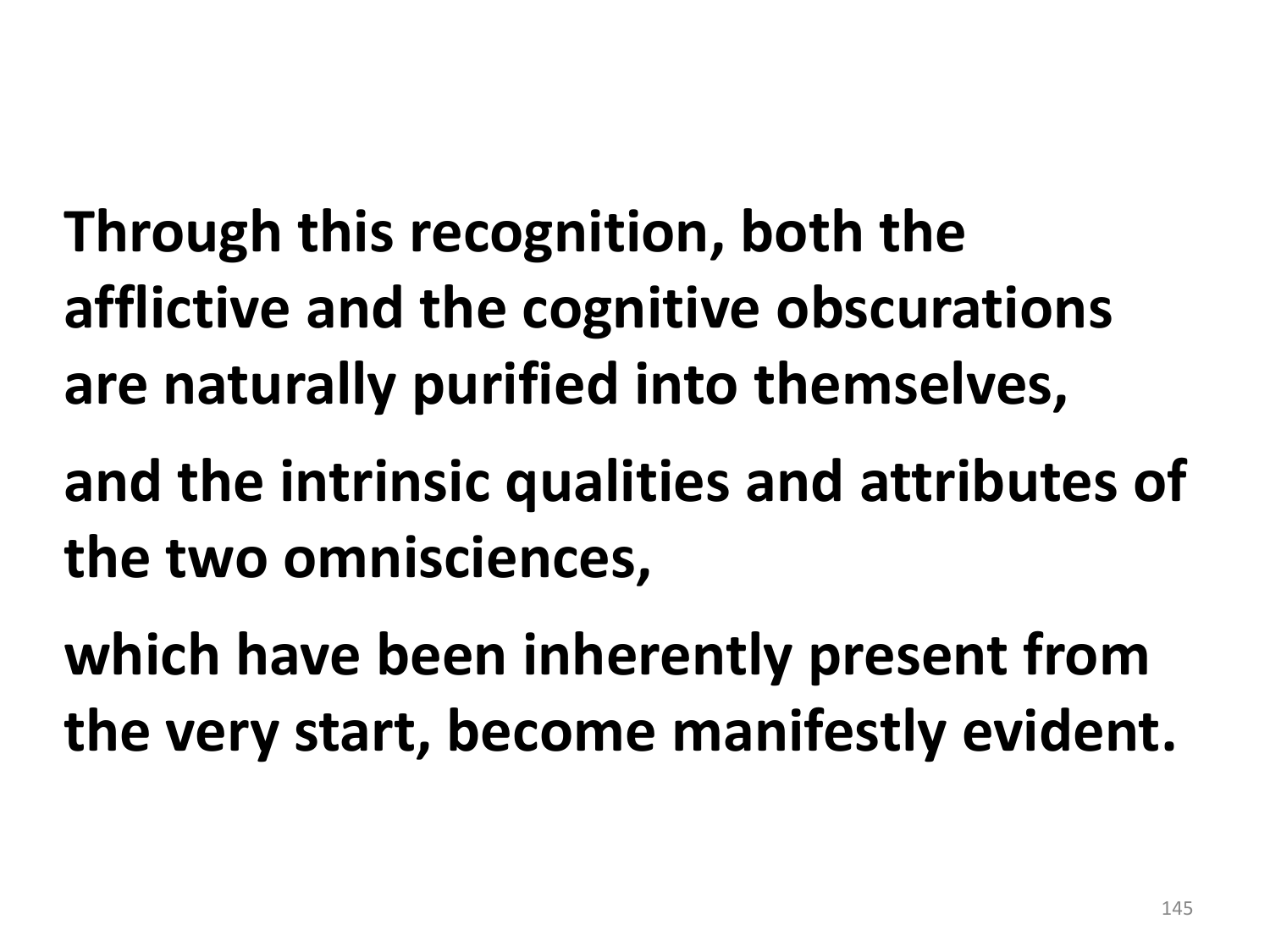## **Just as…when the gathered cloud-cover clears from the sky,**

#### **the stars and planets naturally shine forth!**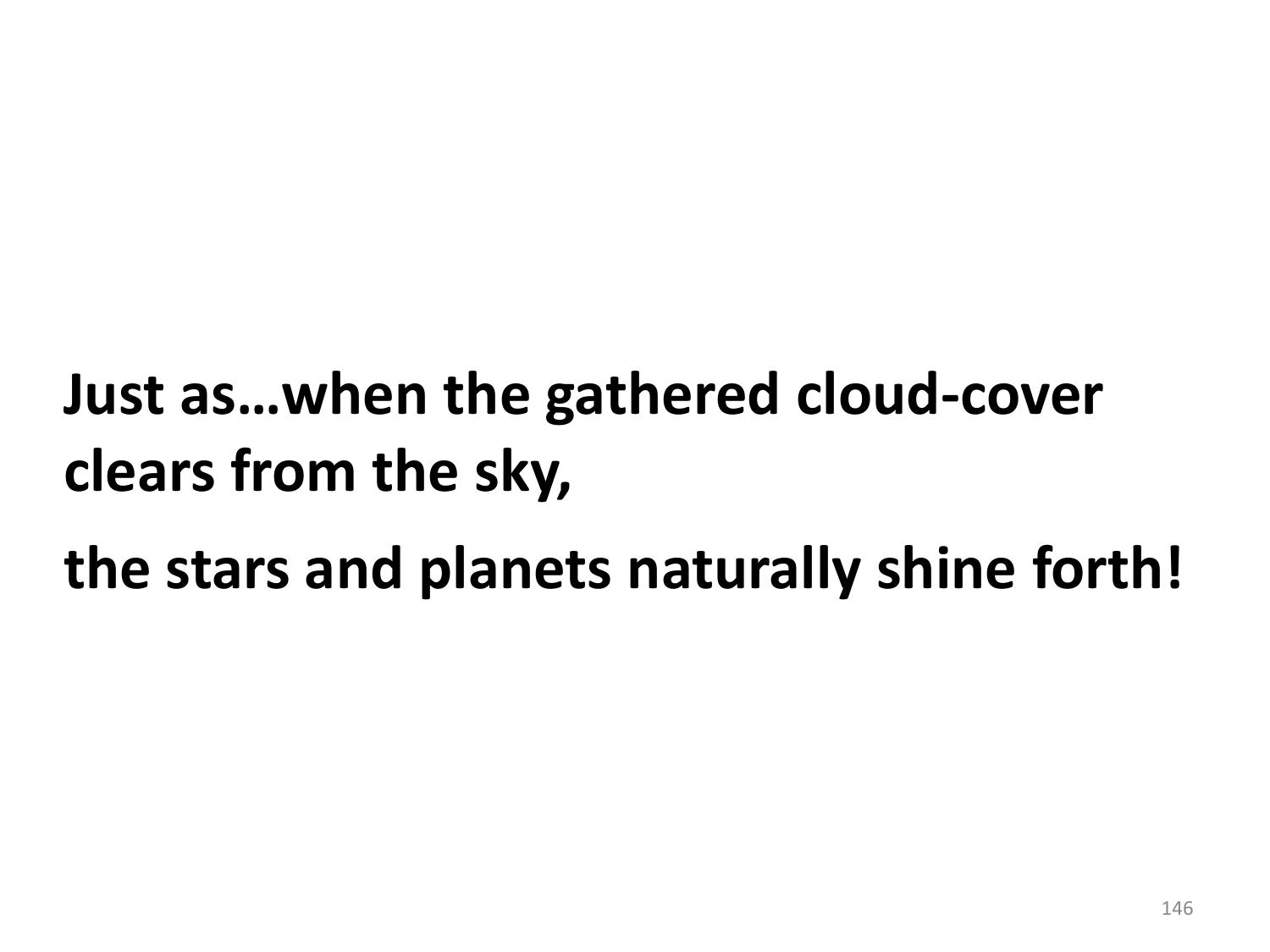**As expressed above, the primordial nature of mind is empty, essence of clear light. Mind's innate nature itself is Dharmakaya,**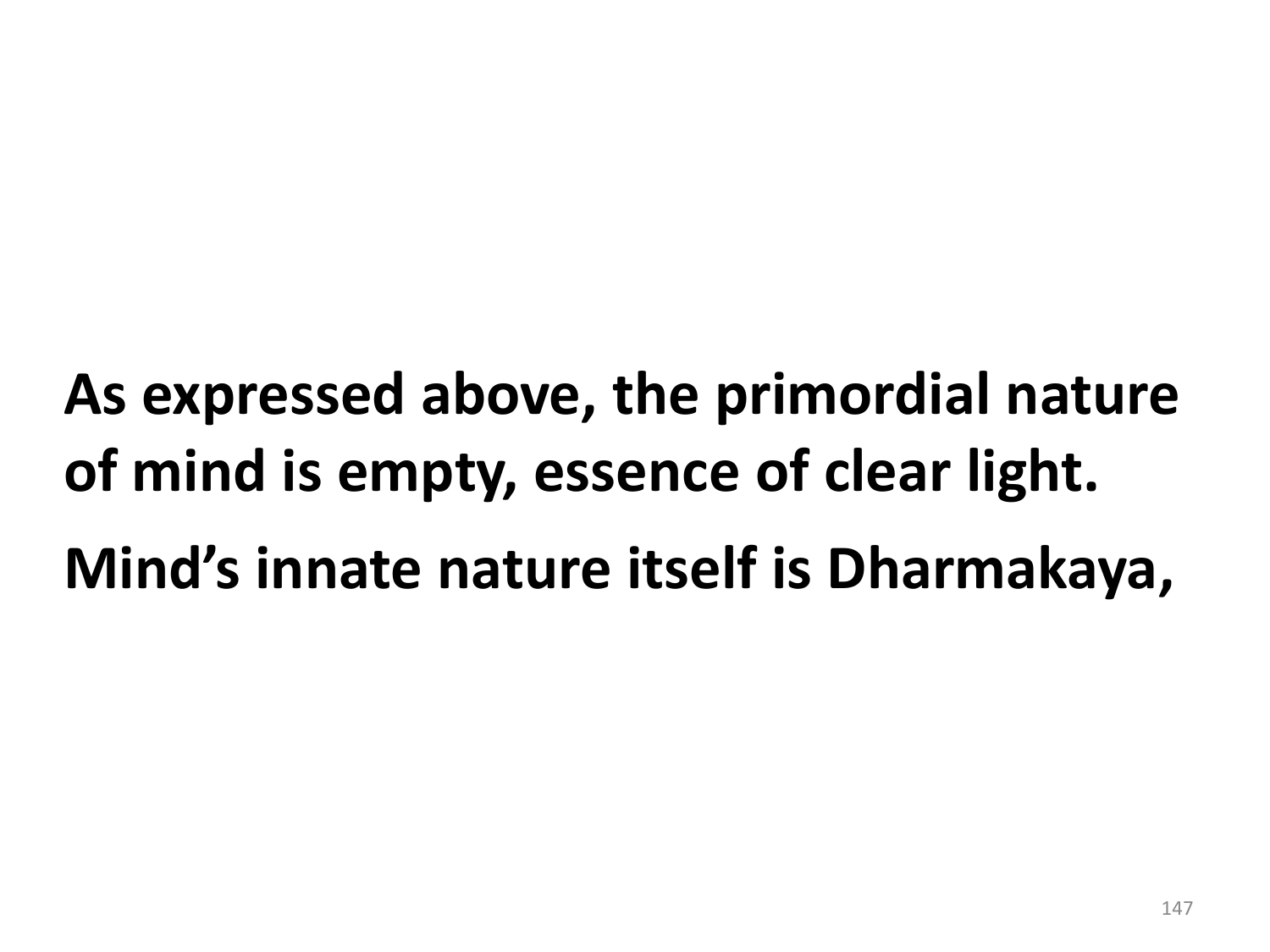**and the meaning of Dharmakaya is** 

**that primordial knowing, the union of luminosity and emptiness, that primordial knowing, the luminosity-emptiness,** 

**that is none other than this momentary thought.**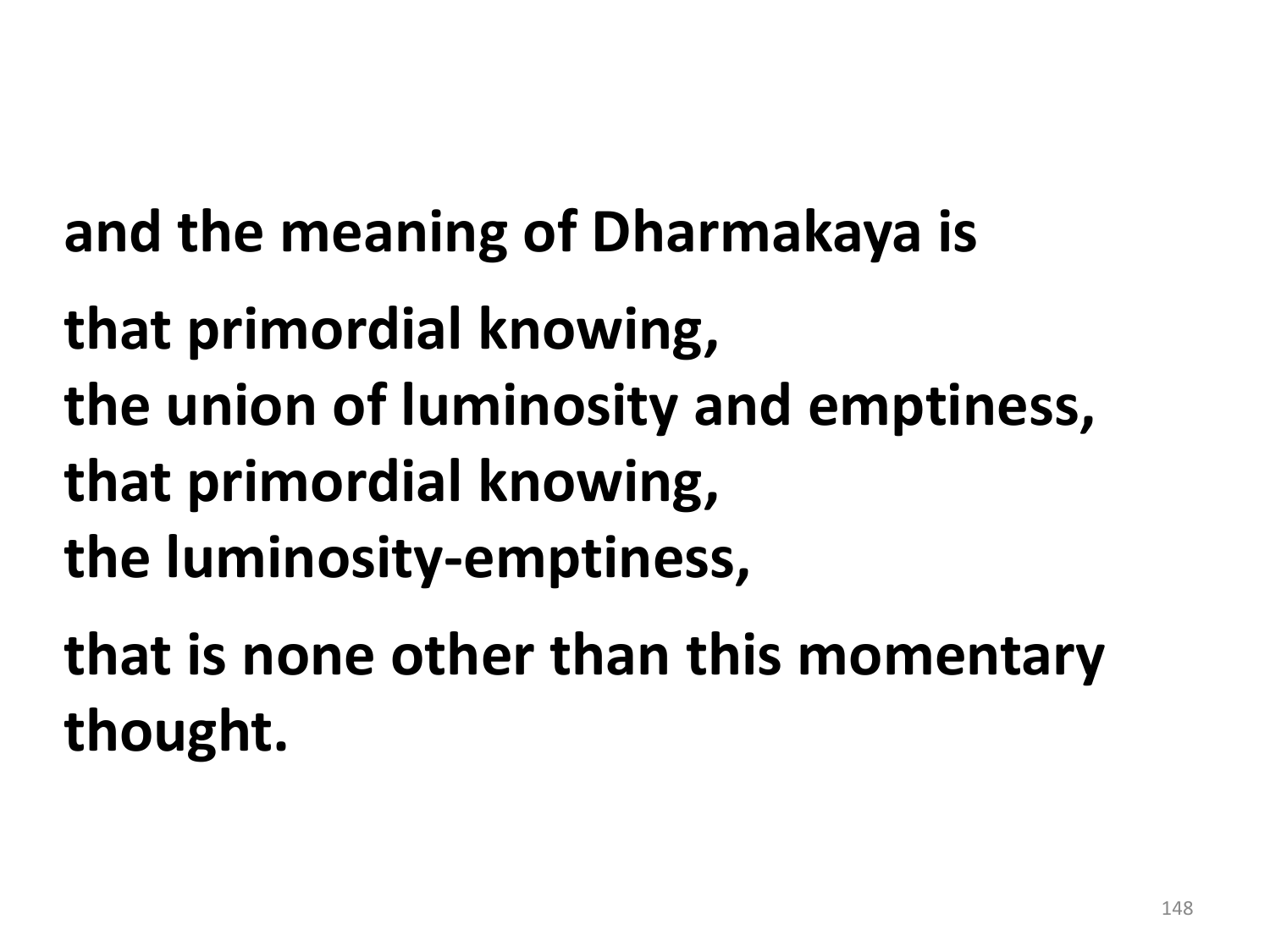- **There is no such primordial knowing, no luminosity-emptiness,**
- **to be found anywhere outside of or other than this momentary thought itself.**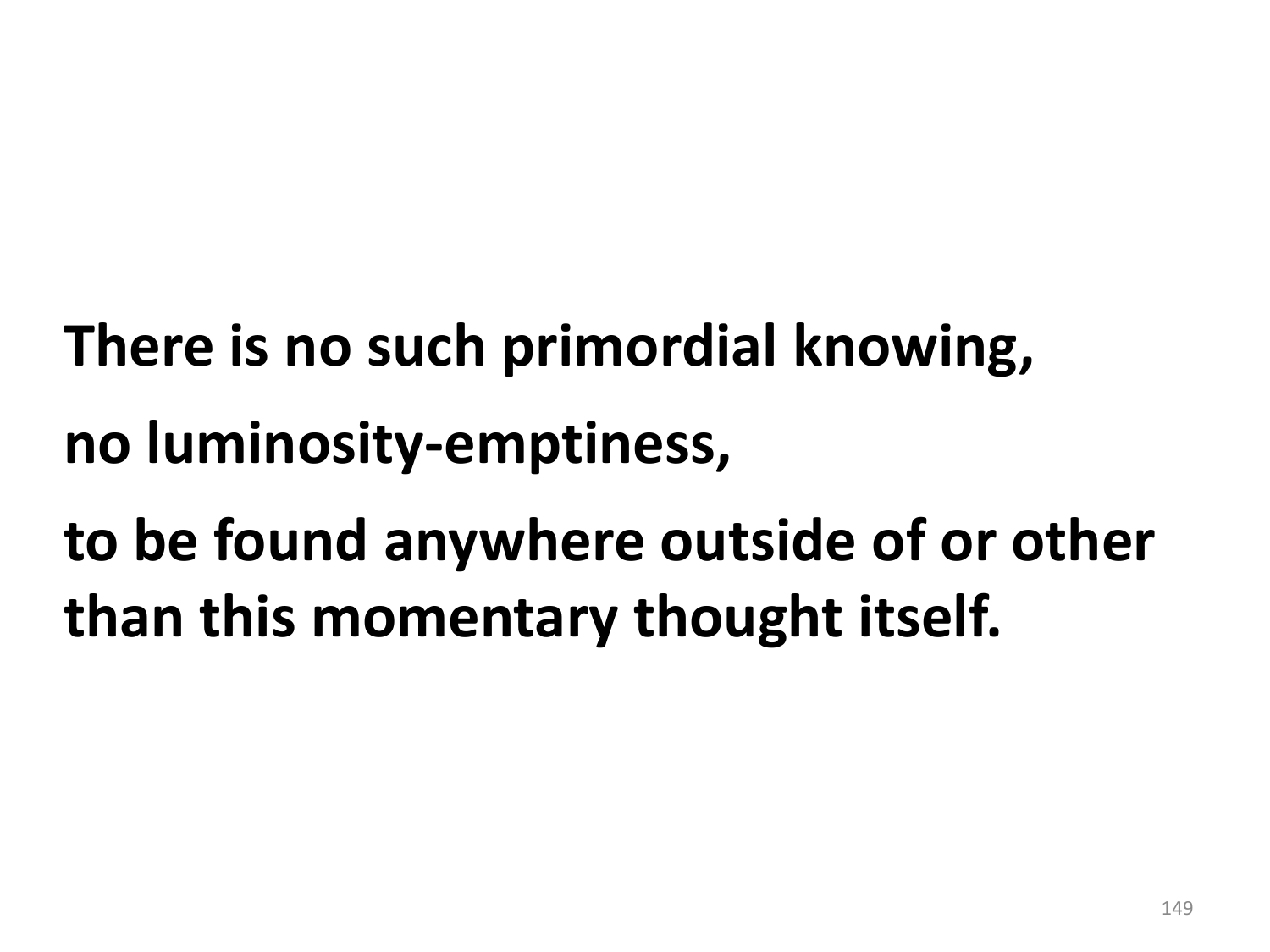#### **Wisdom, or rather Dharmakaya, is not apart from this.**

## **From the vantage point of mind's nature, we are buddhas not sentient beings.**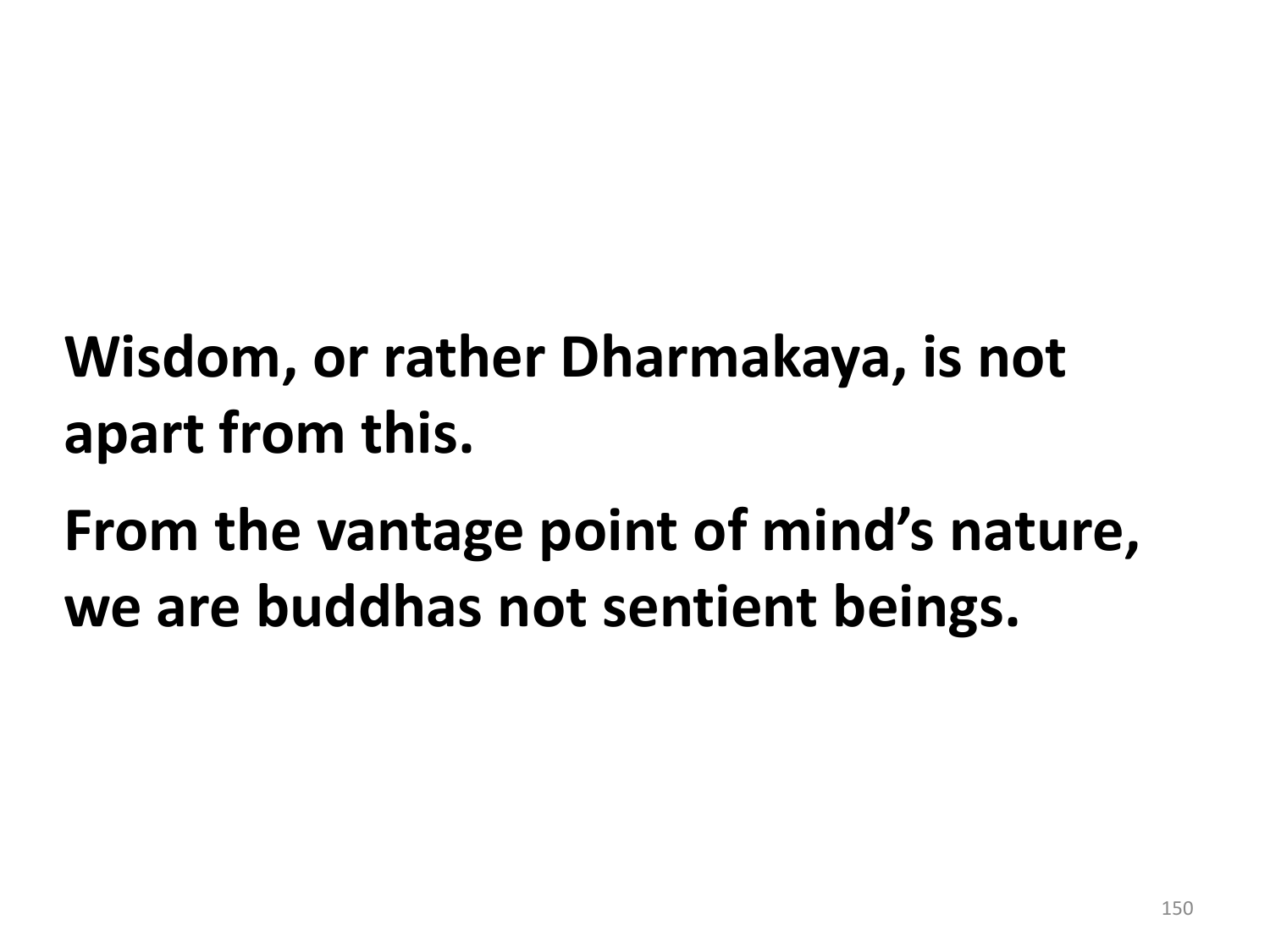#### **However, not recognizing that we have always been buddha,**

#### **we sentient beings meaninglessly experience the suffering of samsara.**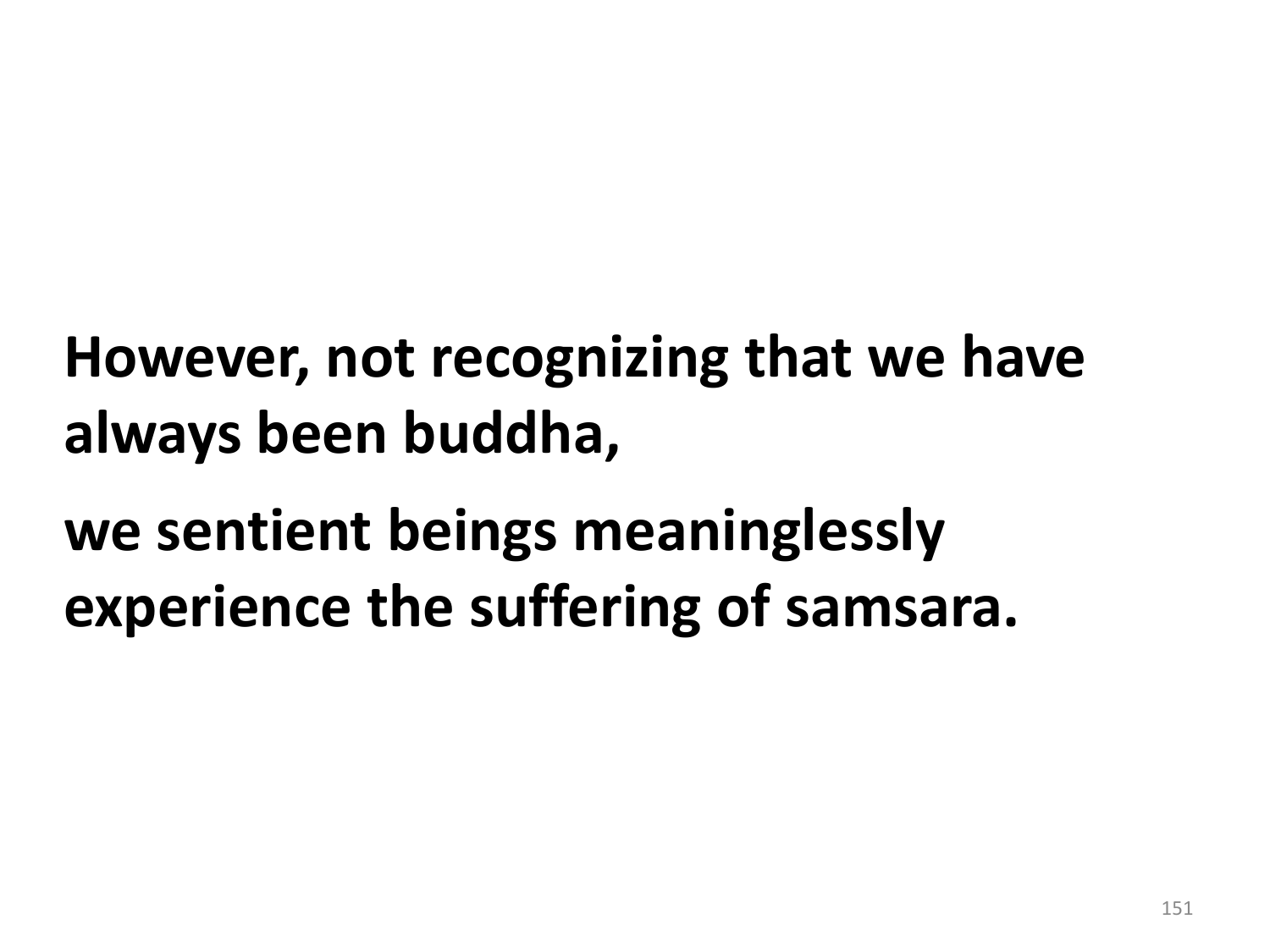**For example, water can freeze and take all sorts of shapes and forms, but in essence there is nothing in any of those ice sculptures apart from water.** 

**In the same way, no matter how many different appearances arise in the outer world, in essence they are nothing other than the nature of mind.**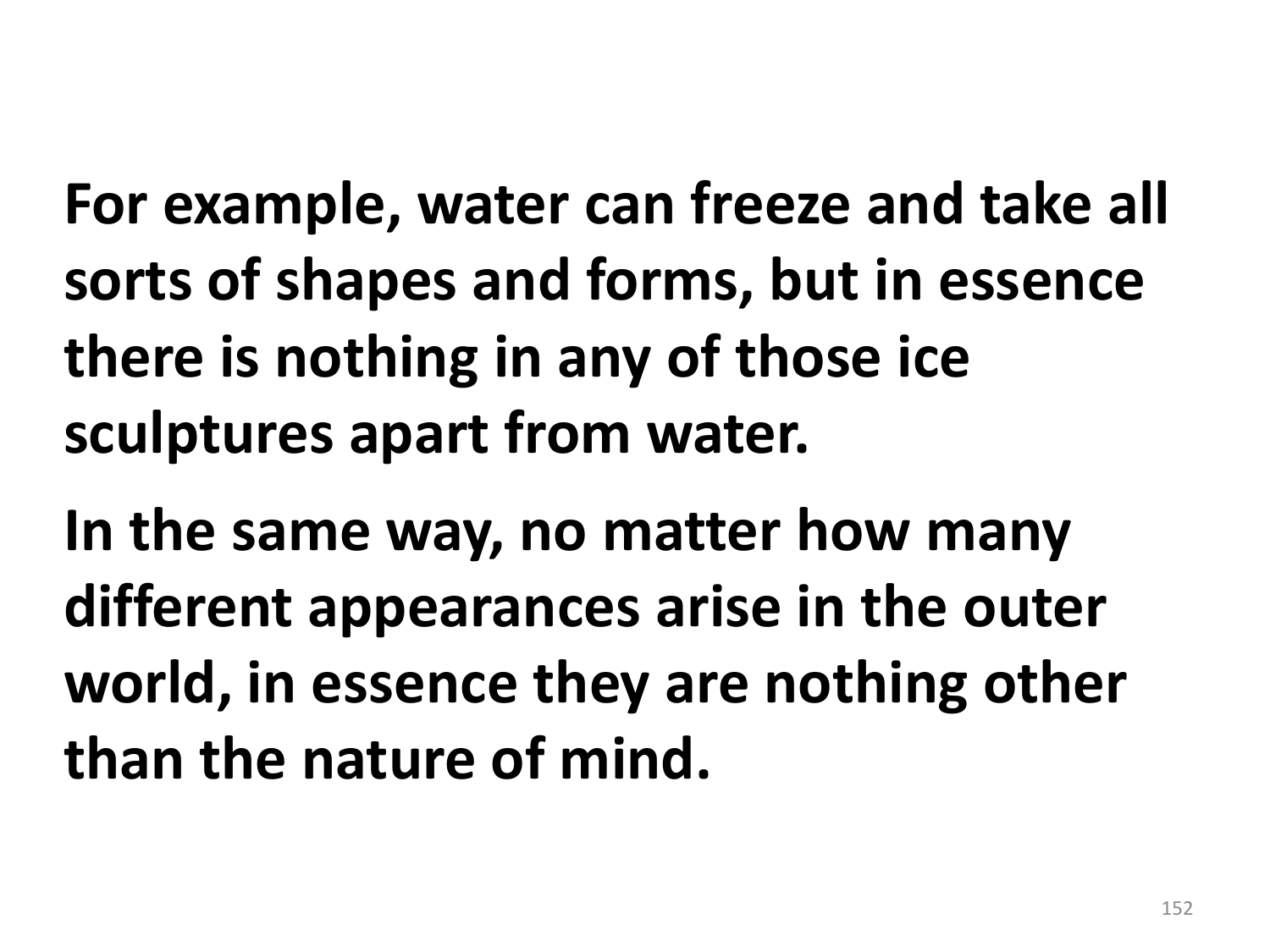## **However, referring again to the ice example,**

## **due to temporary conditions of temperature, water and ice appear to be totally separate entities.**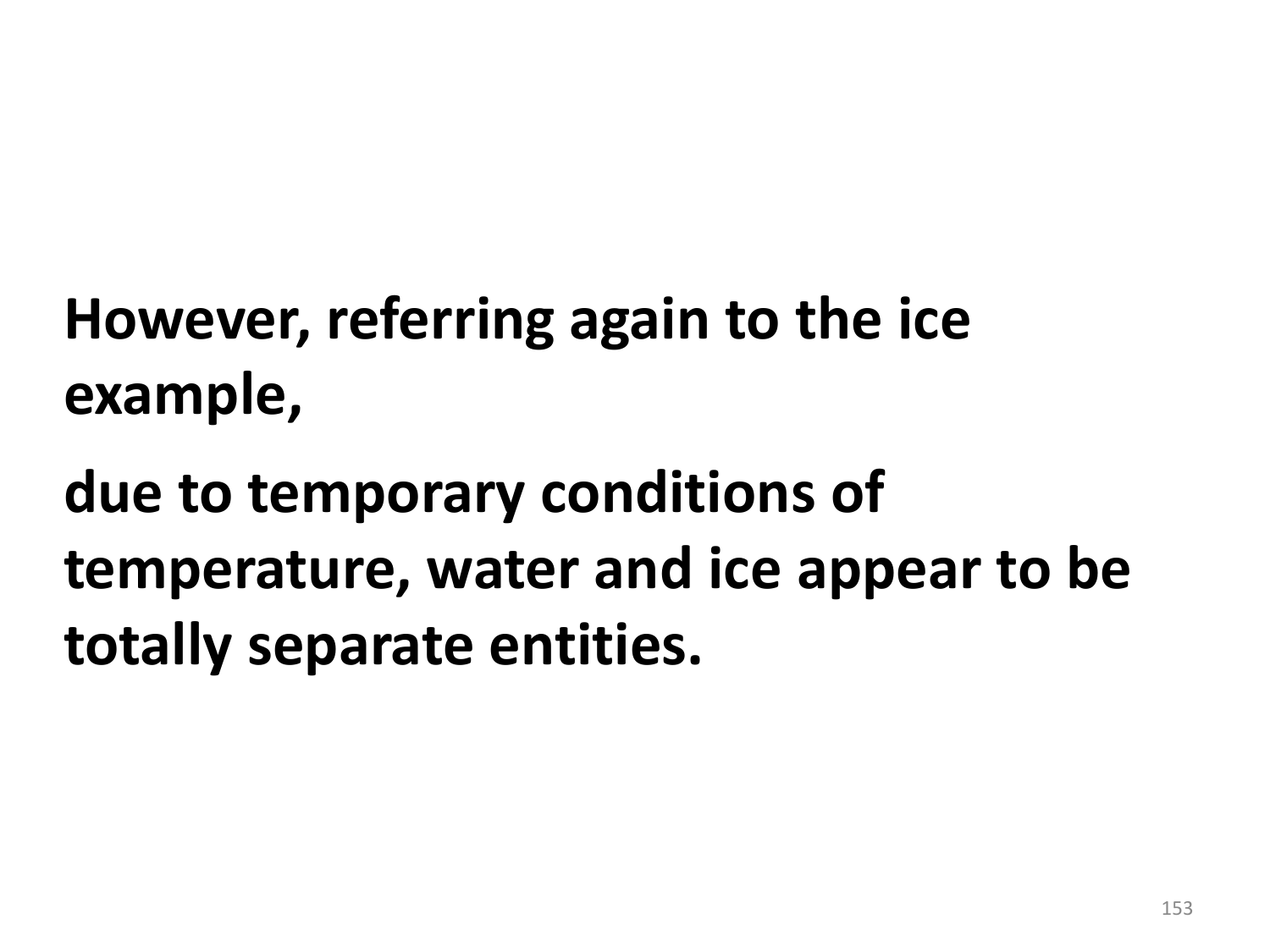**In the same way, due to karma and negative emotions –**

**that is, because of self-grasping –**

**the confused perception of dualistic appearance of samsara came to be.**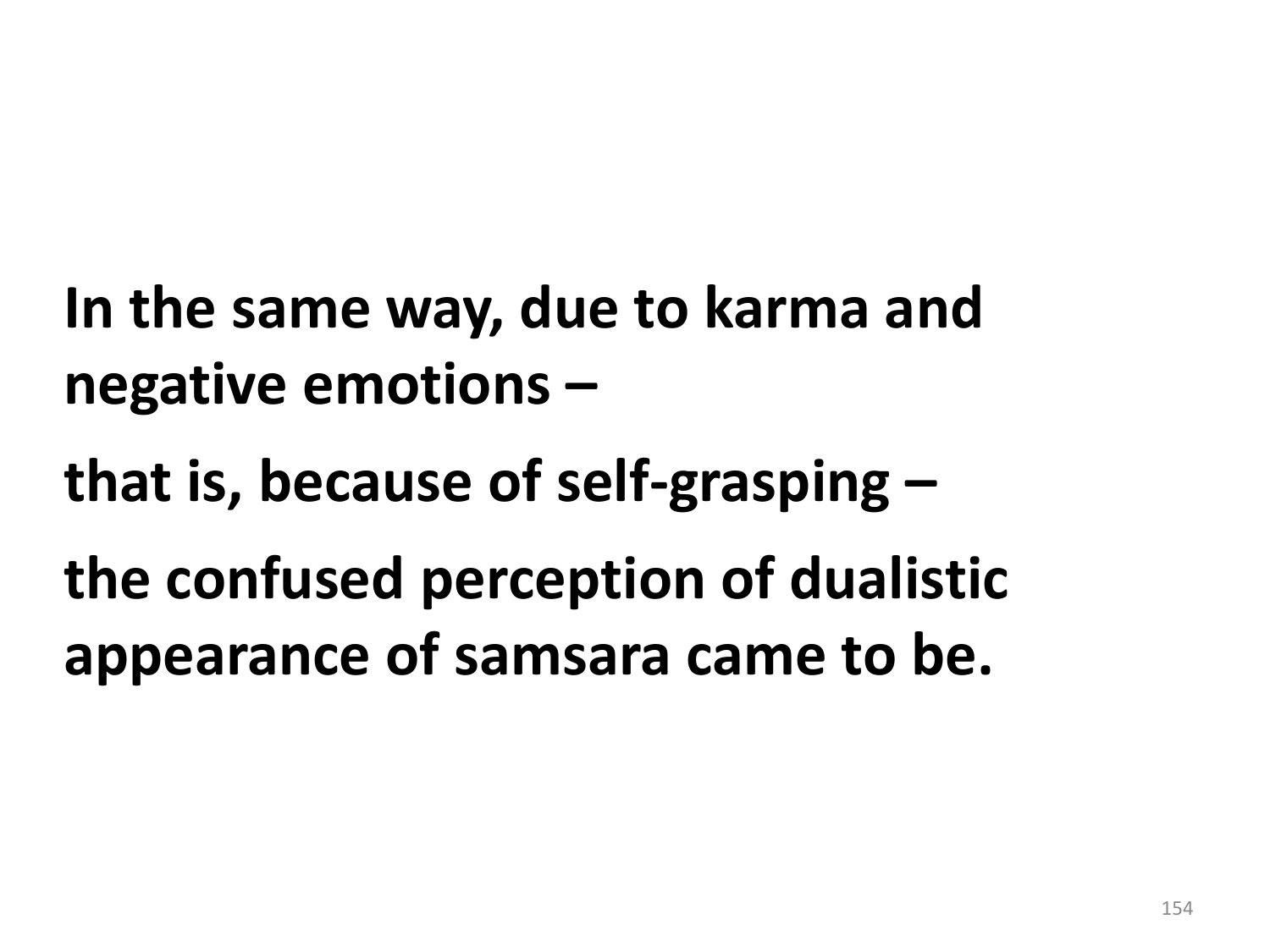## **Although there are all kinds of conditions that lead to water freezing,**

#### **ice has never been devoid of the nature of water.**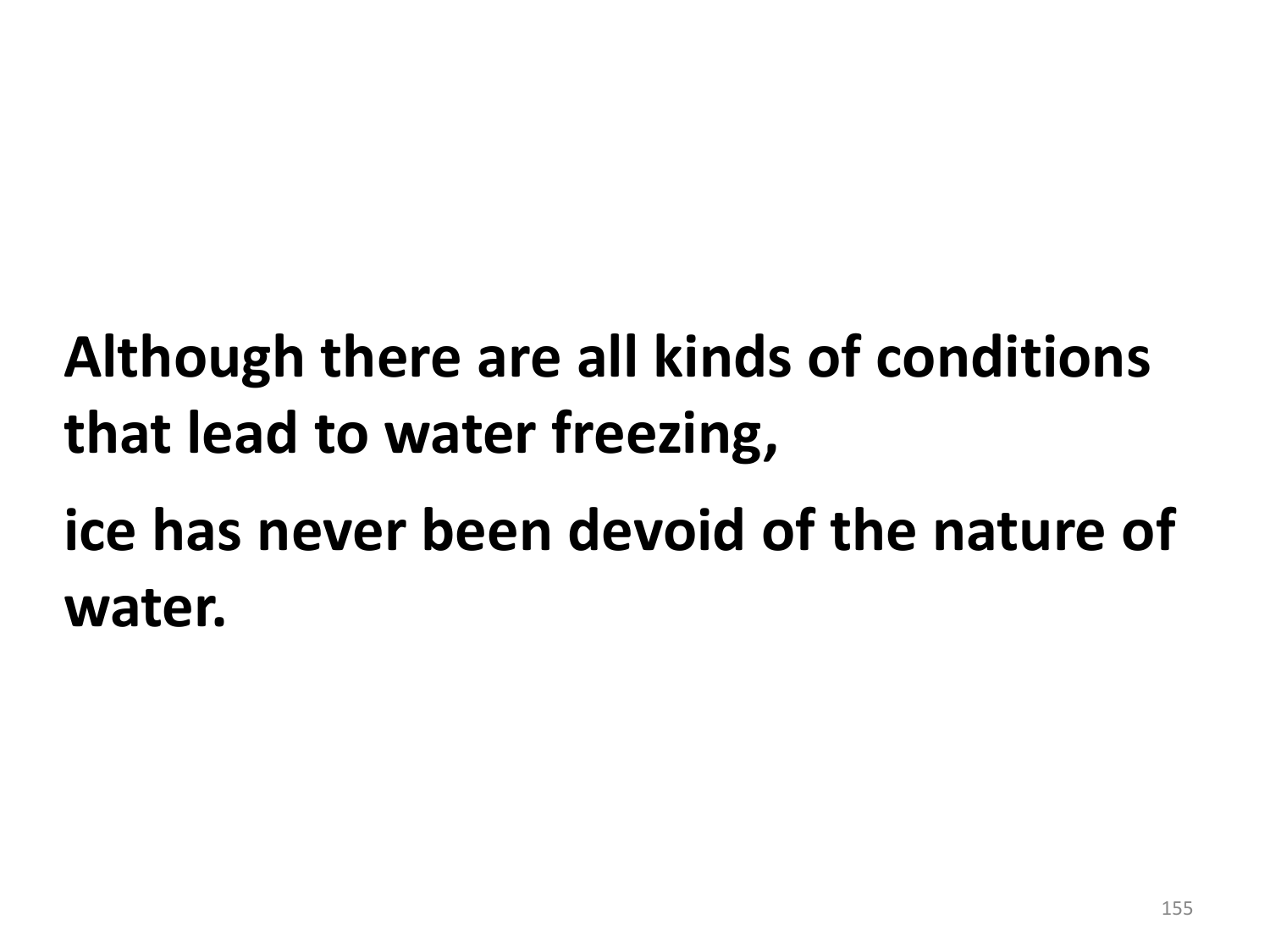**Similarly, no matter how many different kinds of sufferings we experience in the world of samsara,** 

**the nature of our minds has never changed,** 

**has never been anything other than the essence of primordial awareness – the Dharmakaya.**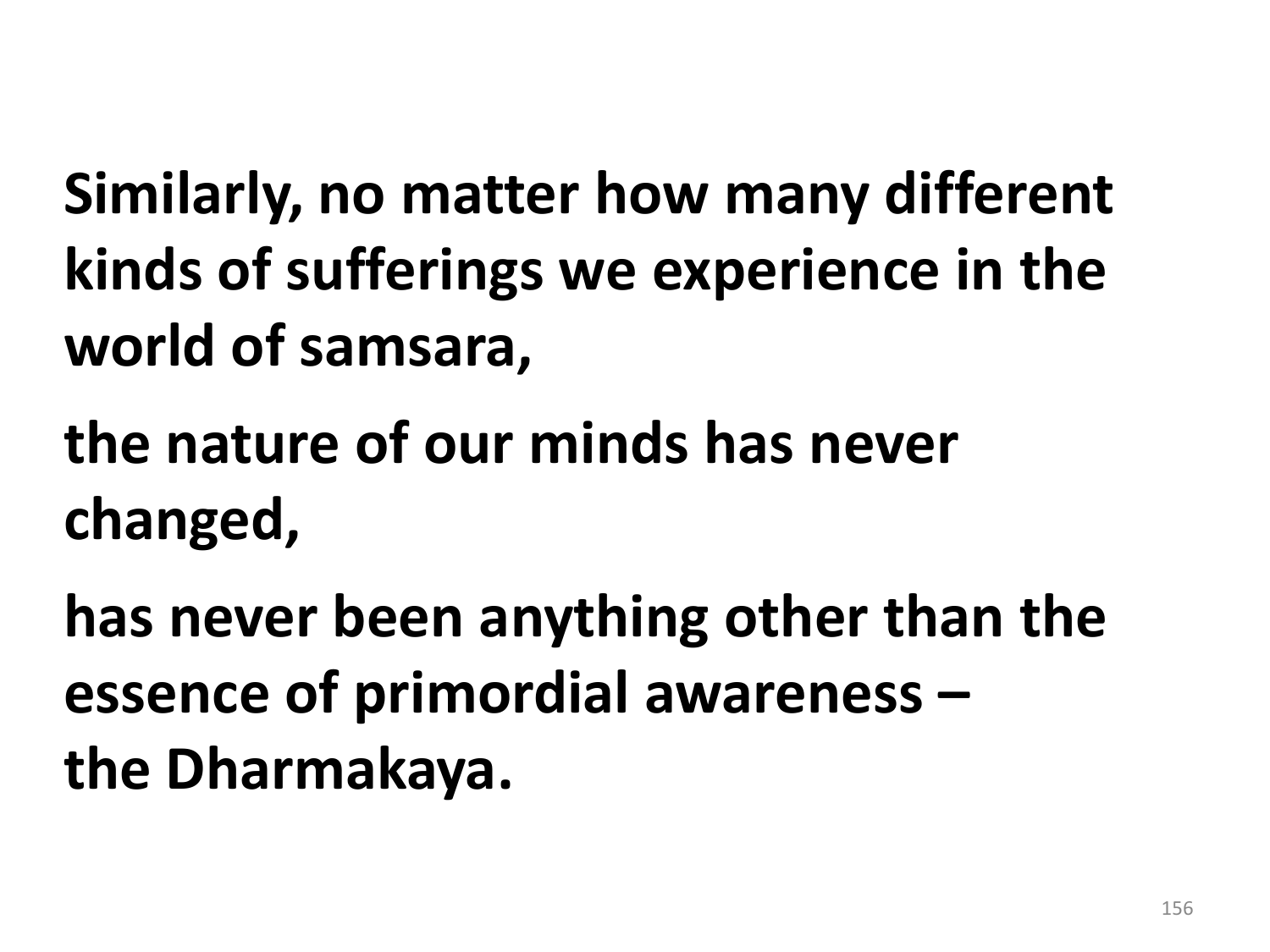- **Thus, sentient beings are pervaded by emptiness - the Dharmakaya.**
- **The suchness nature of Buddha is no better, no different, than the suchness nature of sentient beings,**
- **for the suchness nature is inseparable.**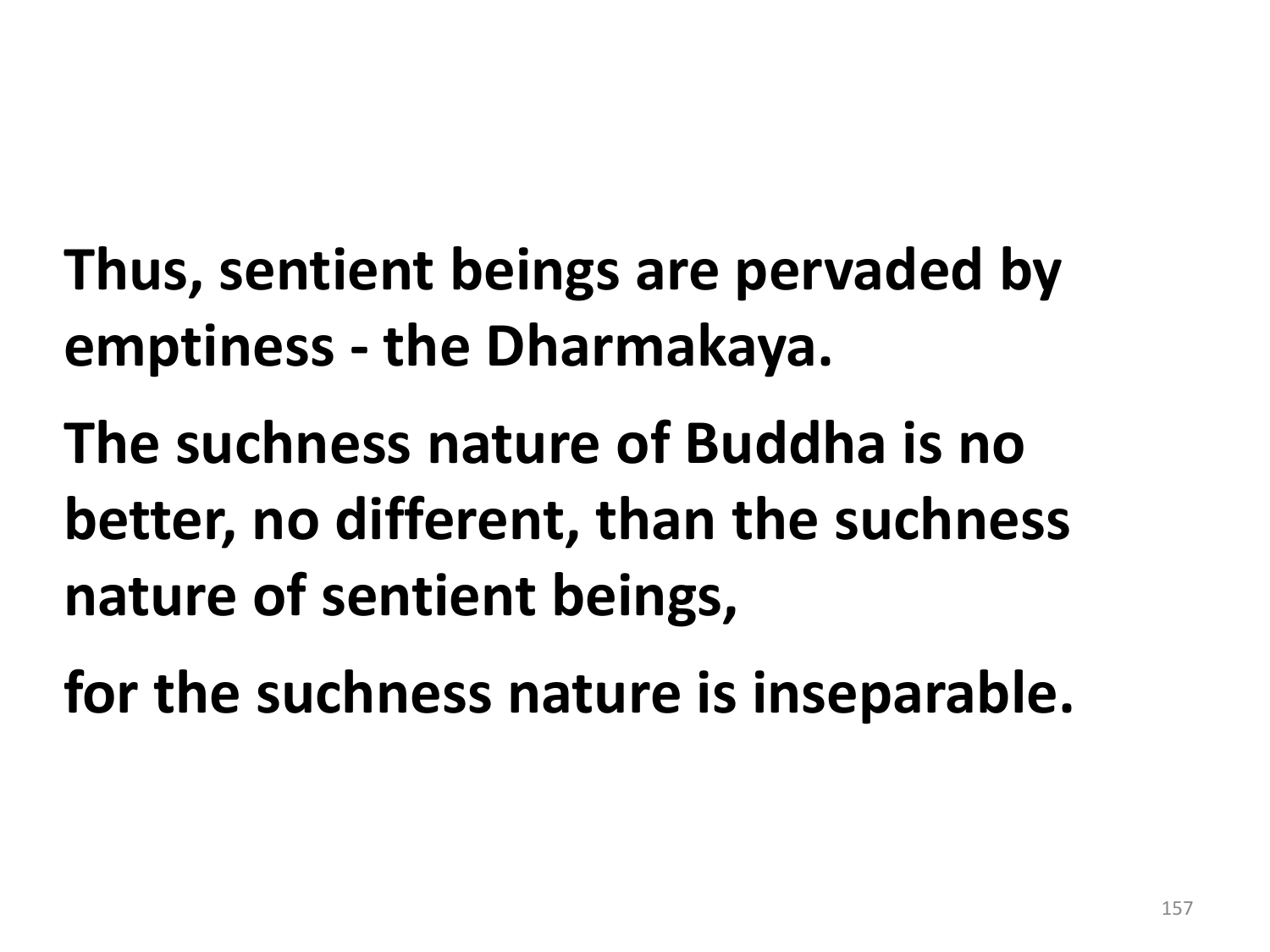**Beings who are bound in samsara are still in the family of Buddha, still have buddha nature.** 

**The Dharmakaya is there as the ground, path, and fruit present in everyone.**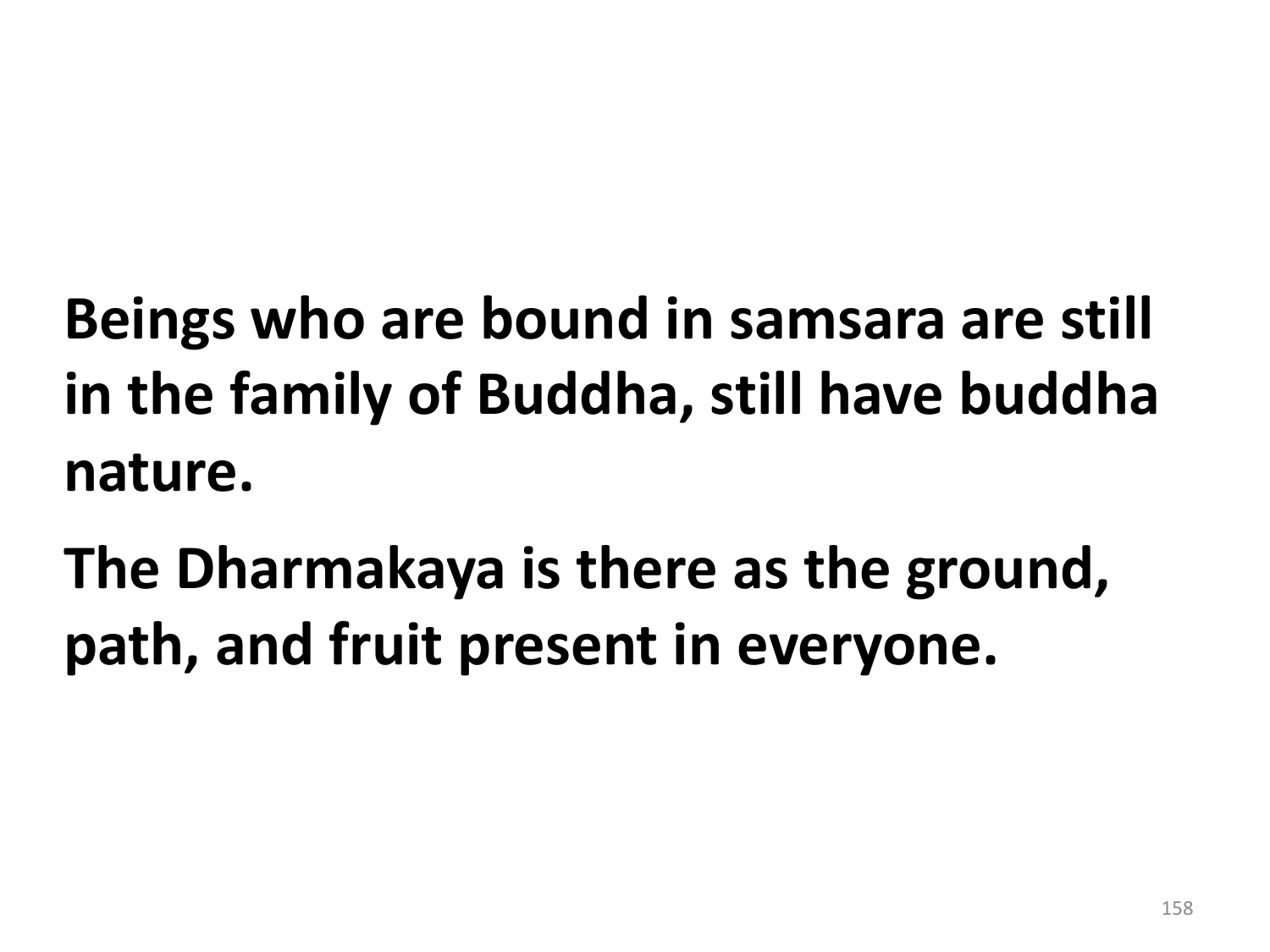**What the above line illustrates is that in the basic ground the innately pure buddha nature is always present in sentient beings,** 

**and like the sun and its rays it is already imbued with all the innate qualities of purity and fruition.**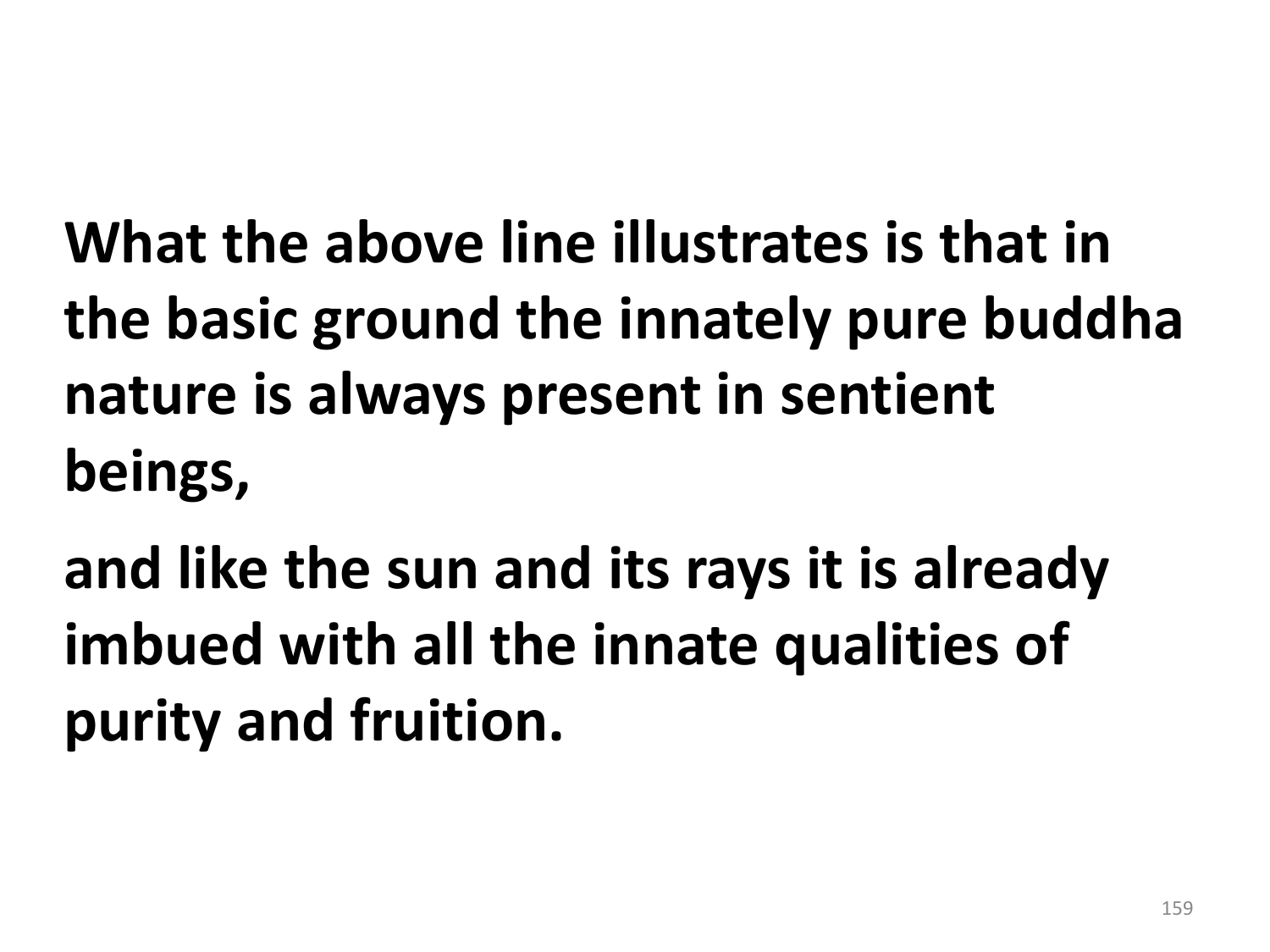## **This already perfect state has always been innately present in all beings, spontaneously.**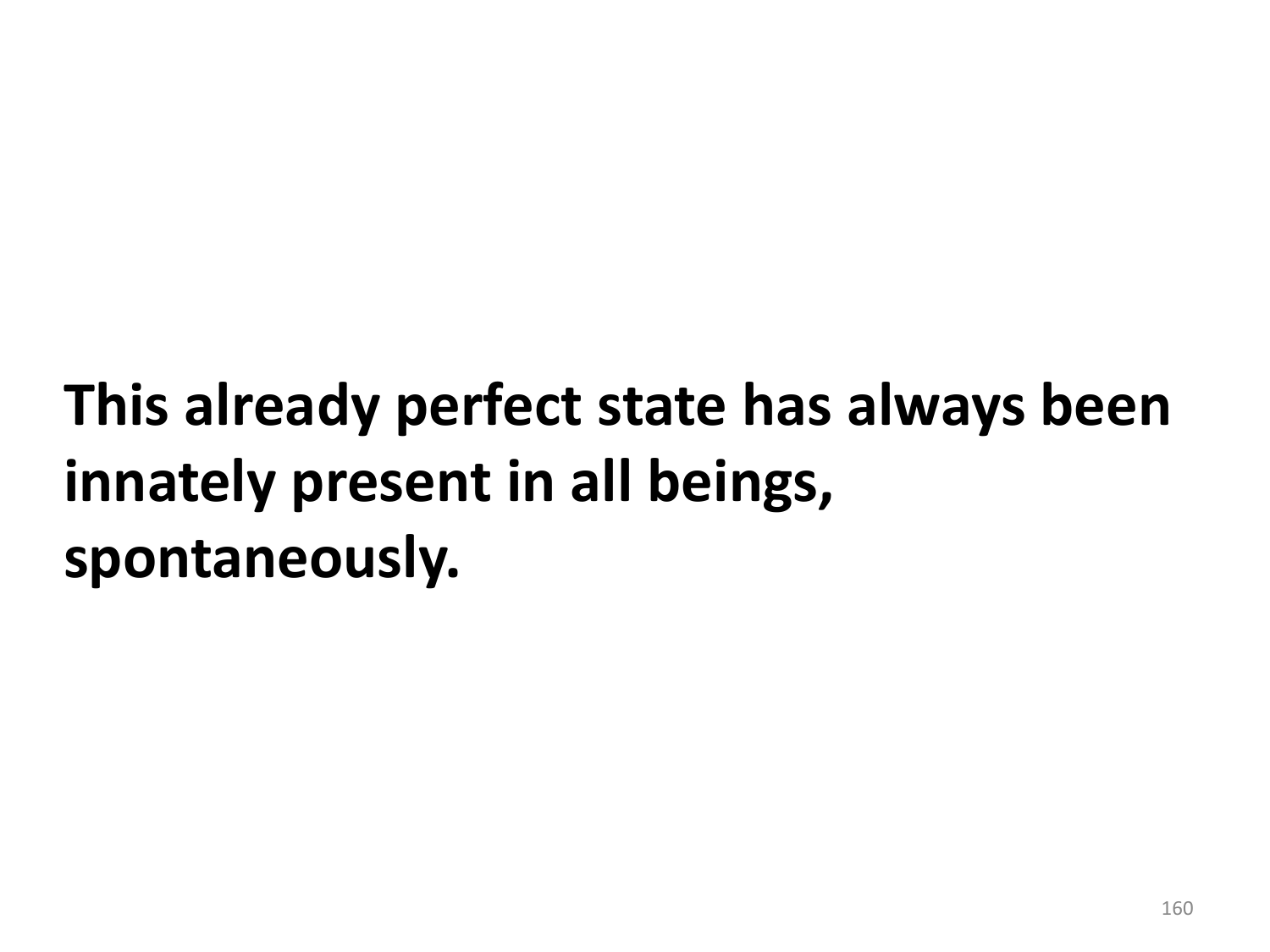# **Even though temporary, adventitious (unintended) obscurations can never defile or injure the innate nature of mind,**

**which is the very essence of buddhahood,**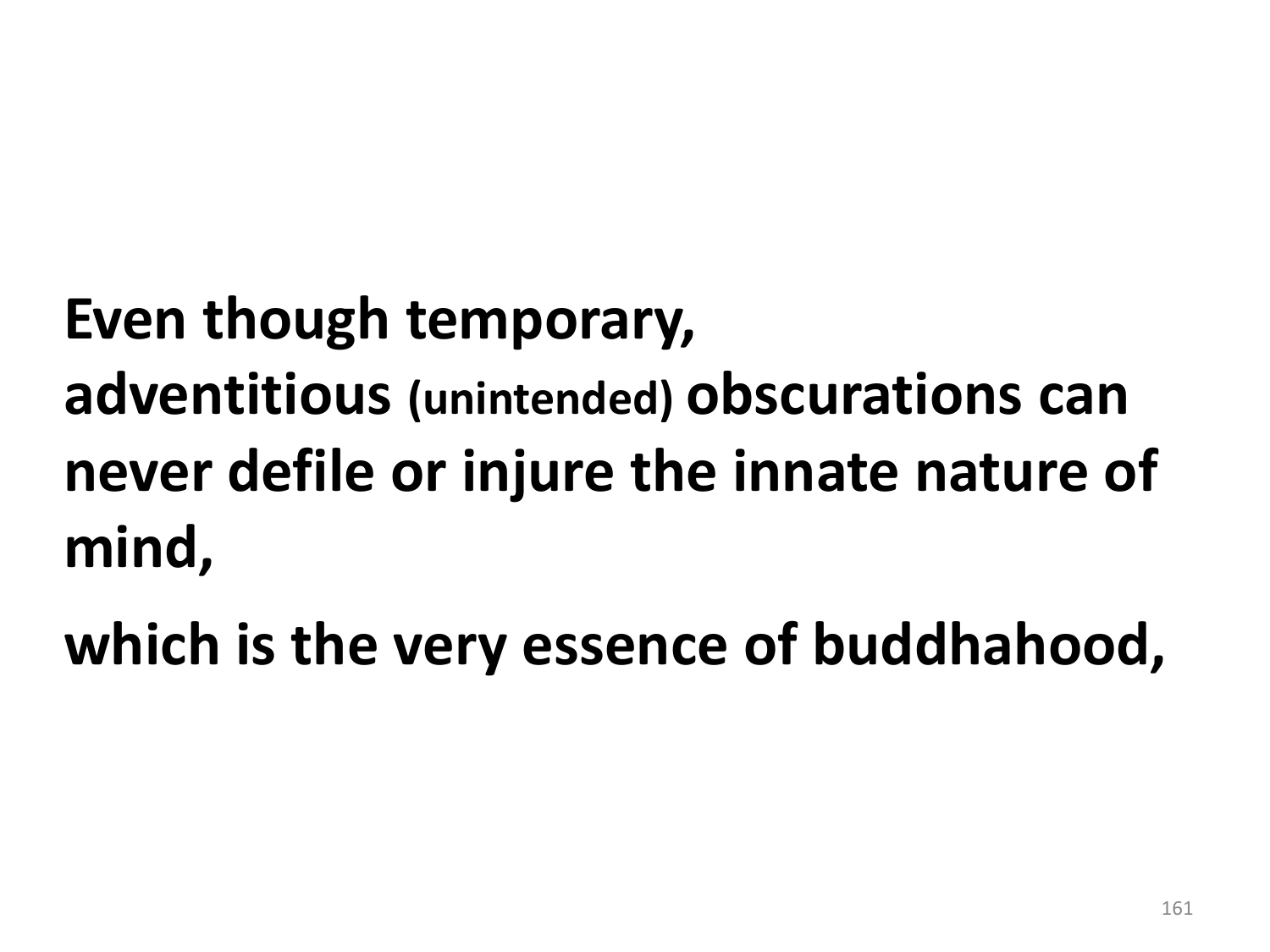- **just as clouds can veil the direct view of the sun's rays,**
- **adventitious (unintended) obscurations veil the direct view of the Dharmakaya,**
- **of its innately perfect qualities of purity and fruition.**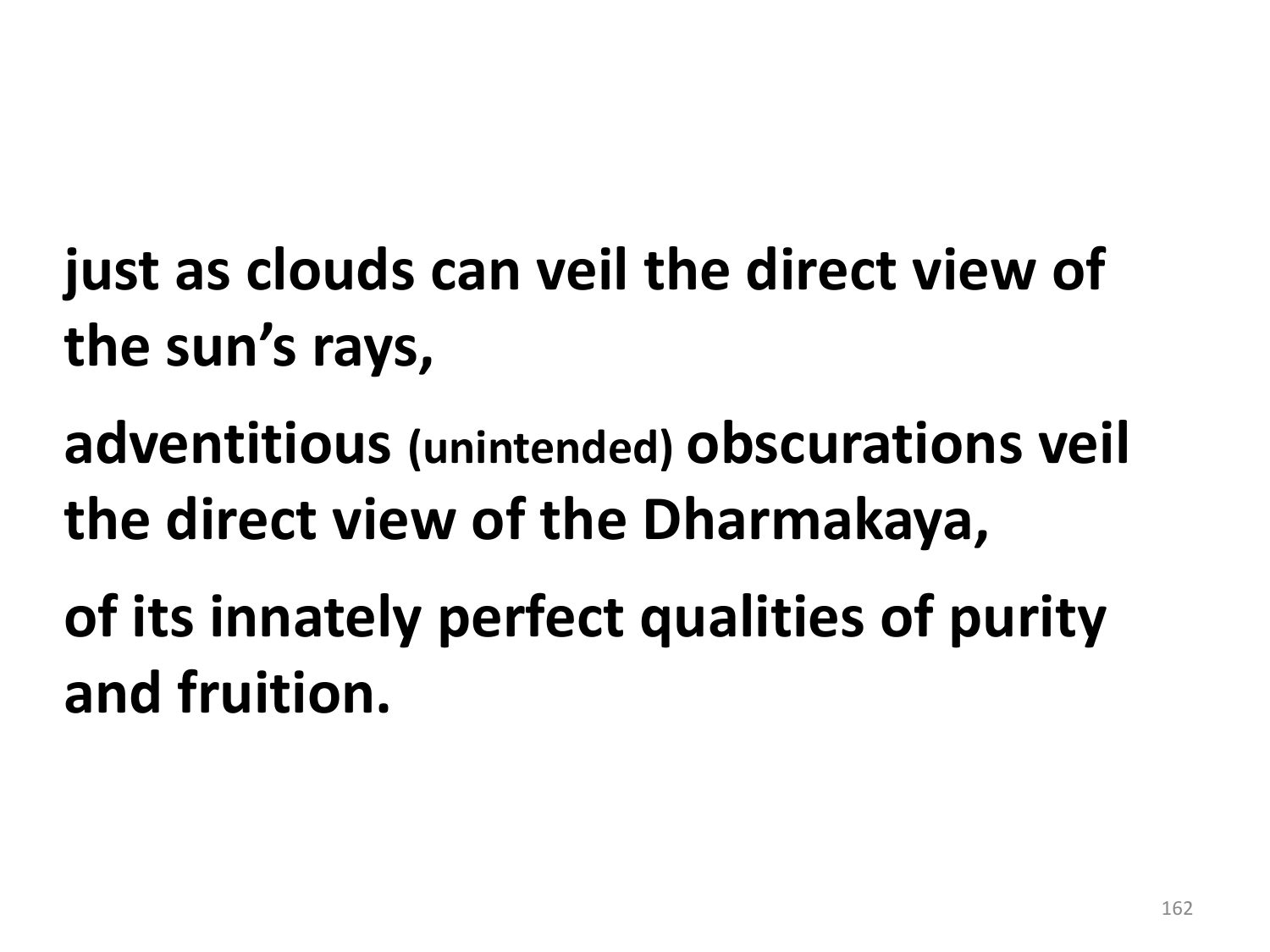**On the path, through the two accumulations, we can clear away the obscurations and directly actualize the state of buddhahood imbued with the two purities - innate and realized.**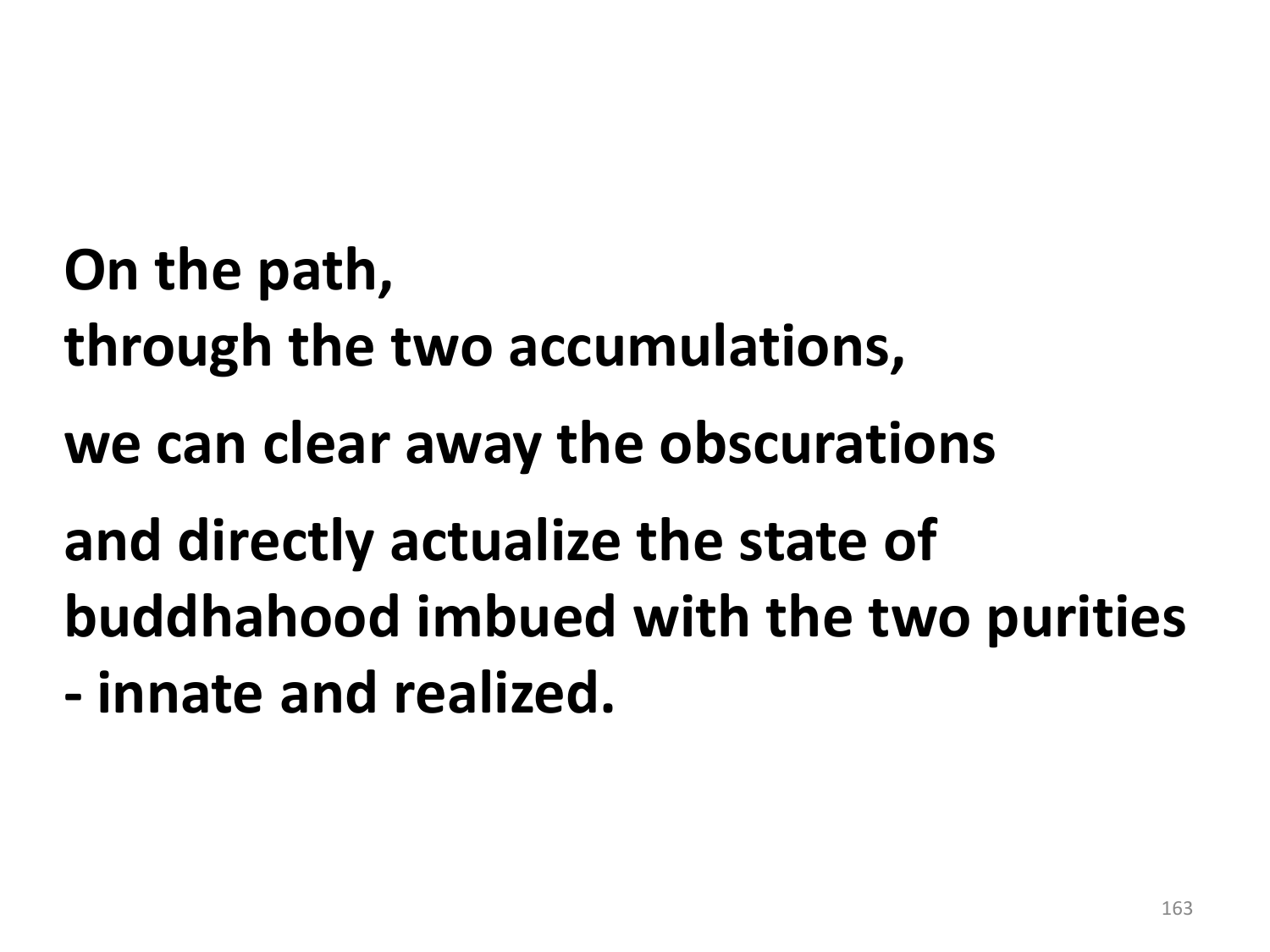**When mind is let go, relaxing in its natural state,** 

**look directly into the essence of mind itself,** 

**this open, vivid, present awareness, clear and without thoughts.**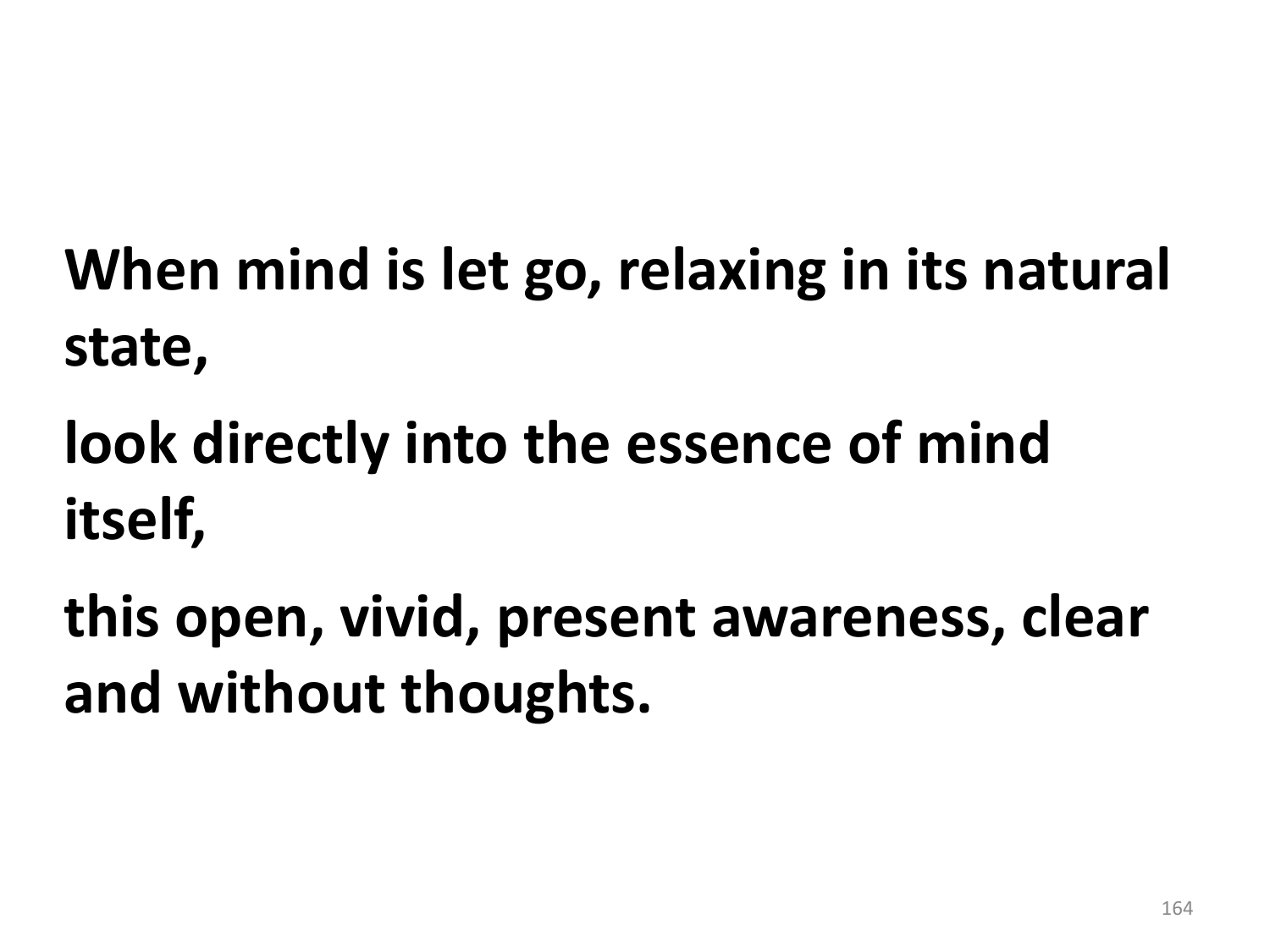**As you are resting in this nature, whatever thoughts surface, look directly into the essence of the thoughts.** 

**Meditate as before and gain conviction.** 

**These very thoughts that are unceasing are nakedly present, clarity-emptiness.**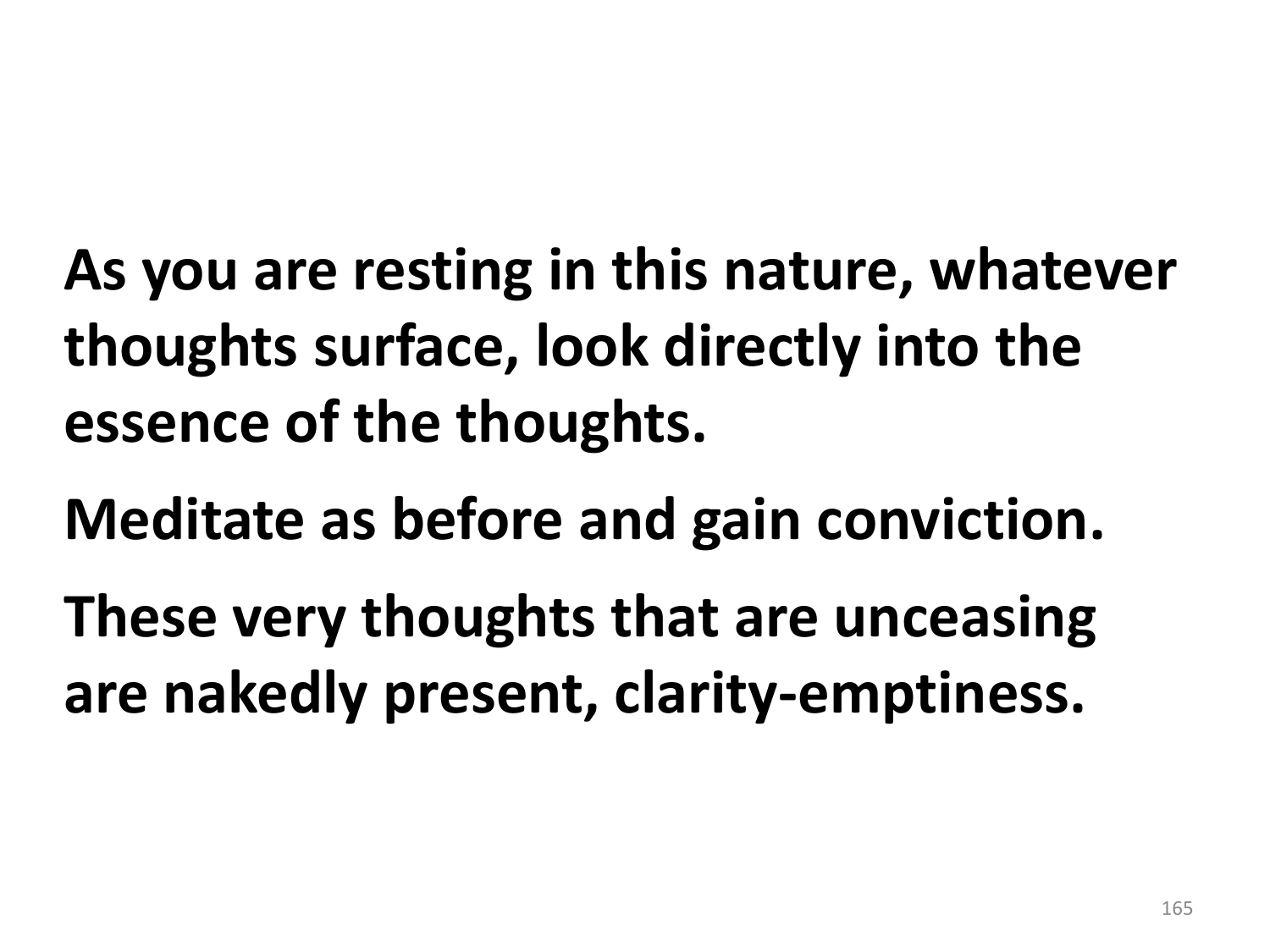**Consider, for example, the waves that rise and fall on the surface of the ocean - they are the ocean.** 

**There are no ocean waves apart from the ocean.** 

**There is no ocean outside of or apart from the waves. It is just like that.**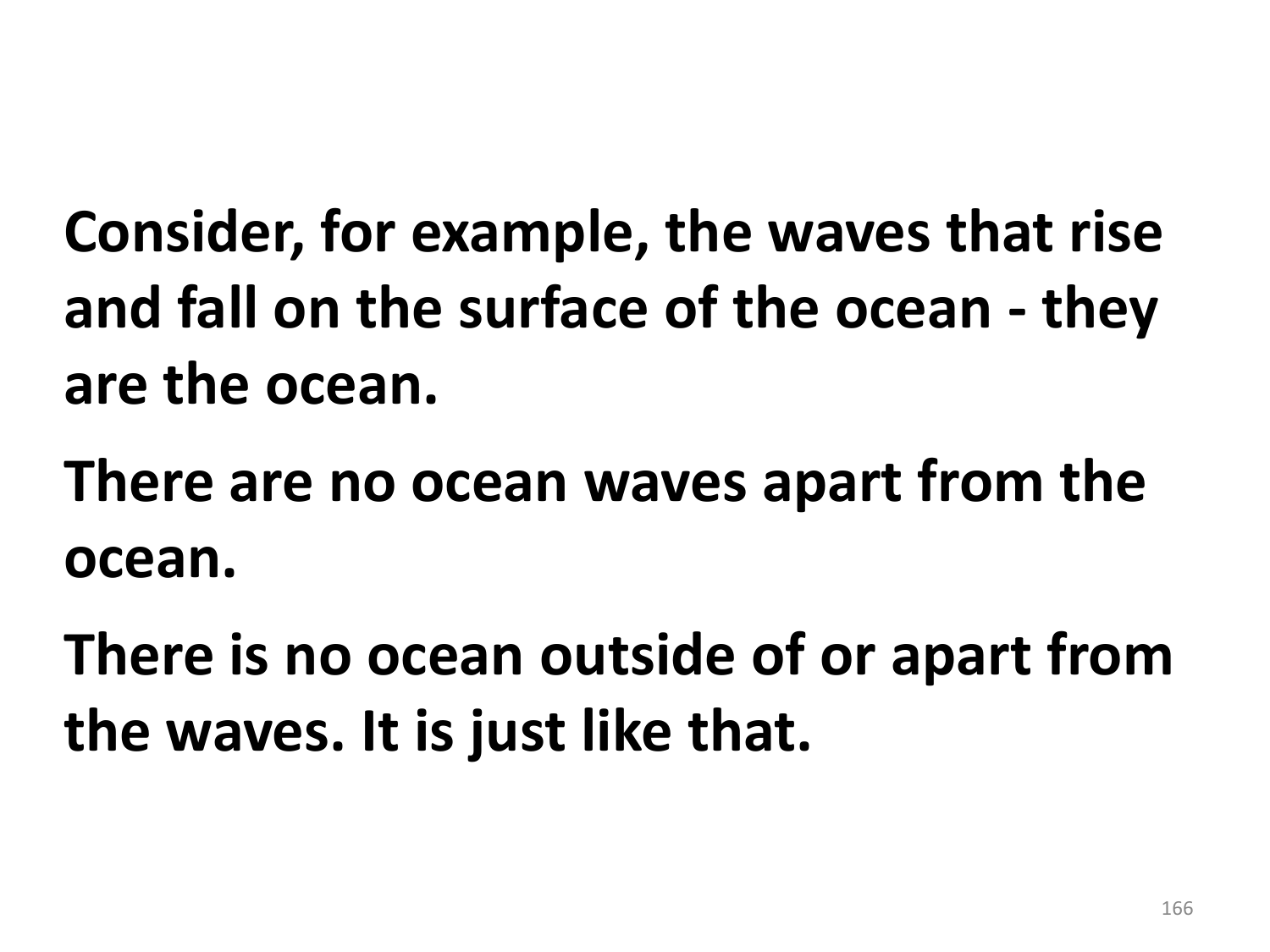#### **A negative thought does not need to be rejected or rid from your mind.**

## **You need not try to find some wisdom to counteract the negative thought.**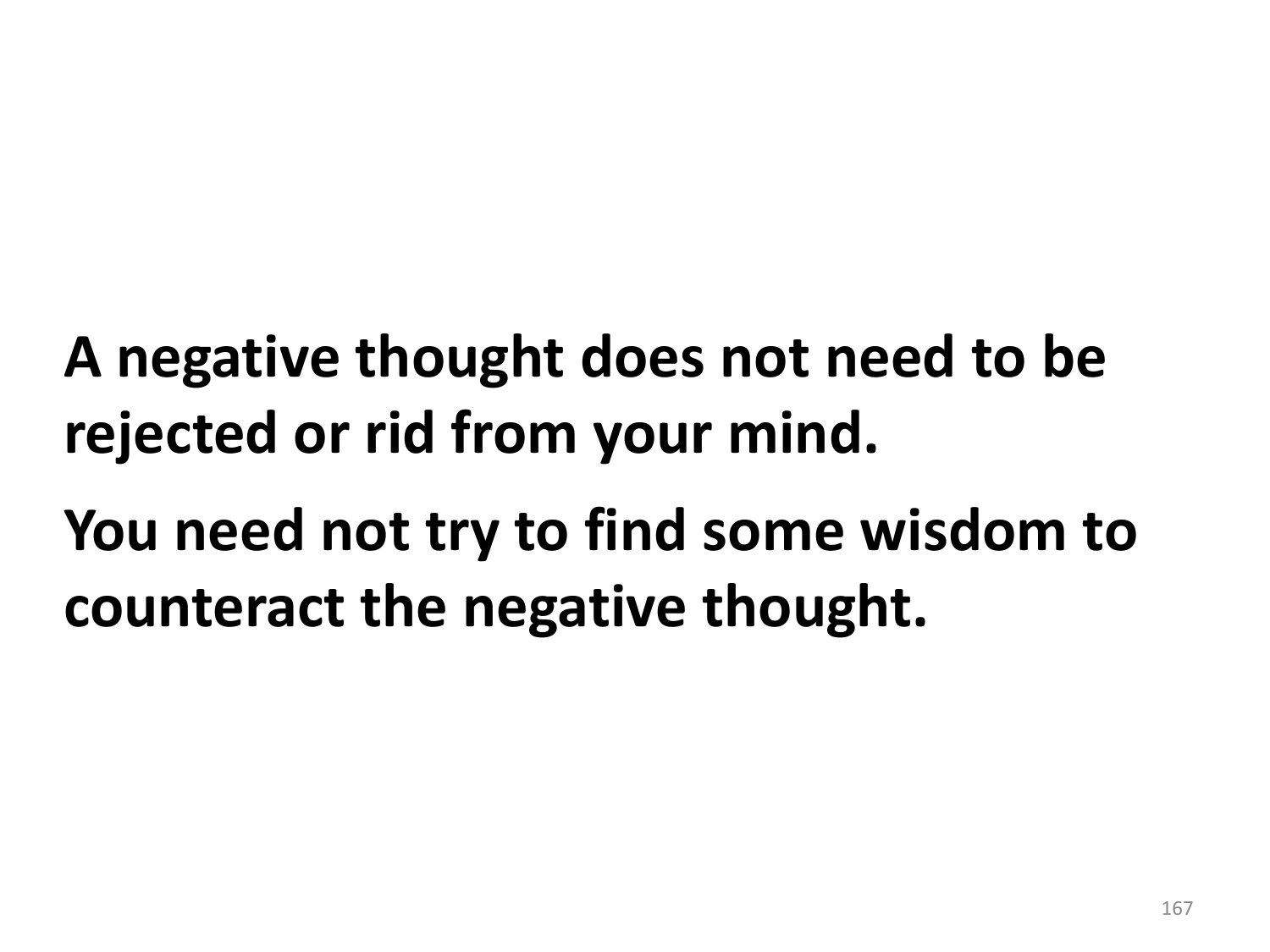# **Whatever is holding you down,**

- **if you realize this extraordinary path,**
- **in which simply recognizing whatever arises enables it to naturally release on its own,**

**then you will become a buddha in one lifetime.**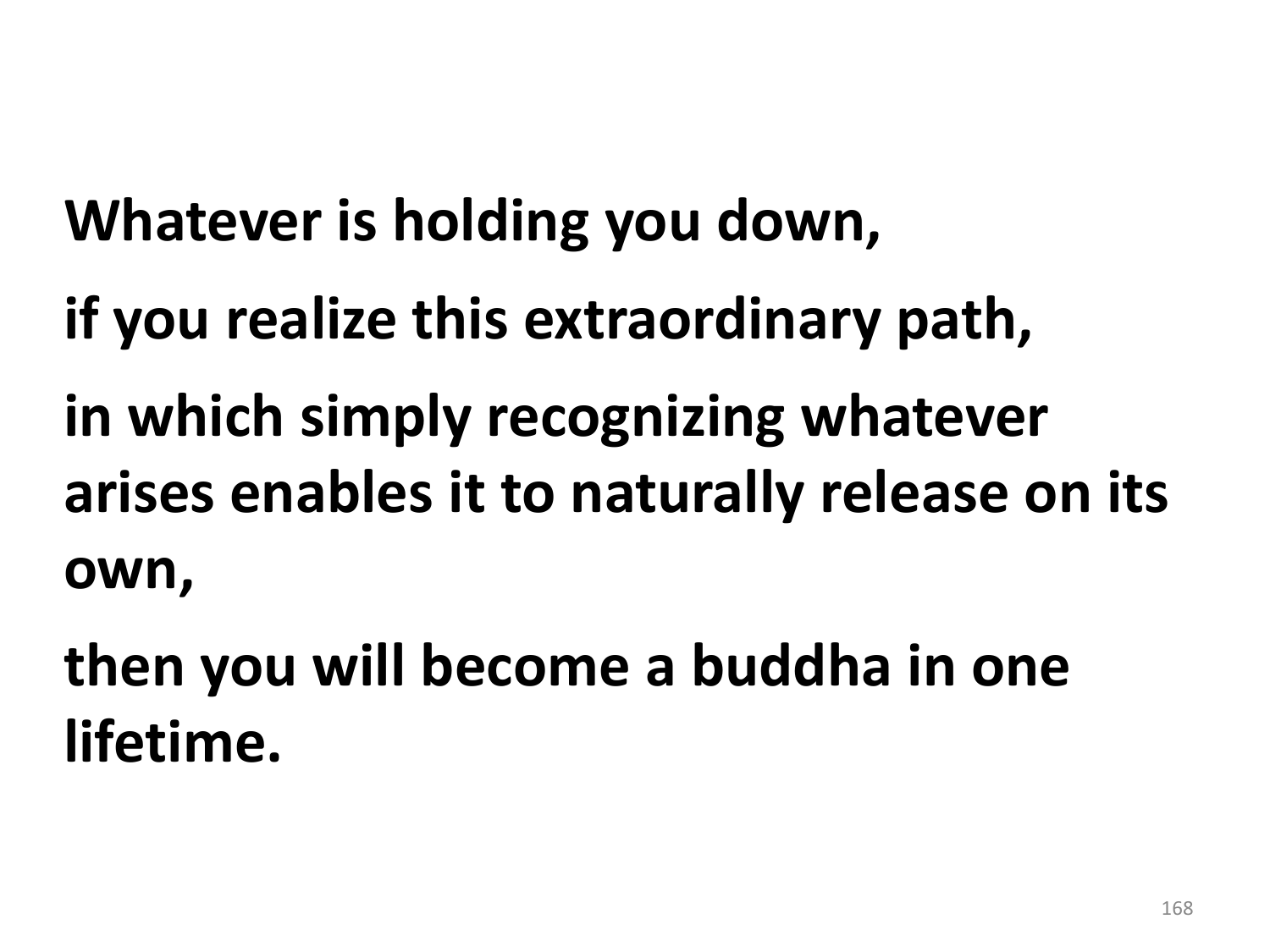**If strong desire emotion arises, do not follow after it or get lost in it.** 

**Instead, look directly into the essence of that desire and rest your mind there without wavering.**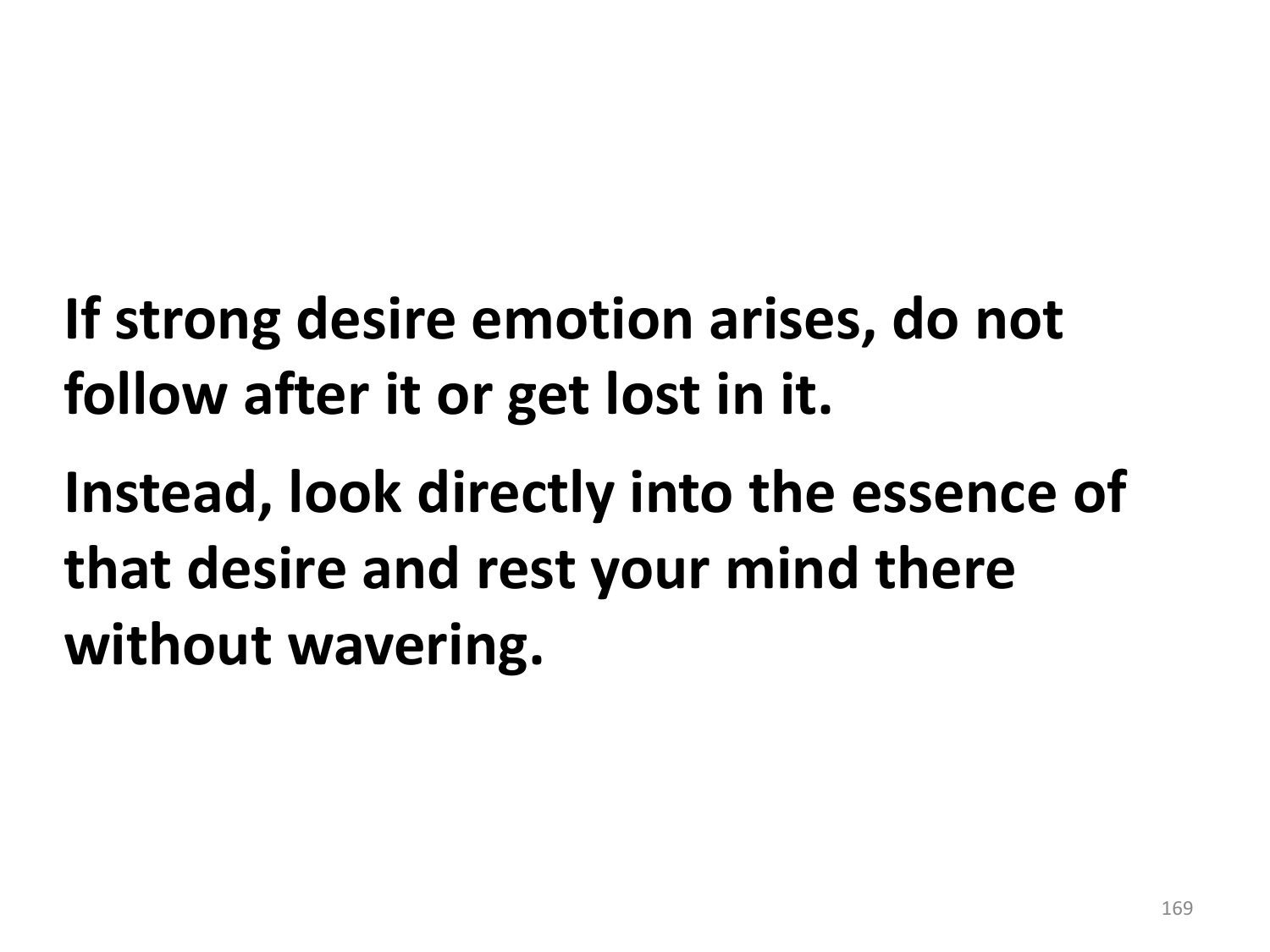## **When desire arises it is rootless and groundless.**

**This is known as not rejecting desire, but rather as desire purified into its own nature, desire liberated in its own ground. That itself is discriminating wisdom.**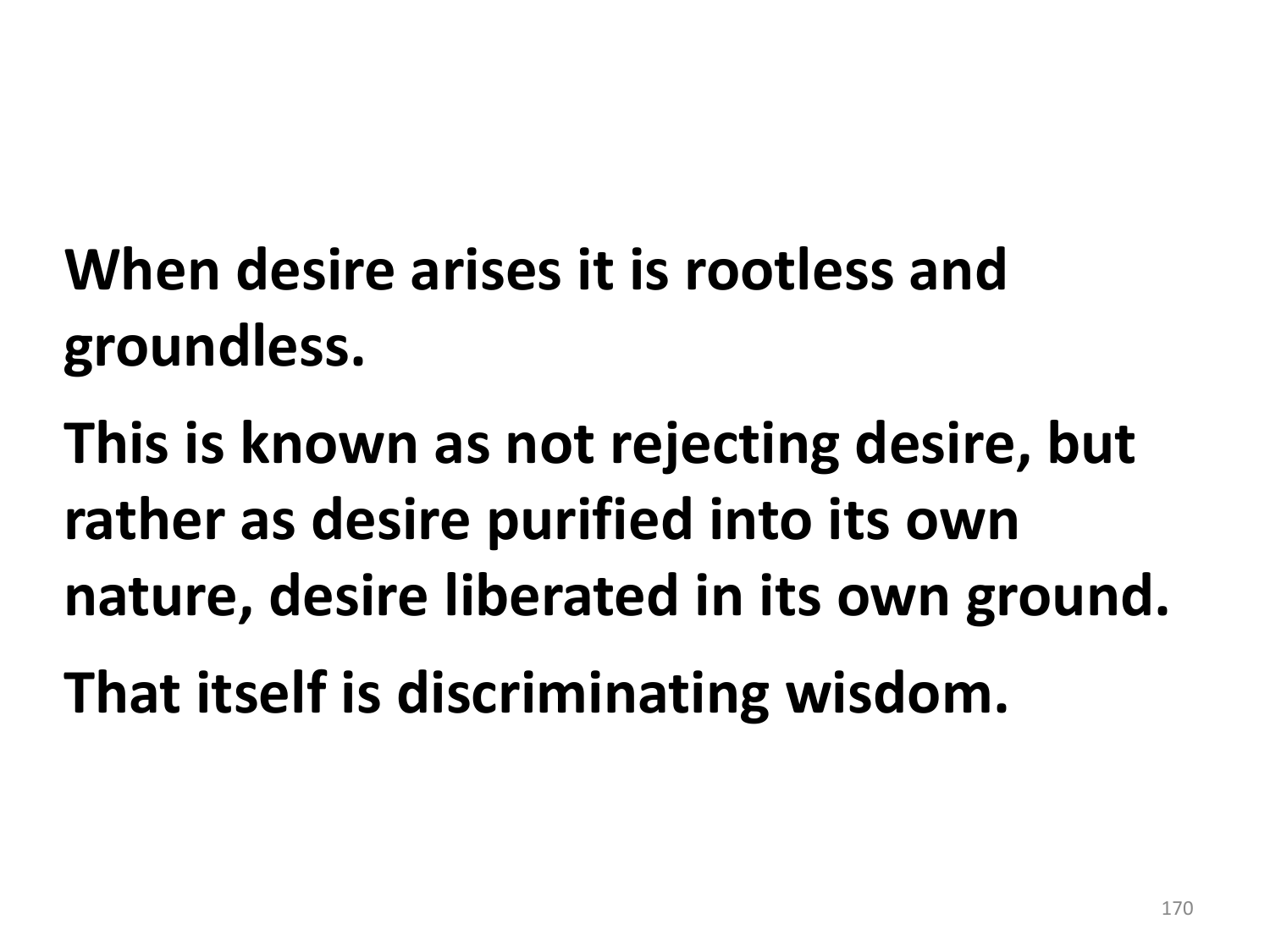#### **That itself is Buddha Amitabha.**

## **In the same way, at the arising of the five emotional poisons, do not follow after or indulge in them,**

**but look into their essence and rest there.**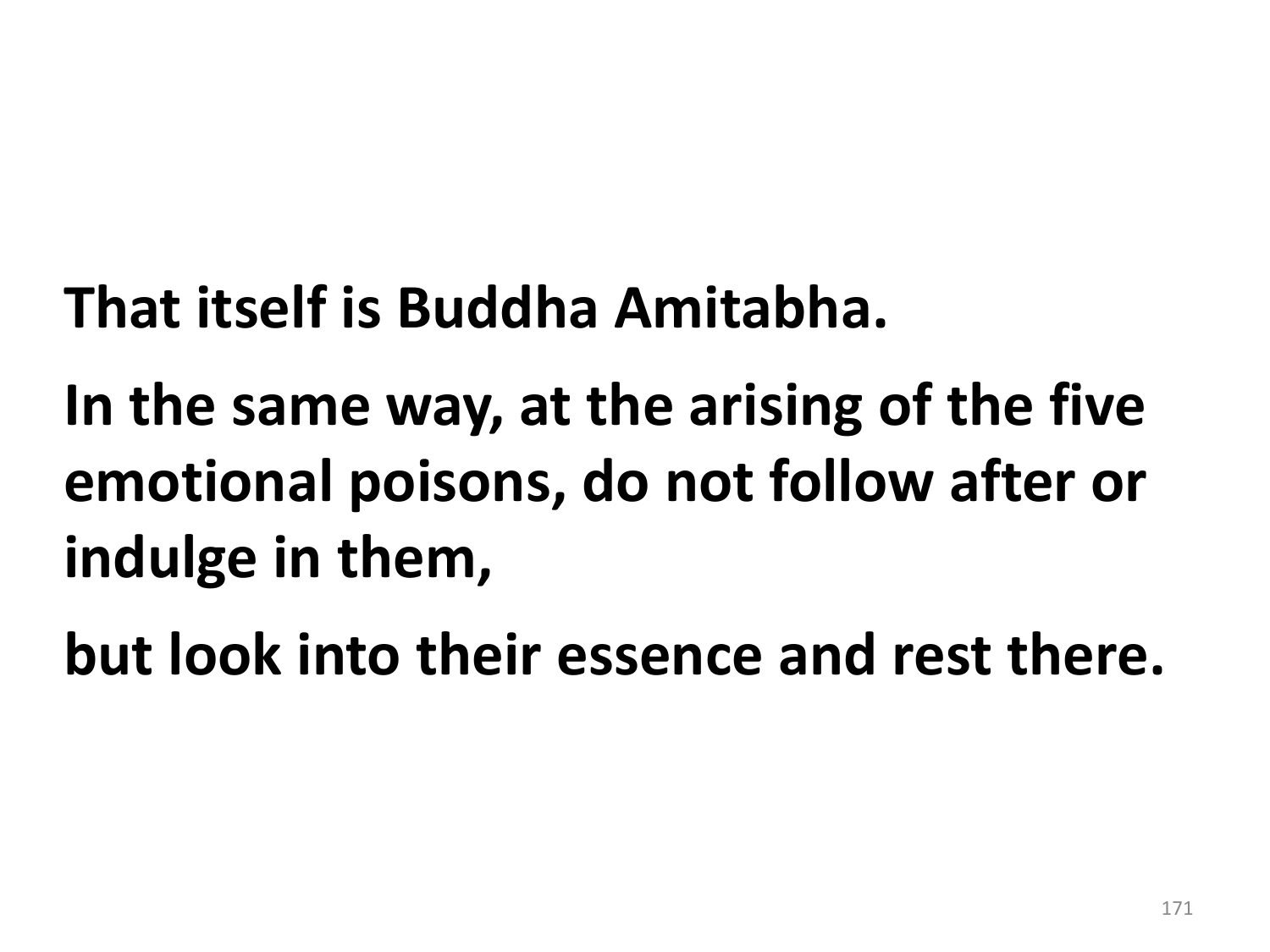**By doing so, the emotions and thoughts are pure in their own ground, are naturally free in their own nature.** 

**They arise, but they are rootless.** 

**These are the five wisdoms. These are the five buddhas.**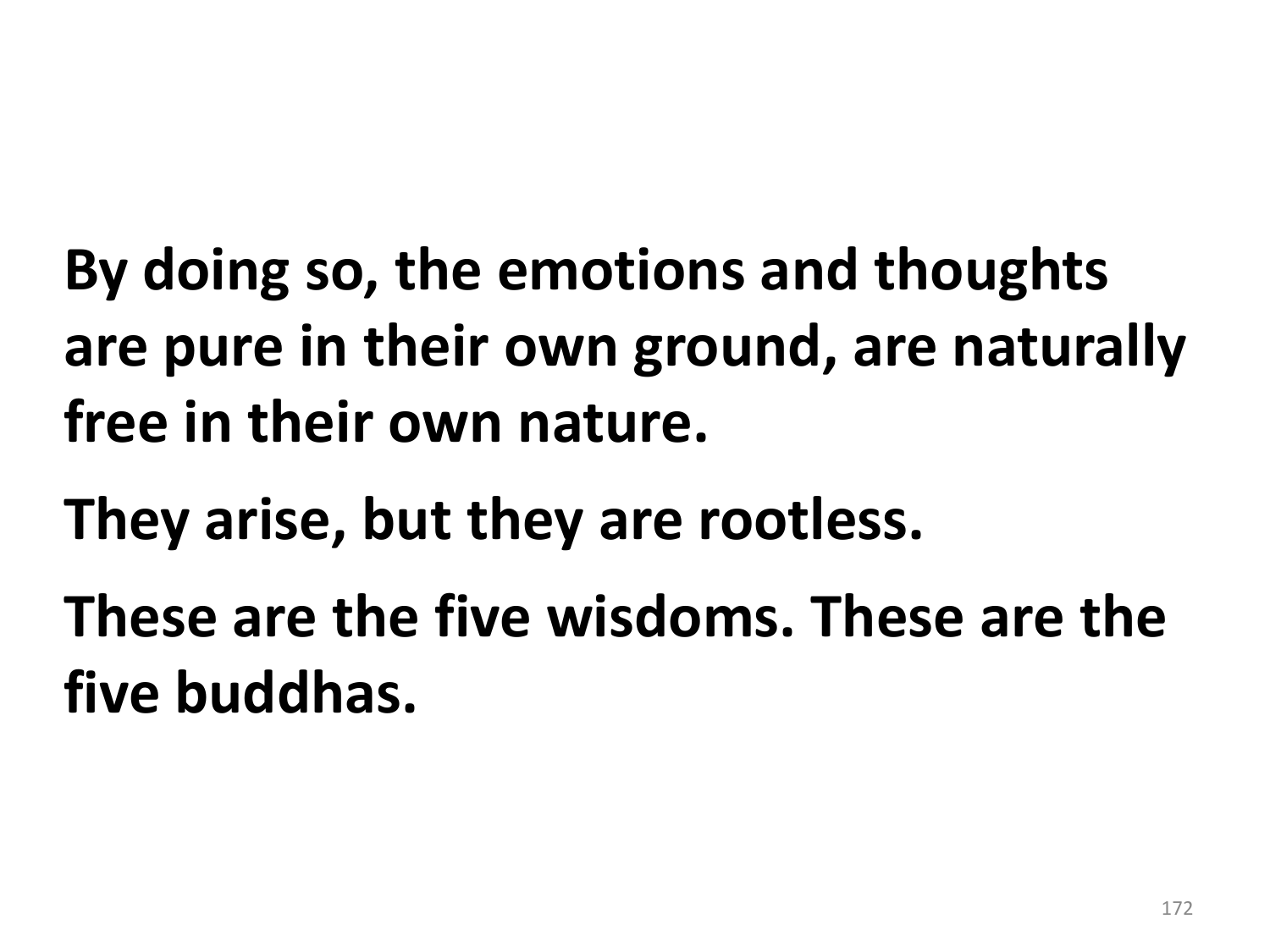**Whatever thoughts or emotions arise, look directly into their essence and rest there.** 

**When you do this, the thoughts or emotions naturally self-release for they have no intrinsic realness.**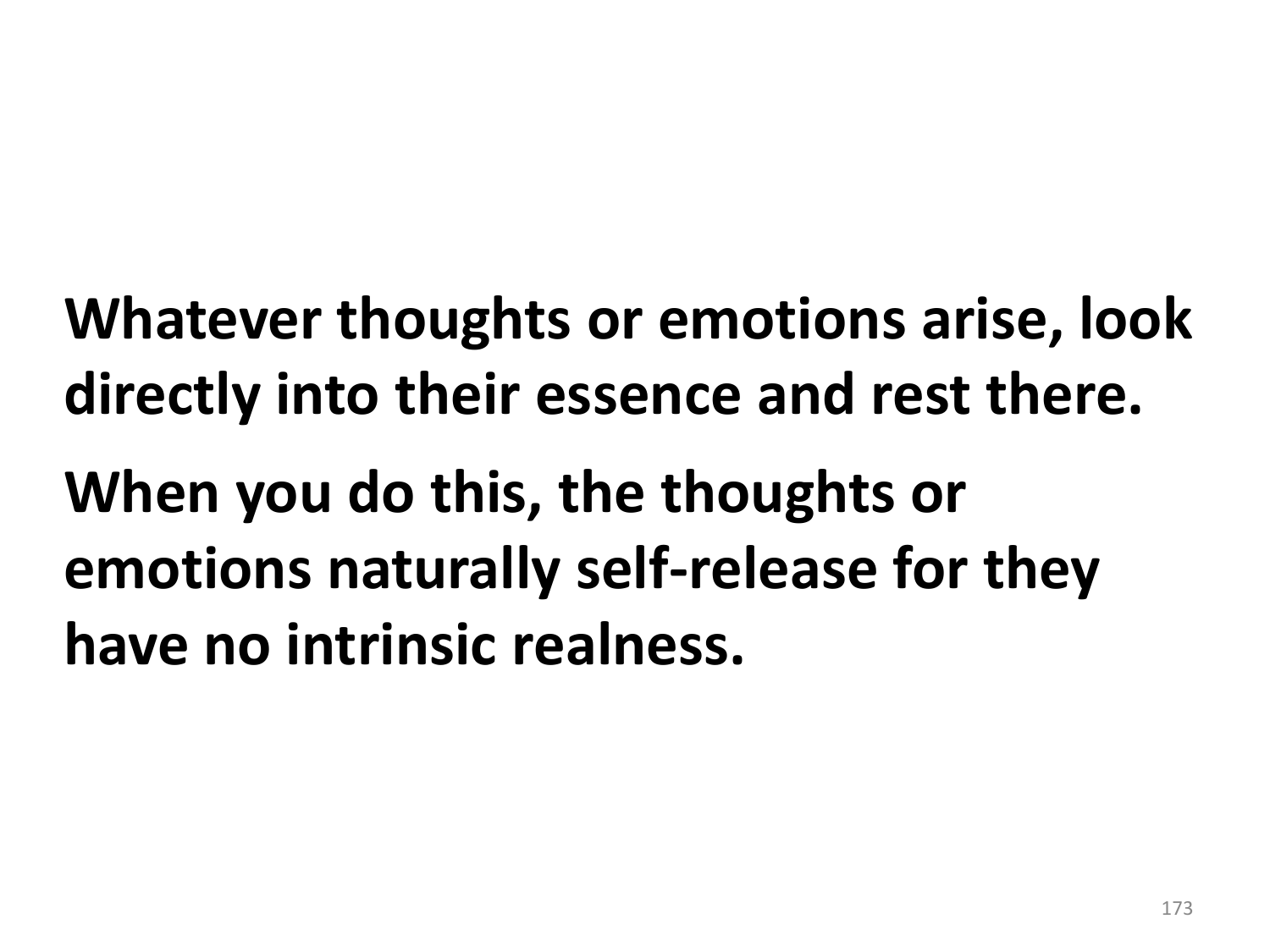# **This practice is from the oral instructions for taking the five poisons onto the path. This practice should be understood and sustained.**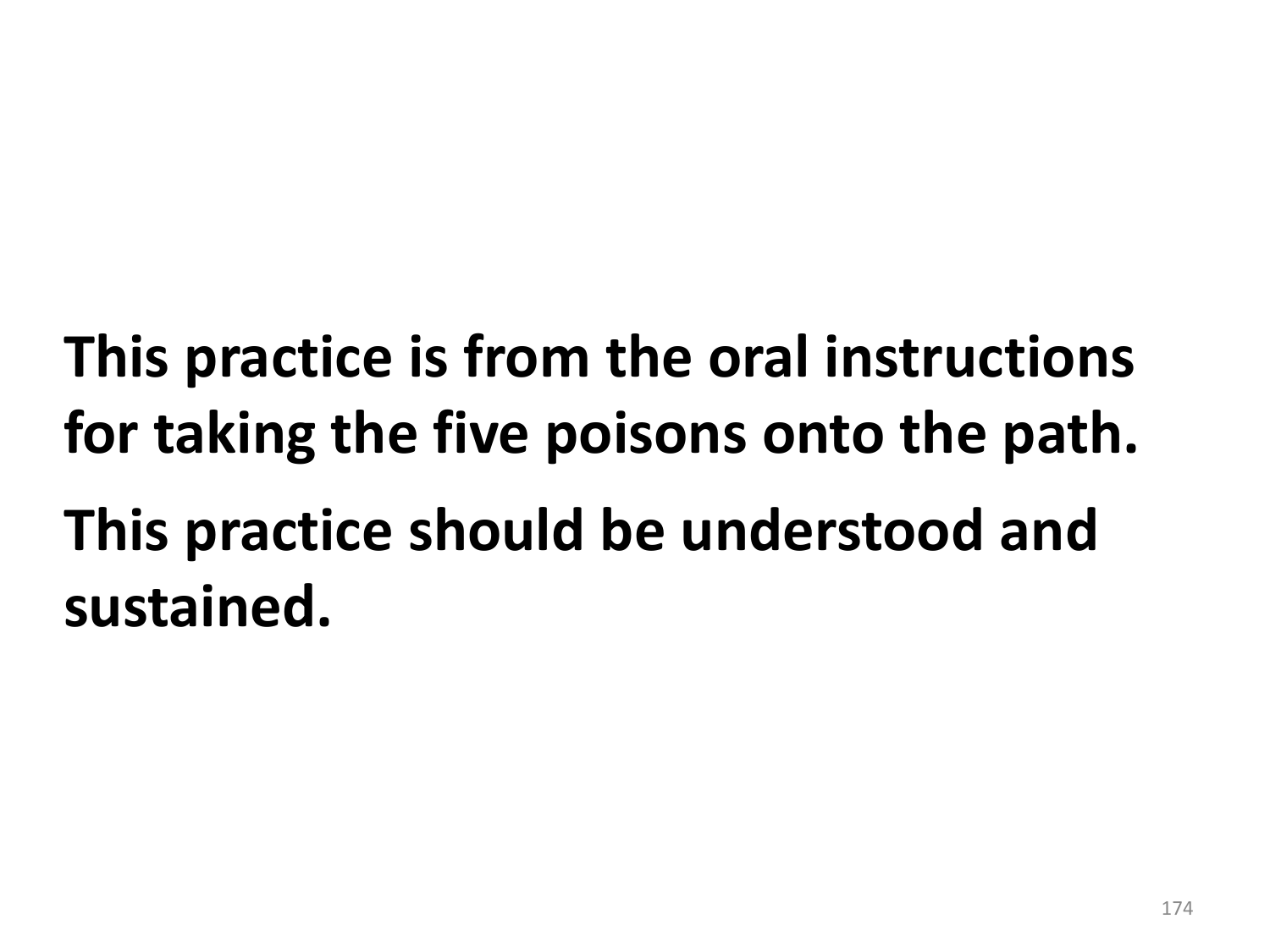#### **The Conclusion- The Dedication**

#### **Finally, we come to the conclusion of the Fivefold Path,**

#### **which consists of sealing through a dedication**

**made with the three spheres in their complete purity.**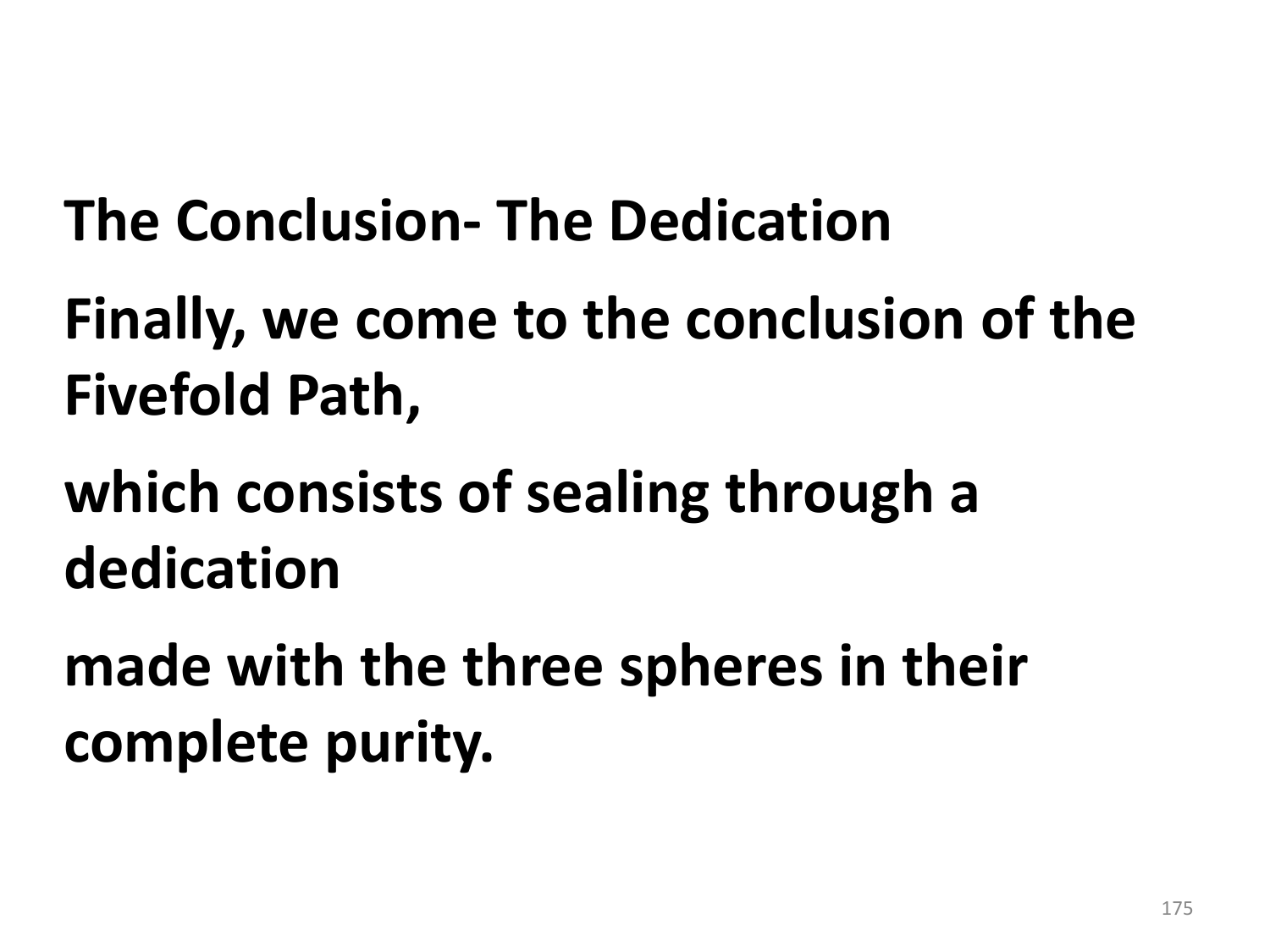#### **As it is said,**

## *If the wish fulfilling gem of the two accumulations is not polished by aspiration,*

*the results we've hoped for will not arise.*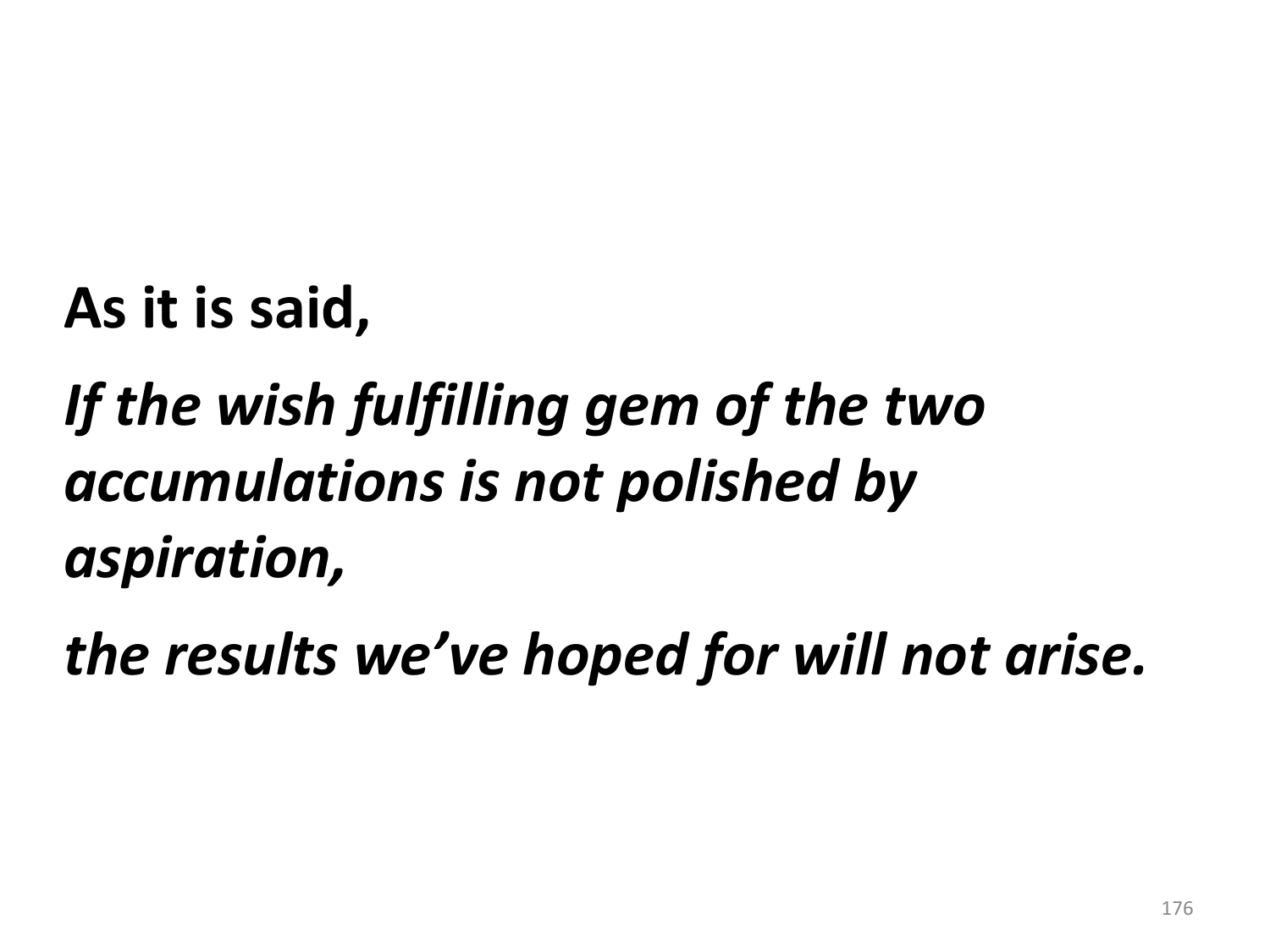## *Attend ardently, therefore, to this final dedication,*

#### *and offer out these roots of virtue –*

### *embody the wish fulfilling jewel –*

*the cause of the accumulations of merit and wisdom!*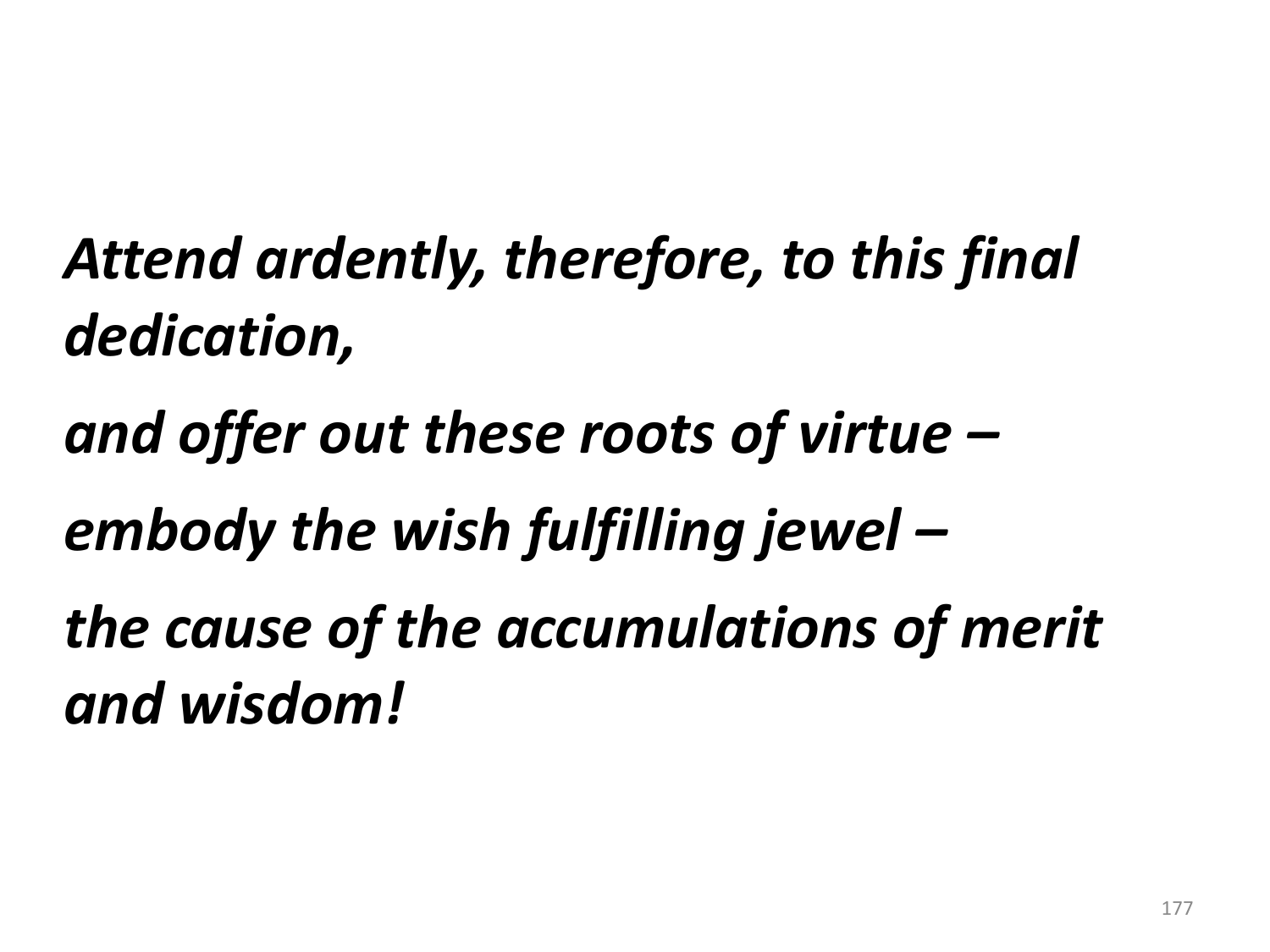**When we engage in the dedication stage, we do this from within a state that is devoid of conceiving of the three spheres, and we think,** 

**"So that every sentient being, unceasing and limitless in number, may reach the state of Enlightenment, I make this dedication…"**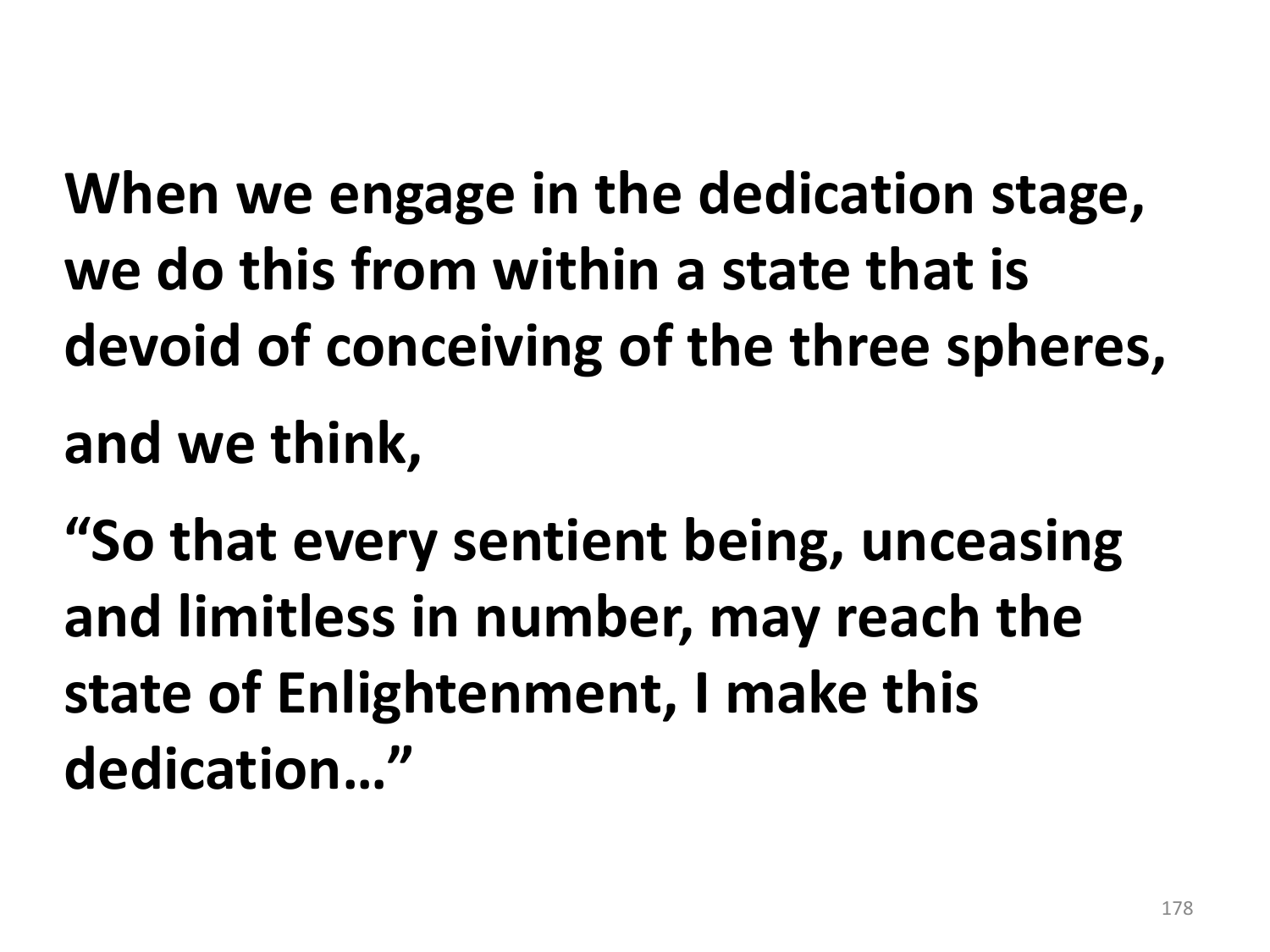- **In this way, we should establish our practice of dedication,**
- **and take on the embodiment of the wish-fulfilling jewel,**
- **that through aspiration, rubs to a shining polish!**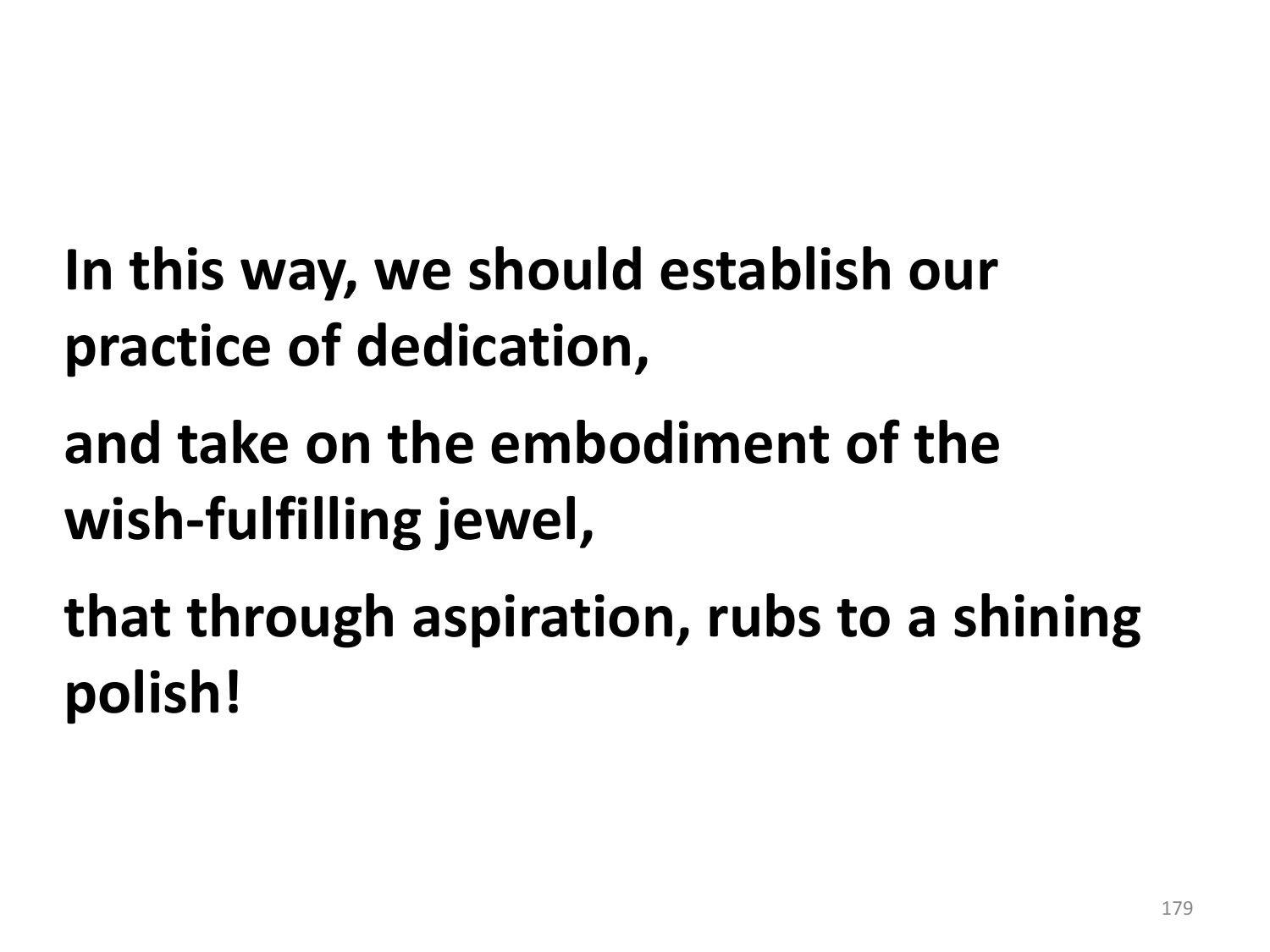## **It is through sealing with a dedication in this way,**

**that we bring about the fruition of accomplishing both the temporary and ultimate purposes of others and ourselves.**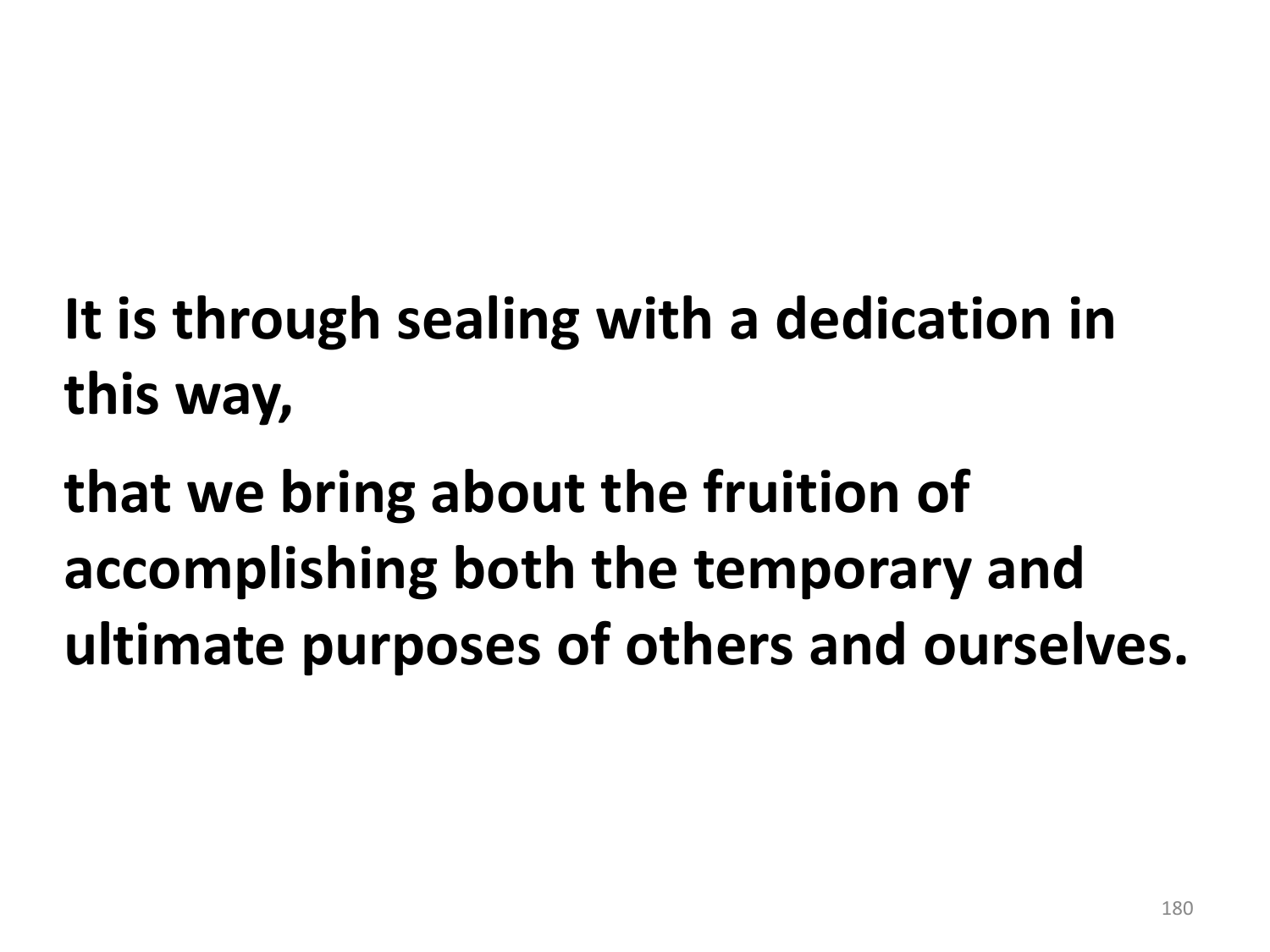**This pure dedication at the end is the wish-fulfilling gem through which all needs and desires are accomplished!**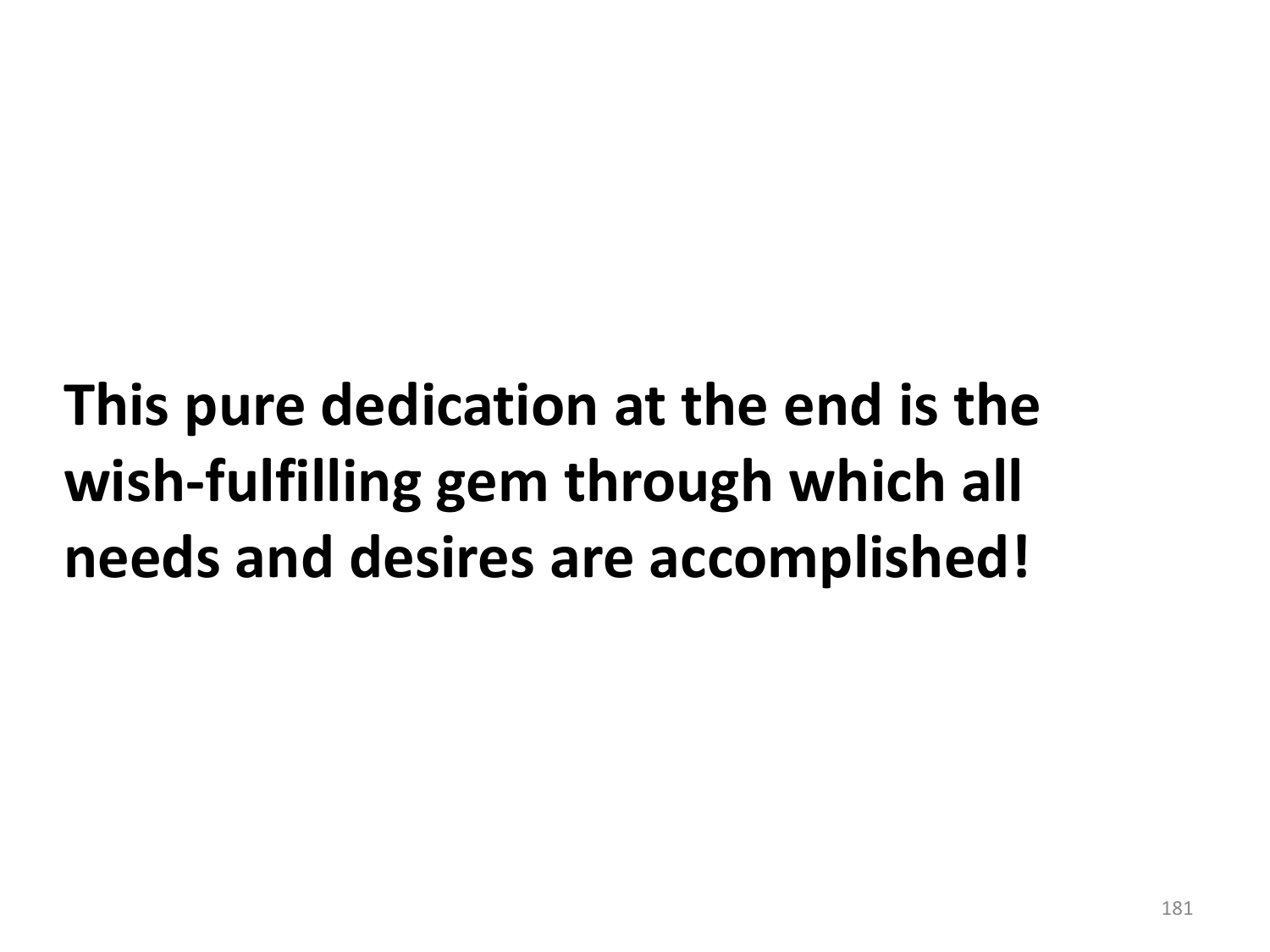### *All the virtues possessed and accumulated in samsara and nirvana are dedicated.*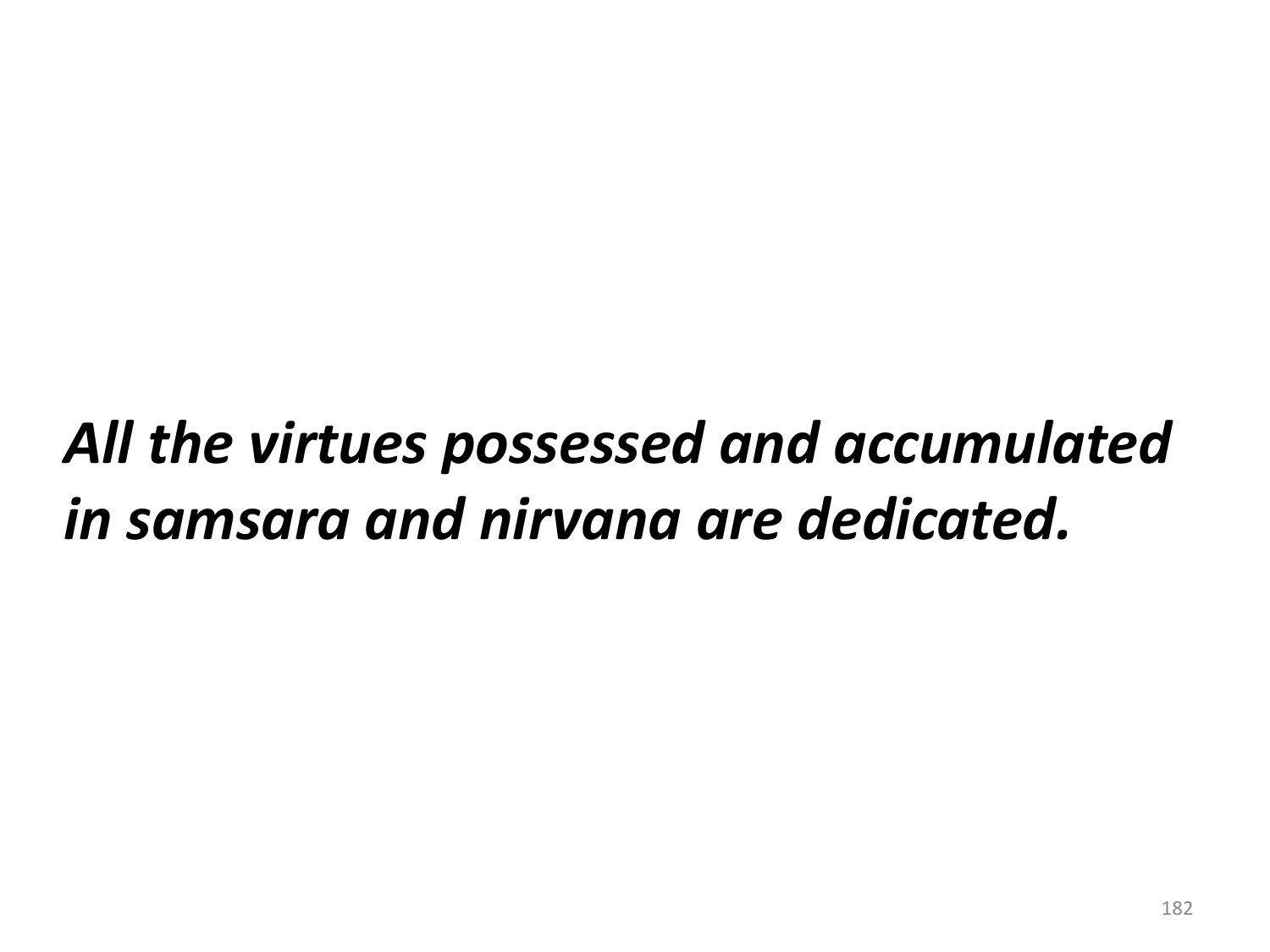### **This being so, here the intent is that all virtues –**

**all that are contaminated and all that are unstained –**

**of all the buddhas of the three times,**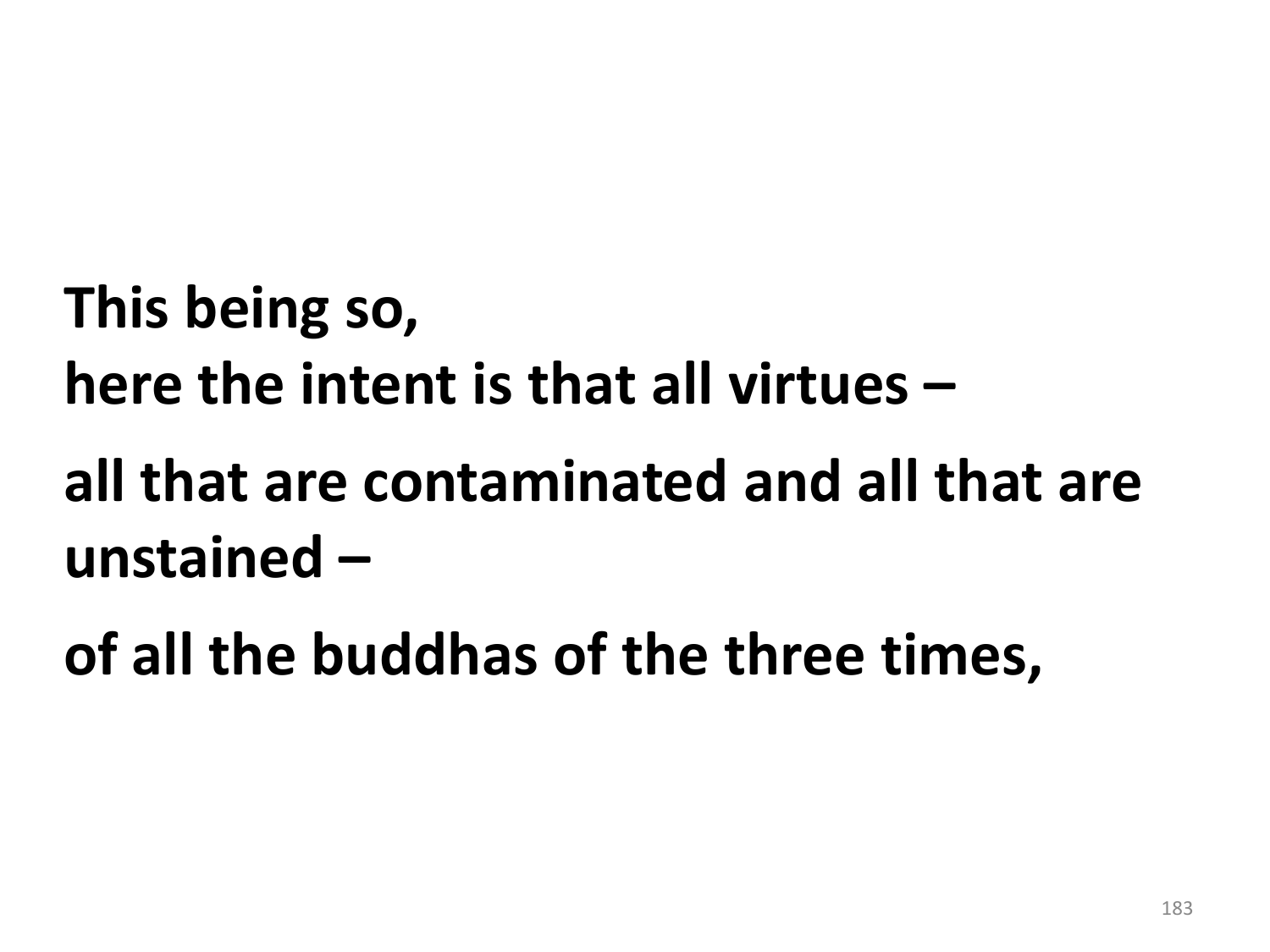- **all bodhisattvas, shravaka noble ones, pratyekabuddhas,**
- **and the entire measure of all virtues of all ordinary beings,**
- **are all to be gathered together into the mandala of one's mind.**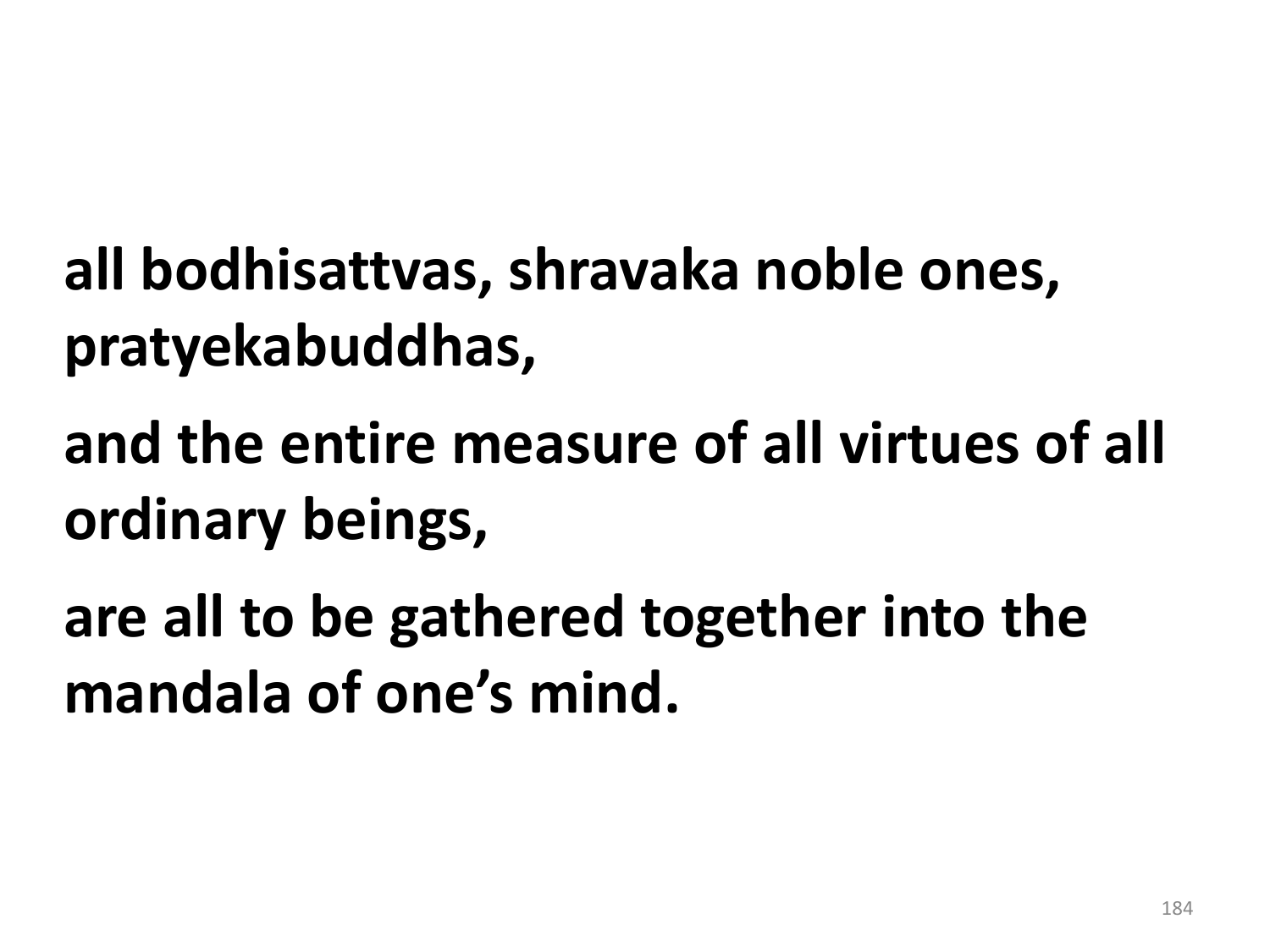**And taking all of those virtues in one's own mind stream and those of all others without exception, dedicate them for the attainment of precious unsurpassable enlightenment,**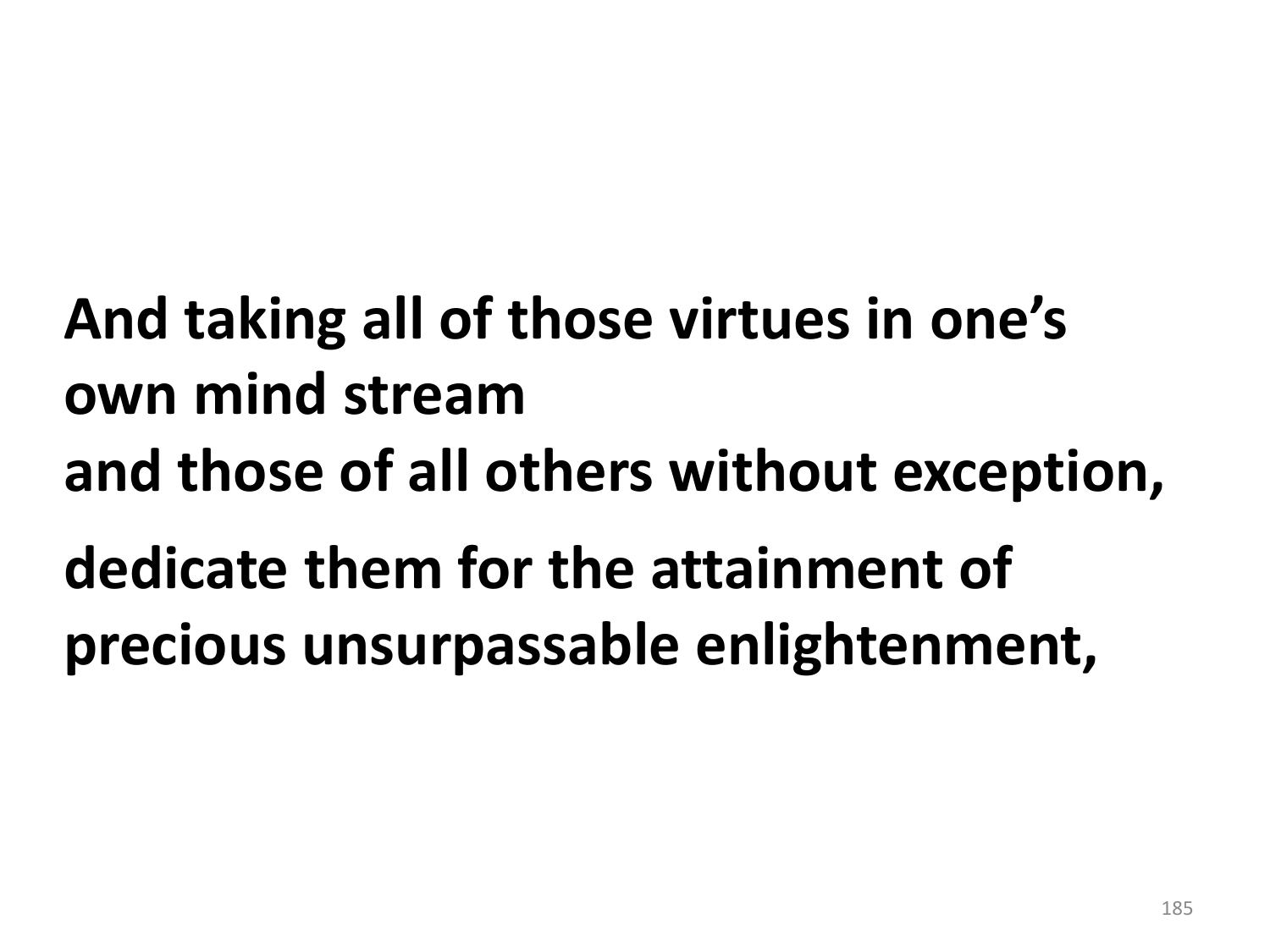**so that all collections of errors and faults are completely purified and the treasure trove of all happiness and good qualities becomes manifest: as it is taught, this Dharma is extremely important.**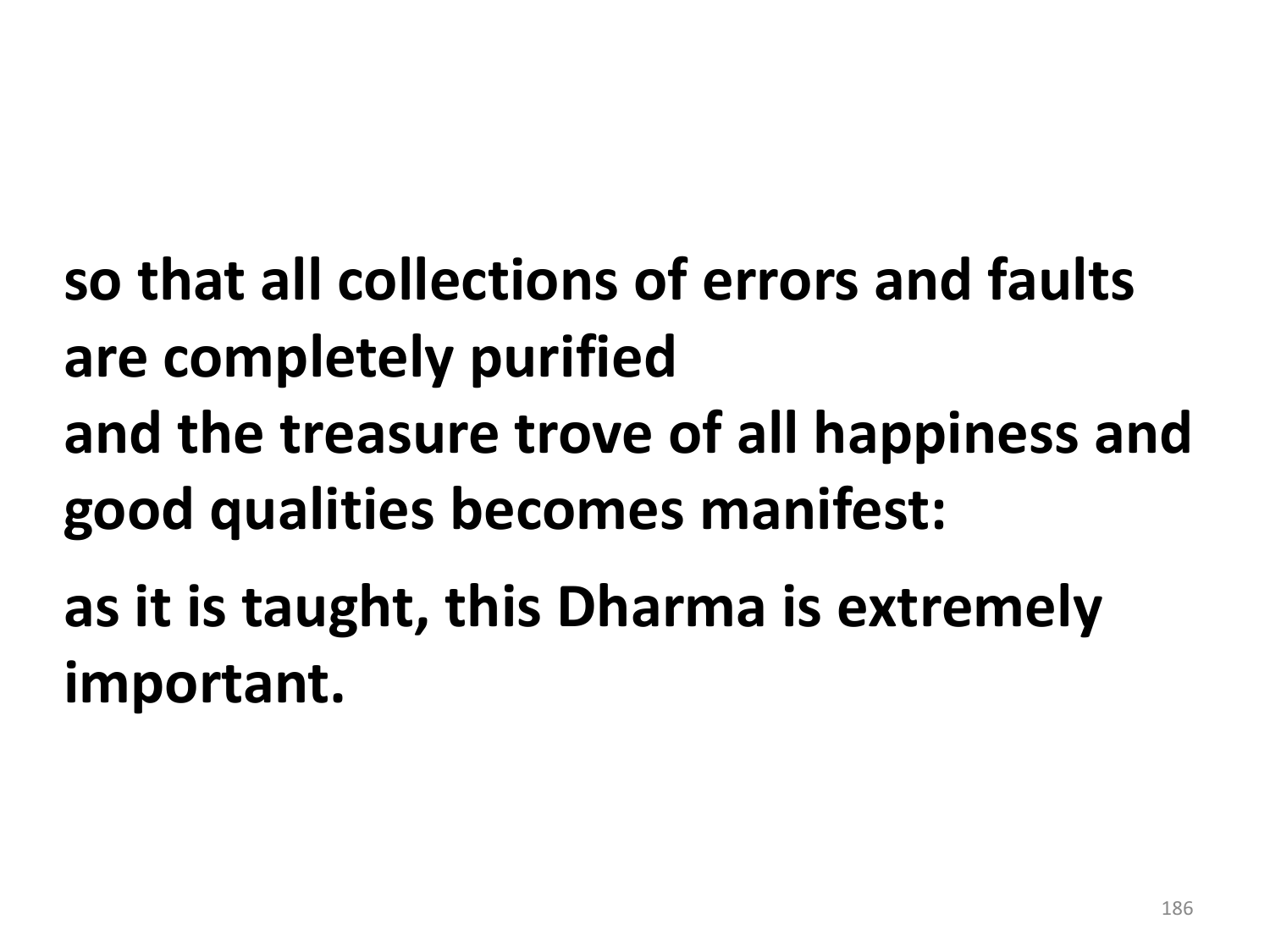## **And by this virtue, which is as white as the completely pure snow mountains,**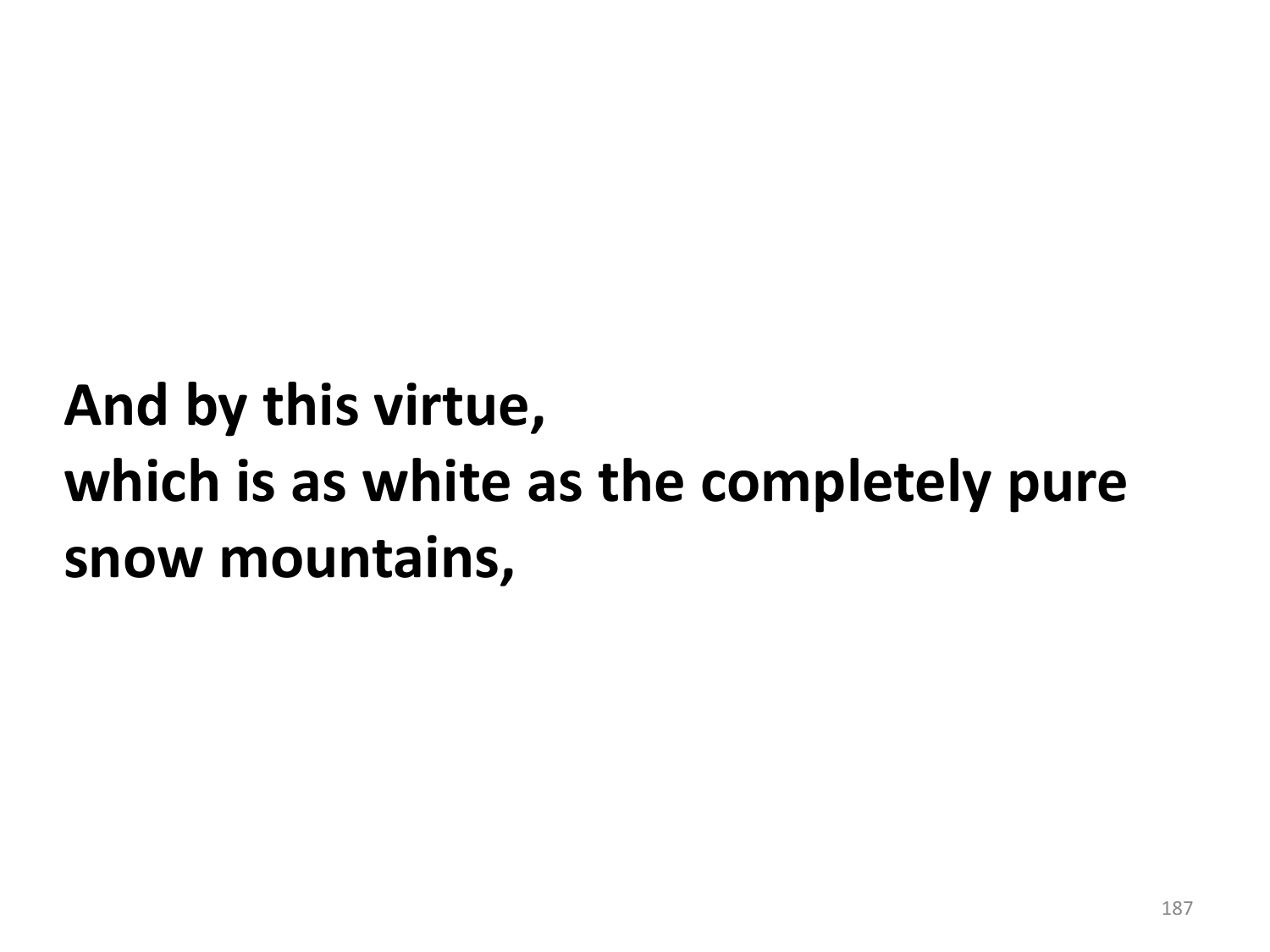**and which comes from having written down the words of the extraordinary special Dharma** 

**arisen from the enlightened mind stream of the Dharma lama who is a father,** 

**may the teachings of Rinchen Pal Jigten Sumgön spread in the ten directions.**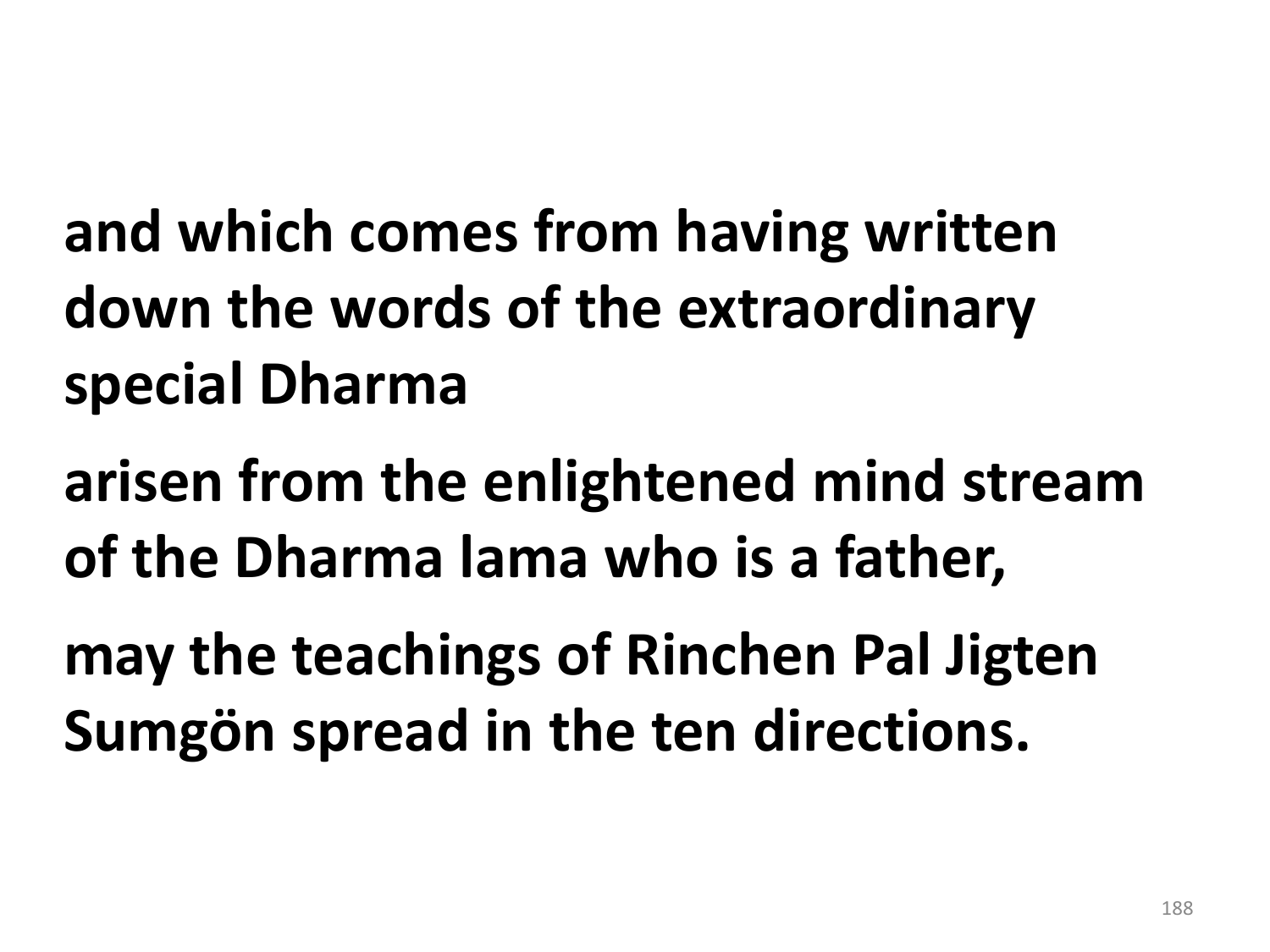## **And by this power, may the mind streams of the sentient beings of the world**

**become completely free from all of the accumulated ignorance and delusion abiding in their mind streams from beginningless time,**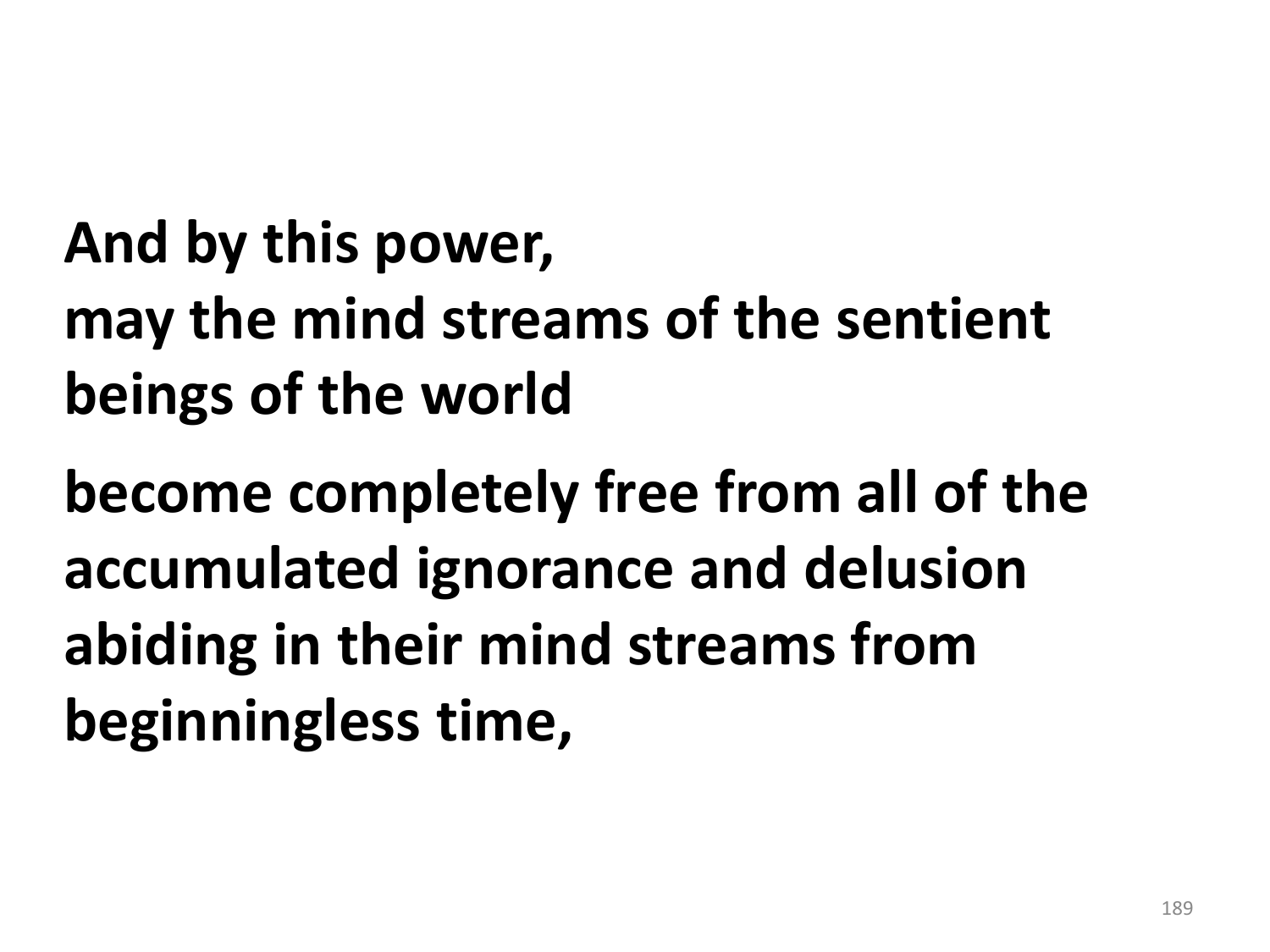# **and may all the paths and bhumis be perfected,**

**and the omniscient buddha bodies and all wisdoms without exception be attained.**

**This is the aspiration.**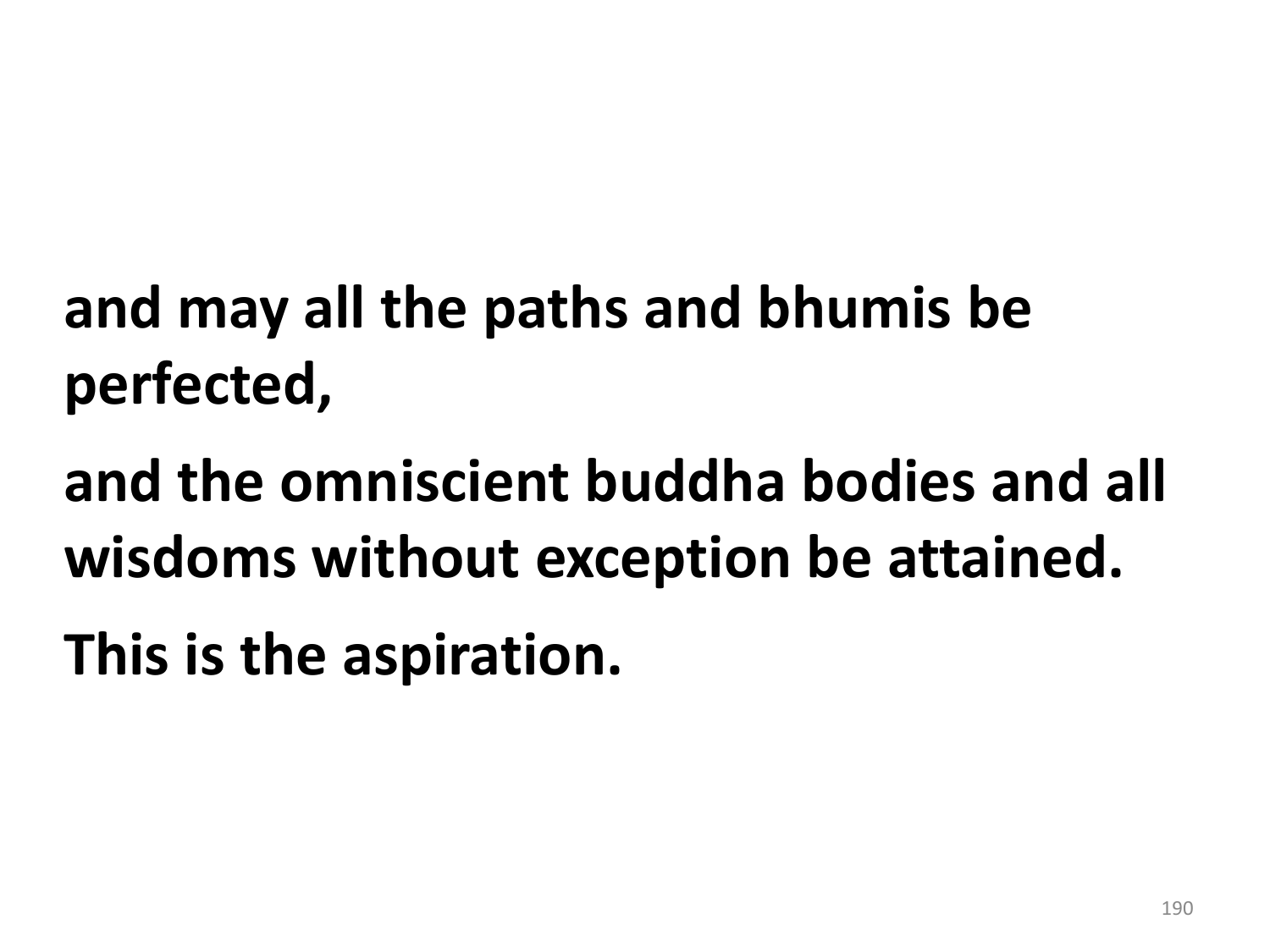#### **Commentator's Dedication**

**By the cause of whatever little virtue I have previously accumulated, and by the empowering condition of the humble merit arisen from these efforts,**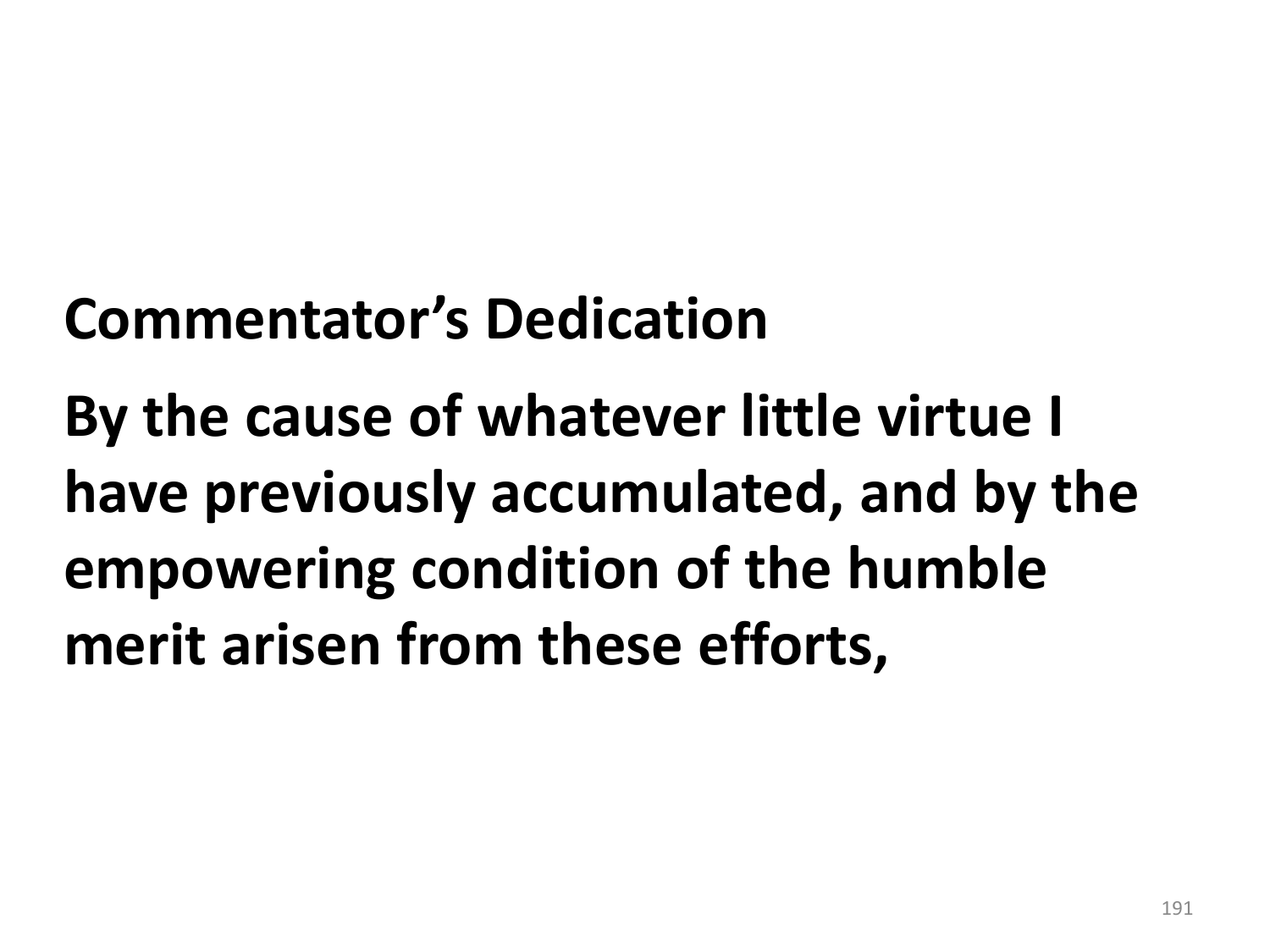**I pray that this commentary on The Fivefold Path Mahamudra of Jigten Sumgon, who is the crown ornament of the Kagyu Practice Lineage,** 

**becomes the unceasing cause for limitless wayfarers to enter into the sphere of complete enlightenment.**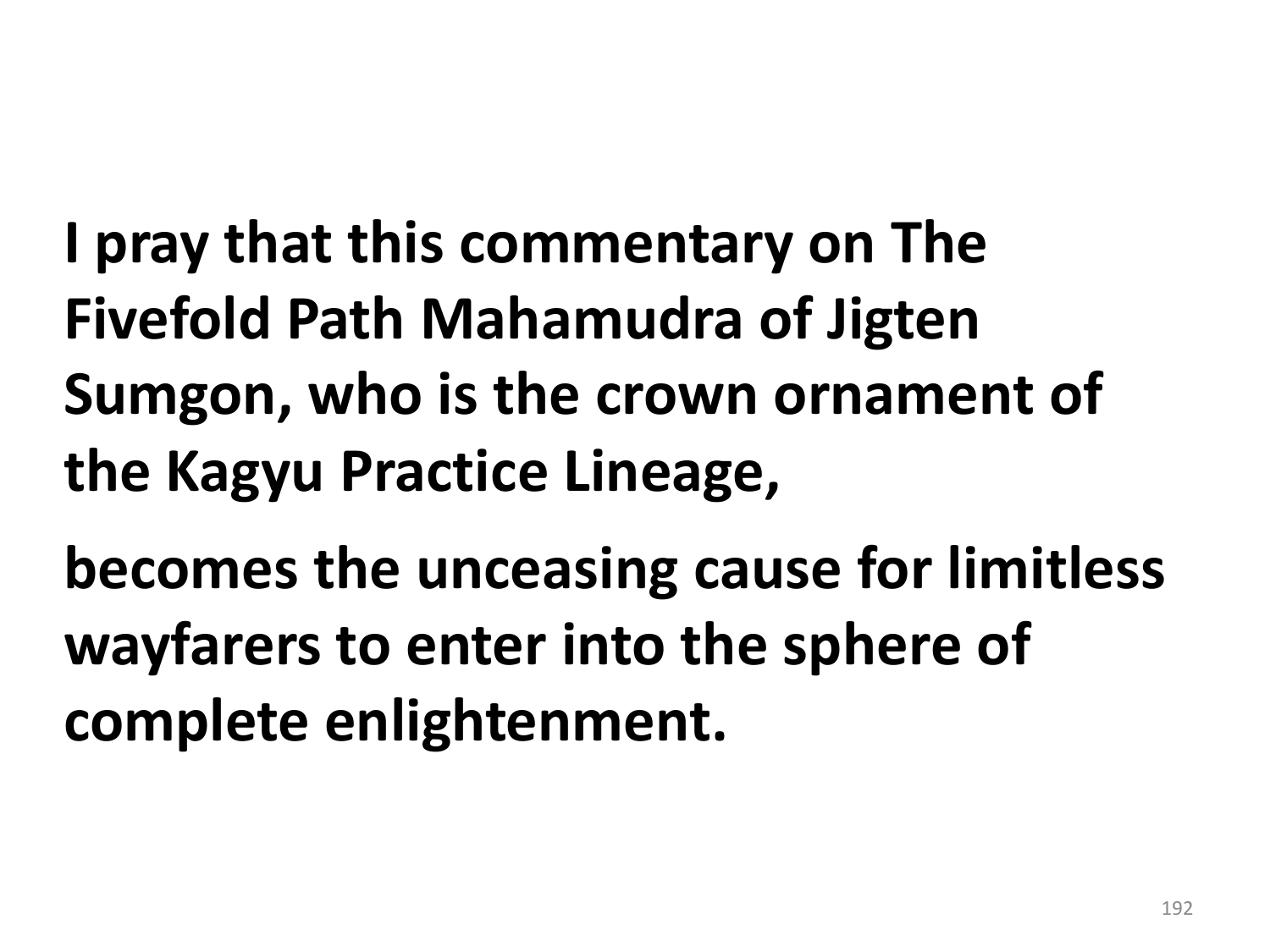**Excerpting passages from within some of my previously written commentaries such as** *Stages of Meditation Awakening the Mind,* **and others, I have extracted out the substantive material that completely contains the meaning of the Fivefold Path of Mahamudra,**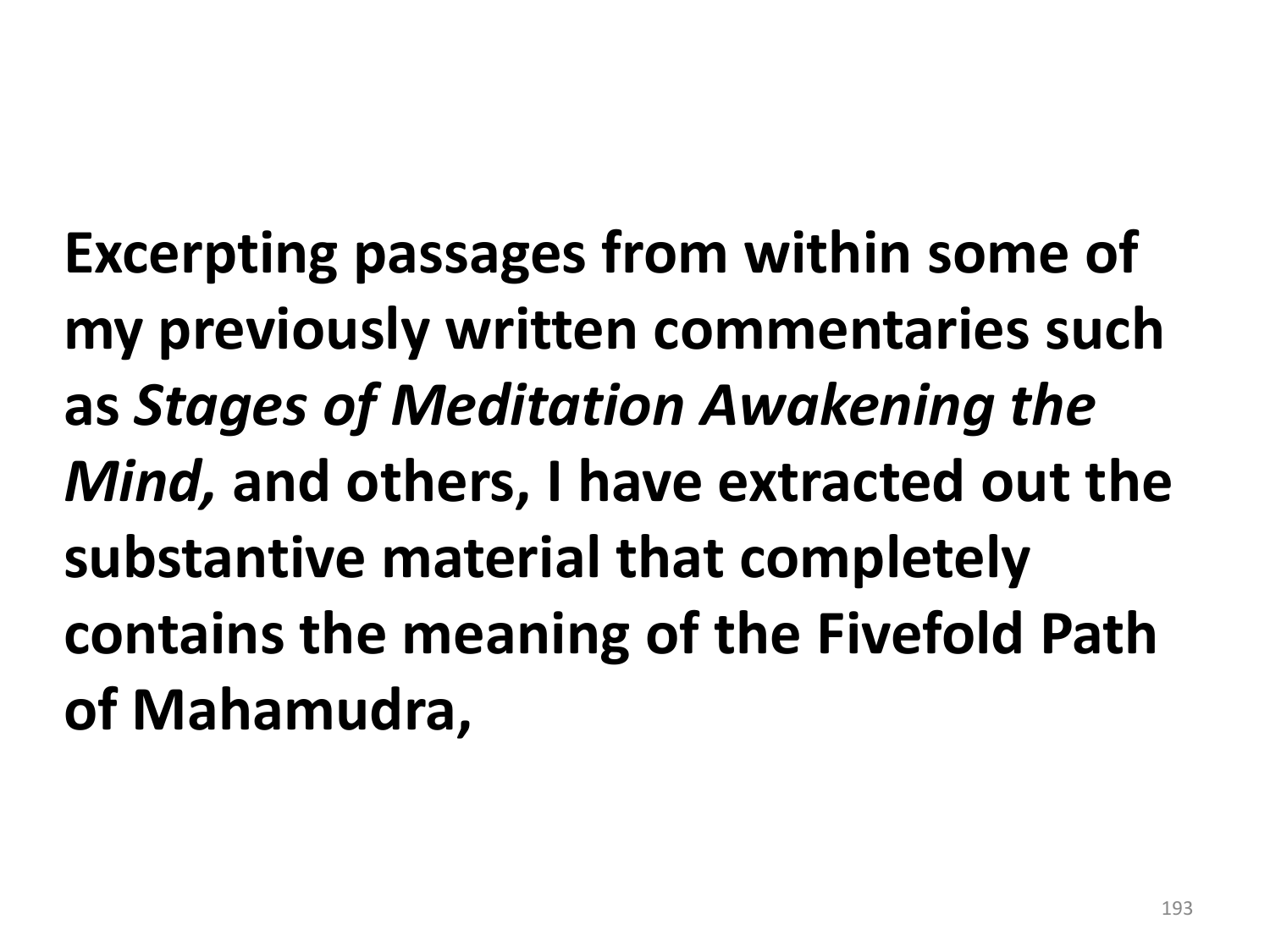**and have composed and printed this commentary with the intent to benefit those with a sincere desire to strive in the practice of the Dharma.**